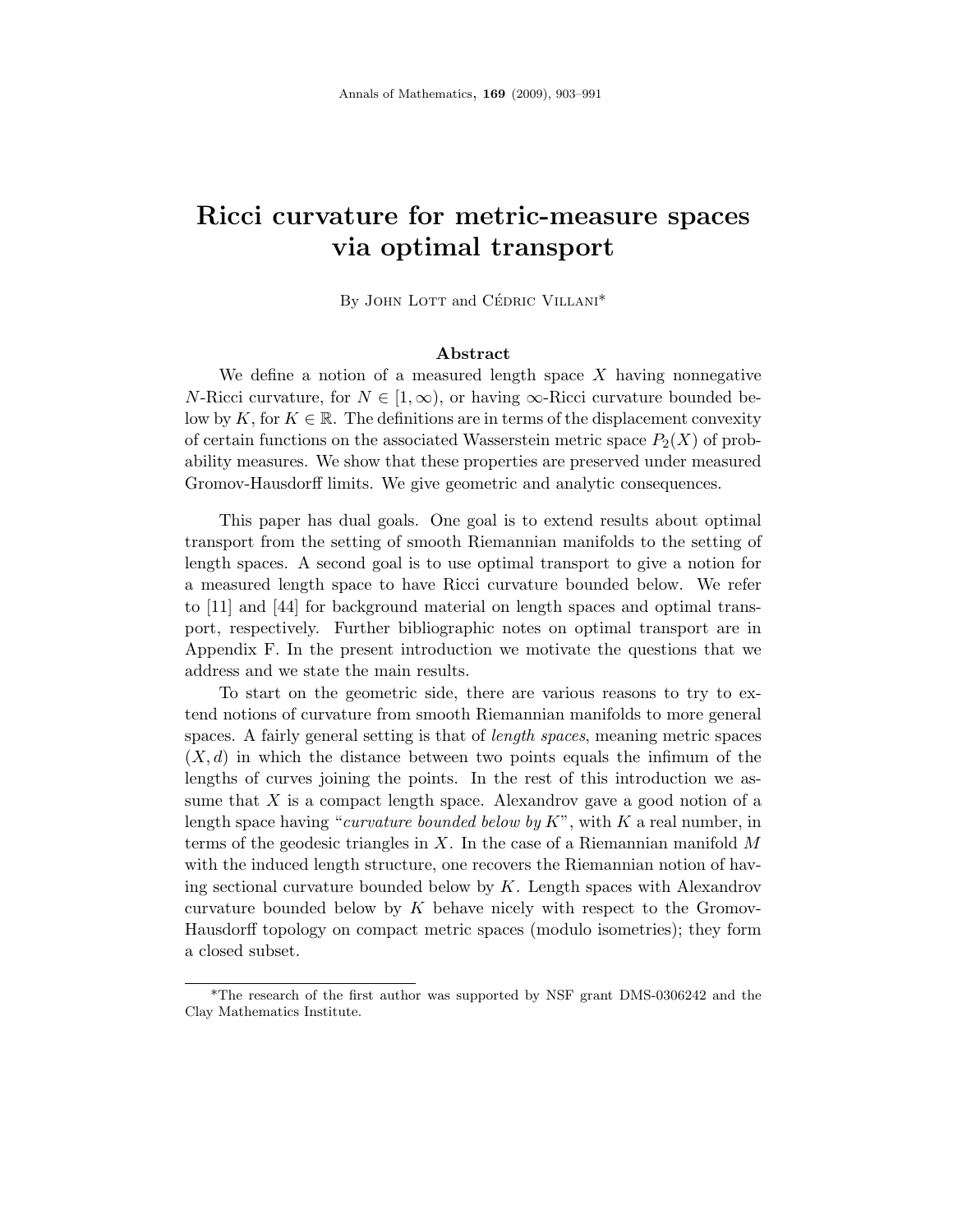In view of Alexandrov's work, it is natural to ask whether there are metric space versions of other types of Riemannian curvature, such as Ricci curvature. This question takes substance from *Gromov's precompactness theorem* for Riemannian manifolds with Ricci curvature bounded below by  $K$ , dimension bounded above by N and diameter bounded above by  $D$  [23, Th. 5.3]. The precompactness indicates that there could be a notion of a length space having "Ricci curvature bounded below by  $K$ ", special cases of which would be Gromov-Hausdorff limits of manifolds with lower Ricci curvature bounds.

Gromov-Hausdorff limits of manifolds with Ricci curvature bounded below have been studied by various authors, notably Cheeger and Colding [15], [16], [17], [18]. One feature of their work, along with the earlier work of Fukaya [21], is that it turns out to be useful to add an auxiliary Borel probability measure  $\nu$  and consider *metric-measure spaces*  $(X, d, \nu)$ . (A compact Riemannian manifold M has a canonical measure  $\nu$  given by the normalized Riemannian density  $\frac{dvol_M}{vol(M)}$ .) There is a measured Gromov-Hausdorff topology on such triples  $(X, d, \nu)$  (modulo isometries) and one again has precompactness for Riemannian manifolds with Ricci curvature bounded below by  $K$ , dimension bounded above by  $N$  and diameter bounded above by  $D$ . Hence the question is whether there is a good notion of a measured length space  $(X, d, \nu)$  having "Ricci curvature bounded below by  $K$ ". Whatever definition one takes, one would like the set of such triples to be closed in the measured Gromov-Hausdorff topology. One would also like to derive some nontrivial consequences from the definition, and of course in the case of Riemannian manifolds one would like to recover classical notions. We refer to [16, App. 2] for further discussion of the problem of giving a "synthetic" treatment of Ricci curvature.

Our approach is in terms of a metric space  $(P(X), W_2)$  that is canonically associated to the original metric space  $(X, d)$ . Here  $P(X)$  is the space of Borel probability measures on  $X$  and  $W_2$  is the so-called *Wasserstein distance* of order 2. The square of the Wasserstein distance  $W_2(\mu_0, \mu_1)$  between  $\mu_0, \mu_1 \in$  $P(X)$  is defined to be the infimal cost to transport the total mass from the measure  $\mu_0$  to the measure  $\mu_1$ , where the cost to transport a unit of mass between points  $x_0, x_1 \in X$  is taken to be  $d(x_0, x_1)^2$ . A transportation scheme with infimal cost is called an *optimal transport*. The topology on  $P(X)$  coming from the metric  $W_2$  turns out to be the weak-\* topology. We will write  $P_2(X)$ for the metric space  $(P(X), W_2)$ , which we call the *Wasserstein space*. If  $(X, d)$ is a length space then  $P_2(X)$  turns out also to be a length space. Its geodesics will be called *Wasserstein geodesics*. If  $M$  is a Riemannian manifold then we write  $P_2^{\text{ac}}(M)$  for the elements of  $P_2(M)$  that are absolutely continuous with respect to the Riemannian density.

In the past fifteen years, optimal transport of measures has been extensively studied in the case  $X = \mathbb{R}^n$ , with motivation coming from the study of certain partial differential equations. A notion which has proved useful is that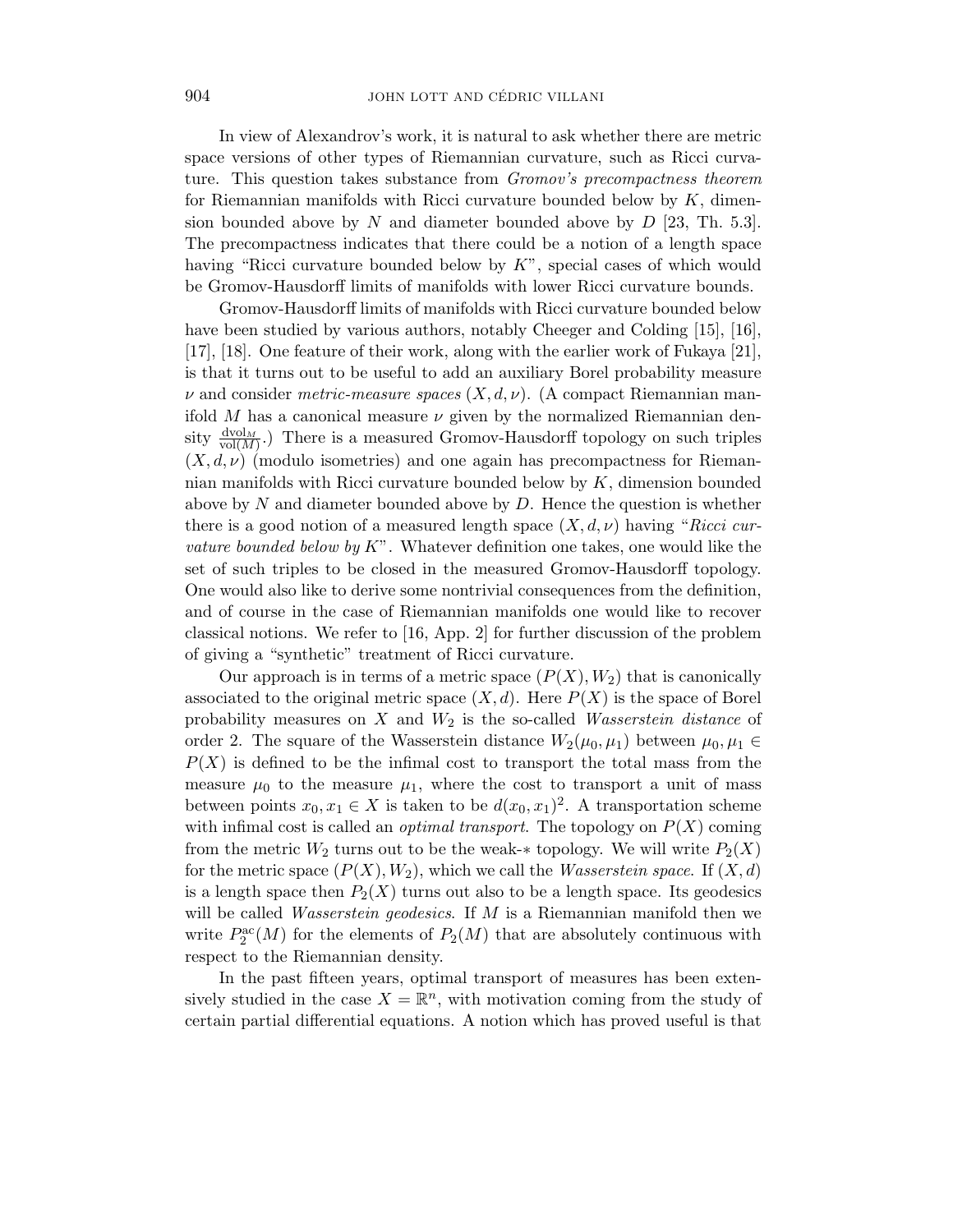of displacement convexity, i.e. convexity along Wasserstein geodesics, which was introduced by McCann in order to show the existence and uniqueness of minimizers for certain relevant functions on  $P_2^{\text{ac}}(\mathbb{R}^n)$ , [31].

In the past few years, some regularity results for optimal transport on  $\mathbb{R}^n$ have been extended to Riemannian manifolds [19], [32]. This made it possible to study displacement convexity in a Riemannian setting. Otto and Villani [36] carried out Hessian computations for certain functions on  $P_2(M)$  using a formal infinite-dimensional Riemannian structure on  $P_2(M)$  defined by Otto [35]. These formal computations indicated a relationship between the Hessian of an "entropy" function on  $P_2(M)$  and the Ricci curvature of M. Later, a rigorous displacement convexity result for a class of functions on  $P_2^{\rm ac}(M)$ , when M has nonnegative Ricci curvature, was proved by Cordero-Erausquin, McCann and Schmuckenschläger [19]. This work was extended by von Renesse and Sturm [40].

Again in the case of Riemannian manifolds, a further circle of ideas relates displacement convexity to log Sobolev inequalities, Poincaré inequalities, Talagrand inequalities and concentration of measure [8], [9], [27], [36].

In this paper we use optimal transport and displacement convexity in order to define a notion of a measured length space  $(X, d, \nu)$  having Ricci curvature bounded below. If  $N$  is a finite parameter (playing the role of a dimension) then we will define a notion of  $(X, d, \nu)$  having nonnegative N-Ricci curvature. We will also define a notion of  $(X, d, \nu)$  having  $\infty$ -Ricci curvature bounded below by  $K \in \mathbb{R}$ . (The need to input the possibly-infinite parameter N can be seen from the Bishop-Gromov inequality for complete n-dimensional Riemannian manifolds with nonnegative Ricci curvature. It states that  $r^{-n}\text{vol}(B_r(m))$ is nonincreasing in r, where  $B_r(m)$  is the r-ball centered at m [23, Lemma 5.3.bis]. When we go from manifolds to length spaces there is no a priori value for the parameter  $n$ . This indicates the need to specify a dimension parameter in the definition of Ricci curvature bounds.)

We now give the main results of the paper, sometimes in a simplified form. For consistency, we assume in the body of the paper that the relevant length space  $X$  is compact. The necessary modifications to deal with complete pointed locally compact length spaces are given in Appendix E.

Let  $U : [0, \infty) \to \mathbb{R}$  be a continuous convex function with  $U(0) = 0$ . Given a reference probability measure  $\nu \in P(X)$ , define the function  $U_{\nu}: P_2(X) \to$  $\mathbb{R} \cup \{\infty\}$  by

(0.1) 
$$
U_{\nu}(\mu) = \int_{X} U(\rho(x)) d\nu(x) + U'(\infty) \mu_{s}(X),
$$

where

$$
(0.2) \t\t \mu = \rho \nu + \mu_s
$$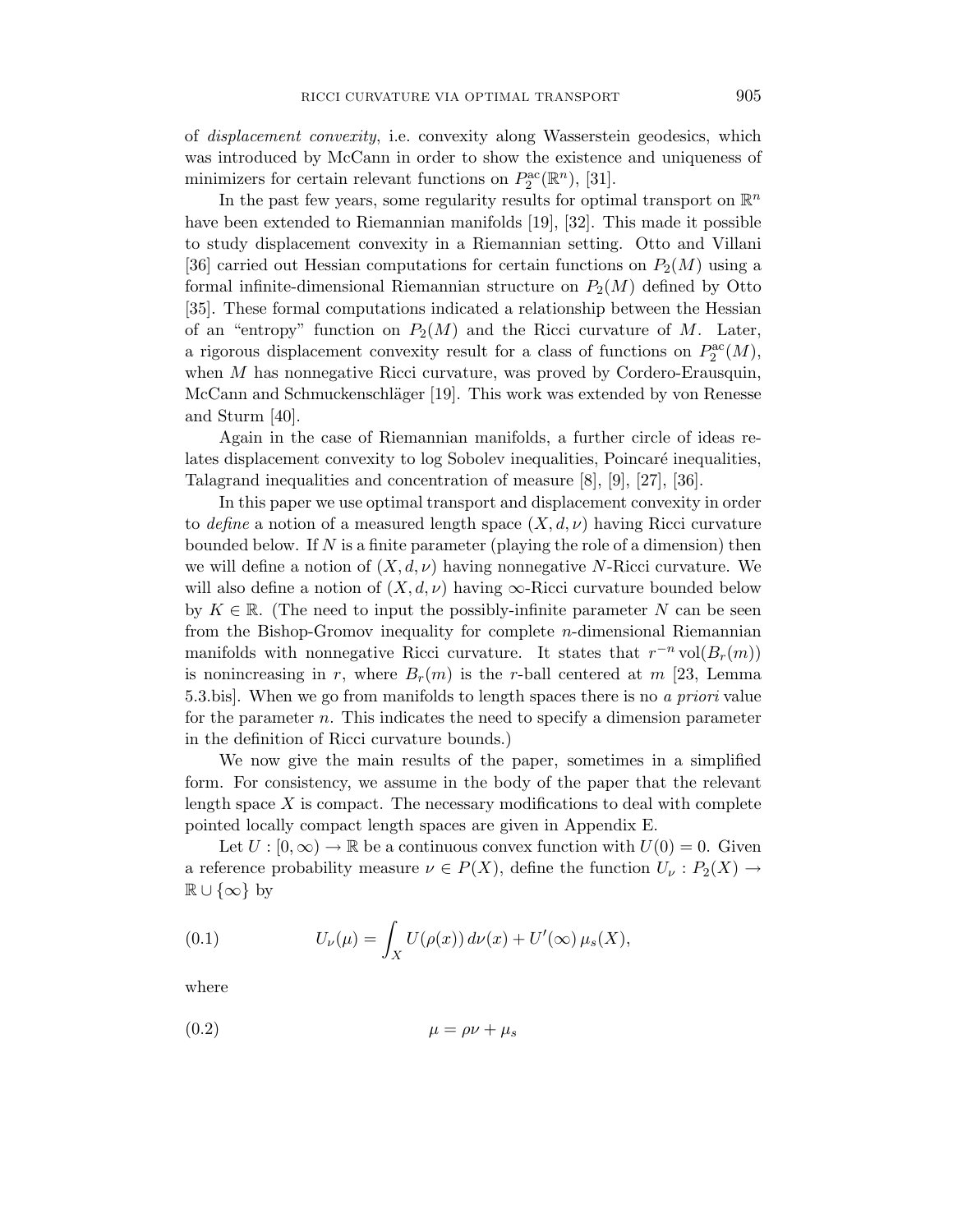is the Lebesgue decomposition of  $\mu$  with respect to  $\nu$  into an absolutely continuous part  $\rho \nu$  and a singular part  $\mu_s$ , and

(0.3) 
$$
U'(\infty) = \lim_{r \to \infty} \frac{U(r)}{r}.
$$

If  $N \in [1,\infty)$  then we define  $\mathcal{DC}_N$  to be the set of such functions U so that the function

(0.4) 
$$
\psi(\lambda) = \lambda^N U(\lambda^{-N})
$$

is convex on  $(0, \infty)$ . We further define  $\mathcal{DC}_{\infty}$  to be the set of such functions U so that the function

$$
(0.5) \t\t \psi(\lambda) = e^{\lambda} U(e^{-\lambda})
$$

is convex on  $(-\infty, \infty)$ . A relevant example of an element of  $\mathcal{DC}_N$  is given by

(0.6) 
$$
U_N(r) = \begin{cases} Nr(1 - r^{-1/N}) & \text{if } 1 < N < \infty, \\ r \log r & \text{if } N = \infty. \end{cases}
$$

Definition 0.7. Given  $N \in [1,\infty]$ , we say that a compact measured length space  $(X, d, \nu)$  has nonnegative N-Ricci curvature if for all  $\mu_0, \mu_1 \in P_2(X)$ with supp $(\mu_0)$   $\subset$  supp $(\nu)$  and supp $(\mu_1)$   $\subset$  supp $(\nu)$ , there is some Wasserstein geodesic  $\{\mu_t\}_{t\in[0,1]}$  from  $\mu_0$  to  $\mu_1$  so that for all  $U \in \mathcal{DC}_N$  and all  $t \in [0,1],$ 

(0.8) 
$$
U_{\nu}(\mu_t) \leq t U_{\nu}(\mu_1) + (1-t)U_{\nu}(\mu_0).
$$

Given  $K \in \mathbb{R}$ , we say that  $(X, d, \nu)$  has  $\infty$ -Ricci curvature bounded below by K if for all  $\mu_0, \mu_1 \in P_2(X)$  with  $\text{supp}(\mu_0) \subset \text{supp}(\nu)$  and  $\text{supp}(\mu_1) \subset \text{supp}(\nu)$ , there is *some* Wasserstein geodesic  $\{\mu_t\}_{t\in[0,1]}$  from  $\mu_0$  to  $\mu_1$  so that for all  $U \in \mathcal{DC}_{\infty}$  and all  $t \in [0,1],$ 

$$
(0.9) \tU_{\nu}(\mu_t) \le tU_{\nu}(\mu_1) + (1-t)U_{\nu}(\mu_0) - \frac{1}{2}\lambda(U)t(1-t)W_2(\mu_0, \mu_1)^2,
$$

where  $\lambda : \mathcal{DC}_{\infty} \to \mathbb{R} \cup \{-\infty\}$  is as defined in (5.14) below.

Note that the inequalities (0.8) and (0.9) are only assumed to hold along some Wasserstein geodesic from  $\mu_0$  to  $\mu_1$ , and not necessarily along all such geodesics. This is what we call weak displacement convexity.

Naturally, one wants to know that in the case of a Riemannian manifold, our definitions are equivalent to classical ones. Let  $M$  be a smooth compact connected *n*-dimensional manifold with Riemannian metric  $q$ . We let  $(M, g)$  denote the corresponding metric space. Given  $\Psi \in C^{\infty}(M)$  with  $\int_M e^{-\Psi} dvol_M = 1$ , put  $d\nu = e^{-\Psi} dvol_M$ .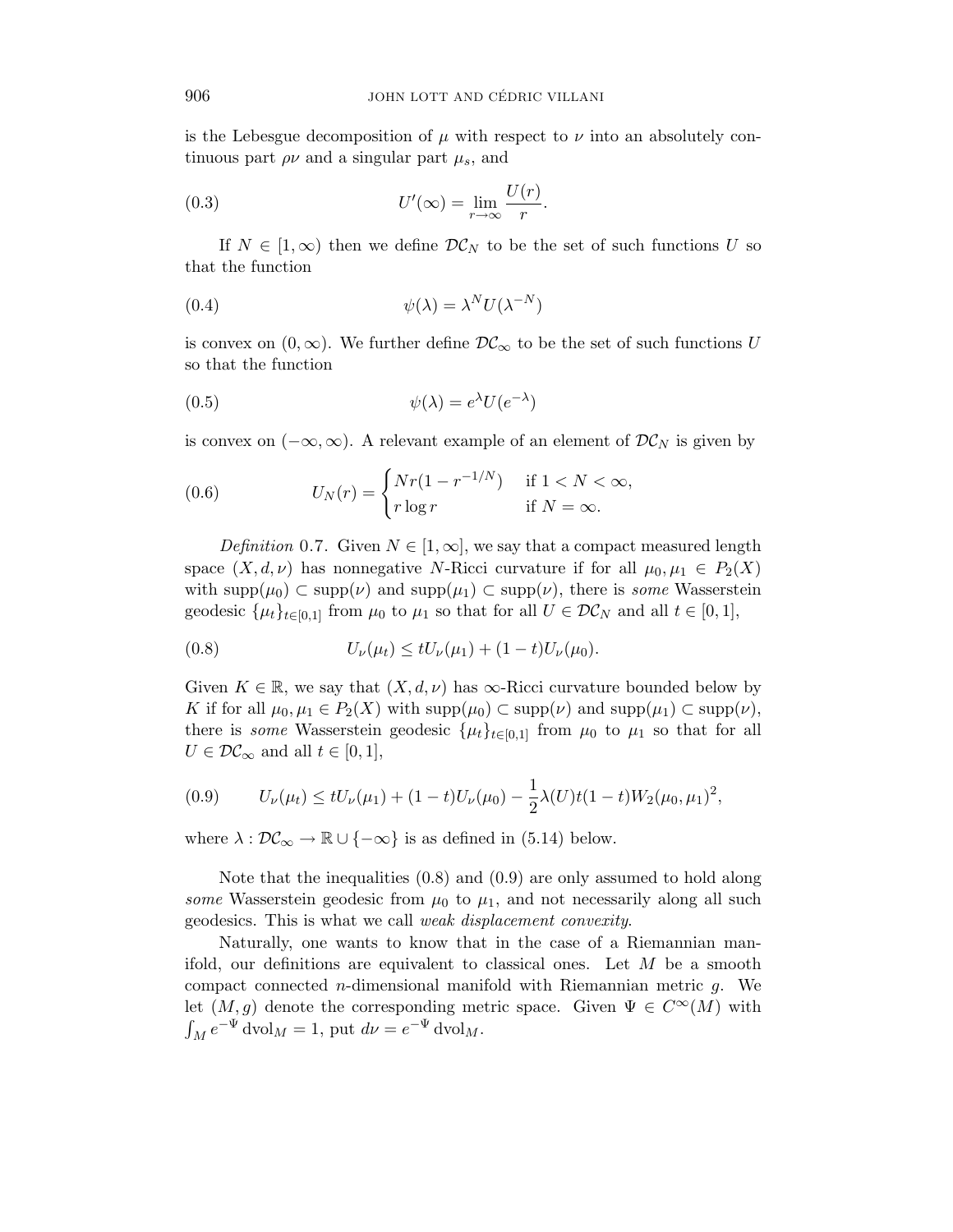Definition 0.10. For  $N \in [1,\infty]$ , let the N-Ricci tensor Ric<sub>N</sub> of  $(M, g, \nu)$ be defined by

(0.11) 
$$
Ric_N = \begin{cases} Ric + Hess(\Psi) & \text{if } N = \infty, \\ Ric + Hess(\Psi) - \frac{1}{N-n}d\Psi \otimes d\Psi & \text{if } n < N < \infty, \\ Ric + Hess(\Psi) - \infty(d\Psi \otimes d\Psi) & \text{if } N = n, \\ -\infty & \text{if } N < n, \end{cases}
$$

where by convention  $\infty \cdot 0 = 0$ .

THEOREM 0.12. (a) For  $N \in [1,\infty)$ , the measured length space  $(M, g, \nu)$ has nonnegative N-Ricci curvature if and only if  $Ric_N \geq 0$ .

(b)  $(M, g, \nu)$  has  $\infty$ -Ricci curvature bounded below by K if and only if  $\text{Ric}_{\infty} \geq Kg.$ 

In the special case when  $\Psi$  is constant, and so  $\nu = \frac{\text{dvol}_M}{\text{vol}(M)}$ , Theorem 0.12 shows that we recover the usual notion of a Ricci curvature bound from our length space definition as soon as  $N \geq n$ .

The next theorem, which is the main result of the paper, says that our notion of N-Ricci curvature has good behavior under measured Gromov-Hausdorff limits.

THEOREM 0.13. Let  $\{(X_i, d_i, \nu_i)\}_{i=1}^{\infty}$  be a sequence of compact measured length spaces with  $\lim_{i\to\infty}(X_i,d_i,\nu_i) = (X,d,\nu)$  in the measured Gromov-Hausdorff topology.

- (a) For any  $N \in [1,\infty)$ , if each  $(X_i,d_i,\nu_i)$  has nonnegative N-Ricci curvature then  $(X, d, \nu)$  has nonnegative N-Ricci curvature.
- (b) If each  $(X_i, d_i, \nu_i)$  has  $\infty$ -Ricci curvature bounded below by K then  $(X, d, \nu)$  has  $\infty$ -Ricci curvature bounded below by K.

Theorems 0.12 and 0.13 imply that measured Gromov-Hausdorff limits  $(X, d, \nu)$  of smooth manifolds  $(M, g, \frac{d \text{vol}_M}{\text{vol}(M)})$  with lower Ricci curvature bounds fall under our considerations. Additionally, we obtain the following new characterization of such limits  $(X, d, \nu)$  which happen to be *smooth*, meaning that  $(X, d)$  is a smooth *n*-dimensional Riemannian manifold  $(B, g_B)$  and  $d\nu = e^{-\Psi}$  dvol<sub>B</sub> for some  $\Psi \in C^{\infty}(B)$ :

COROLLARY 0.14. (a) If  $(B, g_B, \nu)$  is a measured Gromov-Hausdorff limit of Riemannian manifolds with nonnegative Ricci curvature and dimension at most N then  $\text{Ric}_N(B) \geq 0$ .

(b) If  $(B, g_B, \nu)$  is a measured Gromov-Hausdorff limit of Riemannian manifolds with Ricci curvature bounded below by  $K \in \mathbb{R}$  then  $\text{Ric}_{\infty}(B) \geq Kg_B$ .

There is a partial converse to Corollary  $0.14$  (see Corollary  $7.45(ii, ii')$ ).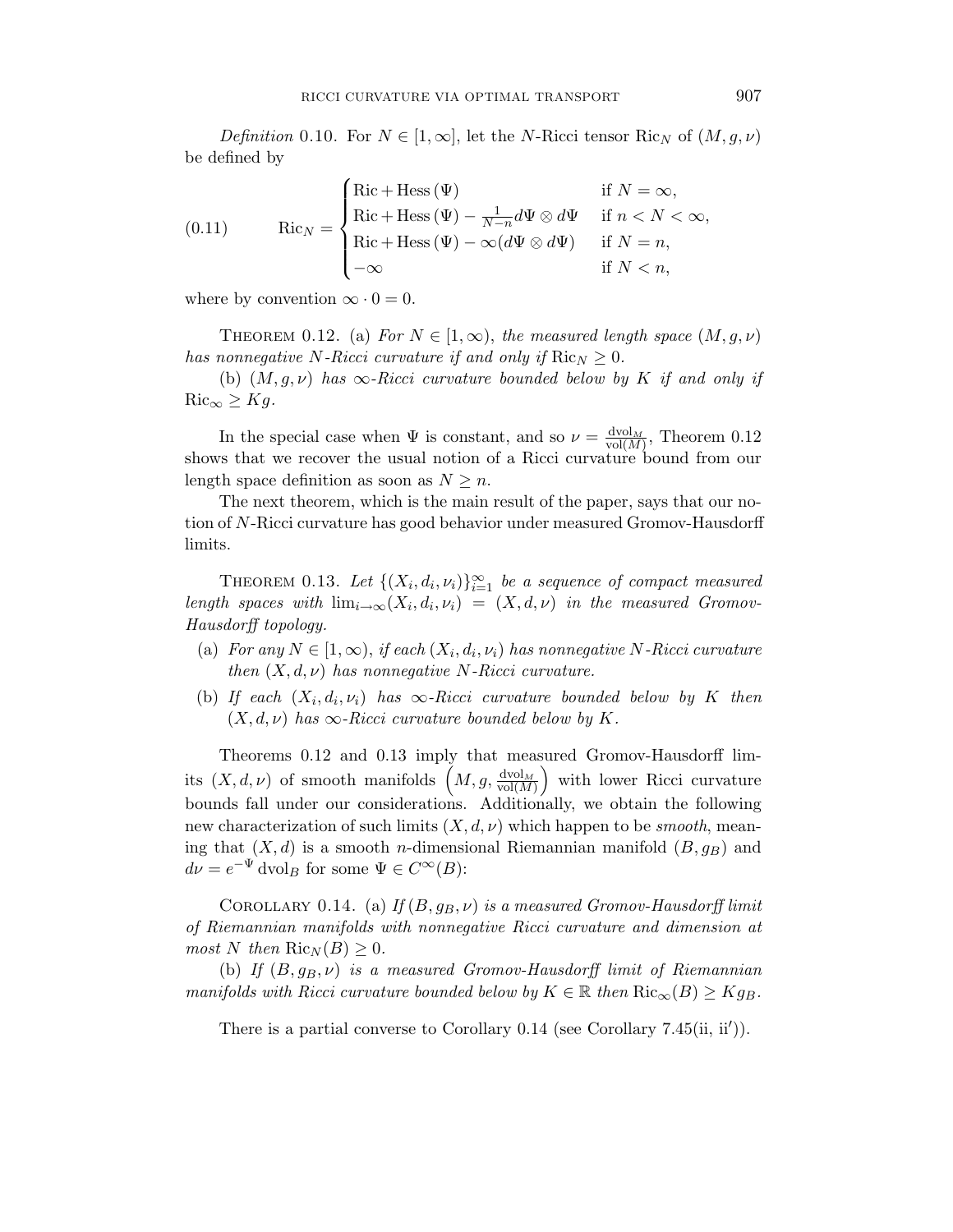Finally, if a measured length space has lower Ricci curvature bounds then there are analytic consequences, such as a log Sobolev inequality. To state it, we define the *gradient norm* of a Lipschitz function  $f$  on  $X$  by the formula

(0.15) 
$$
|\nabla f|(x) = \limsup_{y \to x} \frac{|f(y) - f(x)|}{d(x, y)}.
$$

THEOREM 0.16. Suppose that a compact measured length space  $(X, d, \nu)$ has  $\infty$ -Ricci curvature bounded below by  $K \in \mathbb{R}$ . Suppose that  $f \in \text{Lip}(X)$ satisfies  $\int_X f^2 d\nu = 1$ .

(a) If  $K > 0$  then

(0.17) 
$$
\int_X f^2 \log(f^2) \, d\nu \leq \frac{2}{K} \int_X |\nabla f|^2 \, d\nu.
$$

(b) If  $K \leq 0$  then

(0.18) 
$$
\int_X f^2 \log(f^2) \, d\nu \le 2 \operatorname{diam}(X) \sqrt{\int_X |\nabla f|^2 \, d\nu} - \frac{1}{2} K \operatorname{diam}(X)^2.
$$

In the case of Riemannian manifolds, one recovers from (0.17) the log Sobolev inequality of Bakry and Emery [6].

A consequence of  $(0.17)$  is a Poincaré inequality.

COROLLARY 0.19. Suppose that a compact measured length space  $(X, d, \nu)$ has  $\infty$ -Ricci curvature bounded below by  $K > 0$ . Then for all  $h \in \text{Lip}(X)$  with  $\int_X h \, d\nu = 0$ , we have

(0.20) 
$$
\int_X h^2 d\nu \leq \frac{1}{K} \int_X |\nabla h|^2 d\nu.
$$

In the case of Riemannian manifolds, Corollary 0.19 follows from the Lichnerowicz inequality for the smallest positive eigenvalue of the Laplacian [28].

We now give the structure of the paper. More detailed descriptions appear at the beginnings of the sections.

Section 1 gives basic definitions about length spaces and optimal transport. Section 2 shows that the Wasserstein space of a length space is also a length space, and that Wasserstein geodesics arise from displacement interpolations. Section 3 defines weak displacement convexity and its variations. This is used to prove functional inequalities called the HWI inequalities.

Section 4 proves, modulo the technical results of Appendices B and C, that weak displacement convexity is preserved by measured Gromov-Hausdorff limits. The notion of N-Ricci curvature is defined in Section 5, which contains the proof of Theorem 0.13, along with a Bishop-Gromov-type inequality. Section 6 proves log Sobolev, Talagrand and Poincar´e inequalities for measured length spaces, such as Theorem 0.16 and Corollary 0.19, along with a weak Bonnet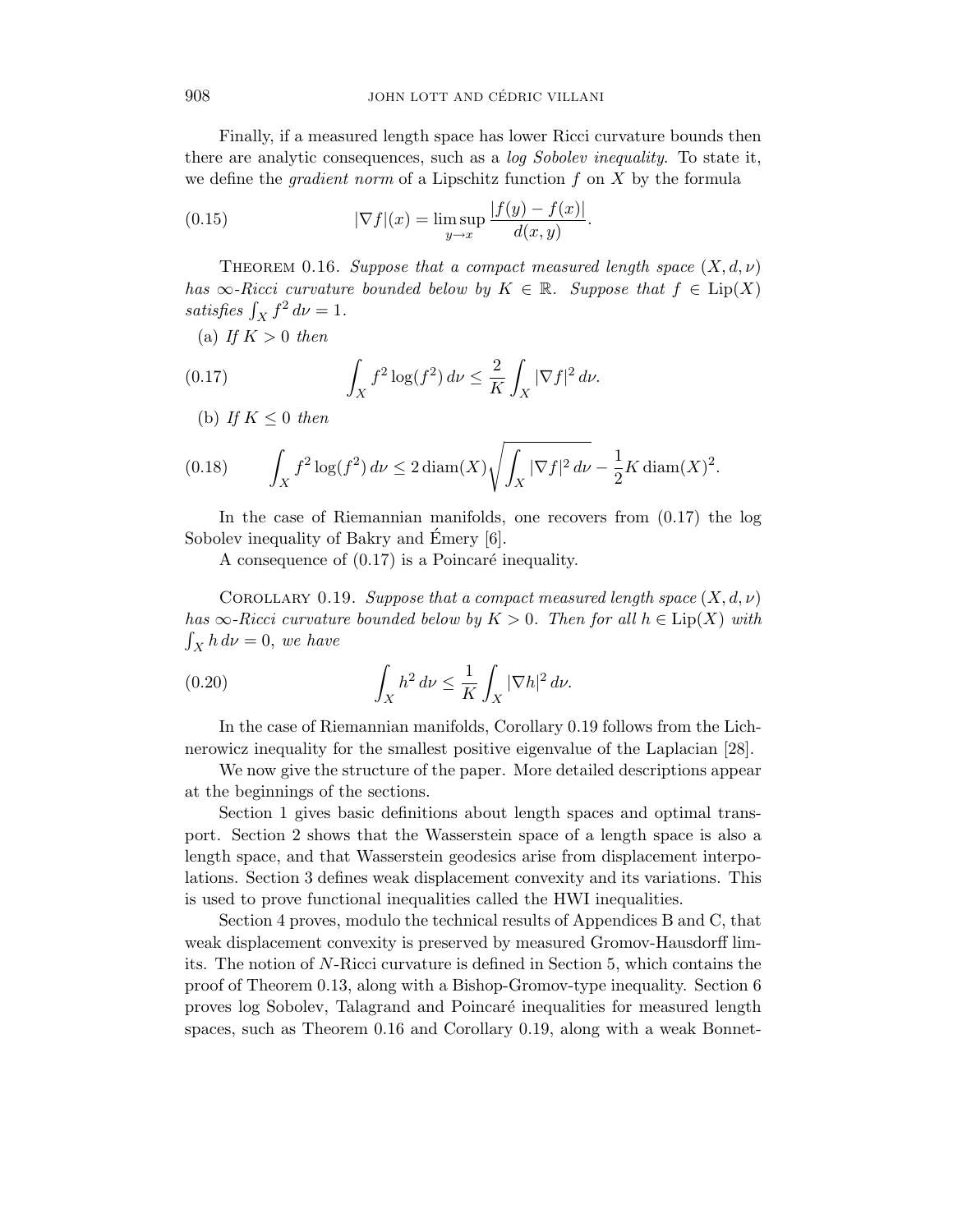Myers theorem. Section 7 looks at the case of smooth Riemannian manifolds and proves, in particular, Theorem 0.12 and Corollary 0.14.

There are six appendices that contain either technical results or auxiliary results. Appendix A, which is a sequel to Section 2, discusses the geometry of the Wasserstein space of a Riemannian manifold  $M$ . It shows that if  $M$ has nonnegative sectional curvature then  $P_2(M)$  has nonnegative Alexandrov curvature. The tangent cones at absolutely continuous measures are computed, thereby making rigorous the formal Riemannian metric on  $P_2(M)$  introduced by Otto.

Appendices B and C are the technical core of Theorem 0.13. Appendix B shows that  $U_{\nu}(\mu)$  is lower semicontinuous in both  $\mu$  and  $\nu$ , and is nonincreasing under pushforward of  $\mu$  and  $\nu$ . Appendix C shows that a measure  $\mu \in P_2(X)$ with supp $(\mu) \subset \text{supp}(\nu)$  can be weak-\* approximated by measures  $\{\mu_k\}_{k=1}^{\infty}$ with continuous densities (with respect to  $\nu$ ) so that  $U_{\nu}(\mu) = \lim_{k \to \infty} U_{\nu}(\mu_k)$ .

Appendix D contains formal computations of the Hessian of  $U_{\nu}$ . Appendix E explains how to extend the results of the paper from the setting of compact measured length spaces to the setting of complete pointed locally compact measured length spaces. Appendix F has some bibliographic notes on optimal transport and displacement convexity.

The results of this paper were presented at the workshop "Collapsing and metric geometry" in Münster, August 1-7, 2004. After the writing of the paper was essentially completed we learned of related work by Karl-Theodor Sturm  $[41]$ ,  $[42]$ . Also, Ludger Rüschendorf kindly pointed out to us that Theorem B.33 was already proven in [29, Ch. 1] by different means. We decided to retain our proof of Theorem B.33 rather than just quoting [29], partly because the method of proof may be of independent interest, partly for completeness and convenience to the reader, and partly because our method of proof is used in the extension of the theorem considered in Appendix E.

We thank MSRI and the UC-Berkeley mathematics department for their hospitality while part of this research was performed. We also thank the anonymous referees for their suggestions.

#### Contents

- 1. Notation and basic definitions
	- 1.1. Convex analysis
	- 1.2. Geometry of metric spaces
		- 1.2.1. Gradient norms
		- 1.2.2. Length spaces
		- 1.2.3. (Measured) Gromov-Hausdorff convergence
	- 1.3. Optimal transport: basic definitions
- 2. Geometry of the Wasserstein space
	- 2.1. Displacement interpolations
	- 2.2. The Wasserstein space as a length space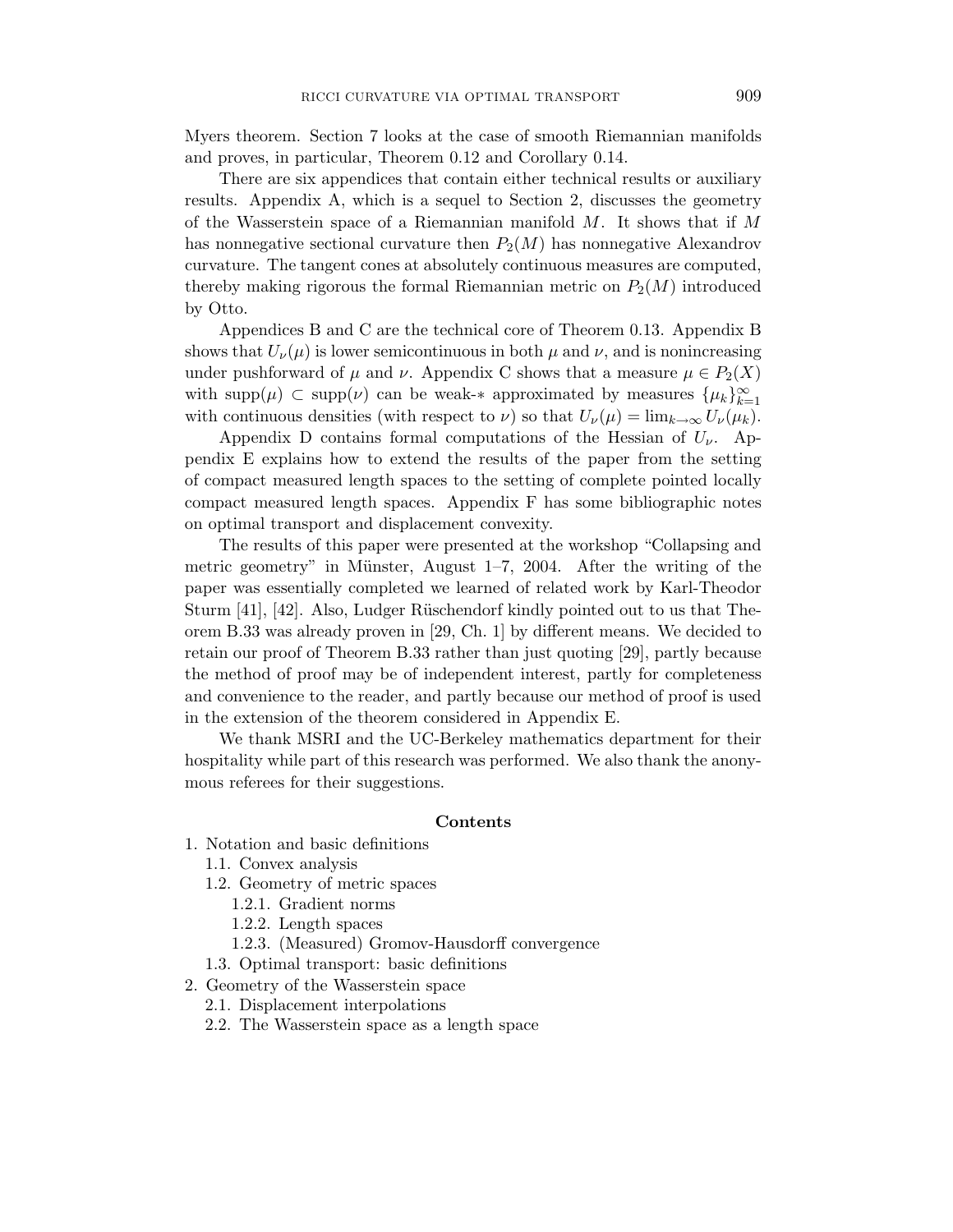- 2.3. Wasserstein geodesics as displacement interpolations
- 2.4. Optimal transport on Riemannian manifolds
- 3. Functionals on the Wasserstein space
	- 3.1. Weak displacement convexity
	- 3.2. Important examples
	- 3.3. HWI inequalities
- 4. Weak displacement convexity and measured Gromov-Hausdorff limits
	- 4.1. Gromov-Hausdorff convergence of the Wasserstein space
	- 4.2. Stability of weak displacement convexity
- 5. N-Ricci curvature for measured length spaces
	- 5.1. Displacement convex classes
	- 5.2. Ricci curvature via weak displacement convexity
	- 5.3. Preservation of N-Ricci curvature bounds
	- 5.4. Bishop-Gromov inequality
	- 5.5. Compact group actions
	- 5.6. Uniform integrability and absolute continuity
- 6. Log Sobolev, Talagrand and Poincaré inequalities
	- 6.1. The general inequalities
	- 6.2. The case  $N = \infty$
	- 6.3. The case  $N < \infty$
	- 6.4. Weak Bonnet-Myers theorem
- 7. The case of Riemannian manifolds
	- 7.1. Formulation of N-Ricci curvature in classical terms
	- 7.2. Geometric corollaries
- Appendix A. The Wasserstein space as an Alexandrov space
	- A.1. Lipschitz functions and optimal transport
	- A.2. The case of nonnegatively curved manifolds
	- A.3. Application to the geometric description of  $P_2(M)$
- Appendix B. Some properties of the functionals  $U_{\nu}$ 
	- B.1. The functional  $U_{\nu}$  via Legendre transform
	- B.2. Lower semicontinuity and contraction
- Appendix C. Approximation in  $P_2(X)$ 
	- C.1. Mollifiers
	- C.2. Approximation by continuous densities
- Appendix D. Hessian calculations
- Appendix E. The noncompact case
	- E.1. Pointed spaces
	- E.2. Wasserstein space
	- E.3. Functionals
	- E.4. Approximation arguments
	- E.5. Stability of N-Ricci curvature bounds
	- E.6. Tangent Cones

Appendix F. Bibliographic notes on optimal transport References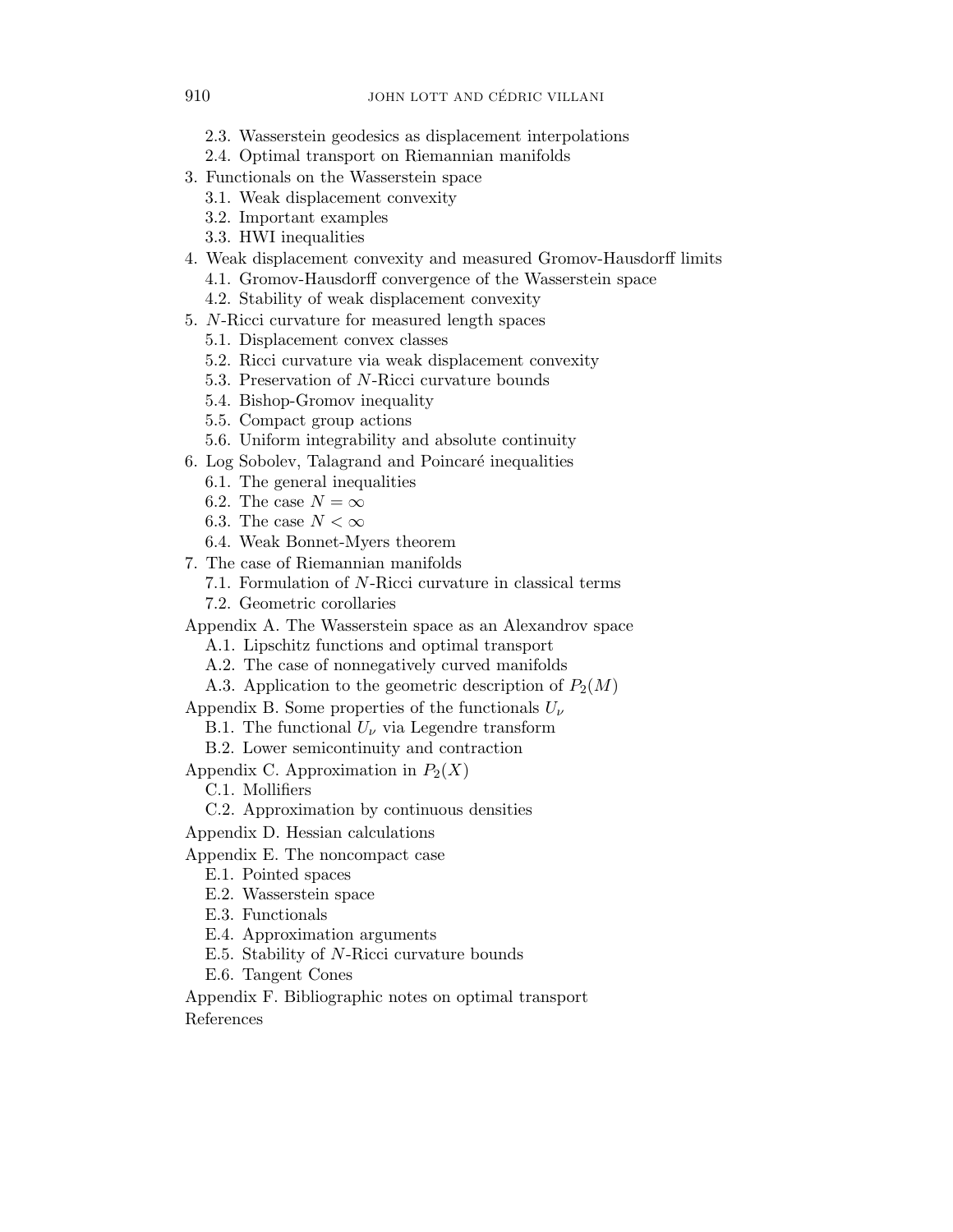### 1. Notation and basic definitions

In this section we first recall some facts about convex functions. We then define gradient norms, length spaces and measured Gromov-Hausdorff convergence. Finally, we define the 2-Wasserstein metric  $W_2$  on  $P(X)$ .

1.1. Convex analysis. Let us recall a few results from convex analysis. See [44, Ch. 2.1] and references therein for further information.

Given a convex lower semicontinuous function  $U : \mathbb{R} \to \mathbb{R} \cup {\infty}$  (which we assume is not identically  $\infty$ ), its Legendre transform  $U^* : \mathbb{R} \to \mathbb{R} \cup \{\infty\}$  is defined by

(1.1) 
$$
U^*(p) = \sup_{r \in \mathbb{R}} \left[ pr - U(r) \right].
$$

Then  $U^*$  is also convex and lower semicontinuous. We will sometimes identify a convex lower semicontinuous function U defined on a closed interval  $I \subset \mathbb{R}$ with the convex function defined on the whole of R by extending U by  $\infty$ outside of I.

Let  $U : [0, \infty) \to \mathbb{R}$  be a convex lower semicontinuous function. Then U admits a left derivative  $U'_{-} : (0, \infty) \to \mathbb{R}$  and a right derivative  $U'_{+} : [0, \infty) \to$  ${-\infty}$   $\cup \mathbb{R}$ , with  $U'_{+}(0,\infty) \subset \mathbb{R}$ . Furthermore,  $U'_{-} \leq U'_{+}$ . They agree almost everywhere and are both nondecreasing. We will write

(1.2) 
$$
U'(\infty) = \lim_{r \to \infty} U'_+(r) = \lim_{r \to \infty} \frac{U(r)}{r} \in \mathbb{R} \cup \{\infty\}.
$$

If we extend U by  $\infty$  on  $(-\infty, 0)$  then its Legendre transform  $U^* : \mathbb{R} \to \mathbb{R} \cup \{\infty\}$ becomes  $U^*(p) = \sup_{r>0} [pr - U(r)].$  It is nondecreasing in p, infinite on  $(U'(\infty), \infty)$  and equals  $-U(0)$  on  $(-\infty, U'_{+}(0)]$ . Furthermore, it is continuous on  $(-\infty, U'(\infty))$ . For all  $r \in [0, \infty)$ , we have  $U^*(U'_{+}(r)) = rU'_{+}(r) - U(r)$ .

#### 1.2. Geometry of metric spaces.

1.2.1. Gradient norms. Let  $(X,d)$  be a compact metric space (with d valued in  $[0, \infty)$ ). The open ball of radius r around  $x \in X$  will be denoted by  $B_r(x)$  and the sphere of radius r around x will be denoted by  $S_r(x)$ .

Let  $L^{\infty}(X)$  denote the set of bounded measurable functions on X. (We will consider such a function to be defined everywhere.) Let  $\text{Lip}(X)$  denote the set of Lipschitz functions on X. Given  $f \in Lip(X)$ , we define the *gradient* norm of f by

(1.3) 
$$
|\nabla f|(x) = \limsup_{y \to x} \frac{|f(y) - f(x)|}{d(x, y)}
$$

if x is not an isolated point, and  $|\nabla f|(x) = 0$  if x is isolated. Then  $|\nabla f| \in$  $L^{\infty}(X)$ .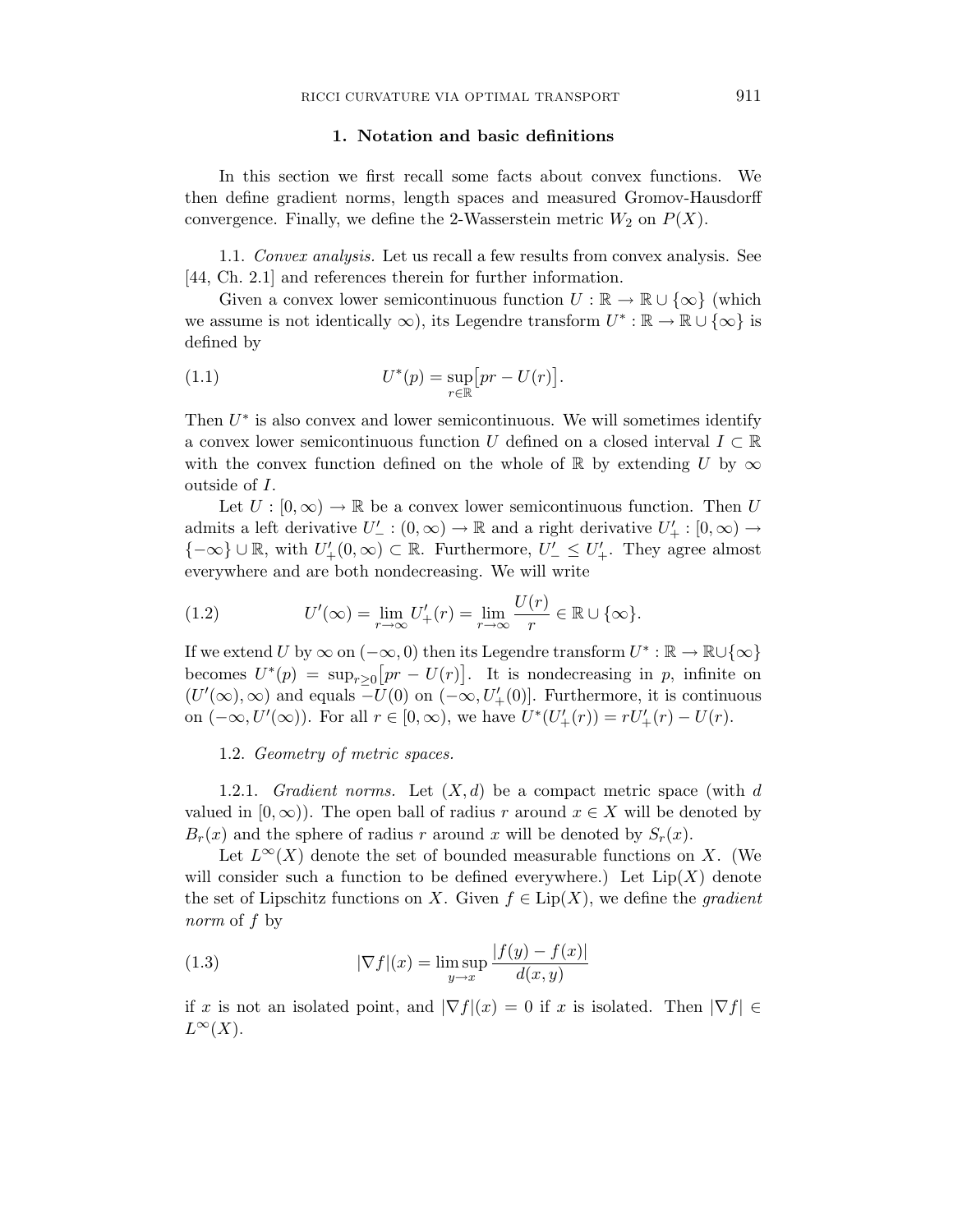On some occasions we will use a finer notion of gradient norm:

(1.4) 
$$
|\nabla^- f|(x) = \limsup_{y \to x} \frac{[f(y) - f(x)]}{d(x, y)} = \limsup_{y \to x} \frac{[f(x) - f(y)]_+}{d(x, y)}
$$

if x is not isolated, and  $|\nabla^- f|(x) = 0$  if x is isolated. Here  $a_+ = \max(a, 0)$ and  $a_-=\max(-a,0)$ . Clearly  $|\nabla^-f|(x) \leq |\nabla f|(x)$ . Note that  $|\nabla^-f|(x)$ is automatically zero if f has a local minimum at x. In a sense,  $|\nabla^- f|(x)$ measures the downward pointing component of  $f$  near  $x$ .

1.2.2. Length spaces. If  $\gamma$  is a curve in X, i.e. a continuous map  $\gamma$ :  $[0, 1] \rightarrow X$ , then its length is

(1.5) 
$$
L(\gamma) = \sup_{J \in \mathbb{N}} \sup_{0 = t_0 \le t_1 \le \dots \le t_J = 1} \sum_{j=1}^J d(\gamma(t_{j-1}), \gamma(t_j)).
$$

Clearly  $L(\gamma) \geq d(\gamma(0), \gamma(1)).$ 

We will assume that  $X$  is a *length space*, meaning that the distance between two points  $x_0, x_1 \in X$  is the infimum of the lengths of curves from  $x_0$ to  $x_1$ . Such a space is path connected.

As X is compact, it is a strictly intrinsic length space, meaning that we can replace infimum by minimum [11, Th. 2.5.23]. That is, for any  $x_0, x_1 \in X$ , there is a minimal geodesic (possibly nonunique) from  $x_0$  to  $x_1$ . We may sometimes write "geodesic" instead of "minimal geodesic".

By [11, Prop. 2.5.9], any minimal geodesic  $\gamma$  joining  $x_0$  to  $x_1$  can be parametrized uniquely by  $t \in [0, 1]$  so that

(1.6) 
$$
d(\gamma(t), \gamma(t')) = |t - t'| d(x_0, x_1).
$$

We will often assume that the geodesic has been so parametrized.

By definition, a subset  $A \subset X$  is *convex* if for any  $x_0, x_1 \in A$  there is a minimizing geodesic from  $x_0$  to  $x_1$  that lies entirely in A. It is *totally convex* if for any  $x_0, x_1 \in A$ , any minimizing geodesic in X from  $x_0$  to  $x_1$  lies in A.

Given  $\lambda \in \mathbb{R}$ , a function  $F: X \to \mathbb{R} \cup {\infty}$  is said to be  $\lambda$ -convex if for any geodesic  $\gamma : [0, 1] \to X$  and any  $t \in [0, 1]$ ,

(1.7) 
$$
F(\gamma(t)) \le tF(\gamma(1)) + (1-t)F(\gamma(0)) - \frac{1}{2}\lambda t(1-t)L(\gamma)^2.
$$

In the case when  $X$  is a smooth Riemannian manifold with Riemannian metric g, and  $F \in C^2(X)$ , this is the same as saying that Hess  $F \geq \lambda g$ .

1.2.3. (Measured) Gromov-Hausdorff convergence.

Definition 1.8. Given two compact metric spaces  $(X_1, d_1)$  and  $(X_2, d_2)$ , an  $\varepsilon$ -Gromov-Hausdorff approximation from  $X_1$  to  $X_2$  is a (not necessarily continuous) map  $f: X_1 \to X_2$  so that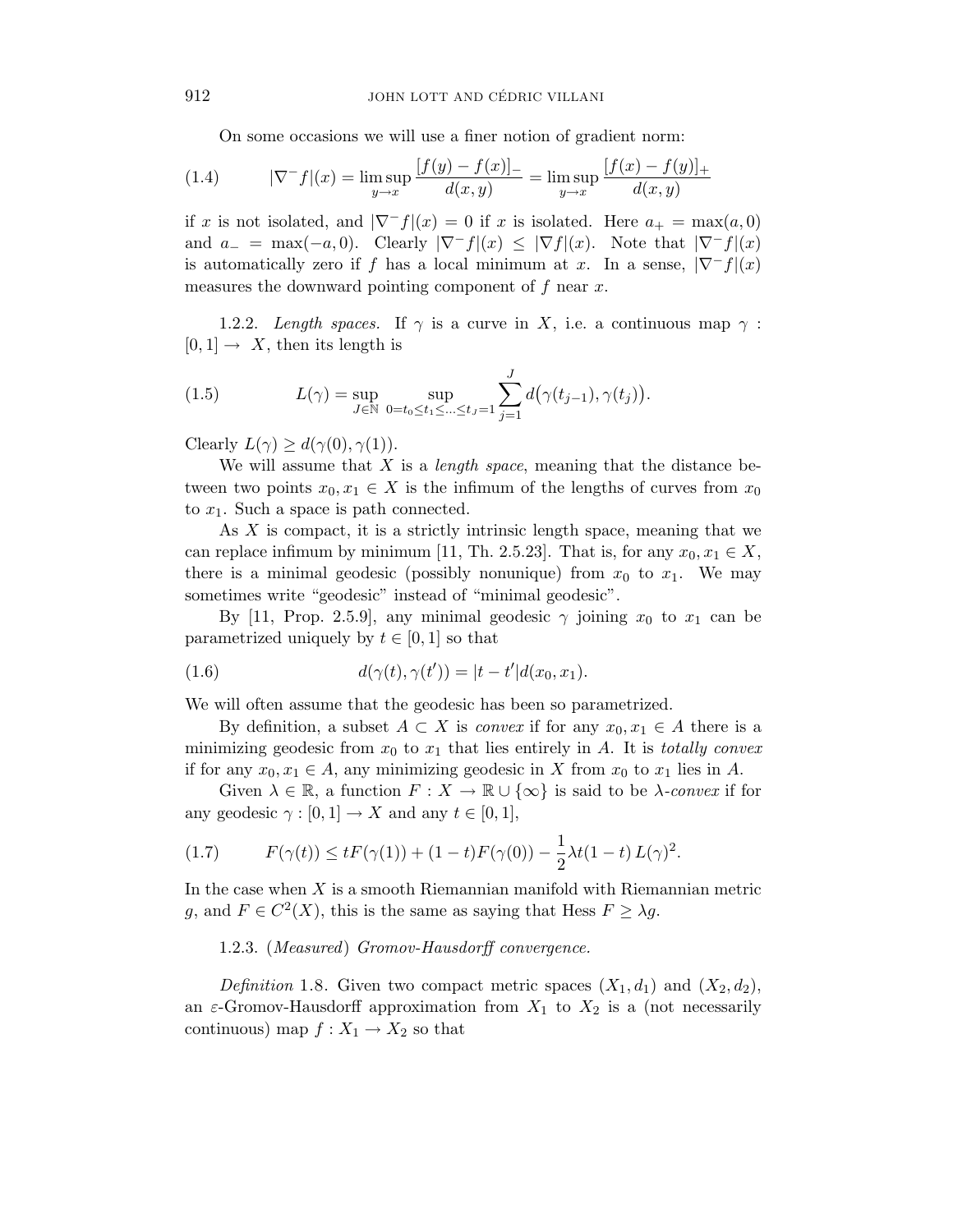- (i) For all  $x_1, x_1' \in X_1$ ,  $|d_2(f(x_1), f(x_1')) d_1(x_1, x_1')| \leq \varepsilon$ .
- (ii) For all  $x_2 \in X_2$ , there is an  $x_1 \in X_1$  so that  $d_2(f(x_1), x_2) \leq \varepsilon$ .

An  $\varepsilon$ -Gromov-Hausdorff approximation  $f: X_1 \to X_2$  has an approximate inverse  $f': X_2 \to X_1$ , which can be constructed as follows: Given  $x_2 \in X_2$ , choose  $x_1 \in X_1$  so that  $d_2(f(x_1), x_2) \leq \varepsilon$  and put  $f'(x_2) = x_1$ . Then f' is a 3ε-Gromov-Hausdorff approximation from  $X_2$  to  $X_1$ . Moreover, for all  $x_1 \in$  $X_1, d_1(x_1, (f' \circ f)(x_1)) \leq 2\varepsilon$ , and for all  $x_2 \in X_2, d_2(x_2, (f \circ f')(x_2)) \leq \varepsilon$ .

Definition 1.9. A sequence of compact metric spaces  $\{X_i\}_{i=1}^{\infty}$  converges to X in the Gromov-Hausdorff topology if there is a sequence of  $\varepsilon_i$ -approximations  $f_i: X_i \to X$  with  $\lim_{i \to \infty} \varepsilon_i = 0$ .

This notion of convergence comes from a metrizable topology on the space of all compact metric spaces modulo isometries. If  ${X_i}_{i=1}^{\infty}$  are length spaces that converge to  $X$  in the Gromov-Hausdorff topology then  $X$  is also a length space [11, Th. 7.5.1].

For the purposes of this paper, we can and will assume that the maps  $f$ and  $f'$  in Gromov-Hausdorff approximations are Borel. Let  $P(X)$  denote the space of Borel probability measures on X. We give  $P(X)$  the weak- $*$  topology, i.e.  $\lim_{i\to\infty}\mu_i=\mu$  if and only if for all  $F\in C(X)$ ,  $\lim_{i\to\infty}\int_X F d\mu_i=\int_X F d\mu$ .

Definition 1.10. Given  $\nu \in P(X)$ , consider the metric-measure space  $(X, d, \nu)$ . A sequence  $\{(X_i, d_i, \nu_i)\}_{i=1}^{\infty}$  converges to  $(X, d, \nu)$  in the measured Gromov-Hausdorff topology if there are  $\varepsilon_i$ -approximations  $f_i: X_i \to X$ , with  $\lim_{i\to\infty} \varepsilon_i = 0$ , so that  $\lim_{i\to\infty} (f_i)_*\nu_i = \nu$  in  $P(X)$ .

Other topologies on the class of metric-measure spaces are discussed in [23, Ch.  $3\frac{1}{2}$ ].

For later use we note the following generalization of the Arzelà-Ascoli theorem.

LEMMA 1.11 (cf. [22, p. 66], [24, App. A]). Let  $\{X_i\}_{i=1}^{\infty}$  be a sequence of compact metric spaces converging to  $X$  in the Gromov-Hausdorff topology, with  $\varepsilon_i$ -approximations  $f_i: X_i \to X$ . Let  $\{Y_i\}_{i=1}^{\infty}$  be a sequence of compact metric spaces converging to Y in the Gromov-Hausdorff topology, with  $\varepsilon_i$ -approximations  $g_i: Y_i \to Y$ . For each i, let  $f'_i: X \to X_i$  be an approximate inverse to  $f_i$ , as in the paragraph following Definition 1.8. Let  $\{\alpha_i\}_{i=1}^{\infty}$  be a sequence of maps  $\alpha_i : X_i \to Y_i$  that are asymptotically equicontinuous in the sense that for every  $\varepsilon > 0$ , there are  $\delta = \delta(\varepsilon) > 0$  and  $N = N(\varepsilon) \in \mathbb{Z}^+$  so that for all  $i \geq N$ ,

 $(1.12)$  $(x_i, x'_i) < \delta$   $\implies$   $d_{Y_i}(\alpha_i(x_i), \alpha_i(x'_i)) < \varepsilon.$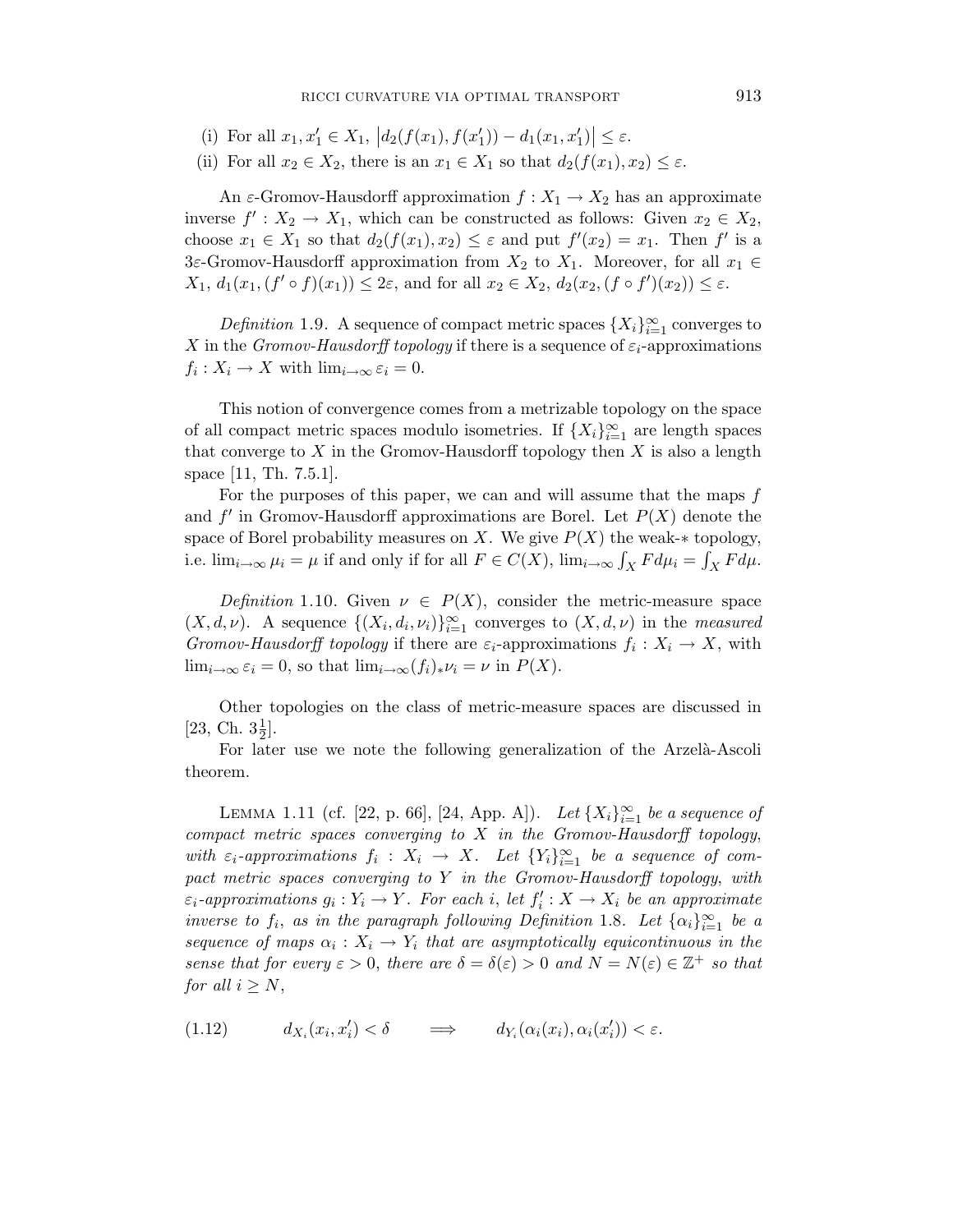Then after passing to a subsequence, the maps  $g_i \circ \alpha_i \circ f'_i : X \to Y$  converge uniformly to a continuous map  $\alpha: X \to Y$ .

In the conclusion of Lemma 1.11 the maps  $g_i \circ \alpha_i \circ f'_i$  may not be continuous, but the notion of uniform convergence makes sense nevertheless.

1.3. Optimal transport: basic definitions. Given  $\mu_0, \mu_1 \in P(X)$ , we say that a probability measure  $\pi \in P(X \times X)$  is a transference plan between  $\mu_0$ and  $\mu_1$  if

(1.13) 
$$
(p_0)_*\pi = \mu_0, \qquad (p_1)_*\pi = \mu_1,
$$

where  $p_0, p_1 : X \times X \to X$  are projections onto the first and second factors, respectively. In words,  $\pi$  represents a way to transport the mass from  $\mu_0$  to  $\mu_1$ , and  $\pi(x_0, x_1)$  is the amount of mass which is taken from a point  $x_0$  and brought to a point  $x_1$ .

We will use optimal transport with quadratic cost function (square of the distance). Namely, given  $\mu_0, \mu_1 \in P(X)$ , we consider the variational problem

(1.14) 
$$
W_2(\mu_0, \mu_1)^2 = \inf_{\pi} \int_{X \times X} d(x_0, x_1)^2 d\pi(x_0, x_1),
$$

where  $\pi$  ranges over the set of all transference plans between  $\mu_0$  and  $\mu_1$ . Any minimizer  $\pi$  for this variational problem is called an *optimal transference plan*.

In  $(1.14)$ , one can replace the infimum by the minimum [44, Prop. 2.1], i.e. there always exists (at least) one optimal transference plan. Since X has finite diameter, the infimum is obviously finite. The quantity  $W_2$  will be called the *Wasserstein distance of order 2* between  $\mu_0$  and  $\mu_1$ ; it defines a metric on  $P(X)$ . The topology that it induces on  $P(X)$  is the weak- $*$  topology [44, Ths. 7.3 and 7.12. When equipped with the metric  $W_2$ ,  $P(X)$  is a compact metric space, often denoted by  $P_2(X)$ .

We remark that there is an isometric embedding  $X \to P_2(X)$  given by  $x \to \delta_x$ . This shows that  $\text{diam}(P_2(X)) \ge \text{diam}(X)$ . Since the reverse inequality follows from the definition of  $W_2$ , actually diam $(P_2(X)) = \text{diam}(X)$ .

A Monge transport is a transference plan coming from a map  $F: X \to X$ with  $F_*\mu_0 = \mu_1$ , given by  $\pi = (\text{Id}, F)_*\mu_0$ . In general an optimal transference plan does not have to be a Monge transport, although this may be true under some assumptions (as we will recall below).

A function  $\phi: X \to [-\infty, \infty)$  is  $\frac{d^2}{2}$  $\frac{d^2}{2}$ -concave if it is not identically  $-\infty$  and it can be written in the form

(1.15) 
$$
\phi(x) = \inf_{x' \in X} \left( \frac{d(x, x')^2}{2} - \widetilde{\phi}(x') \right)
$$

for some function  $\widetilde{\phi}: X \to [-\infty, \infty)$ . Such functions play an important role in the description of optimal transport on Riemannian manifolds.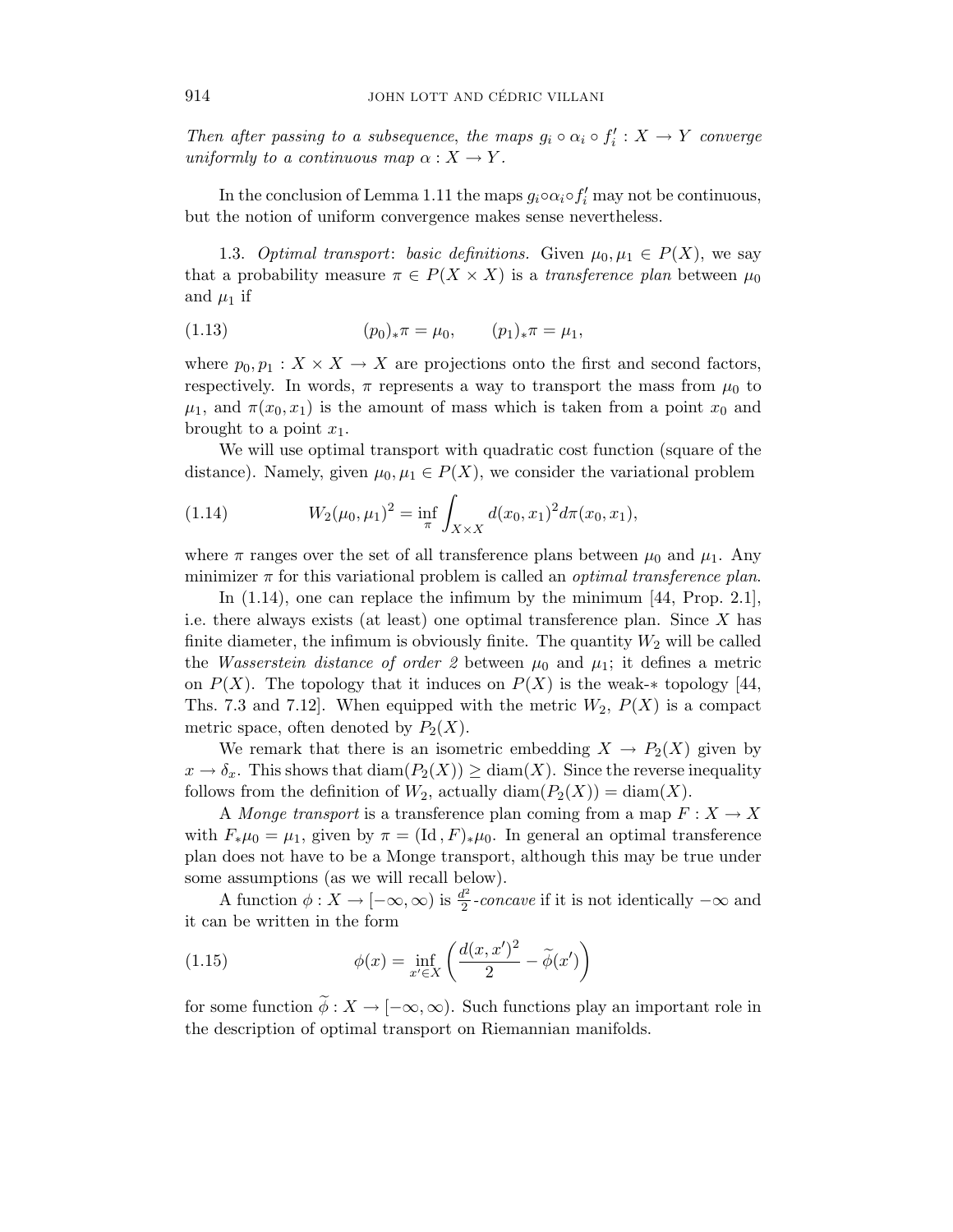## 2. Geometry of the Wasserstein space

In this section, we investigate some features of the Wasserstein space  $P_2(X)$  associated to a compact length space  $(X, d)$ . (Recall that the subscript 2 in  $P_2(X)$  means that  $P(X)$  is equipped with the 2-Wasserstein metric.) We show that  $P_2(X)$  is a length space. We define displacement interpolations and show that every Wasserstein geodesic comes from a displacement interpolation. We then recall some facts about optimal transport on Riemannian manifolds.

2.1. Displacement interpolations. We denote by  $\text{Lip}([0,1], X)$  the space of Lipschitz continuous maps  $c : [0, 1] \to X$  with the uniform topology. For any  $k > 0$ ,

(2.1) 
$$
\text{Lip}_k([0, 1], X)
$$
  
=  $\{c \in \text{Lip}([0, 1], X) : d(c(t), c(t')) \le k|t - t'| \text{ for all } t, t' \in [0, 1]\}$ 

is a compact subset of  $Lip([0, 1], X)$ .

Let  $\Gamma$  denote the set of minimizing geodesics on X. It is a closed subspace of  $\text{Lip}_{\text{diam}(X)}([0,1], X)$ , defined by the equation  $L(c) = d(c(0), c(1))$ .

For any  $t \in [0,1]$ , the *evaluation map*  $e_t : \Gamma \to X$  defined by

$$
(2.2) \t\t e_t(\gamma) = \gamma(t)
$$

is continuous. Let  $E : \Gamma \to X \times X$  be the "endpoints" map given by  $E(\gamma) =$  $(e_0(\gamma), e_1(\gamma))$ . A dynamical transference plan consists of a transference plan  $\pi$ and a Borel measure Π on Γ such that  $E_*\Pi = \pi$ ; it is said to be optimal if  $\pi$ itself is. In other words, the transference plan  $\pi$  tells us how much mass goes from a point  $x_0$  to another point  $x_1$ , but does not tell us about the actual path that the mass has to follow. Intuitively, mass should flow along geodesics, but there may be several possible choices of geodesics between two given points and the transport may be divided among these geodesics; this is the information provided by Π.

If  $\Pi$  is an optimal dynamical transference plan then for  $t \in [0, 1]$ , we put

$$
\mu_t = (e_t)_* \Pi.
$$

The one-parameter family of measures  $\{\mu_t\}_{t\in[0,1]}$  is called a *displacement in*terpolation. In other words,  $\mu_t$  is what has become of the mass of  $\mu_0$  after it has travelled from time  $\theta$  to time t according to the dynamical transference plan Π.

LEMMA 2.4. The map  $c : [0,1] \rightarrow P_2(X)$  given by  $c(t) = \mu_t$  has length  $L(c) = W_2(\mu_0, \mu_1).$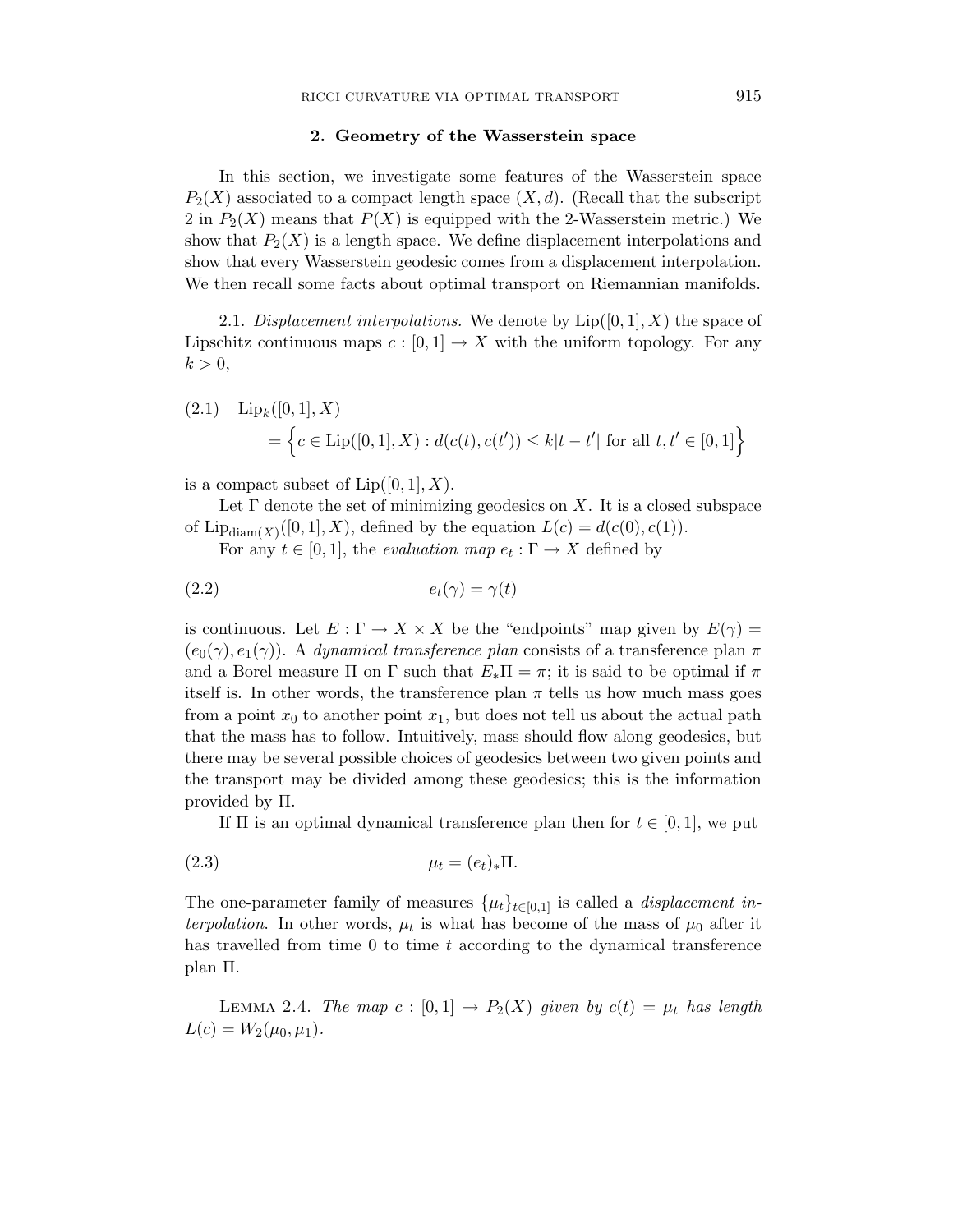*Proof.* Given  $0 \le t \le t' \le 1$ ,  $(e_t, e_{t'})_*$ II is a particular transference plan from  $\mu_t$  to  $\mu_{t'}$ , and so

(2.5)  
\n
$$
W_2(\mu_t, \mu_{t'})^2 \leq \int_{X \times X} d(x_0, x_1)^2 d((e_t, e_{t'})_* \Pi)(x_0, x_1) = \int_{\Gamma} d(\gamma(t), \gamma(t'))^2 d\Pi(\gamma)
$$
\n
$$
= \int_{\Gamma} (t'-t)^2 L(\gamma)^2 d\Pi(\gamma) = (t'-t)^2 \int_{\Gamma} d(\gamma(0), \gamma(1))^2 d\Pi(\gamma)
$$
\n
$$
= (t'-t)^2 \int_{X \times X} d(x_0, x_1)^2 (dE_* \Pi)(x_0, x_1) = (t'-t)^2 W_2(\mu_0, \mu_1)^2.
$$

Equation (2.5) implies that  $L(c) \leq W_2(\mu_0, \mu_1)$ , and so  $L(c) = W_2(\mu_0, \mu_1)$ .  $\Box$ 

2.2. The Wasserstein space as a length space.

PROPOSITION 2.6. Let  $(X, d)$  be a compact length space. Then any two points  $\mu_0, \mu_1 \in P_2(X)$  can be joined by a displacement interpolation.

*Proof.* The endpoints map E is Borel and surjective. Given  $(x_0, x_1) \in X \times$  $X, E^{-1}(x_0, x_1)$  is compact. It follows that there is a Borel map  $S: X \times X \to \Gamma$ so that  $E \circ S = \text{Id}_{X \times X}$  [46, Cor. A.6]. In words, S is a measurable way to join points by minimizing geodesics. Given  $\mu_0, \mu_1 \in P_2(X)$ , let  $\pi$  be an optimal transference plan between  $\mu_0$  and  $\mu_1$ , and put  $\Pi = S_*(\pi)$ . The corresponding displacement interpolation joins  $\mu_0$  and  $\mu_1$ .  $\Box$ 

COROLLARY 2.7. If X is a compact length space then  $P_2(X)$  is a compact length space.

*Proof.* We already know that  $P_2(X)$  is compact. Given  $\mu_0, \mu_1 \in P_2(X)$ , Proposition 2.6 gives a displacement interpolation c from  $\mu_0$  to  $\mu_1$ . By Lemma 2.4,  $L(c) = W_2(\mu_0, \mu_1)$ , so that  $P_2(X)$  is also a length space.  $\Box$ 

Remark 2.8. The same argument shows that  $(P(X), W_p)$  is a compact length space for all  $p \in [1,\infty)$ , where  $W_p$  is the Wasserstein distance of order p [44, §7.1.1].

Example 2.9. Suppose that  $X = A \cup B \cup C$ , where A, B and C are subsets of the plane given by  $A = \{(x_1, 0) : -2 \le x_1 \le -1\}$ ,  $B = \{(x_1, x_2) : x_1^2 + x_2^2 =$ 1} and  $C = \{(x_1, 0) : 1 \le x_1 \le 2\}$ . Let  $\mu_0$  be the one-dimensional Hausdorff measure of A and let  $\mu_1$  be the one-dimensional Hausdorff measure of C. Then there is an uncountable number of Wasserstein geodesics from  $\mu_0$  to  $\mu_1$ , given by the whims of a switchman at the point  $(-1, 0)$ .

2.3. Wasserstein geodesics as displacement interpolations. The next result states that every Wasserstein geodesic arises from a displacement interpolation.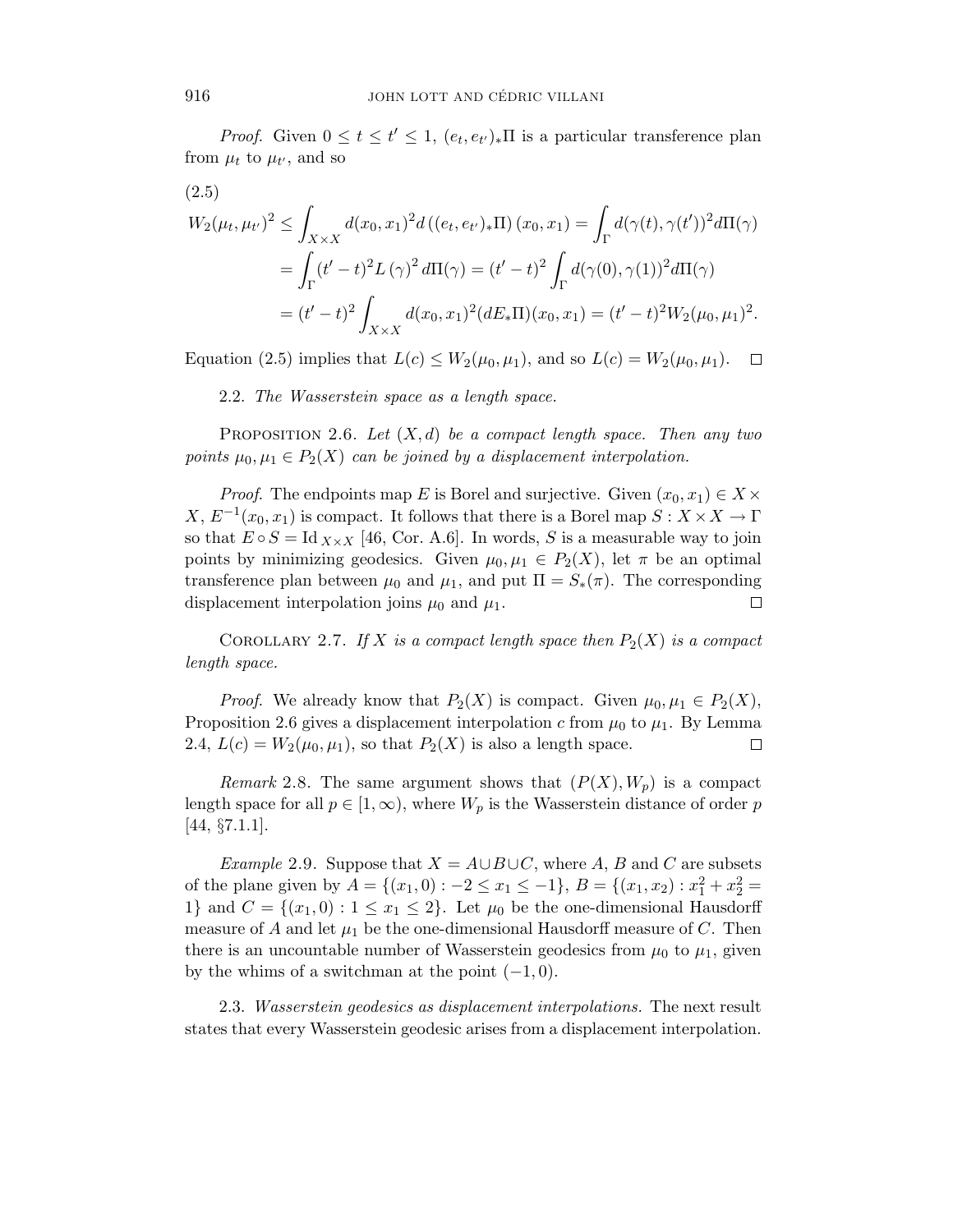PROPOSITION 2.10. Let  $(X, d)$  be a compact length space and let  $\{\mu_t\}_{t\in[0,1]}$ be a geodesic path in  $P_2(X)$ . Then there exists some optimal dynamical transference plan  $\Pi$  such that  $\{\mu_t\}_{t\in[0,1]}$  is the displacement interpolation associated to  $\Pi$ .

*Proof.* Let  $\{\mu_t\}_{t\in[0,1]}$  be a Wasserstein geodesic. Up to reparametrization, we can assume that for all  $t, t' \in [0, 1],$ 

(2.11) 
$$
W_2(\mu_t, \mu_{t'}) = |t - t'| W_2(\mu_0, \mu_1).
$$

Let  $\pi_{x_0,x_{1/2}}^{(0)}$  be an optimal transference plan from  $\mu_0$  to  $\mu_{1/2}$ , and let  $\pi_{x_{1/2},x_1}^{(1/2)}$  be an optimal transference plan from  $\mu_{1/2}$  to  $\mu_1$ . Consider the measure obtained by "gluing together"  $\pi_{x_0,x_{1/2}}^{(0)}$  and  $\pi_{x_{1/2},x_1}^{(1/2)}$ .

(2.12) 
$$
M^{(1)} = \frac{d\pi_{x_0, x_{1/2}}^{(0)} d\pi_{x_{1/2}, x_1}^{(1/2)}}{d\mu_{1/2}(x_{1/2})}
$$

on  $X \times X \times X$ .

The precise meaning of this expression is just as in the "gluing lemma" stated in [44, Lemma 7.6]: Decompose  $\pi^{(0)}$  with respect to the projection  $p_1: X \times X \to X$  on the second factor as  $\pi^{(0)} = \sigma_{x_{1/2}}^{(0)} \mu_{1/2}(x_{1/2})$ , where for  $\mu_{1/2}$ almost all  $x_{1/2}, \sigma_{x_{1/2}}^{(0)} \in P(p_1^{-1}(x_{1/2}))$  is a probability measure on  $p_1^{-1}(x_{1/2})$ . Decompose  $\pi^{(1/2)}$  with respect to the projection  $p_0: X \times X \to X$  on the first factor as  $\pi^{(1/2)} = \sigma_{x_{1/2}}^{(1/2)} \mu_{1/2}(x_{1/2})$ , where for  $\mu_{1/2}$ -almost all  $x_{1/2}, \sigma_{x_{1/2}}^{(1/2)} \in$  $P(p_0^{-1}(x_{1/2}))$ . Then, for  $F \in C(X \times X \times X)$ ,

$$
(2.13) \quad \int_{X \times X \times X} F dM^{(1)} \equiv \int_X \int_{p_1^{-1}(x_{1/2}) \times p_0^{-1}(x_{1/2})} F(x_0, x_{1/2}, x_1) d\sigma_{x_{1/2}}^{(0)}(x_0) d\sigma_{x_{1/2}}^{(1/2)}(x_1) d\mu_{1/2}(x_{1/2}).
$$

The formula

(2.14) 
$$
d\pi_{x_0,x_1} = \int_X M^{(1)}_{x_0,x_{1/2},x_1}
$$

defines a transference plan from  $\mu_0$  to  $\mu_1$  with cost

$$
(2.15) \quad \int_{X \times X} d(x_0, x_1)^2 d\pi_{x_0, x_1}
$$
\n
$$
\leq \int_{X \times X \times X} (d(x_0, x_{1/2}) + d(x_{1/2}, x_1))^2 \frac{d\pi_{x_0, x_{1/2}}^{(0)} d\pi_{x_{1/2}, x_1}^{(1/2)}}{d\mu_{1/2}(x_{1/2})}
$$
\n
$$
\leq \int_{X \times X \times X} 2 (d(x_0, x_{1/2})^2 + d(x_{1/2}, x_1)^2) \frac{d\pi_{x_0, x_{1/2}}^{(0)} d\pi_{x_{1/2}, x_1}^{(1/2)}}{d\mu_{1/2}(x_{1/2})}
$$
\n
$$
= 2 \left( \int_{X \times X} d(x_0, x_{1/2})^2 d\pi_{x_0, x_{1/2}}^{(0)} + \int_{X \times X} d(x_{1/2}, x_1)^2 d\pi_{x_{1/2}, x_1}^{(1/2)} \right)
$$
\n
$$
= 2 \left( W_2(\mu_0, \mu_{\frac{1}{2}})^2 + W_2(\mu_{\frac{1}{2}}, \mu_1)^2 \right) = W_2(\mu_0, \mu_1)^2.
$$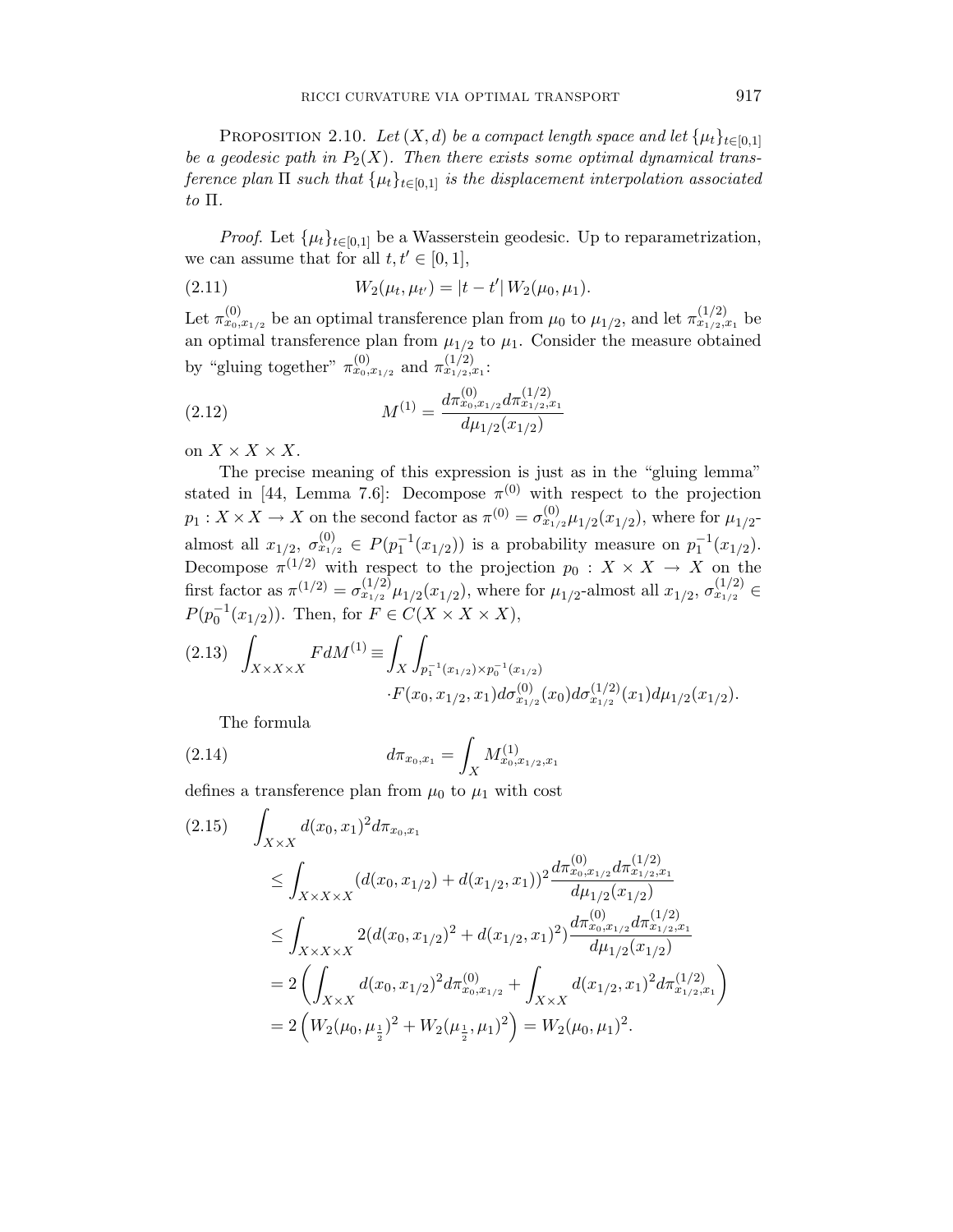Thus  $\pi$  is an optimal transference plan and we must have equality everywhere in (2.15). Let

$$
(2.16) \quad B^{(1)} = \left\{ (x_0, x_{1/2}, x_1) \in X \times X \times X : d(x_0, x_{1/2}) \right\}
$$
\n
$$
= d(x_{1/2}, x_1) = \frac{1}{2}d(x_0, x_1) \Big\};
$$

then  $M^{(1)}$  is supported on  $B^{(1)}$ . For  $t \in \{0, \frac{1}{2}\}$  $\frac{1}{2}$ , 1}, define  $e_t : B^{(1)} \to X$  by  $e_t(x_0, x_{1/2}, x_1) = x_t$ . Then  $(e_t)_* M^{(1)} = \mu_t$ .

We can repeat the same procedure using a decomposition of the interval [0, 1] into  $2^i$  subintervals. For any  $i \geq 1$ , define

$$
(2.17) \quad B^{(i)} = \Big\{ (x_0, x_{2^{-i}}, x_{2\cdot 2^{-i}}, \dots, x_{1-2^{-i}}, x_1) \in X^{2^i+1} : d(x_0, x_{2^{-i}})
$$
  
=  $d(x_{2^{-i}}, x_{2\cdot 2^{-i}}) = \dots = d(x_{1-2^{-i}}, x_1) = 2^{-i}d(x_0, x_1) \Big\}.$ 

For  $0 \leq j \leq 2^{i} - 1$ , choose an optimal transference plan  $\pi^{(j \cdot 2^{-i})}_{x_{j \cdot 2^{-i}}, x_{(j+1),2^{-i}}}$  from  $\mu_{i\cdot2^{-i}}$  to  $\mu_{(i+1)\cdot2^{-i}}$ . Then as before, we obtain a probability measure  $M^{(i)}$  on  $B^{(i)}$  by

(2.18)

$$
M_{x_0,x_2-i,\dots,x_1}^{(i)} = \frac{d\pi^{(0)}(x_0,x_2-i)d\pi^{(2-i)}(x_2-i,x_2\cdot 2-i)\dots d\pi^{(1-2-i)}(x_{1-2-i},x_1)}{d\mu_{2-i}(x_{2-i})\dots d\mu_{1-2-i}(x_{1-2-i})}.
$$

The formula

(2.19) 
$$
d\pi_{x_0,x_1} = \int_{X^{2^i-1}} M_{x_0,x_{2^{-i}},...,x_1}^{(i)}
$$

defines a transference plan from  $\mu_0$  to  $\mu_1$ . For  $t = j \cdot 2^{-i}$ ,  $0 \le j \le 2^i$ , define  $e_t : B^{(i)} \to X$  by  $e_t(x_0, \ldots, x_1) = x_t$ ; then  $(e_t)_* M^{(i)} = \mu_t$ .

Let S be as in the proof of Proposition 2.6. Given  $(x_0, \ldots, x_1) \in B^{(i)}$ , define a map  $p_{x_0,...,x_1} : [0,1] \to X$  as the concatenation of the paths  $S(x_0, x_{2^{-i}})$ ,  $S(x_{2^{-i}}, x_{2\cdot 2^{-i}}), \ldots, \text{ and } S(x_{1-2^{-i}}, x_1)$ . As  $p_{x_0,\ldots,x_1}$  is a normalized continuous curve from  $x_0$  to  $x_1$  of length  $d(x_0, x_1)$ , it is a geodesic. For each i, the linear functional on  $C(\Gamma)$  given by

(2.20) 
$$
F \to \int_{X^{2^i+1}} F(p_{x_0,\dots,x_1}) dM_{x_0,\dots,x_1}^{(i)}
$$

defines a probability measure  $R^{(i)}$  on the compact space Γ. Let  $R^{(\infty)}$  be the limit of a weak-\* convergent subsequence of  $\{R^{(i)}\}_{i=1}^{\infty}$ . It is also a probability measure on Γ.

For any  $t \in \frac{\mathbb{N}}{2^n}$  $\frac{\mathbb{N}}{2^{\mathbb{N}}} \cap [0,1]$  and  $f \in C(X)$ , we have  $\int_K (e_t)^* f dR^{(i)} = \int_X f d\mu_t$ for large *i*. Then  $\int_K (e_t)^* f dR^{(\infty)} = \int_X f d\mu_t$  for all  $f \in C(X)$ , or equivalently,  $(e_t)_* R^{(\infty)} = \mu_t$ . But as in the proof of Lemma 2.4,  $(e_t)_* R^{(\infty)}$  is weak-\* continuous in t. It follows that  $(e_t)_*R^{(\infty)} = \mu_t$  for all  $t \in [0,1]$ .  $\Box$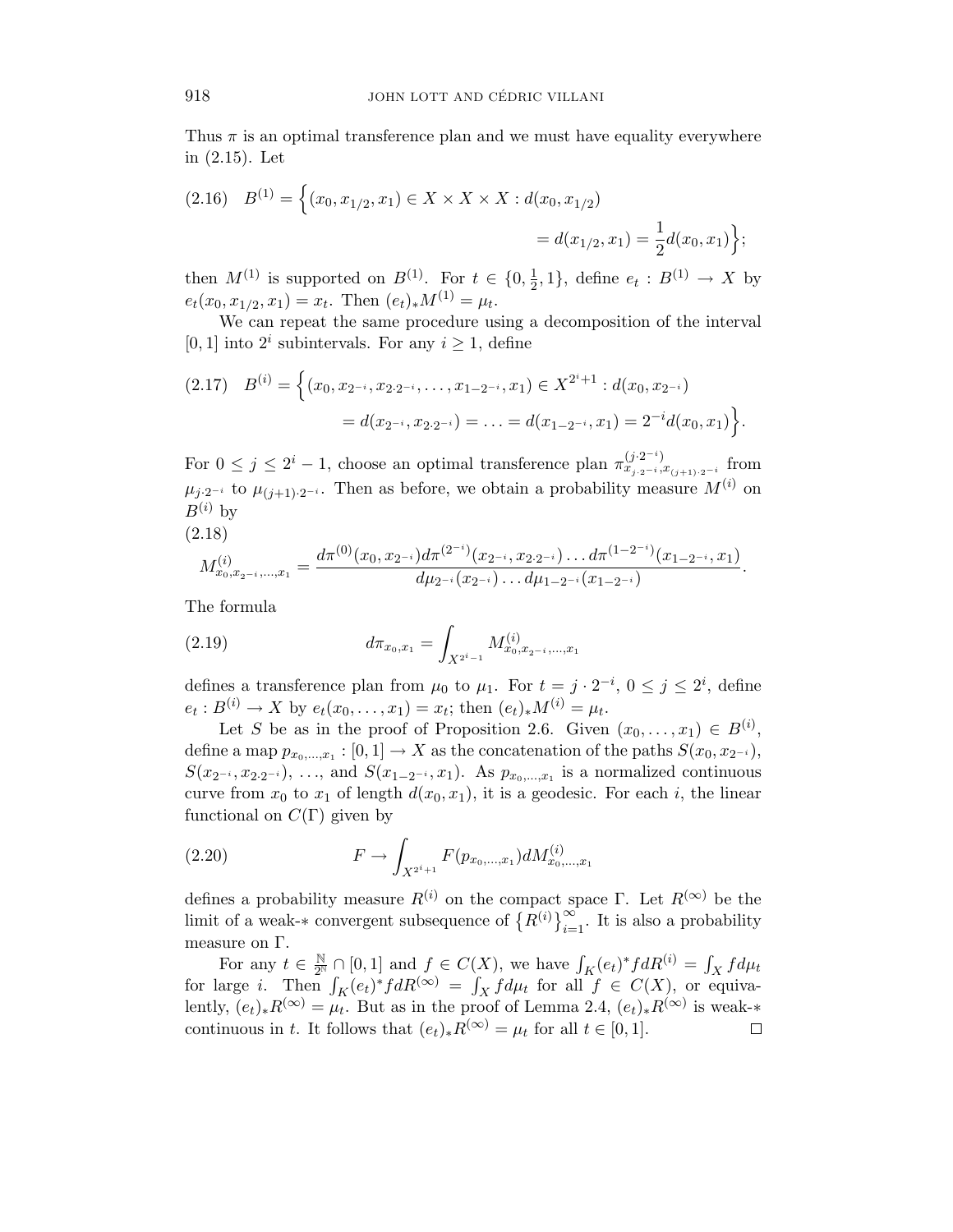2.4. Optimal transport on Riemannian manifolds. In the rest of this section we discuss the case when  $X$  is a smooth, compact, connected Riemannian manifold M with Riemannian metric  $g$ . (The results are also valid if  $g$  is only  $C^3$ -smooth.)

Given  $\mu_0, \mu_1 \in P_2(M)$  which are absolutely continuous with respect to  $dvol<sub>M</sub>$ , we know that there is a unique Wasserstein geodesic c joining  $\mu_0$  to  $\mu_1$  [32, Th. 9]. Furthermore, for each  $t \in [0,1]$ ,  $c(t)$  is absolutely continuous with respect to dvol<sub>M</sub> [19, Prop. 5.4]. Thus it makes sense to talk about the length space  $P_2^{\text{ac}}(M)$  of Borel probability measures on M that are absolutely continuous with respect to the Riemannian density, equipped with the metric  $W_2$ . It is a dense totally convex subset of  $P_2(M)$ . Note that if M is other than a point then  $P_2^{\text{ac}}(M)$  is an incomplete metric space and is neither open nor closed in  $P_2(M)$ .

An optimal transference plan in  $P_2^{\text{ac}}(M)$  turns out to be a Monge transport; that is,  $c(t) = (F_t)_*\mu_0$  for a family of Monge transports  $\{F_t\}_{t\in[0,1]}$  of M. For each  $m \in M$ ,  ${F_t(m)}_{t \in [0,1]}$  is a minimizing geodesic. Furthermore, there is a  $\frac{d^2}{2}$  $\frac{d^2}{2}$ -concave function  $\phi$  on M so that for almost all  $m \in M$ ,  $F_t(m) = \exp_m(-t\nabla\phi(m))$  [19, Th. 3.2 and Cor. 5.2]. This function  $\phi$ , just as any  $\frac{d^2}{2}$  $\frac{d^2}{2}$ -concave function on a compact Riemannian manifold, is Lipschitz [32, Lemma 2] and has a Hessian almost everywhere [19, Prop. 3.14]. If we only want the Wasserstein geodesic to be defined for an interval  $[0, r^{-1}]$  then we can use the same formula with  $\phi$  being  $\frac{rd^2}{2}$ -concave.

## 3. Functionals on the Wasserstein space

This section is devoted to the study of certain functions on the Wasserstein space  $P_2(X)$ . We first define the functional  $U_{\nu}$  on  $P_2(X)$ . We then define λ-displacement convexity of the functional, along with its variations: (weak)  $\lambda$ -(a.c.) displacement convexity. We give relations among these various notions of displacement convexity. We define the H-functionals  $H_{N,\nu}$ . Finally, under certain displacement convexity assumptions, we prove HWI functional inequalities.

The notion of  $\lambda$ -displacement convexity is more conventional than that of weak λ-displacement convexity. However, the "weak" notion turns out to be more useful when considering measured Gromov-Hausdorff limits. We will see that the "weak" hypothesis is sufficient for proving functional inequalities.

3.1. Weak displacement convexity. All of our results will involve a distinguished reference measure, which is not a priori canonically given. So by "measured length space" we will mean a triple  $(X, d, \nu)$ , where  $(X, d)$  is a compact length space and  $\nu$  is a Borel probability measure on X. These assumptions automatically imply that  $\nu$  is a regular measure.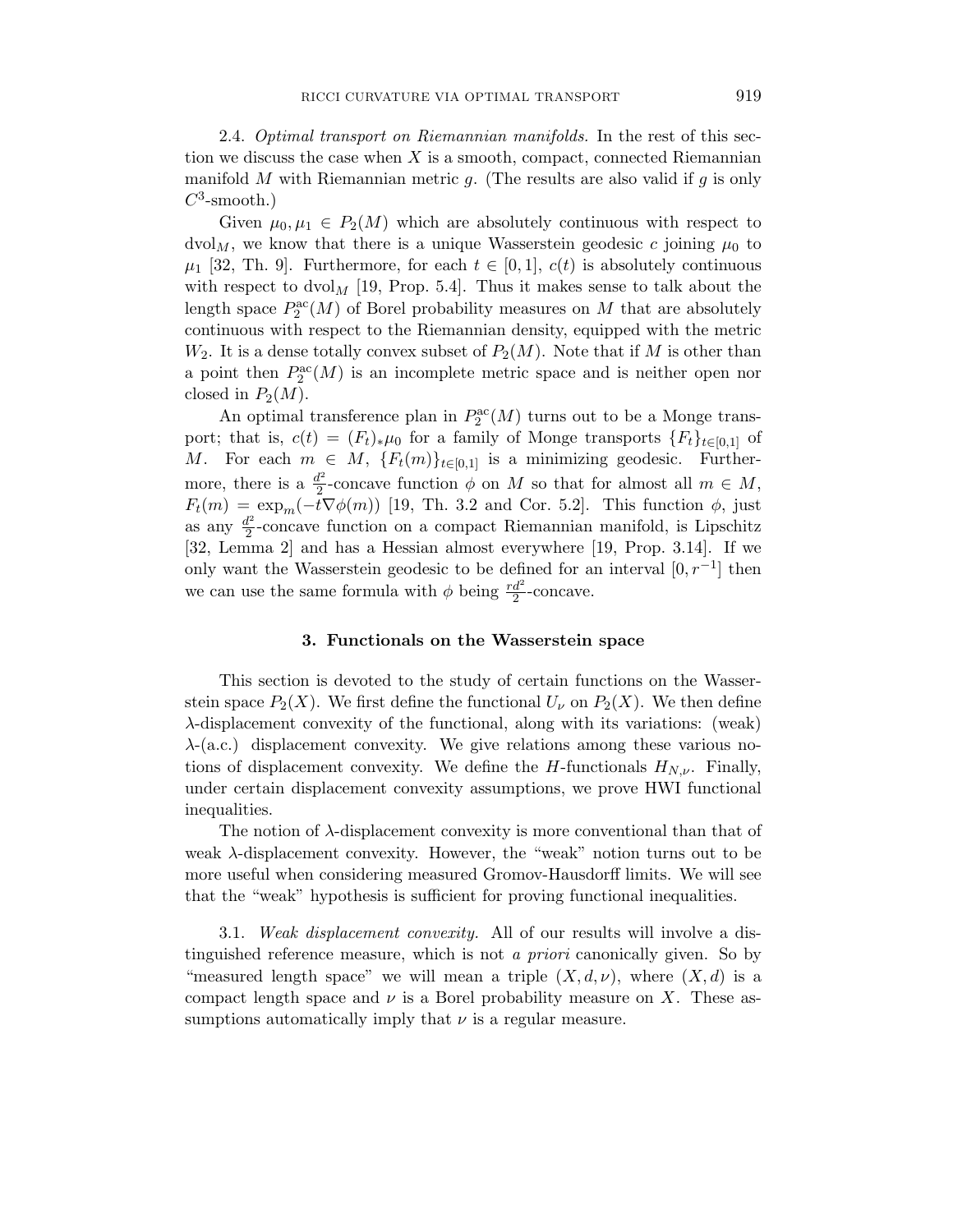We write

(3.1) 
$$
P_2(X,\nu) = \{ \mu \in P_2(X) : \text{supp}(\mu) \subset \text{supp}(\nu) \}.
$$

We denote by  $P_2^{\text{ac}}(X,\nu)$  the elements of  $P_2(X,\nu)$  that are absolutely continuous with respect to  $\nu$ .

Definition 3.2. Let U be a continuous convex function on  $[0, \infty)$  with  $U(0) = 0$ . Given  $\mu, \nu \in P_2(X)$ , we define the functional  $U_{\nu}: P_2(X) \to \mathbb{R} \cup {\infty}$ by

(3.3) 
$$
U_{\nu}(\mu) = \int_{X} U(\rho(x)) d\nu(x) + U'(\infty) \mu_{s}(X),
$$

where

$$
\mu = \rho \nu + \mu_s
$$

is the Lebesgue decomposition of  $\mu$  with respect to  $\nu$  into an absolutely continuous part  $\rho \nu$  and a singular part  $\mu_s$ .

Remark 3.5. If  $U'(\infty) = \infty$ , then finiteness of  $U_{\nu}(\mu)$  implies that  $\mu$  is absolutely continuous with respect to  $\nu$ . This is not true if  $U'(\infty) < \infty$ .

LEMMA 3.6.  $U_{\nu}(\mu) \ge U_{\nu}(\nu) = U(1)$ .

Remark 3.7. The lemma says that as a function of  $\mu$ ,  $U_{\nu}$  is minimized at  $\nu$ . If  $\mu$  is absolutely continuous with respect to  $\nu$  then the lemma is just Jensen's inequality in the form

(3.8) 
$$
\int_X U(\rho(x)) d\nu(x) \geq U\left(\int_X \rho(x) d\nu(x)\right).
$$

The general case could be proved using this particular case together with an approximation argument such as Theorem C.12. However, we give a direct proof below.

*Proof of Lemma* 3.6. As U is convex, for any  $\alpha \in (0,1)$  we have

(3.9) 
$$
U(\alpha r + 1 - \alpha) \leq \alpha U(r) + (1 - \alpha)U(1),
$$

or

(3.10) 
$$
U(r) - U(1) \geq \frac{1}{\alpha} \left[ U(\alpha r + 1 - \alpha) - U(1) \right].
$$

Then

(3.11) 
$$
\int_X U(\rho) \, d\nu - U(1) \ge \int_X \frac{U(\alpha \rho + 1 - \alpha) - U(1)}{\alpha \rho - \alpha} (\rho - 1) \, d\nu,
$$

where we take the integrand of the right-hand-side to vanish at points  $x \in X$ where  $\rho(x) = 1$ . We break up the right-hand-side of (3.11) according to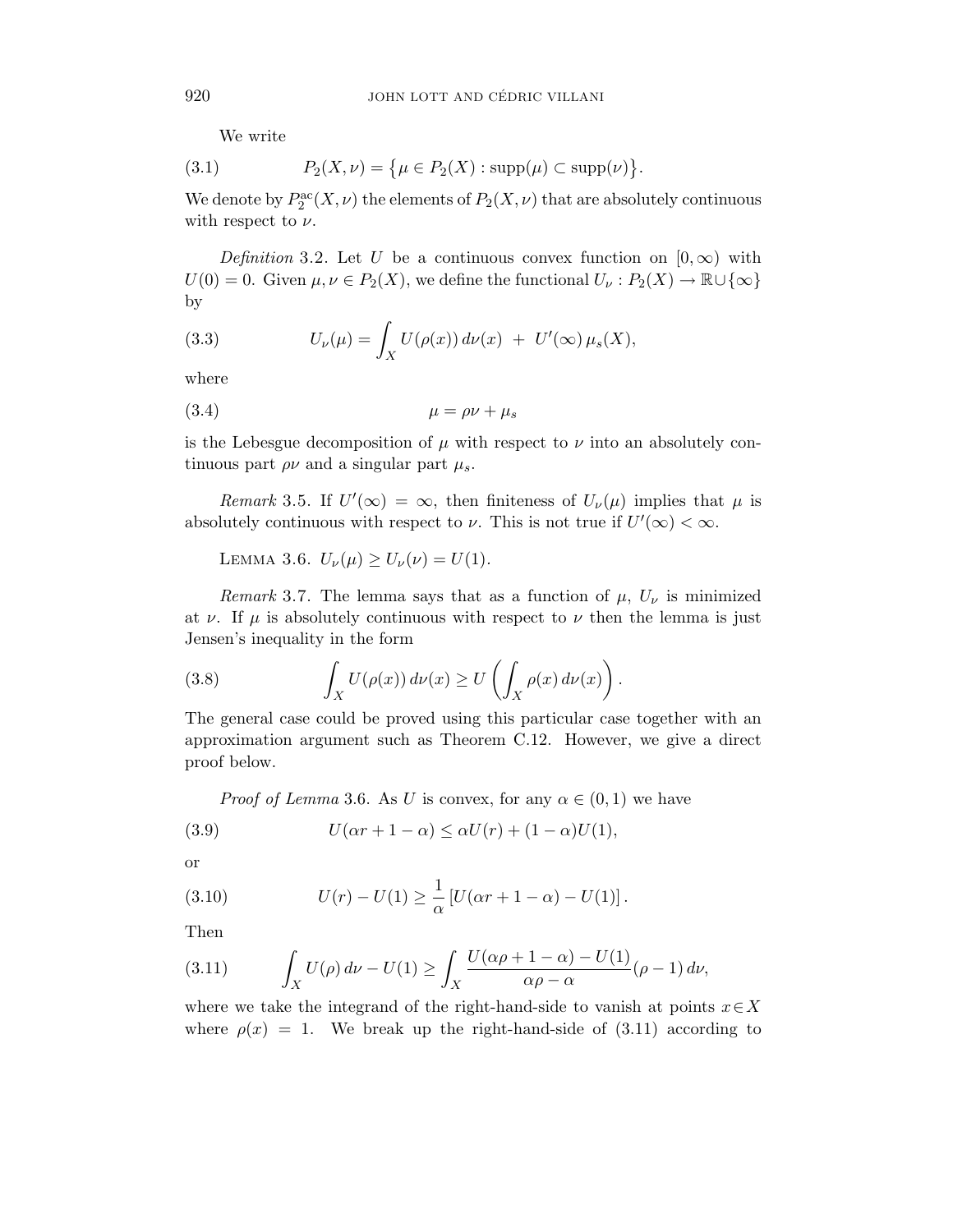whether  $\rho(x) \leq 1$  or  $\rho(x) > 1$ . From monotone convergence, for  $\rho \leq 1$  we have

$$
\lim_{\alpha \to 0^+} \int_X \frac{U(\alpha \rho + 1 - \alpha) - U(1)}{\alpha \rho - \alpha} (\rho - 1) 1_{\rho \le 1} d\nu = U'_{-}(1) \int_X
$$

while for  $\rho > 1$  we have

(3.13)  
\n
$$
\lim_{\alpha \to 0^+} \int_X \frac{U(\alpha \rho + 1 - \alpha) - U(1)}{\alpha \rho - \alpha} (\rho - 1) 1_{\rho > 1} d\nu = U'_+(1) \int_X (\rho - 1) 1_{\rho > 1} d\nu.
$$

Then

$$
(3.14) \quad \int_X U(\rho) \, d\nu - U(1) \ge U'_{-}(1) \int_X (\rho - 1) \, d\nu
$$

$$
+ (U'_+(1) - U'_-(1)) \int_X (\rho - 1) \mathbf{1}_{\rho > 1} \, d\nu
$$

$$
\ge U'_{-}(1) \int_X (\rho - 1) \, d\nu \ge U'(\infty) \int_X (\rho - 1) \, d\nu
$$

$$
= -U'(\infty) \mu_s(X).
$$

As  $U_{\nu}(\nu) = U(1)$ , the lemma follows.

Definition 3.15. Given a compact measured length space  $(X, d, \nu)$  and a number  $\lambda \in \mathbb{R}$ , we say that  $U_{\nu}$  is

•  $\lambda$ -displacement convex if for all Wasserstein geodesics  $\{\mu_t\}_{t\in[0,1]}$  with  $\mu_0, \mu_1 \in P_2(X, \nu)$ , we have

$$
(3.16) \qquad U_{\nu}(\mu_t) \le t U_{\nu}(\mu_1) + (1-t)U_{\nu}(\mu_0) - \frac{1}{2}\lambda t (1-t)W_2(\mu_0, \mu_1)^2
$$

for all  $t \in [0, 1]$ ;

- weakly  $\lambda$ -displacement convex if for all  $\mu_0, \mu_1 \in P_2(X, \nu)$ , there is some Wasserstein geodesic from  $\mu_0$  to  $\mu_1$  along which (3.16) is satisfied;
- (weakly)  $\lambda$ -a.c. displacement convex if the condition is satisfied when we just assume that  $\mu_0, \mu_1 \in P_2^{\rm ac}(X, \nu)$ .

Remark 3.17. In Definition 3.15 we assume that  $\text{supp}(\mu_0) \subset \text{supp}(\nu)$  and  $\text{supp}(\mu_1) \subset \text{supp}(\nu)$ , but we do not assume that  $\text{supp}(\mu_t) \subset \text{supp}(\nu)$  for  $t \in$  $(0, 1)$ .

Remark 3.18. If  $U_{\nu}$  is  $\lambda$ -displacement convex and supp $(\nu) = X$  then the function  $t \to U_{\nu}(\mu_t)$  is  $\lambda$ -convex on [0, 1]; i.e. for all  $0 \le s \le s' \le 1$  and  $t \in [0,1]$ , (3.19)

$$
U_{\nu}(\mu_{ts'+(1-t)s}) \le tU_{\nu}(\mu_{s'}) + (1-t)U_{\nu}(\mu_s) - \frac{1}{2}\lambda t(1-t)(s'-s)^2W_2(\mu_0, \mu_1)^2.
$$

This is not a priori the case if we only assume that  $U_{\nu}$  is weakly  $\lambda$ -displacement convex.

 $\Box$ 

 $(\rho - 1)1_{\rho \leq 1} d\nu$ ,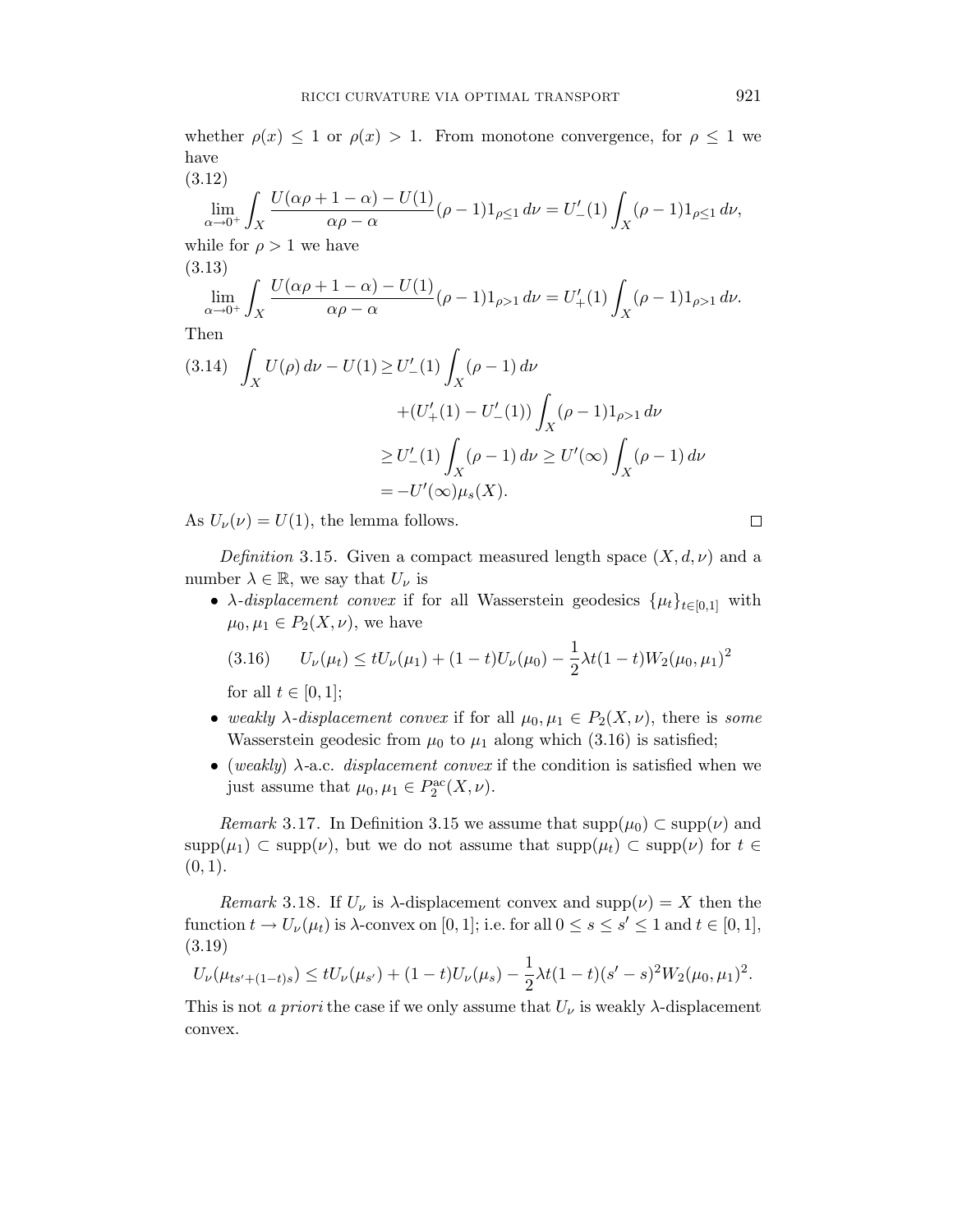We may sometimes write "displacement convex" instead of 0-displacement convex. In short, weakly means that we require a condition to hold only for some geodesic between two measures, as opposed to all geodesics, and a.c. means that we only require the condition to hold when the two measures are absolutely continuous.

There are obvious implications

$$
\lambda\text{-displacement convex} \implies \text{ weakly } \lambda\text{-displacement convex} \downarrow
$$
\n
$$
(3.20) \qquad \downarrow \qquad \downarrow
$$
\n
$$
\lambda\text{-a.c. displacement convex} \implies \text{ weakly } \lambda\text{-a.c. displacement convex}.
$$

The next proposition reverses the right vertical implication in (3.20).

PROPOSITION 3.21. Let U be a continuous convex function on  $[0,\infty)$  with  $U(0) = 0$ . Let  $(X, d, \nu)$  be a compact measured length space. Then  $U_{\nu}$  is weakly  $\lambda$ -displacement convex if and only if it is weakly  $\lambda$ -a.c. displacement convex.

*Proof.* We must show that if  $U_{\nu}$  is weakly  $\lambda$ -a.c. displacement convex then it is weakly  $\lambda$ -displacement convex. That is, for  $\mu_0, \mu_1 \in P_2(X, \nu)$ , we must show that there is some Wasserstein geodesic  $\{\mu_t\}_{t\in[0,1]}$  from  $\mu_0$  to  $\mu_1$ along which

$$
(3.22) \tU_{\nu}(\mu_t) \le tU_{\nu}(\mu_0) + (1-t)U_{\nu}(\mu_1) - \frac{1}{2}\lambda t(1-t)W_2(\mu_0, \mu_1)^2.
$$

We may assume that  $U_{\nu}(\mu_0) < \infty$  and  $U_{\nu}(\mu_1) < \infty$ , as otherwise (3.22) is trivially true for any Wasserstein geodesic from  $\mu_0$  to  $\mu_1$ . From Theorem C.12 in Appendix C, there are sequences  $\{\mu_{k,0}\}_{k=1}^{\infty}$  and  $\{\mu_{k,1}\}_{k=1}^{\infty}$  in  $P_2^{\text{ac}}(X,\nu)$  (in fact with continuous densities) so that  $\lim_{k\to\infty}\mu_{k,0} = \mu_0$ ,  $\lim_{k\to\infty}\mu_{k,1} = \mu_1$ ,  $\lim_{k\to\infty} U_{\nu}(\mu_{k,0}) = U_{\nu}(\mu_0)$  and  $\lim_{k\to\infty} U_{\nu}(\mu_{k,1}) = U_{\nu}(\mu_1)$ . Let  $c_k : [0,1] \to$  $P_2(X)$  be a minimal geodesic from  $\mu_{k,0}$  to  $\mu_{k,1}$  such that for all  $t \in [0,1],$ 

$$
(3.23) \quad U_{\nu}(c_k(t)) \leq tU_{\nu}(\mu_{k,1}) + (1-t)U_{\nu}(\mu_{k,0}) - \frac{1}{2}\lambda t(1-t)W_2(\mu_{k,0}, \mu_{k,1})^2.
$$

After taking a subsequence, we may assume that the geodesics  ${c_k}_{k=1}^{\infty}$  converge uniformly (i.e. in  $C([0, 1], P_2(X))$ ) to a geodesic  $c : [0, 1] \rightarrow P_2(X)$  from  $\mu_0$  to  $\mu_1$  [11, Th. 2.5.14 and Prop. 2.5.17]. The lower semicontinuity of  $U_{\nu}$ , Theorem B.33(i) in Appendix B, implies that

$$
U_{\nu}(c(t)) \leq \liminf_{k \to \infty} U_{\nu}(c_k(t)).
$$

The proposition follows.

In fact, the proof of Proposition 3.21 gives the following slightly stronger result.

LEMMA 3.24. Let U be a continuous convex function on  $[0,\infty)$  with  $U(0)$  $= 0.$  Let  $(X, d, \nu)$  be a compact measured length space. Suppose that for

$$
\overline{}
$$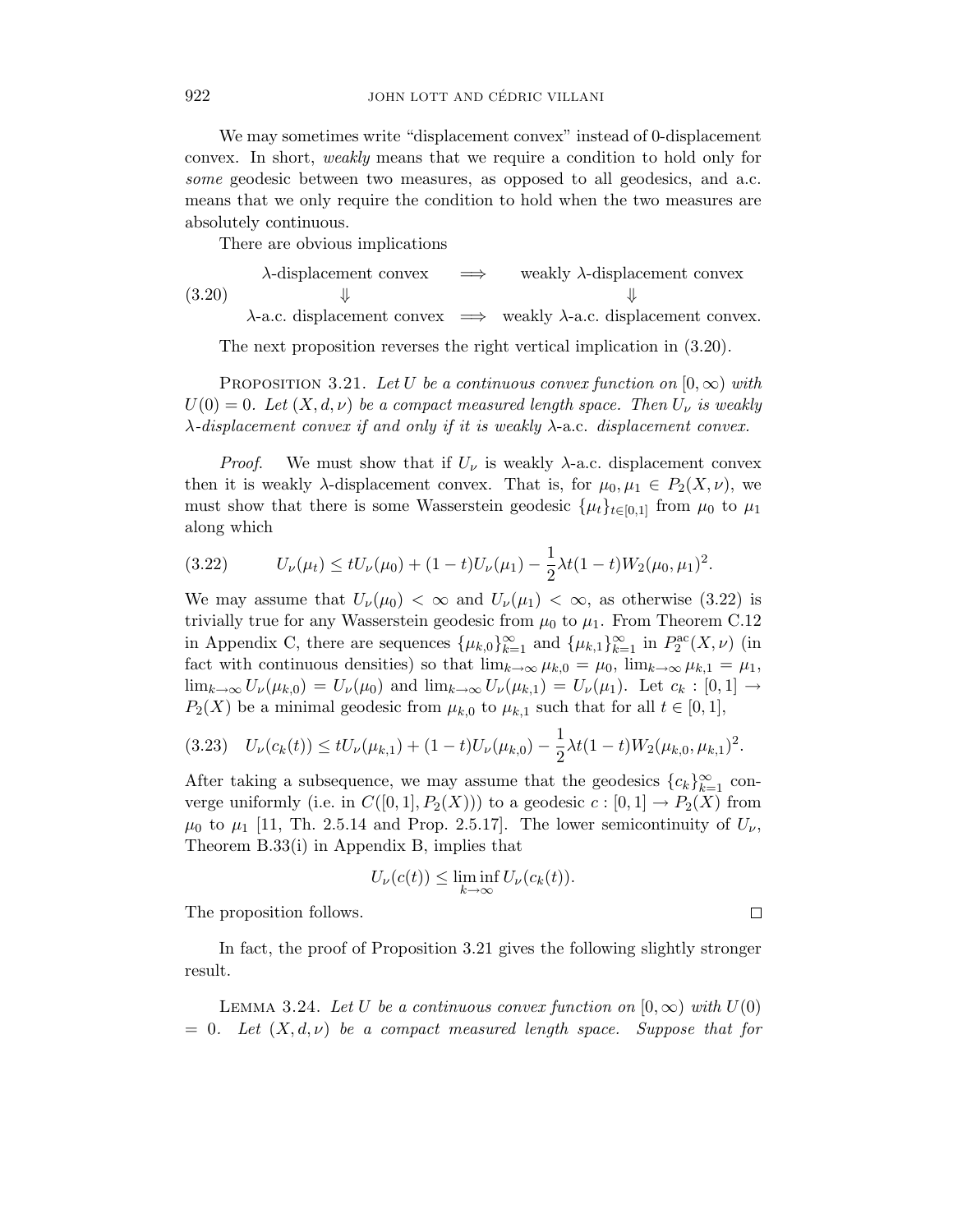all  $\mu_0, \mu_1 \in P_2^{\rm ac}(X, \nu)$  with continuous densities, there is some Wasserstein geodesic from  $\mu_0$  to  $\mu_1$  along which (3.16) is satisfied. Then  $U_{\nu}$  is weakly λ-displacement convex.

The next lemma gives sufficient conditions for the horizontal implications in (3.20) to be reversed. We recall the definition of total convexity from Section 1.2.2.

LEMMA 3.25. (i) Suppose that X has the property that for each minimizing geodesic  $c : [0,1] \to P_2(X)$ , there is some  $\delta_c > 0$  so that the minimizing geodesic between  $c(t)$  and  $c(t')$  is unique whenever  $|t-t'| \leq \delta_c$ . Suppose that  $\text{supp}(\nu) = X$ . If  $U_{\nu}$  is weakly  $\lambda$ -displacement convex then it is  $\lambda$ -displacement convex.

(ii) Suppose that  $P_2^{\text{ac}}(X,\nu)$  is totally convex in  $P_2(X)$ . Suppose that X has the property that for each minimizing geodesic  $c: [0,1] \to P_2^{\rm ac}(X,\nu)$ , there is some  $\delta_c > 0$  so that the minimizing geodesic between  $c(t)$  and  $c(t')$  is unique whenever  $|t - t'| \leq \delta_c$ . Suppose that supp $(\nu) = X$ . If  $U_{\nu}$  is weakly  $\lambda$ -a.c. displacement convex then it is  $\lambda$ -a.c. displacement convex.

*Proof.* For part (i), suppose that  $U_{\nu}$  is weakly  $\lambda$ -displacement convex. Let  $c : [0,1] \rightarrow P_2(X)$  be a minimizing geodesic. We want to show the  $\lambda$ -convexity of  $U_{\nu}$  along c. By assumption, for all  $0 \leq s \leq s' \leq 1$  there is some geodesic from  $c(s)$  to  $c(s')$  so that (3.19) is satisfied for all  $t \in [0,1]$ . If  $|s-s'|\leq \delta_c$  then this geodesic must be  $c|_{[s,s']}$ . It follows that the function  $s \to U_{\nu}(c(s))$  is  $\lambda$ -convex on each interval  $[s, s']$  with  $|s - s'| \leq \delta_c$ , and hence on  $[0, 1]$ . This proves part  $(i)$ .

The same argument works for (ii) provided that we restrict to absolutely continuous measures.  $\Box$ 

3.2. Important examples. The following functionals will play an important role.

Definition 3.26. Put

(3.27) 
$$
U_N(r) = \begin{cases} Nr(1 - r^{-1/N}) & \text{if } 1 < N < \infty, \\ r \log r & \text{if } N = \infty. \end{cases}
$$

Definition 3.28. Let  $H_{N,\nu}: P_2(X) \to [0,\infty]$  be the functional associated to  $U_N$ , via Definition 3.3. More explicitly:

• For  $N \in (1,\infty)$ ,

(3.29) 
$$
H_{N,\nu} = N - N \int_X \rho^{1-\frac{1}{N}} d\nu,
$$

where  $\rho\nu$  is the absolutely continuous part in the Lebesgue decomposition of  $\mu$  with respect to  $\nu$ .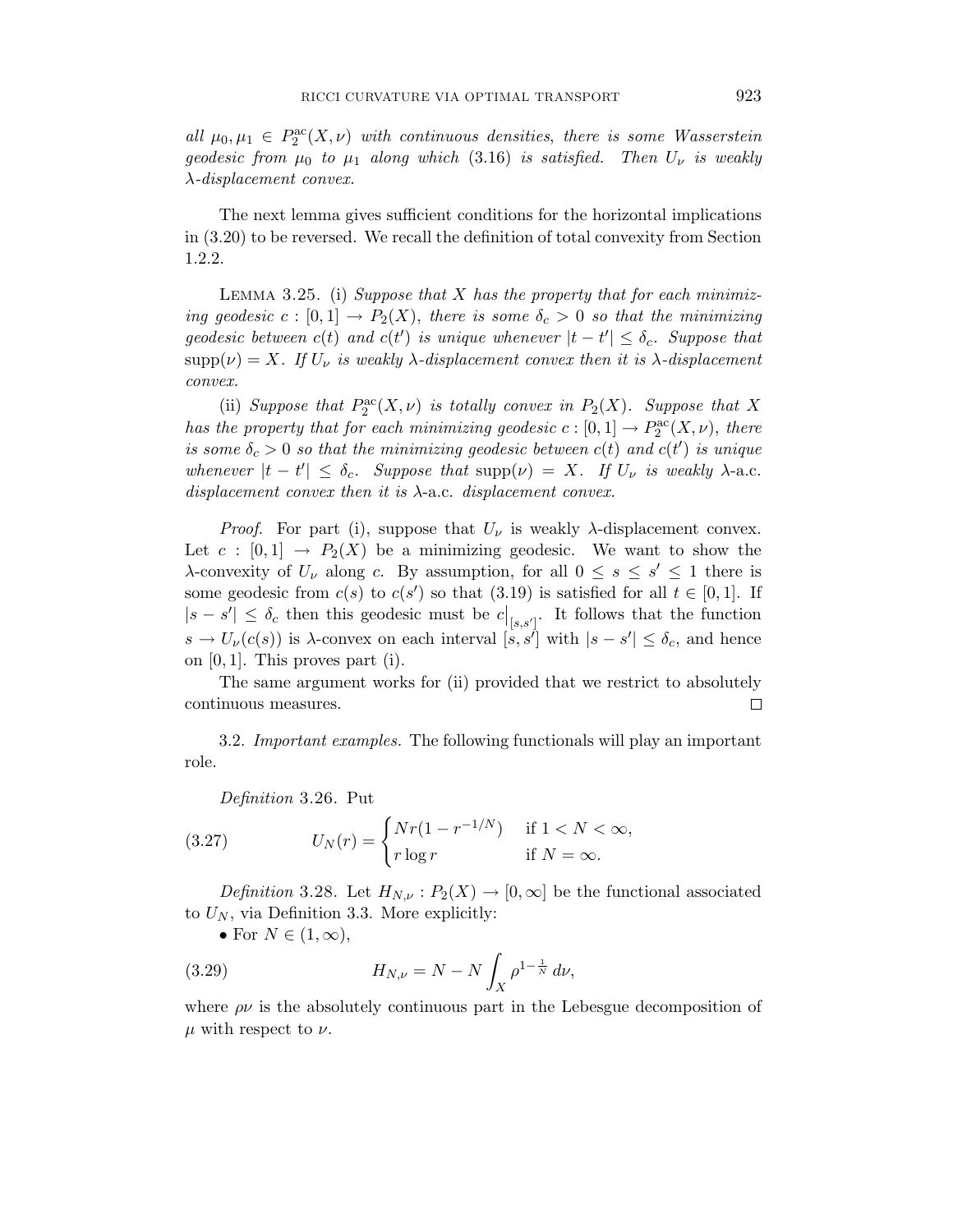• For  $N = \infty$ , the functional  $H_{\infty,\nu}$  is defined as follows: if  $\mu$  is absolutely continuous with respect to  $\nu$ , with  $\mu = \rho \nu$ , then

(3.30) 
$$
H_{\infty,\nu}(\mu) = \int_X \rho \log \rho \, d\nu,
$$

while if  $\mu$  is not absolutely continuous with respect to  $\nu$  then  $H_{\infty,\nu}(\mu) = \infty$ .

To verify that  $H_{N,\nu}$  is indeed the functional associated to  $U_N$ , we note that  $U_N'(\infty) = N$  and write

(3.31) 
$$
N \int_X \rho \left( 1 - \rho^{-\frac{1}{N}} \right) d\nu + N \mu_s(X) = N \int_X \rho \left( 1 - \rho^{-\frac{1}{N}} \right) d\nu + N \left( 1 - \int_X \rho d\nu \right)
$$

$$
= N - N \int_X \rho^{1 - \frac{1}{N}} d\nu.
$$

Of course, the difference of treatment of the singular part of  $\nu$  according to whether  $N$  is finite or not reflects the fact that  $U_N$  grows at most linearly when  $N < \infty$ , but superlinearly when  $N = \infty$ . Theorem B.33 in Appendix B ensures that  $H_{N,\nu}$  is lower semicontinuous on  $P_2(X)$ .

Remark 3.32. Formally extending (3.27) to the case  $N = 1$  would give  $U_1(r) = r - 1$ , which does not satisfy the condition  $U(0) = 0$ . This could be ameliorated by instead considering the function  $U(r) = r$ . However, the corresponding entropy functional  $U_{\nu}$  is identically one, which is not of much use. We will deal with the case  $N = 1$  separately.

Remark 3.33. The quantity  $H_{\infty,\nu}(\mu)$  is variously called the Boltzmann H-functional, the negative entropy or the relative Kullback information of  $\mu$ with respect to  $\nu$ . As a function of  $\mu$ ,  $H_{N,\nu}(\mu)$  attains a minimum when  $\mu = \nu$ , which can be considered to be the measure with the least information content with respect to  $\nu$ . In some sense,  $H_{N,\nu}(\mu)$  is a way of measuring the nonuniformity of  $\mu$  with respect to  $\nu$ .

#### 3.3. HWI inequalities.

Definition 3.34. Let  $(X, d, \nu)$  be a compact measured length space. Let U be a continuous convex function on  $[0, \infty)$ , with  $U(0) = 0$ , which is  $C^2$ -regular on  $(0, \infty)$ . Given  $\mu \in P_2^{\text{ac}}(X, \nu)$  with  $\rho = \frac{d\mu}{d\nu}$  a positive Lipschitz function on X, define the "generalized Fisher information"  $I_U$  by

(3.35) 
$$
I_U(\mu) = \int_X U''(\rho)^2 |\nabla^-\rho|^2 d\mu = \int_X \rho U''(\rho)^2 |\nabla^-\rho|^2 d\nu.
$$

(See Remark 3.56 about the terminology.)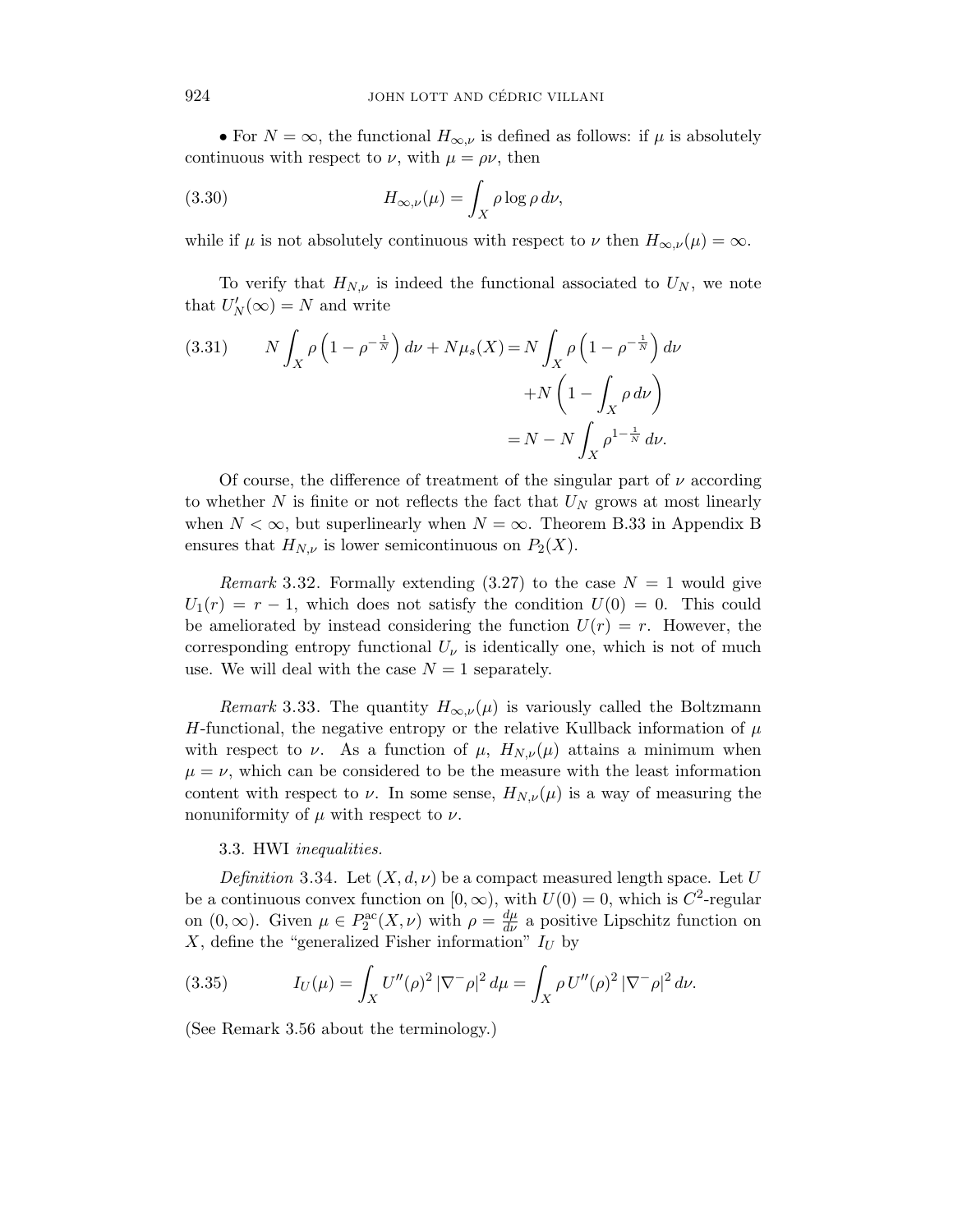The following estimates generalize the ones that underlie the HWI inequalities in [36].

PROPOSITION 3.36. Let  $(X, d, \nu)$  be a compact measured length space. Let U be a continuous convex function on  $[0,\infty)$  with  $U(0) = 0$ . Given  $\mu \in$  $P_2(X,\nu)$ , let  $\{\mu_t\}_{t\in[0,1]}$  be a Wasserstein geodesic from  $\mu_0 = \mu$  to  $\mu_1 = \nu$ . Given  $\lambda \in \mathbb{R}$ , suppose that (3.16) is satisfied. Then

(3.37) 
$$
\frac{\lambda}{2}W_2(\mu,\nu)^2 \le U_\nu(\mu) - U_\nu(\nu).
$$

Now suppose in addition that U is  $C^2$ -regular on  $(0, \infty)$  and that  $\mu \in$  $P_2^{\rm ac}(X,\nu)$  is such that  $\rho = \frac{d\mu}{d\nu}$  is a positive Lipschitz function on X. Suppose that  $U_{\nu}(\mu) < \infty$  and  $\mu_t \in P_2^{\rm ac}(X,\nu)$  for all  $t \in [0,1]$ . Then

(3.38) 
$$
U_{\nu}(\mu) - U_{\nu}(\nu) \le W_2(\mu, \nu) \sqrt{I_U(\mu)} - \frac{\lambda}{2} W_2(\mu, \nu)^2.
$$

*Proof.* Consider the function  $\phi(t) = U_{\nu}(\mu_t)$ . Then  $\phi(0) = U_{\nu}(\mu)$  and  $\phi(1) = U_{\nu}(\nu)$ . By assumption,

(3.39) 
$$
\phi(t) \le t\phi(1) + (1-t)\phi(0) - \frac{1}{2}\lambda t(1-t)W_2(\mu,\nu)^2.
$$

If  $\phi(0) - \phi(1) < \frac{1}{2}$  $\frac{1}{2}\lambda W_2(\mu,\nu)^2$  then as

$$
\phi(t) - \phi(1) \le (1 - t) \left( \phi(0) - \phi(1) - \frac{1}{2} \lambda t W_2(\mu, \nu)^2 \right),
$$

we conclude that  $\phi(t) - \phi(1)$  is negative for t close to 1, which contradicts Lemma 3.6. Thus  $\phi(0) - \phi(1) \ge \frac{1}{2}$  $\frac{1}{2}\lambda W_2(\mu,\nu)^2$ , which proves (3.37).

To prove (3.38), put  $\rho_t = \frac{d\mu_t}{d\nu}$ . Then  $\phi(t) = \int_X U(\rho_t) d\nu$ . From (3.39), for  $t > 0$  we have

(3.40) 
$$
\phi(0) - \phi(1) \leq -\frac{\phi(t) - \phi(0)}{t} - \frac{1}{2}\lambda(1-t)W_2(\mu, \nu)^2.
$$

To prove the inequality (3.38), it suffices to prove that

(3.41) 
$$
\liminf_{t \to 0} \left( -\frac{\phi(t) - \phi(0)}{t} \right) \leq W_2(\mu, \nu) \sqrt{I_U(\mu)}.
$$

The convexity of U implies that

(3.42) 
$$
U(\rho_t) - U(\rho_0) \geq U'(\rho_0)(\rho_t - \rho_0).
$$

Integrating with respect to  $\nu$  and dividing by  $-t < 0$ , we infer

(3.43) 
$$
-\frac{1}{t} [\phi(t) - \phi(0)] \leq -\frac{1}{t} \int_X U'(\rho_0(x)) [d\mu_t(x) - d\mu_0(x)].
$$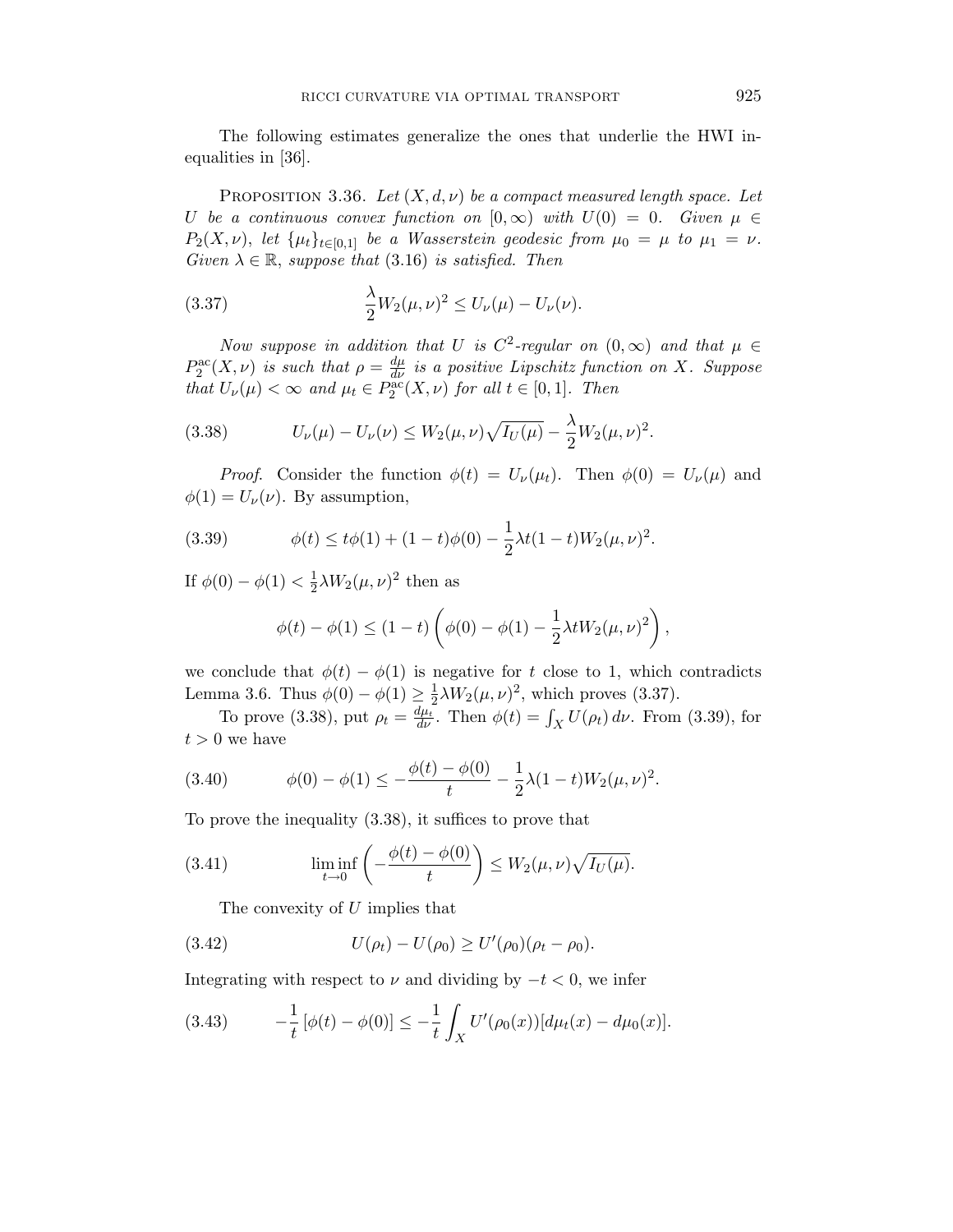By Proposition 2.10,  $\mu_t = (e_t)_* \Pi$ , where  $\Pi$  is a certain probability measure on the space  $\Gamma$  of minimal geodesics in X. In particular, (3.44)

$$
-\frac{1}{t}\int_X U'(\rho_0(x))[d\mu_t(x)-d\mu_0(x)]=-\frac{1}{t}\int_\Gamma [U'(\rho_0(\gamma(t)))-U'(\rho_0(\gamma(0)))]\,d\Pi(\gamma).
$$

Since U' is nondecreasing and  $td(\gamma(0), \gamma(1)) = d(\gamma(0), \gamma(t))$ , we have

$$
(3.45)
$$
\n
$$
-\frac{1}{t} \int_{\Gamma} \left[ U'(\rho_0(\gamma(t))) - U'(\rho_0(\gamma(0))) \right] d\Pi(\gamma)
$$
\n
$$
\leq -\frac{1}{t} \int_{\Gamma} 1_{\rho_0(\gamma(t)) \leq \rho_0(\gamma(0))} \left[ U'(\rho_0(\gamma(t))) - U'(\rho_0(\gamma(0))) \right] d\Pi(\gamma)
$$
\n
$$
= \int_{\Gamma} \frac{U'(\rho_0(\gamma(t))) - U'(\rho_0(\gamma(0)))}{\rho_0(\gamma(t)) - \rho_0(\gamma(0))} \frac{[\rho_0(\gamma(t)) - \rho_0(\gamma(0))] - d(\gamma(0), \gamma(1)) d\Pi(\gamma),
$$

where strictly speaking we define the integrand of the last term to be zero when  $\rho_0(\gamma(t)) = \rho_0(\gamma(0))$ . Applying the Cauchy-Schwarz inequality, we can bound the last term above by

$$
(3.46) \quad \sqrt{\int_{\Gamma} \frac{[U'(\rho_0(\gamma(t)))-U'(\rho_0(\gamma(0)))]^2}{[\rho_0(\gamma(t))-\rho_0(\gamma(0))]^2} \frac{[\rho_0(\gamma(t))-\rho_0(\gamma(0))]^2}{d(\gamma(0),\gamma(t))^2} d\Pi(\gamma)}{\sqrt{\int_{\Gamma} d(\gamma(0),\gamma(1))^2 d\Pi(\gamma)}}.
$$

The second square root is just  $W_2(\mu_0, \mu_1)$ . To conclude the argument, it suffices to show that

$$
(3.47)
$$
  

$$
\liminf_{t \to 0} \int_{\Gamma} \frac{[U'(\rho_0(\gamma(t)))-U'(\rho_0(\gamma(0)))]^2}{[\rho_0(\gamma(t))-\rho_0(\gamma(0))]^2} \frac{[\rho_0(\gamma(t))-\rho_0(\gamma(0))]^2}{d(\gamma(0),\gamma(t))^2} d\Pi(\gamma) \leq I_U(\mu).
$$

The continuity of  $\rho_0$  implies that  $\lim_{t\to 0} \rho_0(\gamma(t)) = \rho_0(\gamma(0))$ . So that

(3.48) 
$$
\lim_{t \to 0} \frac{[U'(\rho_0(\gamma(t))) - U'(\rho_0(\gamma(0)))]^2}{[\rho_0(\gamma(t)) - \rho_0(\gamma(0))]^2} = U''(\rho_0(\gamma(0)))^2.
$$

On the other hand, the definition of the gradient implies

(3.49) 
$$
\limsup_{t \to 0} \frac{[\rho_0(\gamma(t)) - \rho_0(\gamma(0))]^2}{d(\gamma(0), \gamma(t))^2} \leq |\nabla^{-} \rho_0|^2(\gamma(0)).
$$

As  $\rho_0$  is a positive Lipschitz function on X, and U' is C<sup>1</sup>-regular on  $(0, \infty)$ , U' $\circ$  $\rho_0$  is also Lipschitz on X. Then  $\frac{[U'(\rho_0(\gamma(t))) - U'(\rho_0(\gamma(0)))]^2}{d(\gamma(0), \gamma(t))^2}$  is uniformly bounded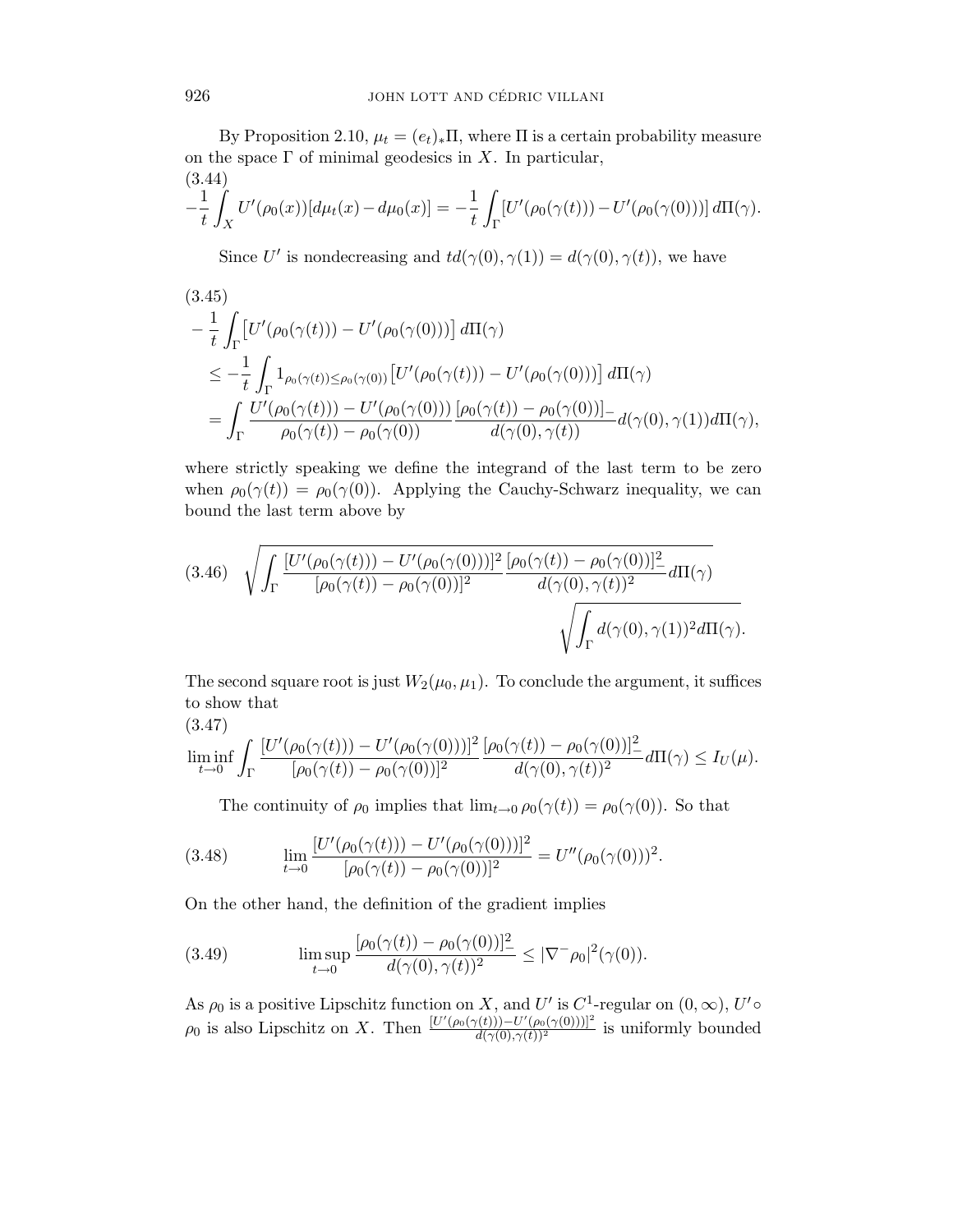on  $\Gamma$ , with respect to t, and dominated convergence implies that

$$
(3.50)
$$
  
\n
$$
\liminf_{t \to 0} \int_{\Gamma} \frac{[U'(\rho_0(\gamma(t)))-U'(\rho_0(\gamma(0)))]^2}{[\rho_0(\gamma(t))- \rho_0(\gamma(0))]^2} \frac{[\rho_0(\gamma(t)) - \rho_0(\gamma(0))]^2}{d(\gamma(0), \gamma(t))^2} d\Pi(\gamma)
$$
  
\n
$$
\leq \int_{\Gamma} U''(\rho_0(\gamma(0)))^2 |\nabla \rho_0|^2(\gamma(0)) d\Pi(\gamma) = \int_X U''(\rho_0(x))^2 |\nabla \rho_0|^2(x) d\mu(x).
$$

This concludes the proof of the inequality on the right-hand-side of  $(3.38)$ .  $\Box$ 

Remark 3.51. Modulo the notational burden caused by the nonsmooth setting, the proof of Proposition 3.36 is somewhat simpler than the "standard" Euclidean proof because we used a convexity inequality to avoid computing  $\phi'(0)$  explicitly (compare with [44, p. 161]).

Particular cases 3.52. Taking  $U = U_N$ , with  $\mu = \rho \nu$  and  $\rho \in \text{Lip}(X)$  a positive function, define

(3.53) 
$$
I_{N,\nu}(\mu) = \begin{cases} \left(\frac{N-1}{N}\right)^2 \int_X \frac{|\nabla^-\rho|^2}{\rho^{\frac{2}{N}+1}} d\nu & \text{if } 1 < N < \infty, \\ \int_X \frac{|\nabla^-\rho|^2}{\rho} d\nu & \text{if } N = \infty. \end{cases}
$$

Proposition (3.36) implies the following inequalities:

\n- \n (3.54)\n 
$$
\frac{\lambda}{2} W_2(\mu, \nu)^2 \leq H_{N,\nu}(\mu) \leq W_2(\mu, \nu) \sqrt{I_{N,\nu}(\mu)} - \frac{\lambda}{2} W_2(\mu, \nu)^2 \leq \frac{1}{2\lambda} I_{N,\nu}(\mu).
$$
\n
\n- \n If  $\lambda \leq 0$  then\n
\n

(3.55) 
$$
H_{N,\nu}(\mu) \leq \text{diam}(X) \sqrt{I_{N,\nu}(\mu)} - \frac{\lambda}{2} \text{diam}(X)^2.
$$

Remark 3.56.  $I_{\infty,\nu}(\mu)$  is the classical Fisher information of  $\mu$  relative to the reference measure  $\nu$ , which is why we call  $I_U$  a "generalized Fisher information".

# 4. Weak displacement convexity and measured Gromov-Hausdorff limits

In this section we first show that if a sequence of compact metric spaces converges in the Gromov-Hausdorff topology then their associated Wasserstein spaces also converge in the Gromov-Hausdorff topology. Assuming the results of Appendices B and C, we show that weak displacement convexity of  $U_{\nu}$  is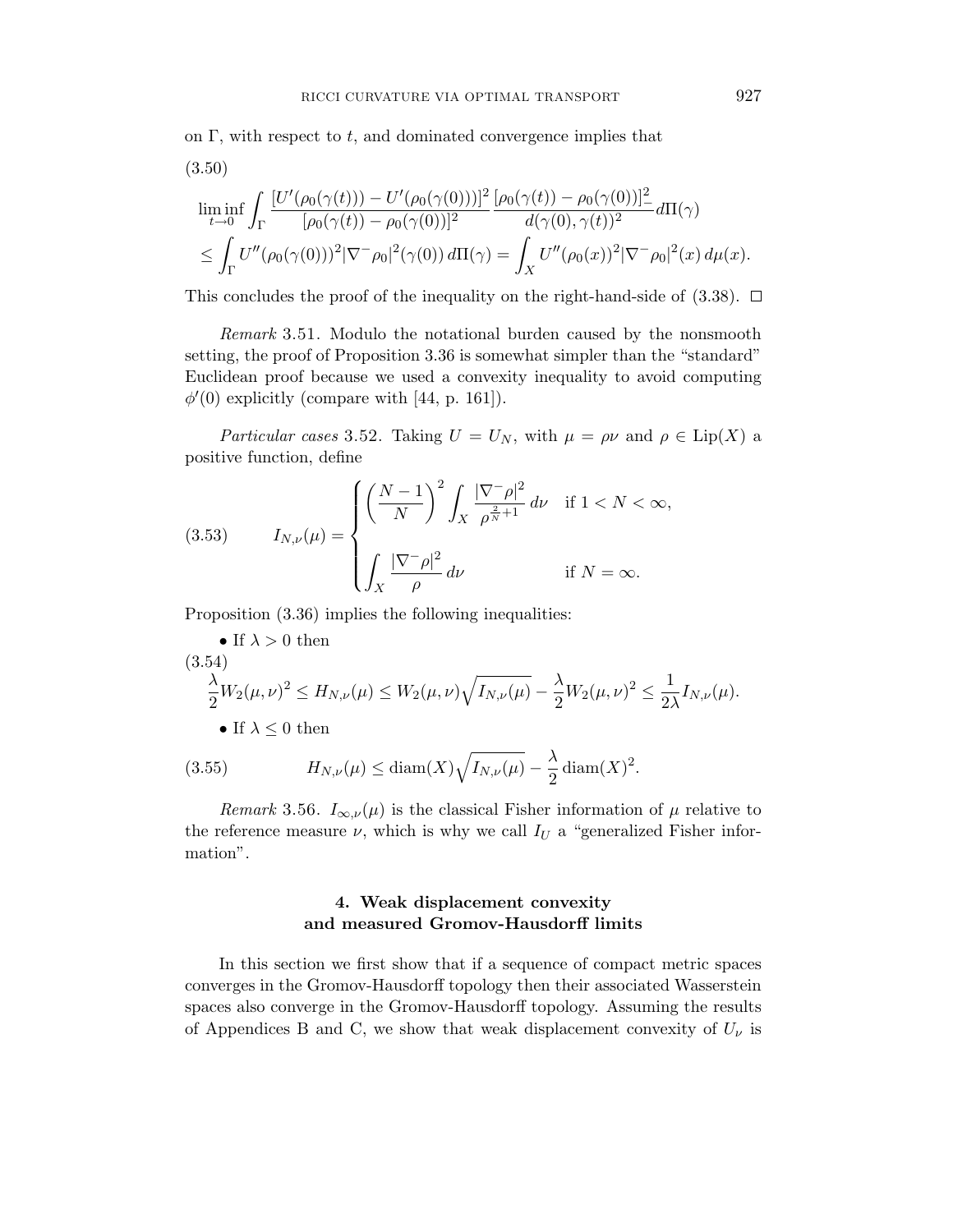preserved by measured Gromov-Hausdorff limits. Finally, we define the notion of weak  $\lambda$ -displacement convexity for a family  $\mathcal F$  of functions  $U$ .

# 4.1. Gromov-Hausdorff convergence of the Wasserstein space.

PROPOSITION 4.1. If  $f : (X_1, d_1) \rightarrow (X_2, d_2)$  is an  $\varepsilon$ -Gromov-Hausdorff approximation then  $f_* : P_2(X_1) \to P_2(X_2)$  is an  $\tilde{\varepsilon}$ -Gromov-Hausdorff approximation, where

(4.2) 
$$
\widetilde{\varepsilon} = 4\varepsilon + \sqrt{3\varepsilon (2 \operatorname{diam}(X_2) + 3\varepsilon)}.
$$

COROLLARY 4.3. If a sequence of compact metric spaces  $\{(X_i, d_i)\}_{i=1}^{\infty}$ converges in the Gromov-Hausdorff topology to a compact metric space  $(X,d)$ then  ${P_2(X_i)}_{i=1}^{\infty}$  converges in the Gromov-Hausdorff topology to  $P_2(X)$ .

*Proof of Proposition* 4.1. Given  $\mu_1, \mu'_1 \in P_2(X_1)$ , let  $\pi_1$  be an optimal transference plan for  $\mu_1$  and  $\mu'_1$ . Put  $\pi_2 = (f \times f)_* \pi_1$ . Then  $\pi_2$  is a transference plan for  $f_*\mu_1$  and  $f_*\mu'_1$ . We have

(4.4) 
$$
W_2(f_*\mu_1, f_*\mu'_1)^2 \le \int_{X_2 \times X_2} d_2(x_2, y_2)^2 d\pi_2(x_2, y_2)
$$

$$
= \int_{X_1 \times X_1} d_2(f(x_1), f(y_1))^2 d\pi_1(x_1, y_1).
$$

As

$$
(4.5) \quad |d_2(f(x_1), f(y_1))^2 - d_1(x_1, y_1)^2|
$$
  
=  $|d_2(f(x_1), f(y_1)) - d_1(x_1, y_1)| (d_2(f(x_1), f(y_1)) + d_1(x_1, y_1)),$ 

we have

(4.6) 
$$
|d_2(f(x_1), f(y_1))^2 - d_1(x_1, y_1)^2| \leq \varepsilon (2 \operatorname{diam}(X_1) + \varepsilon)
$$

and

(4.7) 
$$
|d_2(f(x_1), f(y_1))^2 - d_1(x_1, y_1)^2| \leq \varepsilon (2 \operatorname{diam}(X_2) + \varepsilon).
$$

It follows that

(4.8) 
$$
W_2(f_*\mu_1, f_*\mu'_1)^2 \le W_2(\mu_1, \mu'_1)^2 + \varepsilon(2\operatorname{diam}(X_1) + \varepsilon)
$$

and

(4.9) 
$$
W_2(f_*\mu_1, f_*\mu'_1)^2 \le W_2(\mu_1, \mu'_1)^2 + \varepsilon(2 \operatorname{diam}(X_2) + \varepsilon).
$$

From this last inequality,

(4.10) 
$$
W_2(f_*\mu_1, f_*\mu'_1) \le W_2(\mu_1, \mu'_1) + \sqrt{\varepsilon(2\operatorname{diam}(X_2) + \varepsilon)}.
$$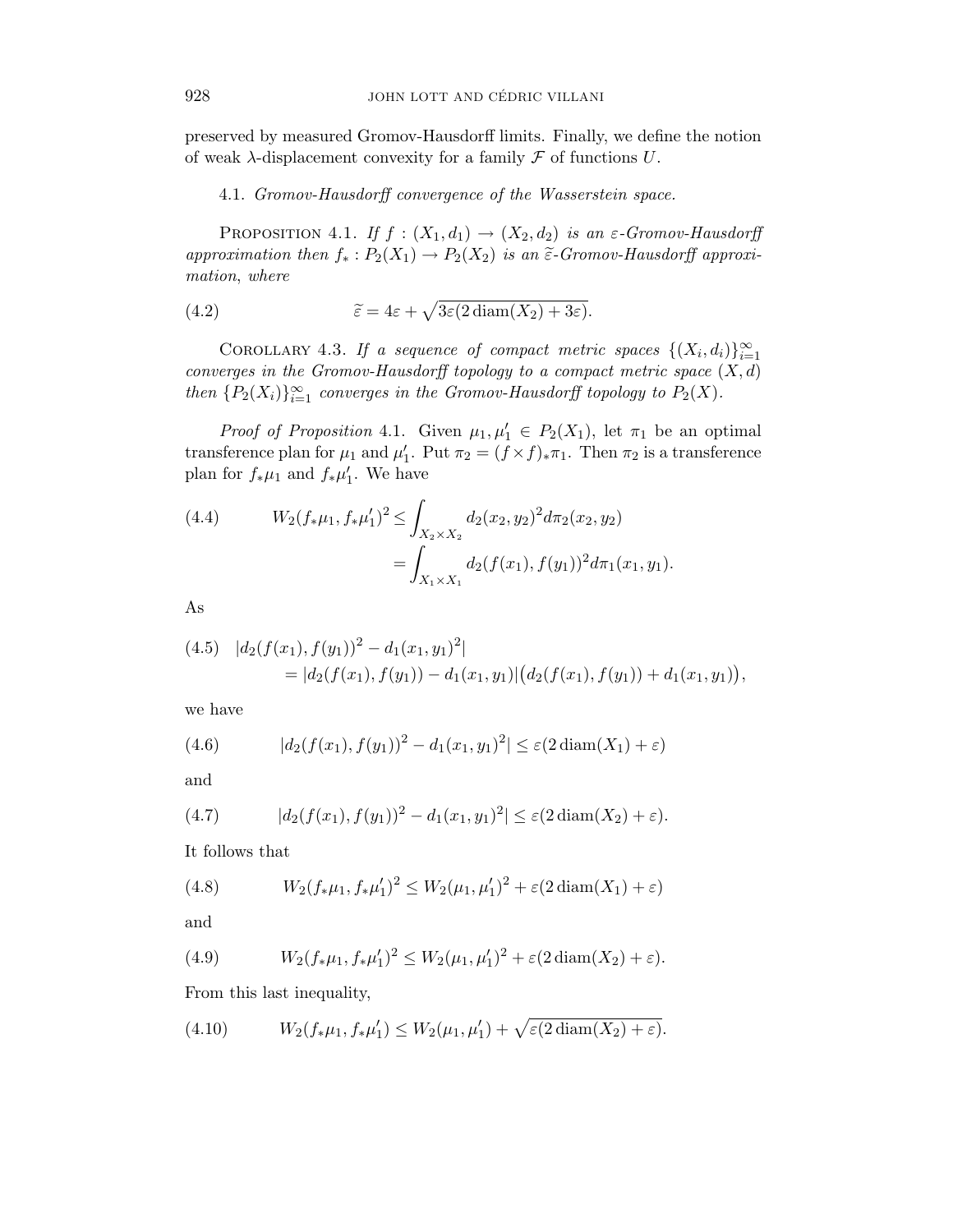We now exchange the roles of  $X_1$  and  $X_2$ . We correspondingly apply  $(4.8)$ instead of (4.9), to the map  $f'$  and the measures  $f_*\mu_1$  and  $f_*\mu'_1$ , and use the fact that  $f'$  is a 3 $\varepsilon$ -Gromov-Hausdorff approximation, to obtain

$$
(4.11) \quad W_2(f'_*(f_*\mu_1), f'_*(f_*\mu'_1)) \le W_2(f_*\mu_1, f_*\mu'_1) + \sqrt{3\varepsilon(2\operatorname{diam}(X_2) + 3\varepsilon)}.
$$

Since  $f' \circ f$  is an admissible Monge transport between  $\mu_1$  and  $(f' \circ f)_*\mu_1$ , or between  $\mu'_1$  and  $(f' \circ f)_*\mu'_1$ , which moves points by a distance at most  $2\varepsilon$ , we have

(4.12) 
$$
W_2((f'\circ f)_*\mu_1, \mu_1) \leq 2\varepsilon, \qquad W_2((f'\circ f)_*\mu'_1, \mu'_1) \leq 2\varepsilon.
$$

Thus by (4.11) and the triangle inequality,

(4.13) 
$$
W_2(\mu_1, \mu'_1) \le W_2(f_*\mu_1, f_*\mu'_1) + 4\varepsilon + \sqrt{3\varepsilon(2\operatorname{diam}(X_2) + 3\varepsilon)}.
$$

Equations (4.10) and (4.13) show that condition (i) of Definition 1.8 is satisfied.

Finally, given  $\mu_2 \in P_2(X_2)$ , consider the Monge transport  $f \circ f'$  from  $\mu_2$ to  $(f \circ f')_* \mu_2$ . Then  $W_2(\mu_2, f_*(f'_*\mu_2)) \leq \varepsilon$ . Thus condition (ii) of Definition 1.8 is satisfied as well.  $\Box$ 

Remark 4.14. The map  $f_*$  is generally discontinuous. In fact, it is continuous if and only if  $f$  is continuous.

4.2. Stability of weak displacement convexity.

THEOREM 4.15. Let  $\{(X_i, d_i, \nu_i)\}_{i=1}^{\infty}$  be a sequence of compact measured length spaces so that  $\lim_{i\to\infty}(X_i,d_i,\nu_i)=(X,d,\nu_\infty)$  in the measured Gromov-Hausdorff topology. Let U be a continuous convex function on  $[0,\infty)$  with  $U(0) = 0$ . Given  $\lambda \in \mathbb{R}$ , suppose that for all i,  $U_{\nu_i}$  is weakly  $\lambda$ -displacement convex for  $(X_i, d_i, \nu_i)$ . Then  $U_{\nu_{\infty}}$  is weakly  $\lambda$ -displacement convex for  $(X, d, \nu)$ .

*Proof.* By Lemma 3.24, it suffices to show that for any  $\mu_0, \mu_1 \in P_2(X)$ with continuous densities with respect to  $\nu_{\infty}$ , there is a Wasserstein geodesic joining them along which inequality (3.16) holds for  $U_{\nu_{\infty}}$ . We may assume that  $U_{\nu_{\infty}}(\mu_0) < \infty$  and  $U_{\nu_{\infty}}(\mu_1) < \infty$ , as otherwise any Wasserstein geodesic works.

Write  $\mu_0 = \rho_0 \nu_{\infty}$  and  $\mu_1 = \rho_1 \nu_{\infty}$ . Let  $f_i : X_i \to X$  be an  $\varepsilon_i$ -approximation, with  $\lim_{i\to\infty} \varepsilon_i = 0$  and  $\lim_{i\to\infty} (f_i)_*\nu_i = \nu_\infty$ . If i is sufficiently large then  $\int_X \rho_0 d(f_i)_*\nu_i > 0$  and  $\int_X \rho_1 d(f_i)_*\nu_i > 0$ . For such i, put  $\mu_{i,0} = \frac{(f_i^*\rho_0)\nu_i}{\int_X \rho_0 d(f_i)_*\nu_i}$  and  $\mu_{i,1} = \frac{(f_i^* \rho_1)\nu_i}{\int_X \rho_1 d(f_i)_*\nu_i}$ . Then  $(f_i)_*\mu_{i,0} = \frac{\rho_0(f_i)_*\nu_i}{\int_X \rho_0 d(f_i)_*}$  $\frac{\rho_0(f_i)_*\nu_i}{\int_X \rho_0 d(f_i)_*\nu_i}$  and  $(f_i)_*\mu_{i,1} = \frac{\rho_1(f_i)_*\nu_i}{\int_X \rho_1 d(f_i)_*}$  $\frac{\rho_1(j_i)_*\nu_i}{\int_X \rho_1 d(f_i)_*\nu_i}.$ Now choose geodesics  $c_i : [0,1] \to P_2(X_i)$  with  $c_i(0) = \mu_{i,0}$  and  $c_i(1) = \mu_{i,1}$  so that for all  $t \in [0, 1]$ , we have

$$
(4.16)\quad U_{\nu_i}(c_i(t)) \leq tU_{\nu_i}(\mu_{i,1}) + (1-t)U_{\nu_i}(\mu_{i,0}) - \frac{1}{2}\lambda t(1-t)W_2(\mu_{i,0},\mu_{i,1})^2.
$$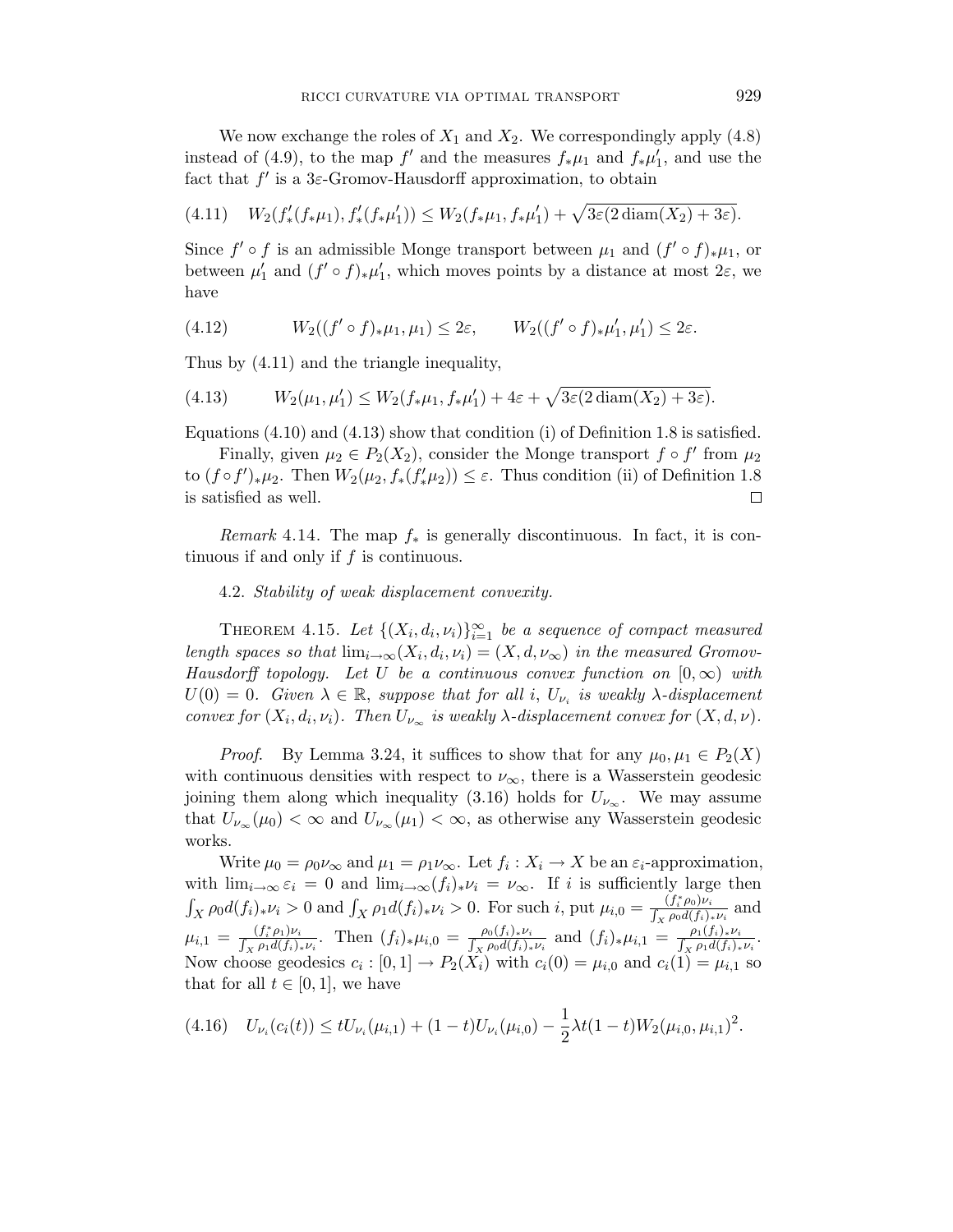From Lemma 1.11 and Corollary 4.3, after passing to a subsequence, the maps  $(f_i)_* \circ c_i : [0,1] \to P_2(X)$  converge uniformly to a continuous map  $c: [0,1] \to P_2(X)$ . As  $W_2(c_i(t), c_i(t')) = |t - t'|W_2(\mu_{i,0}, \mu_{i,1}),$  it follows that  $W_2(c(t), c(t')) = |t - t'|W_2(\mu_0, \mu_1)$ . Thus c is a Wasserstein geodesic. The problem is to pass to the limit in (4.16) as  $i \to \infty$ .

Given  $F \in C(X)$ , the fact that  $\rho_0 \in C(X)$  implies that

(4.17) 
$$
\lim_{i \to \infty} \int_X F d(f_i)_* \mu_{i,0} = \lim_{i \to \infty} \int_X F \rho_0 \frac{d(f_i)_* \nu_i}{\int_X \rho_0 d(f_i)_* \nu_i} = \int_X F \rho_0 d\nu_\infty.
$$

Thus  $\lim_{i\to\infty}(f_i)_*\mu_{i,0}=\mu_0$ . Similarly,  $\lim_{i\to\infty}(f_i)_*\mu_{i,1}=\mu_1$ . It follows from Corollary 4.3 that

(4.18) 
$$
\lim_{i \to \infty} W_2(\mu_{i,0}, \mu_{i,1}) = W_2(\mu_0, \mu_1).
$$

Next,

(4.19)

$$
U_{\nu_i}(\mu_{i,0}) = \int_{X_i} U\left(\frac{f_i^* \rho_0}{\int_X \rho_0 d(f_i)_* \nu_i}\right) d\nu_i = \int_X U\left(\frac{\rho_0}{\int_X \rho_0 d(f_i)_* \nu_i}\right) d(f_i)_* \nu_i.
$$

As

(4.20) 
$$
\lim_{i \to \infty} U\left(\frac{\rho_0}{\int_X \rho_0 d(f_i)_* \nu_i}\right) = U(\rho_0)
$$

uniformly on  $X$ , it follows that (4.21)

$$
\lim_{i \to \infty} \int_X U\left(\frac{\rho_0}{\int_X \rho_0 d(f_i)_*\nu_i}\right) d(f_i)_*\nu_i = \lim_{i \to \infty} \int_X U(\rho_0) d(f_i)_*\nu_i = \int_X U(\rho_0) d\nu_\infty.
$$

Thus  $\lim_{i\to\infty} U_{\nu_i}(\mu_{i,0}) = U_{\nu_\infty}(\mu_0)$ . Similarly,  $\lim_{i\to\infty} U_{\nu_i}(\mu_{i,1}) = U_{\nu_\infty}(\mu_1)$ . It follows from Theorem B.33(ii) in Appendix B that

(4.22) 
$$
U_{(f_i)_*\nu_i}((f_i)_*c_i(t)) \leq U_{\nu_i}(c_i(t)).
$$

Then, for any  $t \in [0,1]$ , we can combine this with the lower semicontinuity of  $(\mu, \nu) \rightarrow U_{\nu}(\mu)$  (Theorem B.33(i) in Appendix B) to obtain

(4.23) 
$$
U_{\nu_{\infty}}(c(t)) \leq \liminf_{i \to \infty} U_{(f_i)_{\ast} \nu_i}((f_i)_{\ast} c_i(t)) \leq \liminf_{i \to \infty} U_{\nu_i}(c_i(t)).
$$

Combining this with (4.18) and the preceding results, we can take  $i \to \infty$ in (4.16) and find

$$
(4.24) \tU_{\nu_{\infty}}(c(t)) \leq tU_{\nu_{\infty}}(\mu_1) + (1-t)U_{\nu_{\infty}}(\mu_0) - \frac{1}{2}\lambda t(1-t)W_2(\mu_0, \mu_1)^2.
$$

This concludes the proof.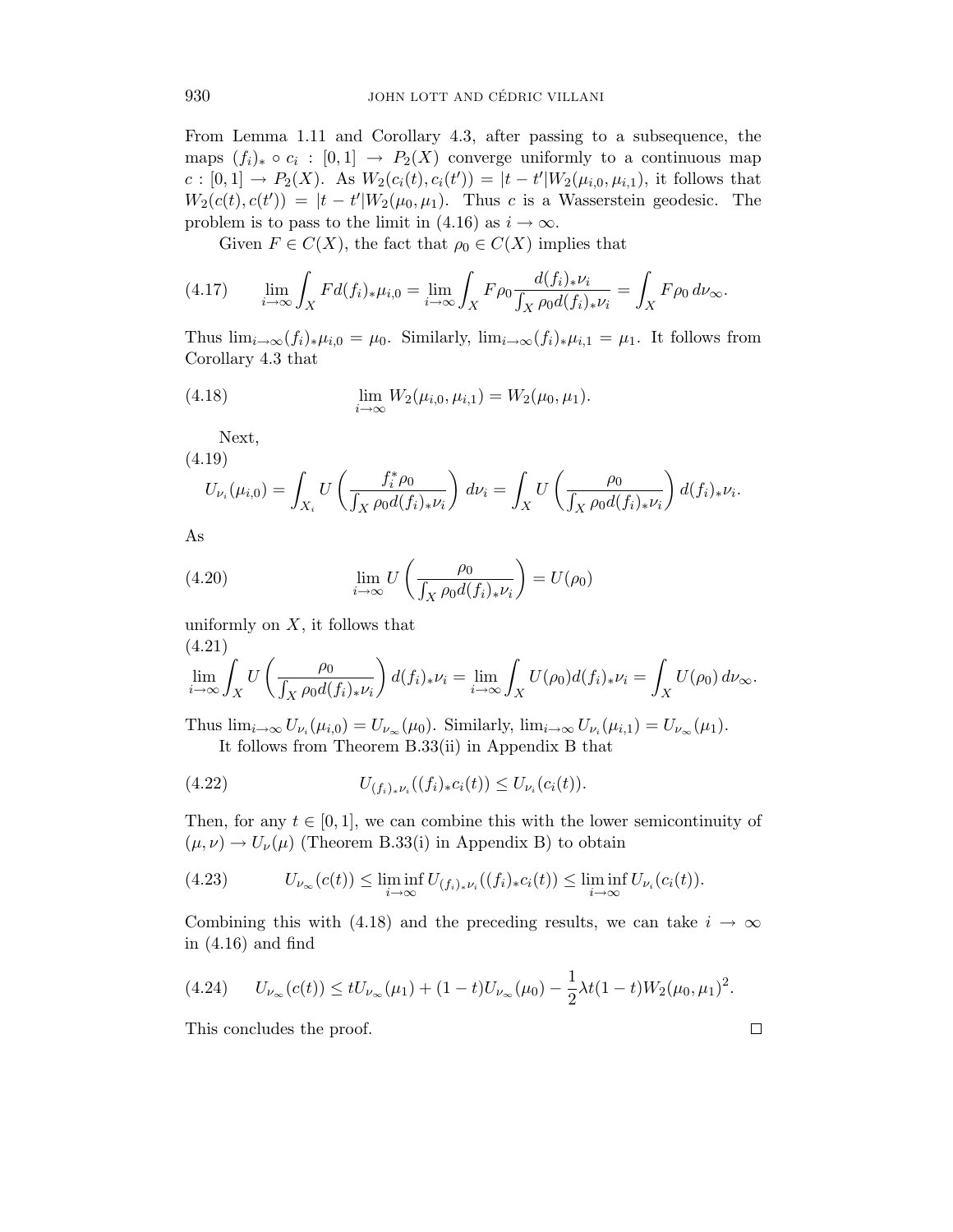Definition 4.25. Let  $\mathcal F$  be a family of continuous convex functions U on  $[0, \infty)$  with  $U(0) = 0$ . Given a function  $\lambda : \mathcal{F} \to \mathbb{R} \cup \{-\infty\}$ , we say that a compact measured length space  $(X, d, \nu)$  is weakly  $\lambda$ -displacement convex for the family F if for any  $\mu_0, \mu_1 \in P_2(X, \nu)$ , one can find a Wasserstein geodesic  $\{\mu_t\}_{t\in[0,1]}$  from  $\mu_0$  to  $\mu_1$  so that for each  $U \in \mathcal{F}$ ,  $U_{\nu}$  satisfies

(4.26) 
$$
U_{\nu}(\mu_t) \leq tU_{\nu}(\mu_1) + (1-t)U_{\nu}(\mu_0) - \frac{1}{2}\lambda(U)t(1-t)W_2(\mu_0, \mu_1)^2
$$

for all  $t \in [0, 1]$ .

There is also an obvious definition of "weakly  $\lambda$ -a.c. displacement convex for the family  $\mathcal{F}$ ", in which one just requires the condition to hold when  $\mu_0, \mu_1 \in P_2^{\rm ac}(X, \nu)$ . Note that in Definition 4.25, the same Wasserstein geodesic  $\{\mu_t\}_{t\in[0,1]}$  is supposed to work for all of the functions  $U\in\mathcal{F}$ . Hence if  $(X, d, \nu)$ is weakly  $\lambda$ -displacement convex for the family  $\mathcal F$  then it is weakly  $\lambda(U)$ displacement convex for each  $U \in \mathcal{F}$ , but the converse is not a priori true.

The proof of Theorem 4.15 establishes the following result.

THEOREM 4.27. Let  $\{(X_i, d_i, \nu_i)\}_{i=1}^{\infty}$  be a sequence of compact measured length spaces with  $\lim_{i\to\infty}(X_i,d_i,\nu_i)=(X,d,\nu_\infty)$  in the measured Gromov-Hausdorff topology. Let  $\mathcal F$  be a family of continuous convex functions U on  $[0, \infty)$  with  $U(0) = 0$ . Given a function  $\lambda : \mathcal{F} \to \mathbb{R} \cup \{-\infty\}$ , suppose that each  $(X_i, d_i, \nu_i)$  is weakly  $\lambda$ -displacement convex for the family F. Then  $(X, d, \nu_\infty)$ is weakly  $\lambda$ -displacement convex for the family  $\mathcal{F}.$ 

For later use, we note that the proof of Proposition 3.21 establishes the following result.

PROPOSITION 4.28. Let  $\mathcal F$  be a family of continuous convex functions U on  $[0, \infty)$  with  $U(0) = 0$ . Given a function  $\lambda : \mathcal{F} \to \mathbb{R} \cup \{-\infty\}, \ (X, d, \nu)$  is weakly  $\lambda$ -displacement convex for the family  $\mathcal F$  if and only if it is weakly  $\lambda$ -a.c. displacement convex for the family F.

#### 5. N-Ricci curvature for measured length spaces

This section deals with N-Ricci curvature and its basic properties. We first define certain classes  $DC_N$  of convex functions U. We use these to define the notions of a measured length space  $(X, d, \nu)$  having nonnegative N-Ricci curvature, or  $\infty$ -Ricci curvature bounded below by  $K \in \mathbb{R}$ . We show that these properties pass to totally convex subsets of X. We prove that the Ricci curvature definitions are preserved by measured Gromov-Hausdorff limits. We show that nonnegative N-Ricci curvature for  $N < \infty$  implies a Bishop-Gromovtype inequality. We show that in certain cases, lower Ricci curvature bounds are preserved upon quotienting by compact group actions. Finally, we show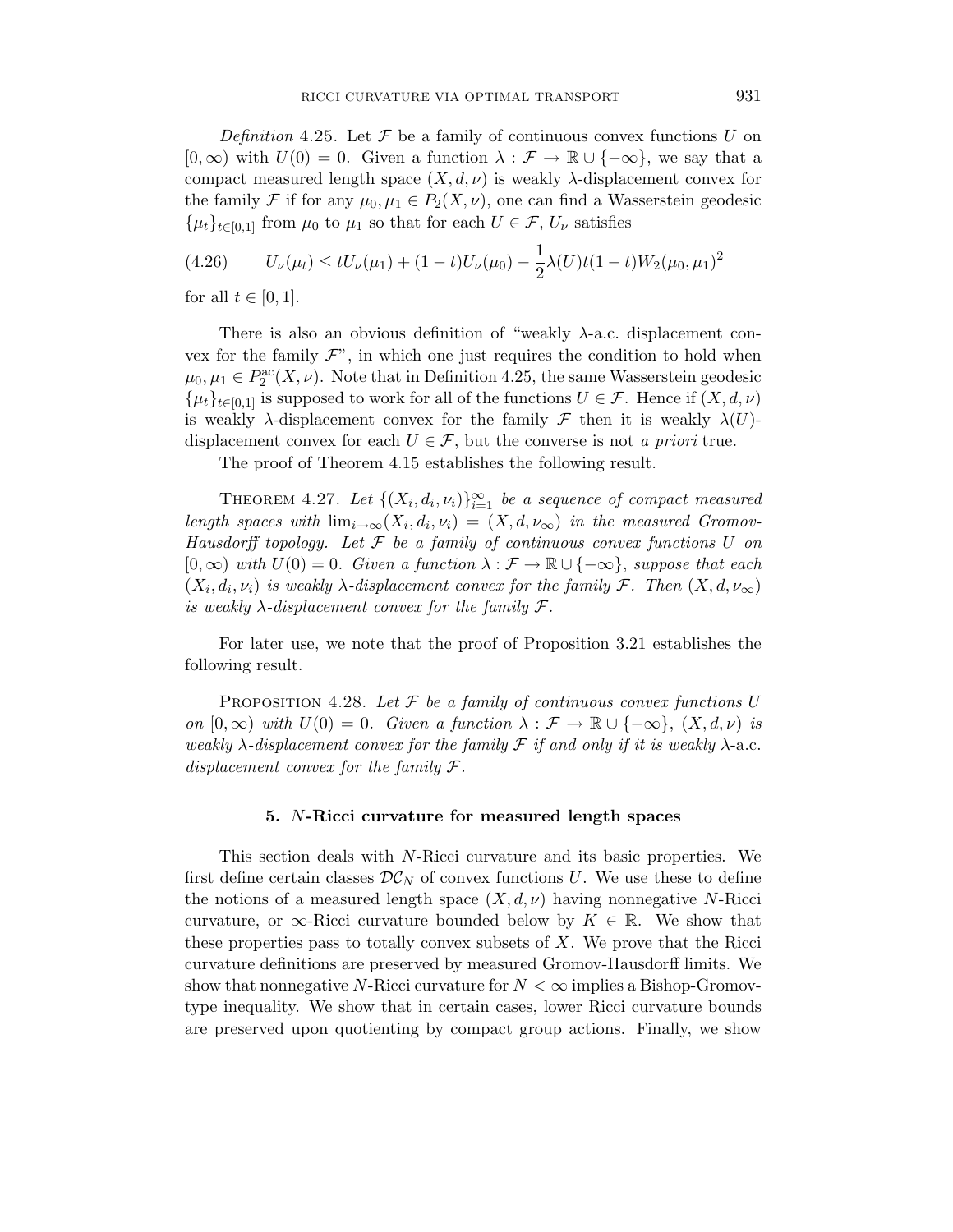that under the assumption of nonnegative N-Ricci curvature with  $N < \infty$ , any two measures that are absolutely continuous with respect to  $\nu$  can be joined by a Wasserstein geodesic all of whose points are absolutely continuous measures with respect to  $\nu$ .

5.1. Displacement convex classes. We first define a suitable class of convex functions, introduced by McCann [31]. Consider a continuous convex function  $U : [0, \infty) \to \mathbb{R}$  with  $U(0) = 0$ . We define the nonnegative function

(5.1) 
$$
p(r) = rU'_{+}(r) - U(r),
$$

with  $p(0) = 0$ . If one thinks of U as defining an internal energy for a continuous medium then p can be thought of as a pressure. By analogy, if U is  $C^2$ -regular on  $(0, \infty)$  then we define the "iterated pressure"

(5.2) 
$$
p_2(r) = rp'(r) - p(r).
$$

Definition 5.3. For  $N \in [1,\infty)$ , we define  $\mathcal{DC}_N$  to be the set of all continuous convex functions U on  $[0, \infty)$ , with  $U(0) = 0$ , such that the function

(5.4) 
$$
\psi(\lambda) = \lambda^N U(\lambda^{-N})
$$

is convex on  $(0, \infty)$ .

We further define  $DC_{\infty}$  to be the set of all continuous convex functions U on  $[0, \infty)$ , with  $U(0) = 0$ , such that the function

(5.5) 
$$
\psi(\lambda) = e^{\lambda} U(e^{-\lambda})
$$

is convex on  $(-\infty, \infty)$ .

We note that the convexity of U implies that  $\psi$  is nonincreasing in  $\lambda$ , as  $U(x)$  $\frac{f(x)}{x}$  is nondecreasing in x. Below are some useful facts about the classes  $DC_N$ .

LEMMA 5.6. If  $N \leq N'$  then  $DC_{N'} \subset DC_N$ .

*Proof.* If  $N' < \infty$ , let  $\psi_N$  and  $\psi_{N'}$  denote the corresponding functions. Then  $\psi_N(\lambda) = \psi_{N'}(\lambda^{N/N'})$ . The conclusion follows from the fact that the function  $x \to x^{N/N'}$  is concave on  $[0, \infty)$ , along with the fact that the composition of a nonincreasing convex function and a concave function is convex. The case  $N' = \infty$  is similar.  $\Box$ 

LEMMA 5.7. For  $N \in [1,\infty]$ ,

- (a) If U is a continuous convex function on  $[0,\infty)$  with  $U(0) = 0$  then  $U \in$  $\mathcal{DC}_N$  if and only if the function  $r \longmapsto p(r)/r^{1-\frac{1}{N}}$  is nondecreasing on  $(0, \infty)$ .
- (b) If U is a continuous convex function on  $[0,\infty)$  that is  $C^2$ -regular on  $(0, \infty)$  with  $U(0) = 0$ , then  $U \in \mathcal{DC}_N$  if and only if  $p_2 \geq -\frac{p}{N}$ .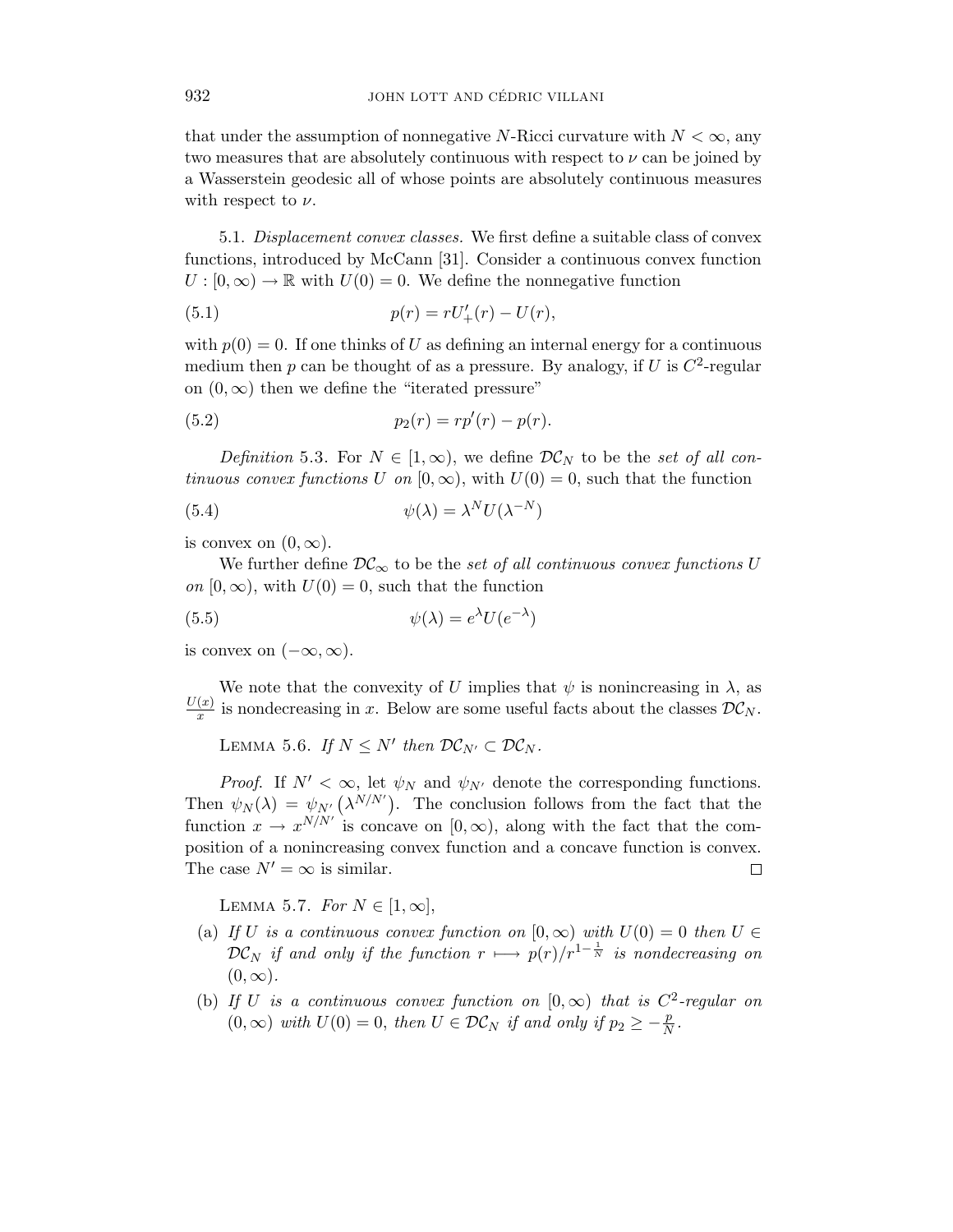*Proof.* Suppose first that U is a continuous convex function on  $[0, \infty)$  and  $N \in [1,\infty)$ . Putting  $r(\lambda) = \lambda^{-N}$ , one can check that

(5.8) 
$$
\psi'_{-}(\lambda) = -Np(r)/r^{1-\frac{1}{N}}.
$$

Then  $\psi$  is convex if and only if  $\psi'$  is nondecreasing, which is the case if and only if the function  $r \mapsto p(r)/r^{1-\frac{1}{N}}$  is nondecreasing (since the map  $\lambda \to \lambda^{-N}$ is nonincreasing). Next, suppose that U is  $C^2$ -regular on  $(0, \infty)$ . One can check that

(5.9) 
$$
\psi''(\lambda) = N^2 r^{\frac{2}{N}-1} \left( p_2(r) + \frac{p(r)}{N} \right).
$$

Then  $\psi$  is convex if and only if  $\psi'' \geq 0$ , which is the case if and only if  $p_2 \geq -\frac{p}{N}$ . The proof in the case  $N = \infty$  is similar.

LEMMA 5.10. Given  $U \in \mathcal{DC}_{\infty}$ , either U is linear or there exist  $a, b > 0$ such that  $U(r) \geq a r \log r - br$ .

*Proof.* The function U can be reconstructed from  $\psi$  by the formula

$$
(5.11) \t\t\t U(x) = x\psi(\log(1/x)).
$$

As  $\psi$  is convex and nonincreasing, either  $\psi$  is constant or there are constants  $a, b > 0$  such that  $\psi(\lambda) \ge -a\lambda - b$  for all  $\lambda \in \mathbb{R}$ . In the first case, U is linear. In the second case,  $U(x) \ge -ax \log(1/x) - bx$ , as required.  $\Box$ 

5.2. Ricci curvature via weak displacement convexity. We recall from Definition 4.25 the notion of a compact measured length space  $(X, d, \nu)$  being weakly  $\lambda$ -displacement convex for a family of convex functions  $\mathcal{F}$ .

Definition 5.12. Given  $N \in [1,\infty]$ , we say that a compact measured length space  $(X, d, \nu)$  has nonnegative N-Ricci curvature if it is weakly displacement convex for the family  $DC_N$ .

By Lemma 5.6, if  $N \leq N'$  and X has nonnegative N-Ricci curvature then it has nonnegative N'-Ricci curvature. In the case  $N = \infty$ , we can define a more precise notion.

Definition 5.13. Given  $K \in \mathbb{R}$ , define  $\lambda : \mathcal{DC}_{\infty} \to \mathbb{R} \cup \{-\infty\}$  by (5.14)  $\lambda(U) = \inf_{r>0} K \frac{p(r)}{r}$  $\frac{r}{r}$  =  $\sqrt{ }$  $\int$  $\overline{\mathcal{L}}$  $K\lim_{r\to 0^+}\frac{p(r)}{r}$  $\frac{(r)}{r}$  if  $K > 0$ , 0 if  $K = 0$ ,  $K\lim_{r\to\infty}\frac{p(r)}{r}$  $\frac{(r)}{r}$  if  $K < 0$ ,

where p is given by  $(5.1)$ . We say that a compact measured length space  $(X, d, \nu)$  has  $\infty$ -Ricci curvature bounded below by K if it is weakly  $\lambda$ -displacement convex for the family  $\mathcal{DC}_{\infty}$ .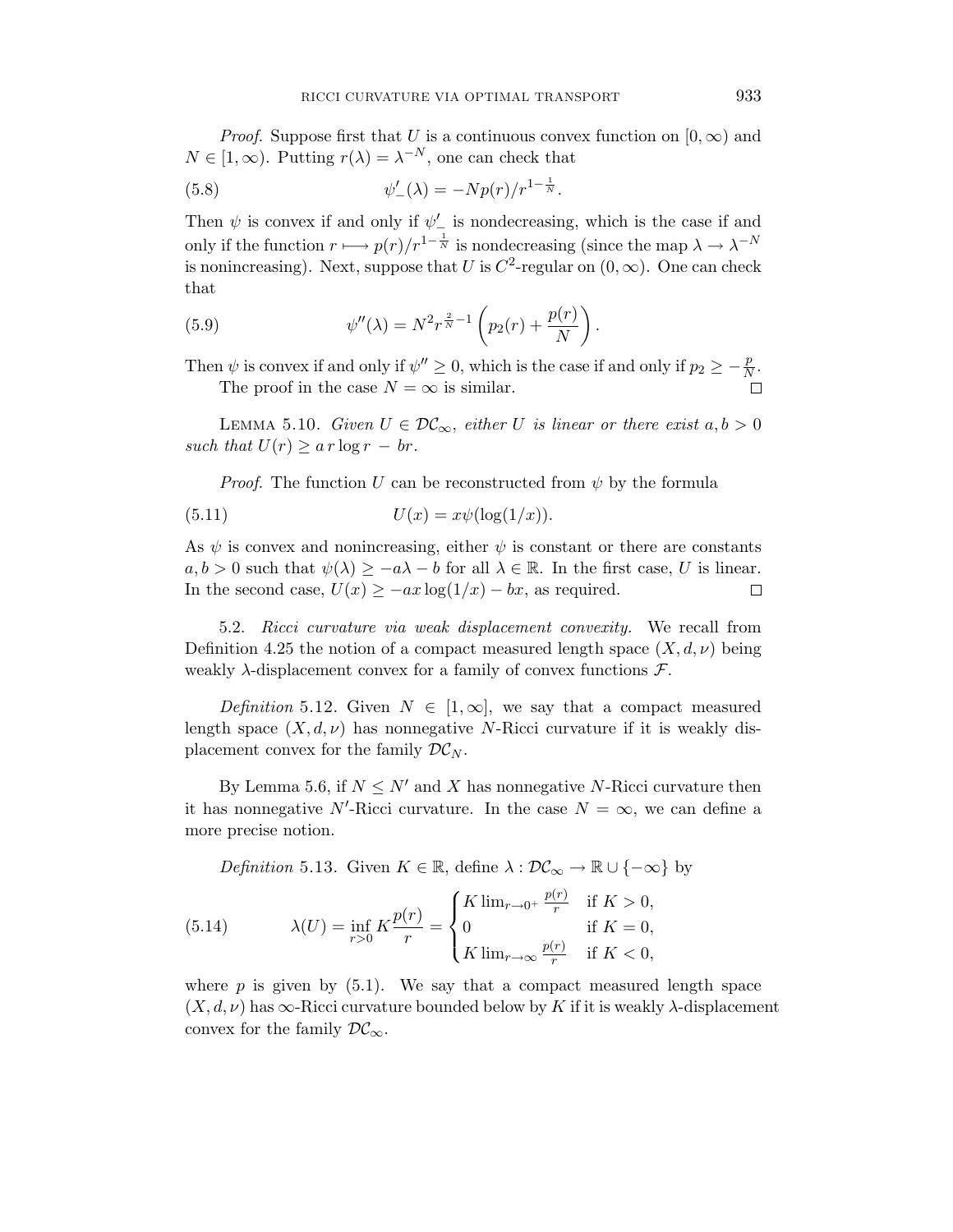If  $K \leq K'$  and  $(X, d, \nu)$  has  $\infty$ -Ricci curvature bounded below by K<sup>'</sup> then it has  $\infty$ -Ricci curvature bounded below by K.

The next proposition shows that our definitions localize on totally convex subsets.

PROPOSITION 5.15. Suppose that a closed set  $A \subset X$  is totally convex. Given  $\nu \in P_2(X)$  with  $\nu(A) > 0$ , put  $\nu' = \frac{1}{\nu(A)}$  $\frac{1}{\nu(A)}\nu\big|_A \in P_2(A).$ 

- (a) If  $(X, d, \nu)$  has nonnegative N-Ricci curvature then  $(A, d, \nu')$  has nonnegative N-Ricci curvature.
- (b) If  $(X, d, \nu)$  has  $\infty$ -Ricci curvature bounded below by K then  $(A, d, \nu')$  has  $\infty$ -Ricci curvature bounded below by K.

*Proof.* By Proposition 2.10,  $P_2(A)$  is a totally convex subset of  $P_2(X)$ . Given  $\mu \in P_2(A) \subset P_2(X)$ , let  $\mu = \rho \nu + \mu_s$  be its Lebesgue decomposition with respect to  $\nu$ . Then  $\mu = \rho' \nu' + \mu_s$  is the Lebesgue decomposition of  $\mu$ with respect to  $\nu'$ , where  $\rho' = \nu(A)\rho|_A$ . Given a continuous convex function  $U: [0, \infty) \to \mathbb{R}$  with  $U(0) = 0$ , define

(5.16) 
$$
\widetilde{U}(r) = \frac{U(\nu(A)r)}{\nu(A)}.
$$

Then  $\tilde{U}'(\infty) = U'(\infty)$ , and  $U \in \mathcal{DC}_N$  if and only if  $\tilde{U} \in \mathcal{DC}_N$ . Now

(5.17) 
$$
U_{\nu'}(\mu) = \int_A U(\rho') d\nu' + U'(\infty)\mu_s(A)
$$

$$
= \frac{1}{\nu(A)} \int_A U(\nu(A)\rho) d\nu + U'(\infty)\mu_s(A)
$$

$$
= \int_X \widetilde{U}(\rho) d\nu + \widetilde{U}'(\infty)\mu_s(X) = \widetilde{U}_{\nu}(\mu).
$$

As  $P_2(A, \nu') \subset P_2(X, \nu)$ , part (a) follows.

Letting  $\tilde{p}$  denote the pressure of U, one finds that

(5.18) 
$$
\frac{\widetilde{p}(r)}{r} = \frac{p(\nu(A)r)}{\nu(A)r}.
$$

Then with reference to Definition 5.13,  $\lambda(\tilde{U}) = \lambda(U)$ . Part (b) follows.  $\Box$ 

5.3. Preservation of N-Ricci curvature bounds. The next theorem can be considered to be the main result of this paper.

THEOREM 5.19. Let  $\{(X_i, d_i, \nu_i)\}_{i=1}^{\infty}$  be a sequence of compact measured length spaces with  $\lim_{i\to\infty}(X_i,d_i,\nu_i) = (X,d,\nu)$  in the measured Gromov-Hausdorff topology.

• If each  $(X_i, d_i, \nu_i)$  has nonnegative N-Ricci curvature then  $(X, d, \nu)$  has nonnegative N-Ricci curvature.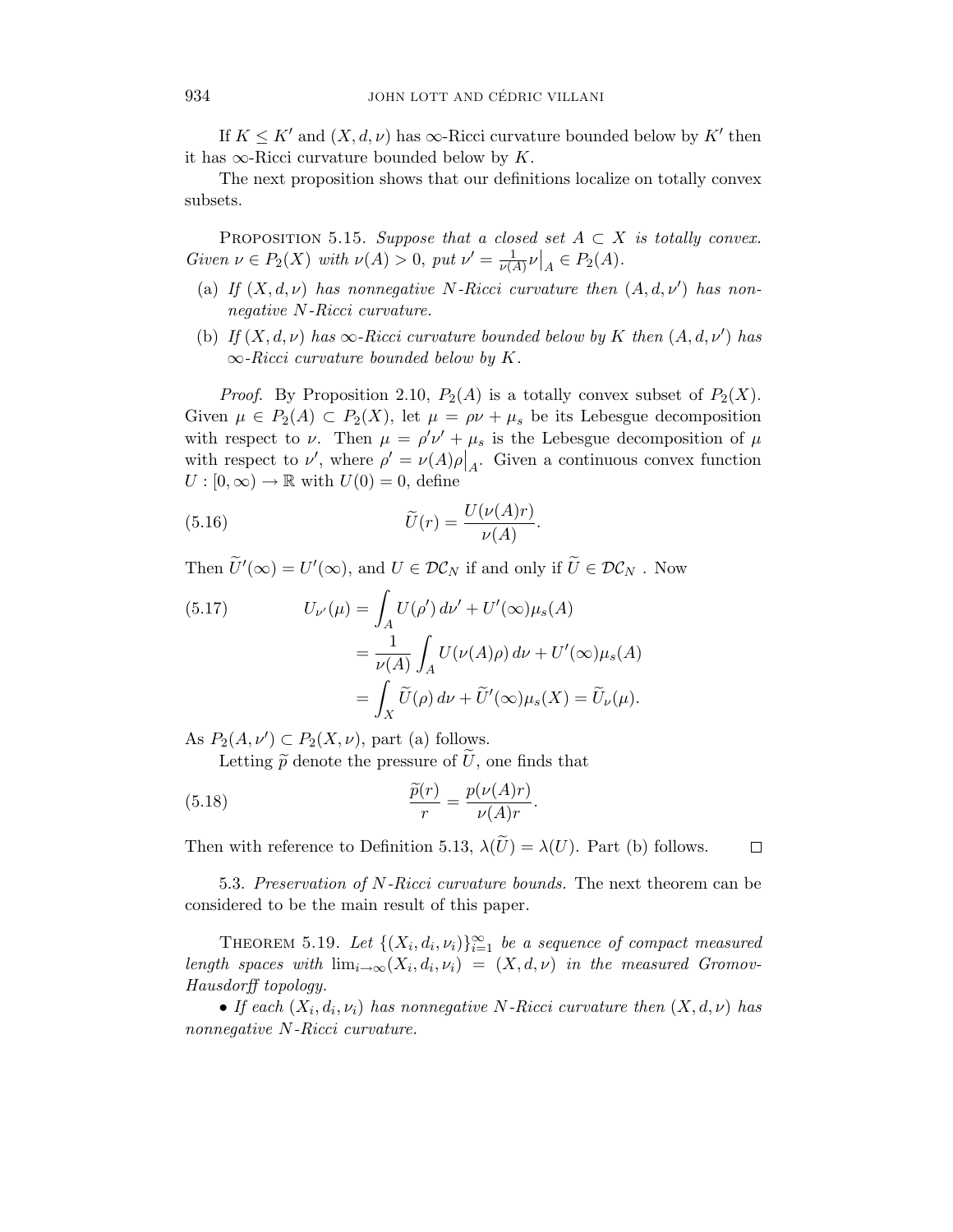• If each  $(X_i, d_i, \nu_i)$  has  $\infty$ -Ricci curvature bounded below by K, for some  $K \in \mathbb{R}$ , then  $(X, d, \nu)$  has  $\infty$ -Ricci curvature bounded below by K.

*Proof.* If  $N < \infty$  then the theorem follows from Theorem 4.27 with the family  $\mathcal{F} = \mathcal{D}\mathcal{C}_N$  and  $\lambda = 0$ . If  $N = \infty$  then it follows from Theorem 4.27 with the family  $\mathcal{F} = \mathcal{DC}_{\infty}$  and  $\lambda$  given by Definition 5.13.  $\Box$ 

In what we have presented so far, the concept of  $(X, d, \nu)$  having nonnegative N-Ricci curvature, or having  $\infty$ -Ricci curvature bounded below by K, may seem somewhat abstract. In Section 7 we will show that in the setting of Riemannian manifolds, it can be expressed in terms of classical tensors related to the Ricci tensor.

5.4. Bishop-Gromov inequality. We first show that a weak displacement convexity assumption implies that the measure  $\nu$  either is a delta function or is nonatomic.

PROPOSITION 5.20. Let  $(X, d, \nu)$  be a compact measured length space. For all  $N \in (1,\infty]$ , if  $H_{N,\nu}$  is weakly  $\lambda$ -displacement convex then  $\nu$  either is a delta function or is nonatomic.

*Proof.* We will assume that  $\nu({x}) \in (0,1)$  for some  $x \in X$  and derive a contradiction.

Suppose first that  $N \in (1,\infty)$ . Put  $\mu_0 = \delta_x$  and  $\mu_1 = \frac{\nu - \nu(\{x\})\delta_x}{1 - \nu(\{x\})}$  $\frac{(-\nu(\lbrace x\rbrace)^{\sigma_x}}{1-\nu(\lbrace x\rbrace)}.$  By the hypothesis and Proposition 2.10, there is a displacement interpolation  $\{\mu_t\}_{t\in[0,1]}$  from  $\mu_0$  to  $\mu_1$  along which (3.16) is satisfied with  $U_{\nu} = H_{N,\nu}$ . Now  $H_{N,\nu}(\mu_0) = N - N(\nu({x}))^{1/N}$  and  $H_{N,\nu}(\mu_1) = N - N(1 - \nu({x}))^{1/N}$ . Hence

(5.21) 
$$
H_{N,\nu}(\mu_t) \le N - (1-t)N(\nu({x}))^{1/N}
$$

$$
-tN(1-\nu({x}))^{1/N} - \frac{1}{2}\lambda t(1-t)W_2(\mu_0, \mu_1)^2.
$$

Put  $D = \text{diam}(X)$ . As we have a displacement interpolation, it follows that if  $t > 0$  then supp $(\mu_t) \subset B_{tD}(x)$  and  $\mu_t({x}) = 0$ . When  $\mu_t = \rho_t \nu + (\mu_t)_s$  is the Lebesgue decomposition of  $\mu_t$  with respect to  $\nu$ , Hölder's inequality implies that

(5.22) 
$$
\int_{X} \rho_{t}^{1-\frac{1}{N}} d\nu = \int_{\overline{B_{tD}(x)} - \{x\}} \rho_{t}^{1-\frac{1}{N}} d\nu \le \left( \int_{\overline{B_{tD}(x)} - \{x\}} \rho_{t} d\nu \right)^{1-\frac{1}{N}} \nu \left( \overline{B_{tD}(x)} - \{x\} \right)^{\frac{1}{N}} \le \nu \left( \overline{B_{tD}(x)} - \{x\} \right)^{\frac{1}{N}}.
$$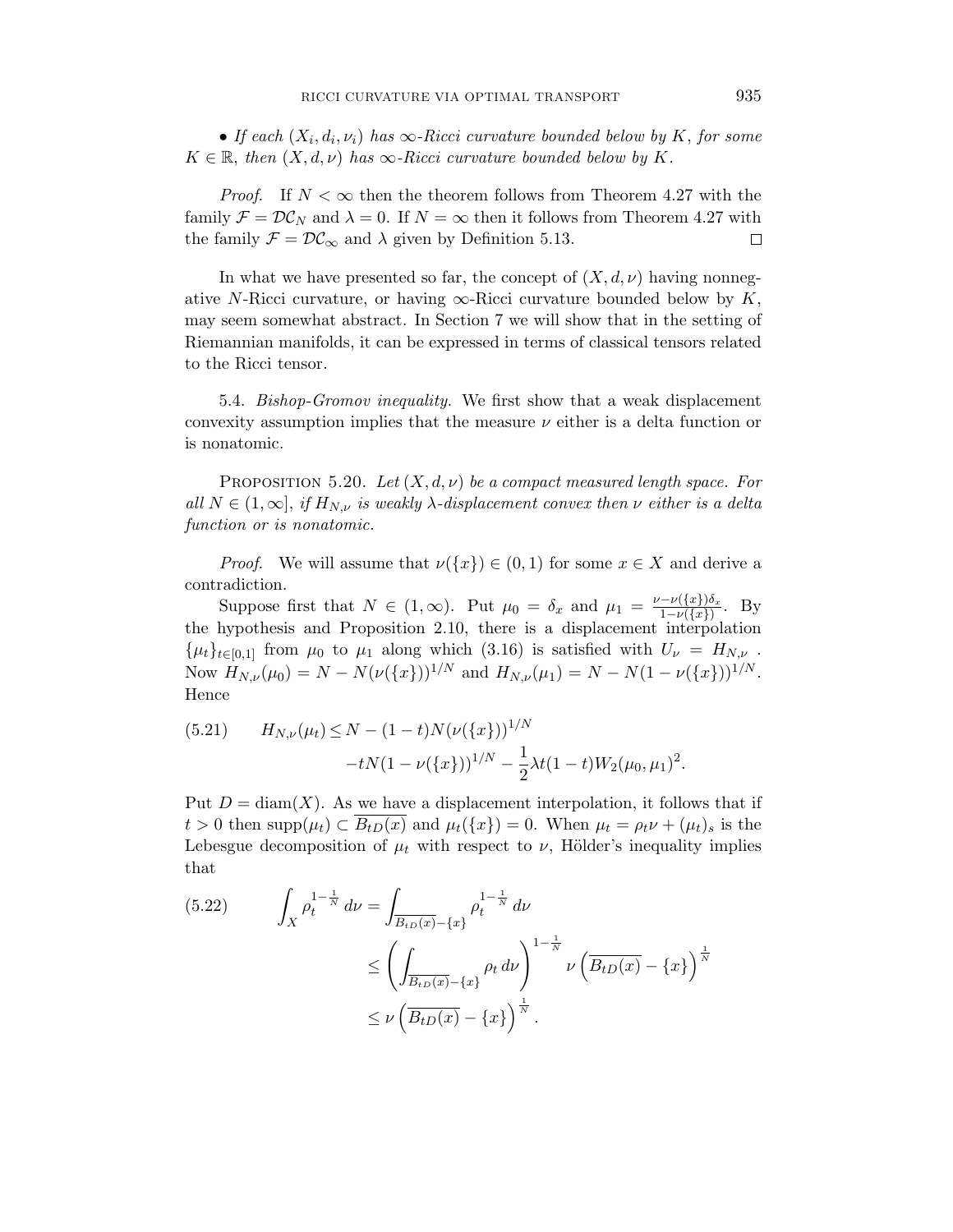Then

(5.23) 
$$
H_{N,\nu}(\mu_t) \ge N - N \left( \nu \left( \overline{B_{tD}(x)} \right) - \nu({x}) \right)^{1/N}.
$$

As  $\lim_{t\to 0^+} \nu\left(\overline{B_{tD}(x)}\right) = \nu(\lbrace x \rbrace)$ , we obtain a contradiction to (5.21) when t is small.

If 
$$
N = \infty
$$
 then  $H_{\infty,\nu}(\mu_0) = \log \frac{1}{\nu(\{x\})}$  and  $H_{\infty,\nu}(\mu_1) = \log \frac{1}{1-\nu(\{x\})}$ . Hence

$$
(5.24) \ H_{\infty,\nu}(\mu_t) \le (1-t) \log \frac{1}{\nu(\lbrace x \rbrace)} + t \log \frac{1}{1-\nu(\lbrace x \rbrace)} - \frac{1}{2} \lambda t (1-t) W_2(\mu_0, \mu_1)^2.
$$

In particular,  $\mu_t$  is absolutely continuous with respect to  $\nu$ . Write  $\mu_t = \rho_t \nu$ . Jensen's inequality implies that for  $t > 0$ ,

$$
(5.25)
$$

$$
\int_{\overline{B_{tD}(x)}-\{x\}} \rho_t \log(\rho_t) \frac{d\nu}{\nu \left(\overline{B_{tD}(x)} - \{x\}\right)}
$$
\n
$$
\geq \left( \int_{\overline{B_{tD}(x)}-\{x\}} \rho_t \frac{d\nu}{\nu \left(\overline{B_{tD}(x)} - \{x\}\right)} \right) \cdot \log \left( \int_{\overline{B_{tD}(x)}-\{x\}} \rho_t \frac{d\nu}{\nu \left(\overline{B_{tD}(x)} - \{x\}\right)} \right)
$$
\n
$$
= \frac{1}{\nu \left(\overline{B_{tD}(x)} - \{x\}\right)} \log \left( \frac{1}{\nu \left(\overline{B_{tD}(x)} - \{x\}\right)} \right).
$$

Then

(5.26) 
$$
H_{\infty,\nu}(\mu_t) = \int_X \rho_t \log(\rho_t) d\nu = \int_{\overline{B_{tD}(x)} - \{x\}} \rho_t \log(\rho_t) d\nu
$$

$$
\geq \log \left( \frac{1}{\nu \left( \overline{B_{tD}(x)} - \{x\} \right)} \right).
$$

As  $\lim_{t\to 0^+} \nu\left(\overline{B_{tD}(x)}\right) = \nu(\lbrace x \rbrace)$ , we obtain a contradiction to (5.24) when t is small.  $\Box$ 

We now prove a Bishop-Gromov-type inequality.

PROPOSITION 5.27. Let  $(X, d, \nu)$  be a compact measured length space. Assume that  $H_{N,\nu}$  is weakly displacement convex on  $P_2(X)$ , for some  $N \in (1,\infty)$ . Then for all  $x \in \text{supp}(\nu)$  and all  $0 < r_1 \le r_2$ ,

(5.28) 
$$
\nu(B_{r_2}(x)) \leq \left(\frac{r_2}{r_1}\right)^N \nu(B_{r_1}(x)).
$$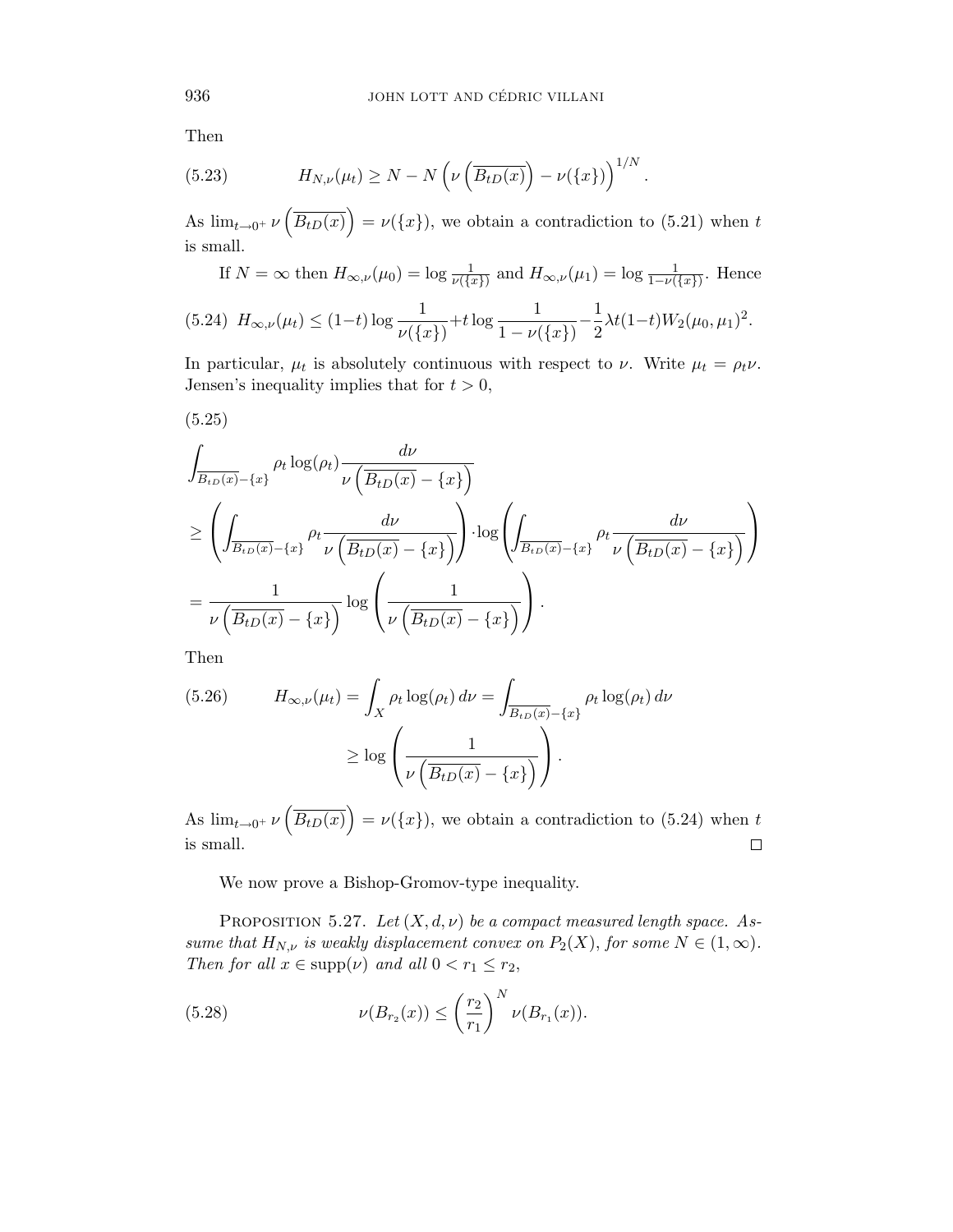*Proof.* From Proposition 5.20 we may assume that  $\nu$  is nonatomic, as the theorem is trivially true when  $\nu = \delta_x$ . Put  $\mu_0 = \delta_x$  and  $\mu_1 = \frac{1_{B_{r_2}(x)}}{\nu(B_{r_2}(x))}\nu$ . By the hypothesis and Proposition 2.10, there is a displacement interpolation  $\{\mu_t\}_{t\in[0,1]}$  from  $\mu_0$  to  $\mu_1$  along which (3.16) is satisfied with  $U_{\nu} = H_{N,\nu}$  and  $\lambda = 0$ . Now  $H_{N,\nu}(\mu_0) = N$  and  $H_{N,\nu}(\mu_1) = N - N(\nu(B_{r_2}(x)))^{1/N}$ . Hence

(5.29) 
$$
H_{N,\nu}(\mu_t) \leq N - tN(\nu(B_{r_2}(x)))^{1/N}.
$$

Let  $\mu_t = \rho_t \nu + (\mu_t)_s$  be the Lebesgue decomposition of  $\mu_t$  with respect to  $\nu$ . As we have a displacement interpolation,  $\rho_t$  vanishes outside of  $B_{tr_2}(x)$ . Then from Hölder's inequality,

(5.30) 
$$
H_{N,\nu}(\mu_t) \geq N - N(\nu(B_{tr_2}(x)))^{1/N}.
$$

The theorem follows by taking  $t = \frac{r_1}{r_0}$  $\frac{r_1}{r_2}$ .

THEOREM 5.31. If a compact measured length space  $(X, d, \nu)$  has nonnegative N-Ricci curvature for some  $N \in [1,\infty)$  then for all  $x \in \text{supp}(\nu)$  and all  $0 < r_1 \leq r_2$ ,

(5.32) 
$$
\nu(B_{r_2}(x)) \leq \left(\frac{r_2}{r_1}\right)^N \nu(B_{r_1}(x)).
$$

*Proof.* If  $N \in (1,\infty)$  then the theorem follows from Proposition 5.27. If  $N = 1$  then  $(X, d, \nu)$  has nonnegative N'-Ricci curvature for all  $N' \in (1, \infty)$ . The theorem now follows by replacing N in (5.32) by N' and taking  $N' \rightarrow 1$ .  $\Box$ 

COROLLARY 5.33. Given  $N \in [1,\infty)$  and  $D \geq 0$ , the space of compact measured length spaces  $(X, d, \nu)$  with nonnegative N-Ricci curvature,  $\text{diam}(X, d)$  $\leq D$  and supp $(\nu) = X$  is sequentially compact in the measured Gromov-Hausdorff topology.

*Proof.* Let  $\{(X_i, d_i, \nu_i)\}_{i=1}^{\infty}$  be a sequence of such spaces. Using the Bishop-Gromov inequality of Theorem 5.31, along with the fact that  $\text{supp}(\nu_i) = X_i$ , it follows as in [23, Th. 5.3] that after passing to a subsequence we may assume that  $\{(X_i, d_i)\}_{i=1}^{\infty}$  converges in the Gromov-Hausdorff topology to a compact length space  $(X, d)$ , necessarily with  $\text{diam}(X, d) \leq D$ . Let  $f_i : X_i \to X$ be Borel  $\varepsilon_i$ -approximations, with  $\lim_{i\to\infty} \varepsilon_i = 0$ . From the compactness of  $P_2(X)$ , after passing to a subsequence we may assume that  $\lim_{i\to\infty} (f_i)_*\nu_i = \nu$ for some  $\nu \in P_2(X)$ . From Theorem 5.19,  $(X, d, \nu)$  has nonnegative N-Ricci curvature.

It remains to show that  $\text{supp}(\nu) = X$ . Given  $x \in X$ , the measured Gromov-Hausdorff convergence of  $\{(X_i, d_i, \nu_i)\}_{i=1}^{\infty}$  to  $(X, d, \nu)$  implies that there is a sequence of points  $x_i \in X_i$  with  $\lim_{i \to \infty} f_i(x_i) = x$  so that for all  $r > 0$ and  $\varepsilon \in (0, r)$ , we have  $\limsup_{i \to \infty} \nu_i(B_{r-\varepsilon}(x_i)) \leq \nu(B_r(x))$ . By Theorem 5.31,

 $\Box$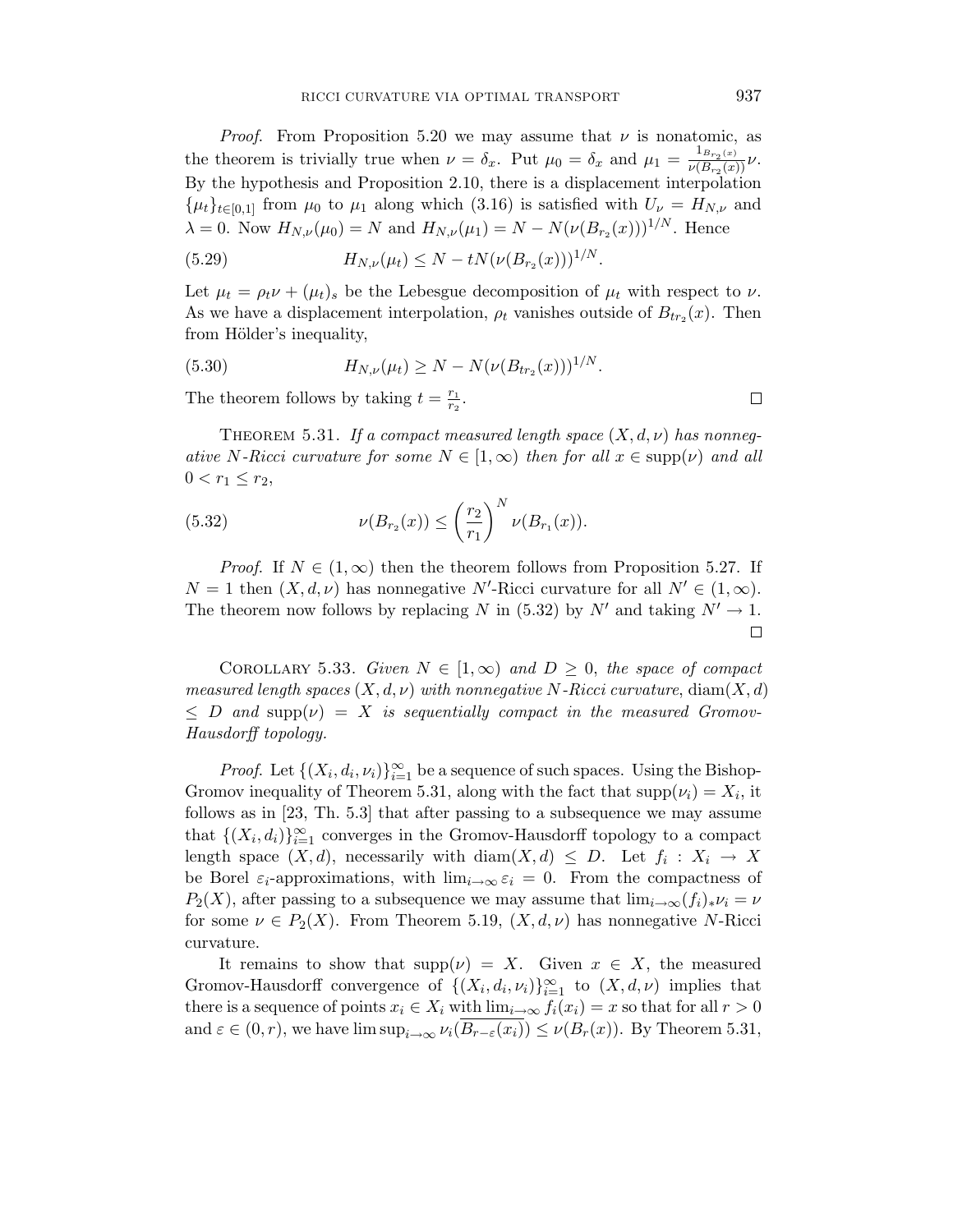$(r - \varepsilon)^{-N} \nu_i(B_{r-\varepsilon}(x_i)) \geq \text{diam}(X_i, d_i)^{-N}$ . Then  $\nu(B_r(x)) \geq \left(\frac{r}{\text{diam}(r)}\right)^{-N}$  $\frac{r}{\text{diam}(X,d)}\bigg)^N,$ which proves the claim.

Remark 5.34. Corollary 5.33 shows that it is consistent in some sense to restrict to the case  $supp(\nu) = X$ , at least when N is finite; see also Theorem 5.53. The analog of Corollary 5.33 does not hold in the case  $N = \infty$ , as can be seen by taking  $X = [-1, 1], d(x, y) = |x - y|, \nu = \frac{e^{-tx^2}dx}{\int_{-1}^{1} e^{-tx^2}dx}$  and letting t go to infinity.

5.5. Compact group actions. In this section we show that in certain cases, lower Ricci curvature bounds are preserved upon quotienting by a compact group action.

THEOREM 5.35. Let  $(X, d, \nu)$  be a compact measured length space. Suppose that any two  $\mu_0, \mu_1 \in P_2^{\text{ac}}(X, \nu)$  are joined by a unique Wasserstein geodesic, that lies in  $P_2^{\text{ac}}(X,\nu)$ . Suppose that a compact topological group G acts continuously and isometrically on X, preserving  $\nu$ . Let  $p: X \to X/G$  be the quotient map and let  $d_{X/G}$  be the quotient metric. We have the following implications:

- a. For  $N \in [1,\infty)$ , if  $(X,d,\nu)$  has nonnegative N-Ricci curvature then  $(X/G, d_{X/G}, p_*\nu)$  has nonnegative N-Ricci curvature.
- b. If  $(X, d, \nu)$  has  $\infty$ -Ricci curvature bounded below by K then  $(X/G, d_{X/G}, p_*\nu)$  has  $\infty$ -Ricci curvature bounded below by K.

The proof of this theorem will be an easy consequence of the following lemma, which does not involve the length space structure.

LEMMA 5.36. The map  $p_*: P_2(X) \to P_2(X/G)$  restricts to an isometric isomorphism between the set  $P_2(X)^G$  of G-invariant elements in  $P_2(X)$ , and  $P_2(X/G)$ .

*Proof.* Let dh be the normalized Haar measure on G. The map  $p_*$ :  $P_2(X) \to P_2(X/G)$  restricts to an isomorphism  $p_*: P_2(X)^G \to P_2(X/G)$ ; the problem is to show that it is an isometry.

Let  $\tilde{\pi}$  be a transference plan between  $\tilde{\mu}_0, \tilde{\mu}_1 \in P_2(X)^G$ . Then  $\tilde{\pi}' = \int_G g$ .  $\widetilde{\pi}dh(g)$  is also a transference plan between  $\widetilde{\mu}_0$  and  $\widetilde{\mu}_1$ , with

(5.37) 
$$
\int_{X \times X} d_X(\tilde{x}, \tilde{y})^2 d\tilde{\pi}'(\tilde{x}, \tilde{y}) = \int_G \int_{X \times X} d_X(\tilde{x}g, \tilde{y}g)^2 d\pi(\tilde{x}, \tilde{y}) dh(g)
$$

$$
= \int_{X \times X} d_X(\tilde{x}, \tilde{y})^2 d\pi(\tilde{x}, \tilde{y}).
$$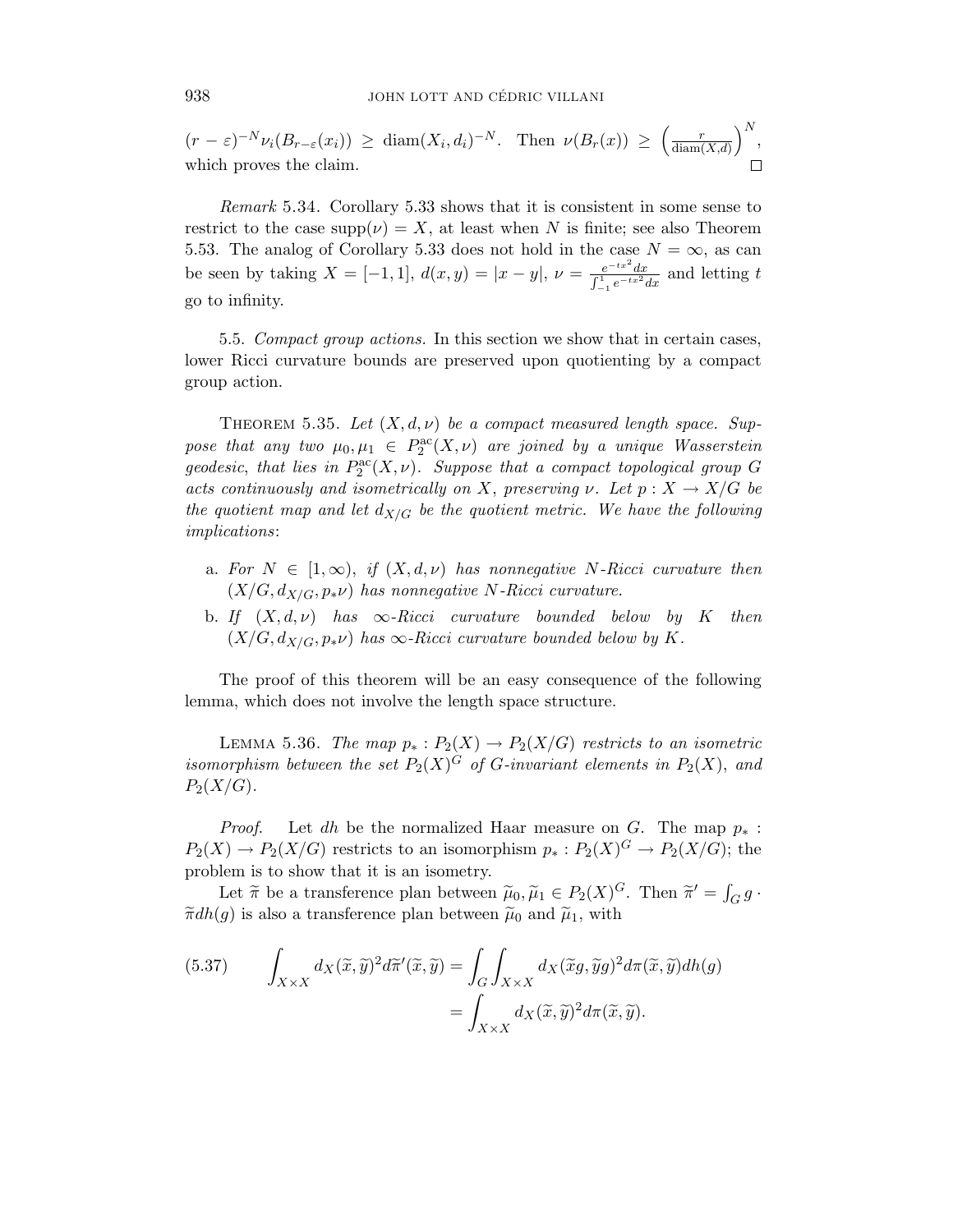Thus there is a G-invariant optimal transference plan  $\tilde{\pi}$  between  $\tilde{\mu}_0$  and  $\tilde{\mu}_1$ . As  $\pi = (p \times p)_{*} \tilde{\pi}$  is a transference plan between  $p_{*} \tilde{\mu}_{0}$  and  $p_{*} \tilde{\mu}_{1}$ , with

(5.38) 
$$
\int_{(X/G)\times(X/G)} d_{X/G}(x,y)^2 d\pi(x,y) = \int_{X\times X} d_{X/G}(p(\tilde{x}),p(\tilde{y}))^2 d\tilde{\pi}(\tilde{x},\tilde{y}) \leq \int_{X\times X} d_X(\tilde{x},\tilde{y})^2 d\tilde{\pi}(\tilde{x},\tilde{y}),
$$

it follows that the map  $p_*: P_2(X)^G \to P_2(X/G)$  is metrically nonincreasing.

Conversely, let  $s : (X/G) \times (X/G) \rightarrow X \times X$  be a Borel map such that  $(p \times p) \circ s = \text{Id}$  and  $d_X \circ s = d_{X/G}$ . That is, given  $x, y \in X/G$ , the map s picks points  $\tilde{x} \in p^{-1}(x)$  and  $\tilde{y} \in p^{-1}(y)$  in the corresponding orbits so<br>that the distance between  $\tilde{x}$  and  $\tilde{y}$  is minimized among all pairs of points in that the distance between  $\tilde{x}$  and  $\tilde{y}$  is minimized among all pairs of points in  $p^{-1}(x) \times p^{-1}(y)$ . (The existence of s follows from applying [46, Cor. A.6] to the restriction of  $p \times p$  to  $\{(\tilde{x}, \tilde{y}) \in X \times X : d_X(\tilde{x}, \tilde{y}) = d_{X/G}(p(\tilde{x}), p(\tilde{y}))\}$ . The restriction map is a surjective Borel map with compact preimages.) Given an optimal transference plan  $\pi$  between  $\mu_0, \mu_1 \in P_2(X/G)$ , define a measure  $\tilde{\pi}$  on  $X \times X$  by saying that for all  $\widetilde{F} \in C(X \times X)$ ,

(5.39) 
$$
\int_{X \times X} \widetilde{F} d\widetilde{\pi} = \int_{G} \int_{(X/G) \times (X/G)} \widetilde{F}(s(x,y) \cdot (g,g)) d\pi(x,y) dh(g).
$$

Then for  $F \in C((X/G) \times (X/G)),$ 

$$
(5.40) \quad \int_{(X/G)\times(X/G)} F d(p \times p)_*\tilde{\pi}
$$
  
= 
$$
\int_{X\times X} (p \times p)^* F d\tilde{\pi}
$$
  
= 
$$
\int_G \int_{(X/G)\times(X/G)} ((p \times p)^* F) (s(x, y) \cdot (g, g)) d\pi(x, y) dh(g)
$$
  
= 
$$
\int_G \int_{(X/G)\times(X/G)} F ((p \times p)(s(x, y) \cdot (g, g))) d\pi(x, y) dh(g)
$$
  
= 
$$
\int_{(X/G)\times(X/G)} F(x, y) d\pi(x, y).
$$

Thus  $(p \times p)_{\ast} \tilde{\pi} = \pi$ . As  $\tilde{\pi}$  is G-invariant, it is a transference plan between  $(p_*)^{-1}(\mu_0), (p_*)^{-1}(\mu_1) \in P_2(X)^G$ . Now

(5.41)  
\n
$$
\int_{X \times X} d_X(\tilde{x}, \tilde{y})^2 d\tilde{\pi}(\tilde{x}, \tilde{y}) = \int_G \int_{(X/G) \times (X/G)} d_X(s(x, y) \cdot (g, g))^2 d\pi(x, y) dh(g)
$$
\n
$$
= \int_{(X/G) \times (X/G)} d_{X/G}(x, y)^2 d\pi(x, y).
$$

Thus  $p_*$  and  $(p_*)^{-1}$  are metrically nonincreasing, which shows that  $p_*$  defines an isometric isomorphism between  $P_2(X)^G$  and  $P_2(X/G)$ .  $\Box$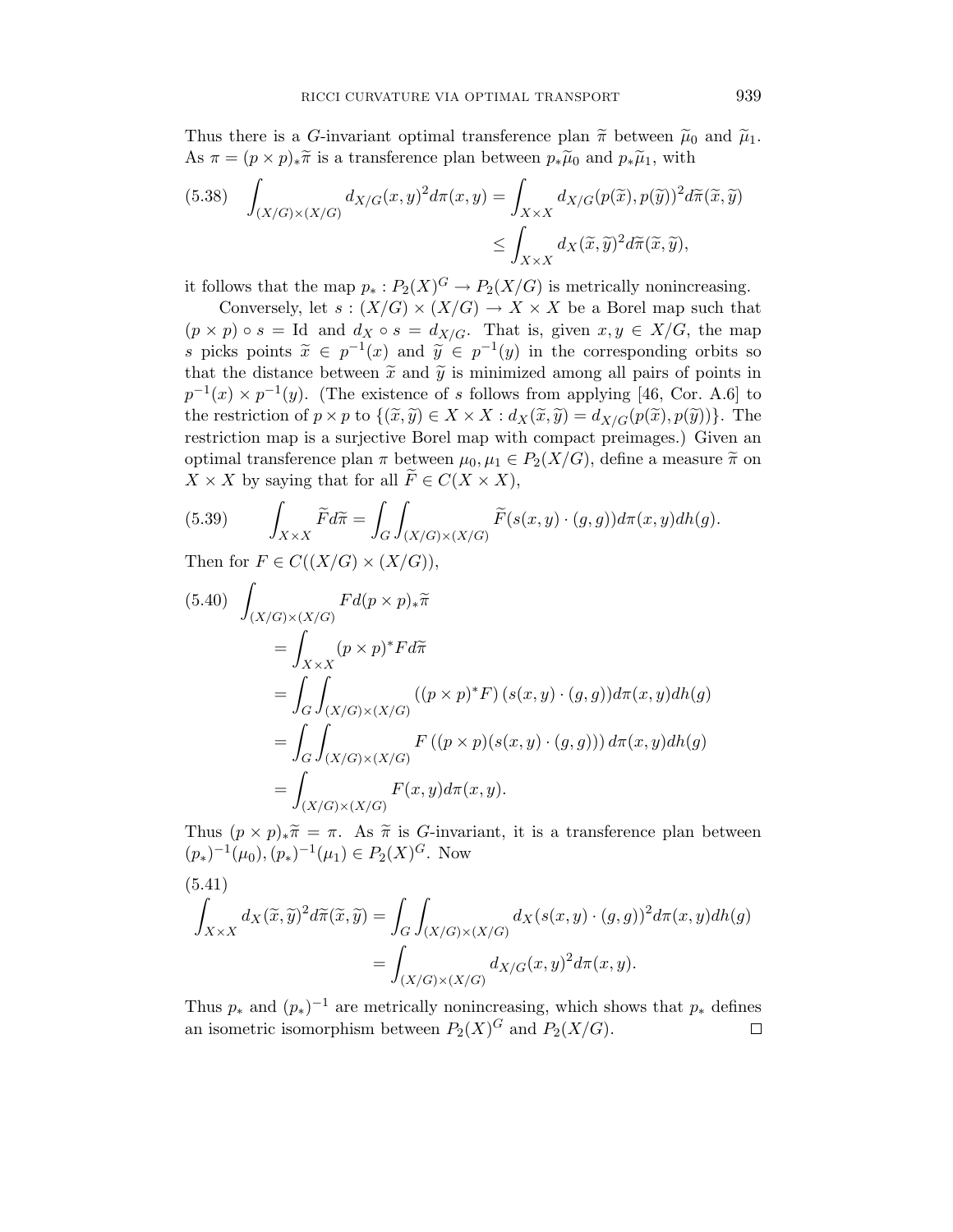Proof of Theorem 5.35. The proofs of parts a. and b. of the theorem are similar, so we will be content with proving just part a.

First,  $(X/G, d_{X/G})$  is a length space. (Given  $x, y \in X/G$ , let  $\tilde{x} \in p^{-1}(x)$ <br> $\tilde{y} \in \pi^{-1}(x)$  estisting  $d_{X/G}(\tilde{x}, \tilde{y}) = d_{X/G}(\tilde{x}, y)$ . If a is a graphesia from  $\tilde{y}$  to  $\tilde{y}$ and  $\widetilde{y} \in p^{-1}(y)$  satisfy  $d_X(\widetilde{x}, \widetilde{y}) = d_{X/G}(x, y)$ . If c is a geodesic from  $\widetilde{x}$  to  $\widetilde{y}$  then no c is a geodesic from  $x$  to  $\widetilde{y}$ then  $p \circ c$  is a geodesic from x to y.)

Given  $\mu_0, \mu_1 \in P_2^{\text{ac}}(X/G, p_*\nu)$ , write  $\mu_0 = \rho_0 p_*\nu$  and  $\mu_1 = \rho_1 p_*\nu$ . Put  $\widetilde{\mu}_0 = (p^*\rho_0)\nu$  and  $\widetilde{\mu}_1 = (p^*\rho_1)\nu$ . From Lemma 5.36,  $W_2(\widetilde{\mu}_0, \widetilde{\mu}_1) = W_2(\mu_0, \mu_1)$ .<br>By hypothesis, there is a Wessenstein geodesis  $\widetilde{\mu}_1$ , from  $\widetilde{\mu}_2$  to  $\widetilde{\mu}_2$  so that By hypothesis, there is a Wasserstein geodesic  $\{\tilde{\mu}_t\}_{t\in[0,1]}$  from  $\tilde{\mu}_0$  to  $\tilde{\mu}_1$  so that for all  $U \in \mathcal{DC}_N$ , equation (3.16) is satisfied along  $\{\widetilde{\mu}_t\}_{t\in[0,1]},$  with  $\lambda = 0$ . The geodesic  $\{\widetilde{\mu}_t\}_{t\in[0,1]}$  is G-invariant, as otherwise by applying an appropriate element of G we would obtain two distinct Wasserstein geodesics between  $\tilde{\mu}_0$ and  $\tilde{\mu}_1$ . Put  $\mu_t = p_* \tilde{\mu}_t$ . It follows from the above discussion that  $\{\mu_t\}_{t \in [0,1]}$ is a curve with length  $W_2(\mu_0, \mu_1)$ , and so is a Wasserstein geodesic. As  $\tilde{\mu}_t \in$  $P_2^{\text{ac}}(X,\nu)$ , we have  $\mu_t \in P_2^{\text{ac}}(X/G, p_*\nu)$ . Write  $\mu_t = \rho_t p_*\nu$ . Then  $\tilde{\mu}_t = (p^*\rho_t)\nu$ . As

$$
(5.42)
$$

$$
U_{p_{*}\nu}(\mu_t) = \int_{X/G} U(\rho_t) dp_{*}\nu = \int_{X} p^{*} U(\rho_t) d\nu = \int_{X} U(p^{*}\rho_t) d\nu = U_{\nu}(\tilde{\mu}_t),
$$

equation (3.16) is satisfied along  $\{\mu_t\}_{t\in[0,1]},$  with  $\lambda = 0$ . Along with Proposition 3.21, this concludes the proof of part a.  $\Box$ 

5.6. Uniform integrability and absolute continuity. In what has been done so far, it would be logically consistent to make our definition of nonnegative N-Ricci curvature to mean weak displacement convexity of just  $H_{N,\nu}$ , and not necessarily all of  $\mathcal{DC}_N$ . The reasons to require weak displacement convexity for  $DC_N$  are first that we can, in the sense of being consistent with the classical definitions in the case of a Riemannian manifold, and second that we thereby obtain a useful absolute continuity property for the measures appearing in a Wasserstein geodesic joining two absolutely continuous measures. This last property will feed into Proposition 3.36, when proving Theorem 6.1.

LEMMA 5.43. Let  $\{\mu_i\}_{i=1}^m$  be a finite subset of  $P_2^{\text{ac}}(X,\nu)$ , with densities  $\rho_i = \frac{d\mu_i}{d\nu}$ . If  $N < \infty$  then there is a function  $U \in \mathcal{DC}_N$  such that

(5.44) 
$$
\lim_{r \to \infty} \frac{U(r)}{r} = \infty
$$

and

(5.45) 
$$
\sup_{1 \le i \le m} \int_X U(\rho_i(x)) d\nu(x) < \infty.
$$

Proof. As a special case of the Dunford-Pettis theorem [13, Th. 2.12], there is an increasing function  $\Phi: (0,\infty) \to \mathbb{R}$  such that

(5.46) 
$$
\lim_{r \to \infty} \frac{\Phi(r)}{r} = \infty
$$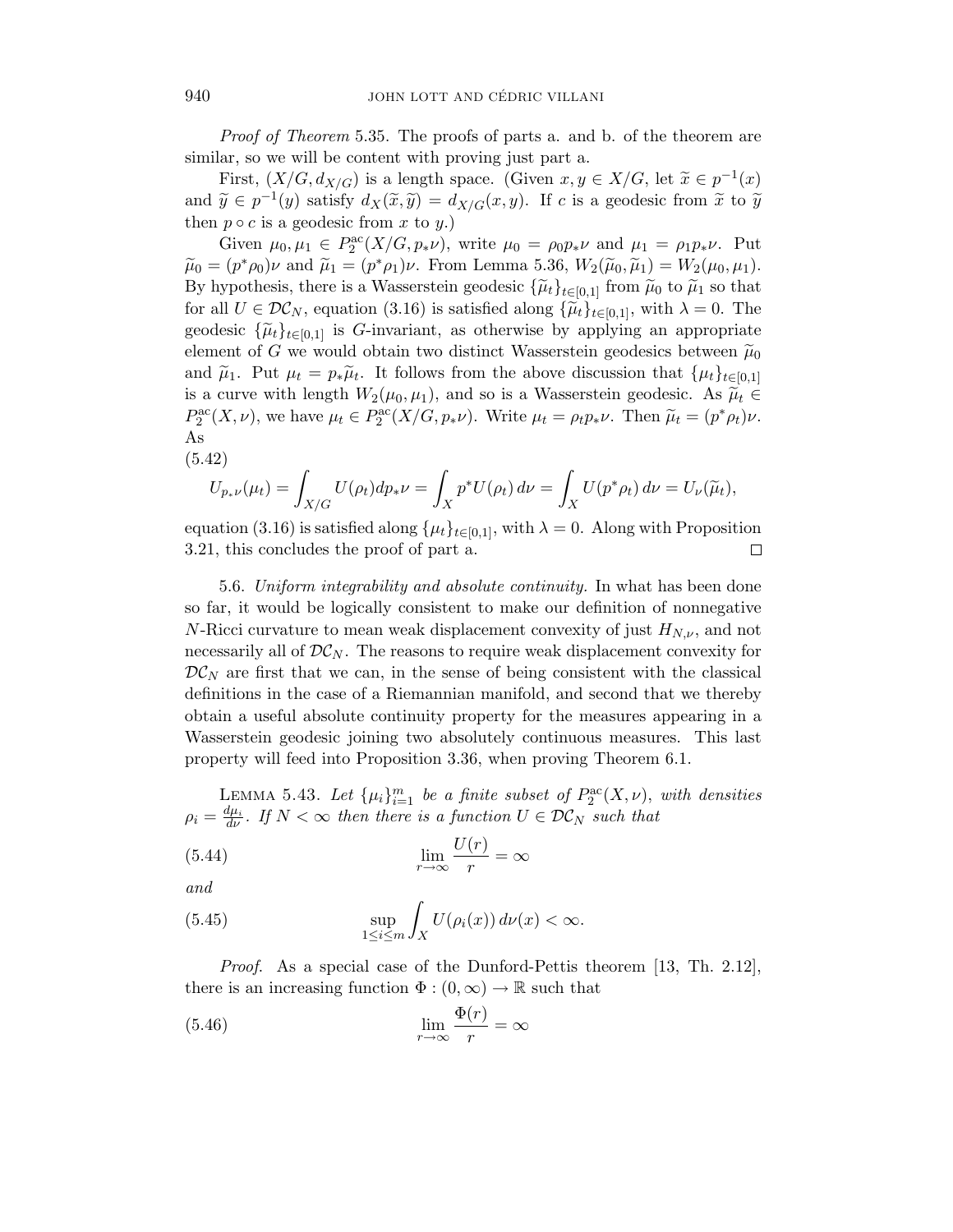and

(5.47) 
$$
\sup_{1 \le i \le m} \int_X \Phi(\rho_i(x)) d\nu(x) < \infty.
$$

We may assume that  $\Phi$  is identically zero on [0, 1].

Consider the function  $\psi : (0, \infty) \to \mathbb{R}$  given by

(5.48) 
$$
\psi(\lambda) = \lambda^N \Phi(\lambda^{-N}).
$$

Then  $\psi \equiv 0$  on  $[1, \infty)$ , and  $\lim_{\lambda \to 0^+} \psi(\lambda) = \infty$ . Let  $\widetilde{\psi}$  be the lower convex hull of  $\psi$  on  $(0, \infty)$ , i.e. the supremum of the linear functions bounded above by  $\psi$ . Then  $\widetilde{\psi} \equiv 0$  on  $[1, \infty)$  and  $\widetilde{\psi}$  is nonincreasing. We claim that  $\lim_{\lambda \to 0^+} \widetilde{\psi}(\lambda)$  $=\infty$ . If not, suppose that  $\lim_{\lambda\to 0^+}\tilde{\psi}(\lambda) = M < \infty$ . Let  $a = \sup_{\lambda\geq 0} \frac{M+1-\psi(\lambda)}{\lambda}$ λ  $< \infty$  (because this quantity is  $\leq 0$  when  $\lambda$  is small enough). Then  $\psi(\lambda)$  $M + 1 - a\lambda$ , so  $\lim_{\lambda \to 0^+} \psi(\lambda) \geq M + 1$ , which is a contradiction.

Now set

(5.49) 
$$
U(r) = r\widetilde{\psi}(r^{-1/N}).
$$

Since  $\widetilde{\psi} \leq \psi$  and  $\Phi(r) = r\psi(r^{-1/N})$ , we see that  $U \leq \Phi$ . Hence

(5.50) 
$$
\sup_{1 \le i \le m} \int_X U(\rho_i(x)) d\nu(x) < \infty.
$$

Since  $\lim_{\lambda \to 0^+} \widetilde{\psi}(\lambda) = \infty$ , we also know that

(5.51) 
$$
\lim_{r \to \infty} \frac{U(r)}{r} = \infty.
$$

Clearly U is continuous with  $U(0) = 0$ . As  $\tilde{\psi}$  is convex and nonincreasing, it follows that U is convex. Hence  $U \in \mathcal{DC}_N$ . follows that U is convex. Hence  $U \in \mathcal{DC}_N$ .

THEOREM 5.52. If  $(X, d, \nu)$  has nonnegative N-Ricci curvature for some  $N \in [1,\infty)$  then  $P_2^{\text{ac}}(X,\nu)$  is a convex subset of  $P_2(X)$ .

*Proof.* Given  $\mu_0, \mu_1 \in P_2^{\text{ac}}(X, \nu)$ , put  $\rho_0 = \frac{d\mu_0}{d\nu}$  and  $\rho_1 = \frac{d\mu_1}{d\nu}$ . By Lemma 5.43, there is a  $U \in \mathcal{DC}_N$  with  $U'(\infty) = \infty$  such that  $U_{\nu}(\mu_0) < \infty$ and  $U_{\nu}(\mu_1) < \infty$ . As  $(X, d, \nu)$  has nonnegative N-Ricci curvature, there is a Wasserstein geodesic  $\{\mu_t\}_{t\in[0,1]}$  from  $\mu_0$  to  $\mu_1$  so that (3.16) is satisfied with  $\lambda = 0$ . In particular,  $U_{\nu}(\mu_t) < \infty$  for all  $t \in [0,1]$ . As  $U'(\infty) = \infty$ , it follows that  $\mu_t \in P_2^{\rm ac}(X, \nu)$  for each t. Г

We now clarify the relationship between  $(X, d, \nu)$  having nonnegative N-Ricci curvature and the analogous statement for  $\text{supp}(\nu)$ . We recall the notion of a subset  $A \subset X$  being convex or totally convex, from Section 1.2.2, and we note that  $d|_A$  defines a length space structure on a closed subset A if and only if  $A$  is convex in  $X$ .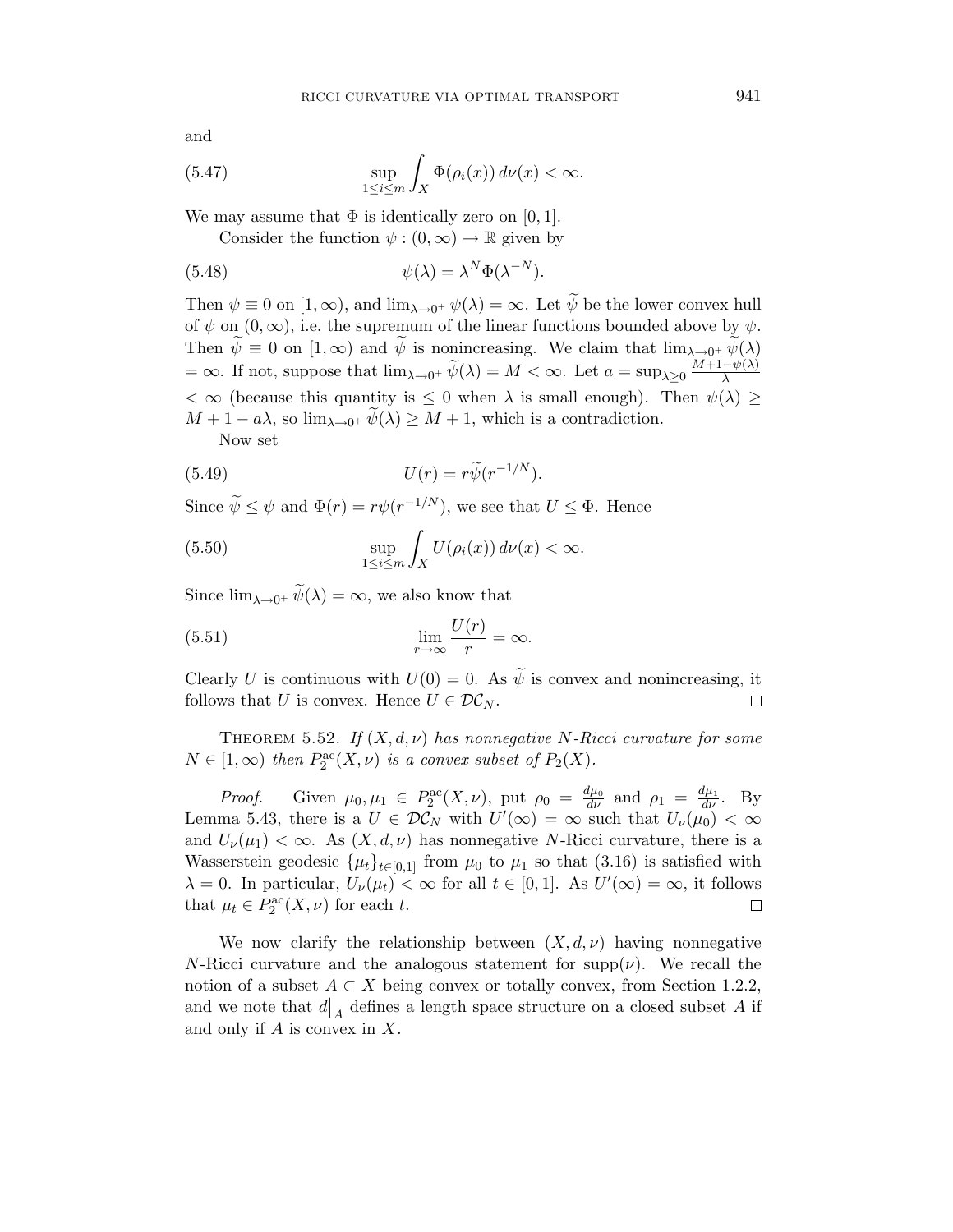THEOREM 5.53. a. Given  $N \in [1,\infty)$ , suppose that a compact measured length space  $(X, d, \nu)$  has nonnegative N-Ricci curvature. Then supp $(\nu)$  is  $a$  convex subset of  $X$  (although not necessarily totally convex) and  $(\text{supp}(\nu), d|_{\text{supp}(\nu)}, \nu)$  has nonnegative N-Ricci curvature. Conversely, if  $\mathrm{supp}(\nu)$  is a convex subset of X and  $(\mathrm{supp}(\nu),d|_{\mathrm{supp}(\nu)},\nu)$  has nonnegative N-Ricci curvature then  $(X, d, \nu)$  has nonnegative N-Ricci curvature.

b. Given  $K \in \mathbb{R}$ , the analogous statement holds when one replaces "nonnegative N-Ricci curvature" by "∞-Ricci curvature bounded below by  $K$ ".

*Proof.* a. Let  $(X, d, \nu)$  be a compact measured length space with nonnegative N-Ricci curvature. Let  $\mu_0$  and  $\mu_1$  be elements of  $P_2(X, \nu)$ . By Theorem C.12 in Appendix C, there are sequences  $\{\mu_{k,0}\}_{k=1}^{\infty}$  and  $\{\mu_{k,1}\}_{k=1}^{\infty}$ in  $P_2^{\text{ac}}(X,\nu)$  (in fact with continuous densities) such that  $\lim_{k\to\infty}\mu_{k,0}=\mu_0$ ,  $\lim_{k\to\infty}\mu_{k,1} = \mu_1$  and for all  $U \in \mathcal{DC}_N$ ,  $\lim_{k\to\infty}U_\nu(\mu_{k,0}) = U_\nu(\mu_0)$  and  $\lim_{k\to\infty} U_{\nu}(\mu_{k,1}) = U_{\nu}(\mu_1)$ . From the definition of nonnegative N-Ricci, for each k there is a Wasserstein geodesic  $\{\mu_{k,t}\}_{t\in[0,1]}$  such that

(5.54) 
$$
U_{\nu}(\mu_{k,t}) \leq t U_{\nu}(\mu_{k,1}) + (1-t) U_{\nu}(\mu_{k,0})
$$

for all  $U \in \mathcal{DC}_N$  and  $t \in [0,1]$ . By repeating the proof of Theorem 5.52, each  $\mu_{k,t}$  is absolutely continuous with respect to  $\nu$ . In particular, it is supported in supp $(\nu)$ . By the same reasoning as in the proof of Proposition 3.21, after passing to a subsequence we may assume that as  $k \to \infty$ , the geodesics  $\{\mu_{k,t}\}_{t \in [0,1]}$ converge uniformly to a Wasserstein geodesic  $\{\mu_t\}_{t\in[0,1]}$  that satisfies

(5.55) 
$$
U_{\nu}(\mu_t) \leq t U_{\nu}(\mu_1) + (1-t) U_{\nu}(\mu_0).
$$

For each  $t \in [0,1]$ , the measure  $\mu_t$  is the weak- $*$  limit of the probability measures  $\{\mu_{k,t}\}_{k=1}^{\infty}$ , which are all supported in the closed set supp $(\nu)$ . Hence  $\mu_t$ is also supported in supp( $\nu$ ). To summarize, we have shown that  $\{\mu_t\}_{t\in[0,1]}$  is a Wasserstein geodesic lying in  $P_2(X, \nu)$  that satisfies (5.55) for all  $U \in \mathcal{DC}_N$ and  $t \in [0,1]$ .

We now check that  $\text{supp}(\nu)$  is convex. Let  $x_0$  and  $x_1$  be any two points in supp( $\nu$ ). Applying the reasoning above to  $\mu_0 = \delta_{x_0}$  and  $\mu_1 = \delta_{x_1}$ , one obtains the existence of a Wasserstein geodesic  $\{\mu_t\}_{t\in[0,1]}$  joining  $\delta_{x_0}$  to  $\delta_{x_1}$  such that each  $\mu_t$  is supported in supp( $\nu$ ). By Proposition 2.10, there is an optimal dynamical transference plan  $\Pi \in P(\Gamma)$  such that  $\mu_t = (e_t)_* \Pi$  for all  $t \in [0,1]$ . For each  $t \in [0,1]$ , we know that  $\gamma(t) \in \text{supp}(\nu)$  holds for II-almost all  $\gamma$ . It follows that for  $\Pi$ -almost all  $\gamma$ , we have  $\gamma(t) \in \text{supp}(\nu)$  for all  $t \in \mathbb{Q} \cap [0,1].$ As  $\gamma \in \Gamma$  is continuous, this is the same as saying that for II-almost all  $\gamma$ , the geodesic  $\gamma$  is entirely contained in supp( $\nu$ ). Also, for II-almost all  $\gamma$  we have  $\gamma(0) = x_0$  and  $\gamma(1) = x_1$ . Thus  $x_0$  and  $x_1$  are indeed joined by a geodesic path contained in supp $(\nu)$ .

This proves the direct implication in part a. The converse is immediate.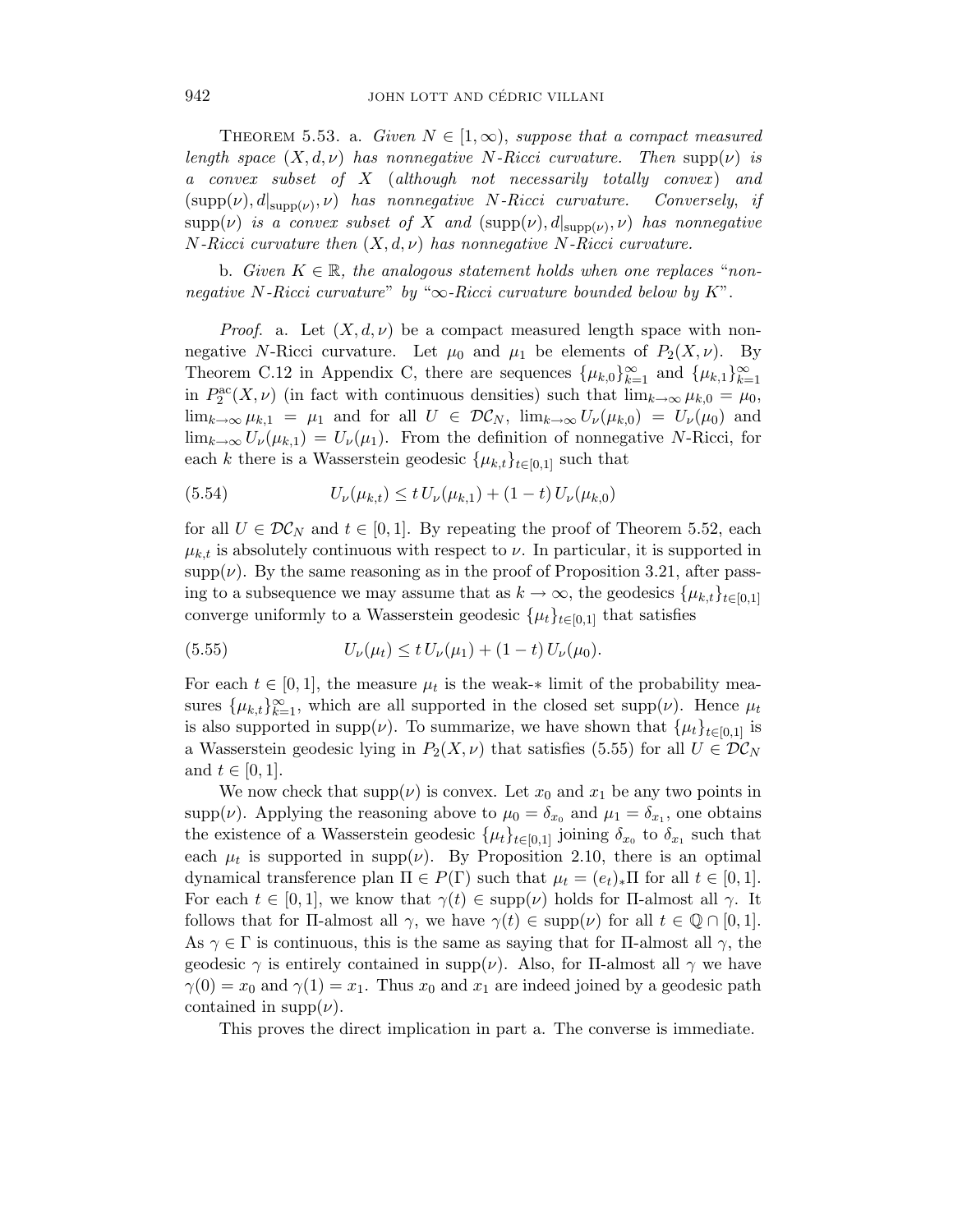b. The proof of part b. follows the same lines as that of part a. We construct the approximants  $\{\mu_{k,0}\}_{k=1}^{\infty}$  and  $\{\mu_{k,1}\}_{k=1}^{\infty}$ , with continuous densities, and the geodesics  $\{\mu_{k,t}\}_{t\in[0,1]}$ . As  $H_{\infty,\nu}(\mu_{0,k}) < \infty$  and  $H_{\infty,\nu}(\mu_{1,k}) < \infty$ , we can apply inequality (3.16) with  $U = H_{\infty}$  and  $\lambda = K$ , to deduce that  $H_{\infty,\nu}(\mu_{t,k}) < \infty$  for all  $t \in [0,1]$ . This implies that  $\mu_{t,k}$  is absolutely continuous with respect to  $\nu$ . The rest of the argument is similar to that of part a.  $\Box$ 

Remark 5.56. Corollary 5.33 and Theorem 5.53.a together show that in the case  $N < \infty$ , we do not lose much by assuming that  $X = \text{supp}(\nu)$ .

### 6. Log Sobolev, Talagrand and Poincaré inequalities

In this section we study several functional inequalities with geometric content that are associated to optimal transport and concentration of measure: log Sobolev inequalities, Talagrand inequalities and Poincaré inequalities. We refer to [4] and [44, Ch. 9] for concise surveys about previous work on these inequalities.

We first write some general functional inequalities. In the case of  $\infty$ -Ricci curvature bounded below by  $K$ , we make explicit the ensuing log Sobolev inequalities, Talagrand inequalities and Poincaré inequalities. We then write out explicit functional inequalities in the case of nonnegative N-Ricci curvature. Finally, we prove a weak Bonnet-Myers theorem, following [36, §6].

6.1. The general inequalities. We recall the generalized Fisher information of (3.53), where  $\rho \in \text{Lip}(X)$  is positive and  $\mu = \rho \nu$  is the corresponding measure.

THEOREM 6.1. Suppose that  $(X, d, \nu)$  has  $\infty$ -Ricci curvature bounded below by  $K > 0$ . Then for all  $\mu \in P_2(X, \nu)$ ,

(6.2) 
$$
\frac{K}{2}W_2(\mu,\nu)^2 \leq H_{\infty,\nu}(\mu).
$$

If now  $\mu \in P_2^{\rm ac}(X,\nu)$  and its density  $\rho = \frac{d\mu}{d\nu}$  is a positive Lipschitz function on X then

(6.3) 
$$
H_{\infty,\nu}(\mu) \le W_2(\mu,\nu)\sqrt{I_{\infty,\nu}(\mu)} - \frac{K}{2}W_2(\mu,\nu)^2 \le \frac{1}{2K}I_{\infty,\nu}(\mu).
$$

If on the other hand  $(X, d, \nu)$  has  $\infty$ -Ricci curvature bounded below by  $K \leq 0$ then

(6.4) 
$$
H_{\infty,\nu}(\mu) \leq \text{diam}(X)\sqrt{I_{\infty,\nu}(\mu)} - \frac{K}{2}\text{diam}(X)^2.
$$

If  $(X, d, \nu)$  has nonnegative N-Ricci curvature then

(6.5) 
$$
H_{N,\nu}(\mu) \leq \text{diam}(X) \sqrt{I_{N,\nu}(\mu)}.
$$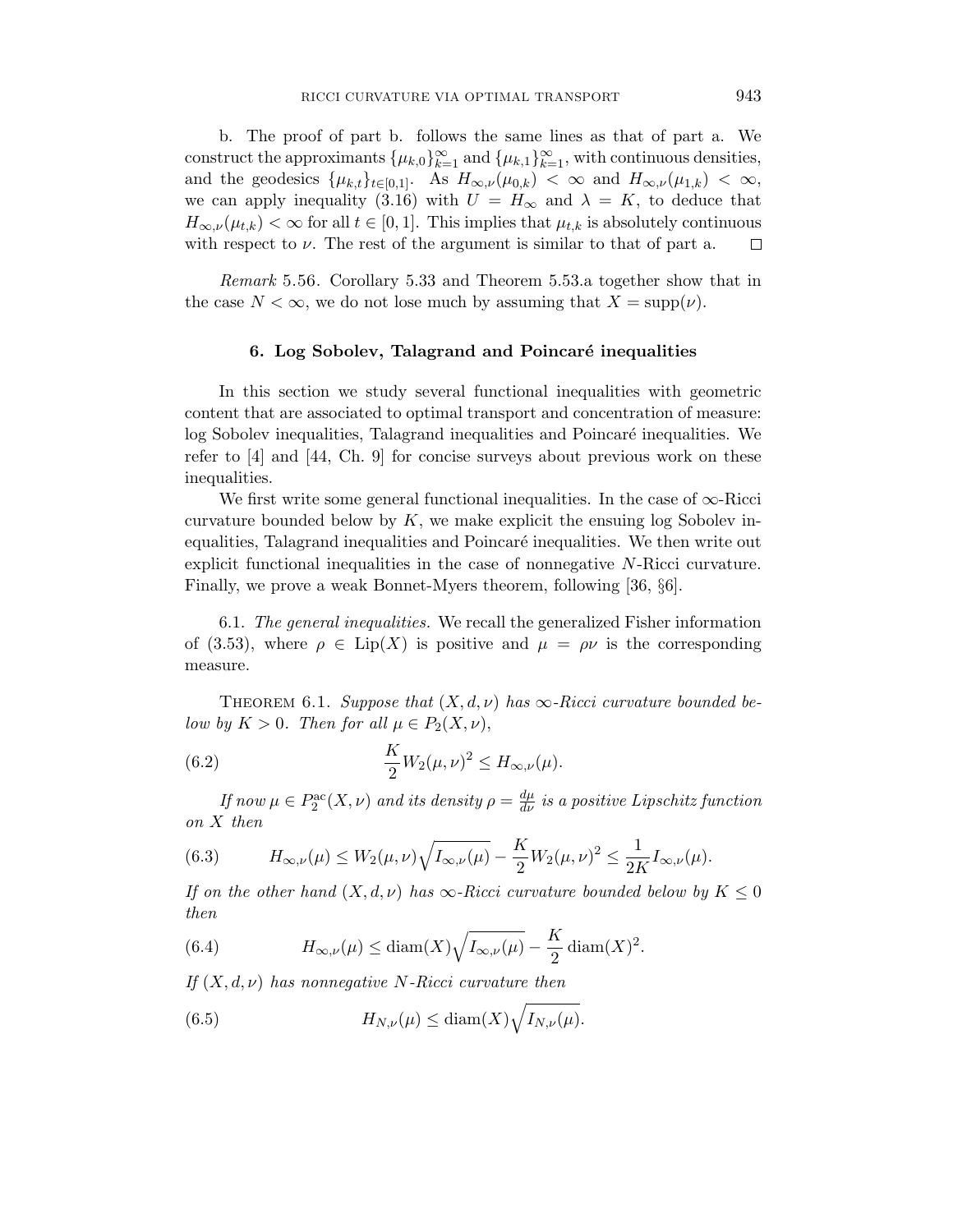Proof. We wish to apply Proposition 3.36 to the cases described in particular cases 3.52. Under the assumption that  $U_{\nu}(\mu) < \infty$ , we have to show that there is a Wasserstein geodesic as in the statement of Proposition 3.36 with  $\mu_t \in P_2^{\text{ac}}(X, \nu)$  for all  $t \in [0, 1]$ . If  $N = \infty$  then there is some Wasserstein geodesic  $\{\mu_t\}_{t\in[0,1]}$  from  $\mu$  to  $\nu$  which in particular satisfies equation (3.16) with  $U_{\nu} = H_{\infty,\nu}$  and  $\lambda = K$ . Hence  $H_{\infty,\nu}(\mu_t) < \infty$  for all  $t \in [0,1]$  and the claim follows from the fact that  $U'_{\infty}(\infty) = \infty$ . If  $N \in [1, \infty)$  then the claim follows from Theorem 5.52.  $\Box$ 

We now express the conclusion of Theorem 6.1 in terms of more standard inequalities, starting with the case  $N = \infty$ .

6.2. The case 
$$
N = \infty
$$
.

Definition 6.6. Suppose that  $K > 0$ .

• We say that  $\nu$  satisfies a *log Sobolev inequality* with constant  $K$ ,  $LSI(K)$ , if for all  $\mu \in P_2^{\text{ac}}(X, \nu)$  whose density  $\rho = \frac{d\mu}{d\nu}$  is Lipschitz and positive, we have

(6.7) 
$$
H_{\infty,\nu}(\mu) \leq \frac{1}{2K} I_{\infty,\nu}(\mu).
$$

• We say that  $\nu$  satisfies a *Talagrand inequality* with constant  $K, T(K)$ , if for all  $\mu \in P_2(X, \nu)$ ,

(6.8) 
$$
W_2(\mu,\nu) \leq \sqrt{\frac{2H_{\infty,\nu}(\mu)}{K}}.
$$

• We say that  $\nu$  satisfies a *Poincaré inequality* with constant K,  $P(K)$ , if for all  $h \in \text{Lip}(X)$  with  $\int_X h d\nu = 0$ , we have

(6.9) 
$$
\int_X h^2 d\nu \leq \frac{1}{K} \int_X |\nabla^- h|^2 d\nu.
$$

Remark 6.10. Here we used the gradient norm defined in (1.4), instead of the one defined in  $(1.3)$ . Accordingly, our log Sobolev inequality and Poincaré inequalities are slightly stronger statements than those discussed by some other authors.

All of these inequalities are associated with concentration of measure [4],  $[8]$ ,  $[9]$ ,  $[26]$ ,  $[27]$ . For example,  $T(K)$  implies a Gaussian-type concentration of measure. The following chain of implications, none of which is an equivalence, is well-known in the context of smooth Riemannian manifolds:

(6.11) 
$$
[\text{Ric} \ge K] \Longrightarrow \text{LSI}(K) \Longrightarrow \text{T}(K) \Longrightarrow \text{P}(K).
$$

In the context of length spaces, we see from Theorem 6.1 that having  $\infty$ -Ricci curvature bounded below by  $K > 0$  implies  $LSI(K)$  and  $T(K)$ . The next corollary makes the statement of the log Sobolev inequality more explicit.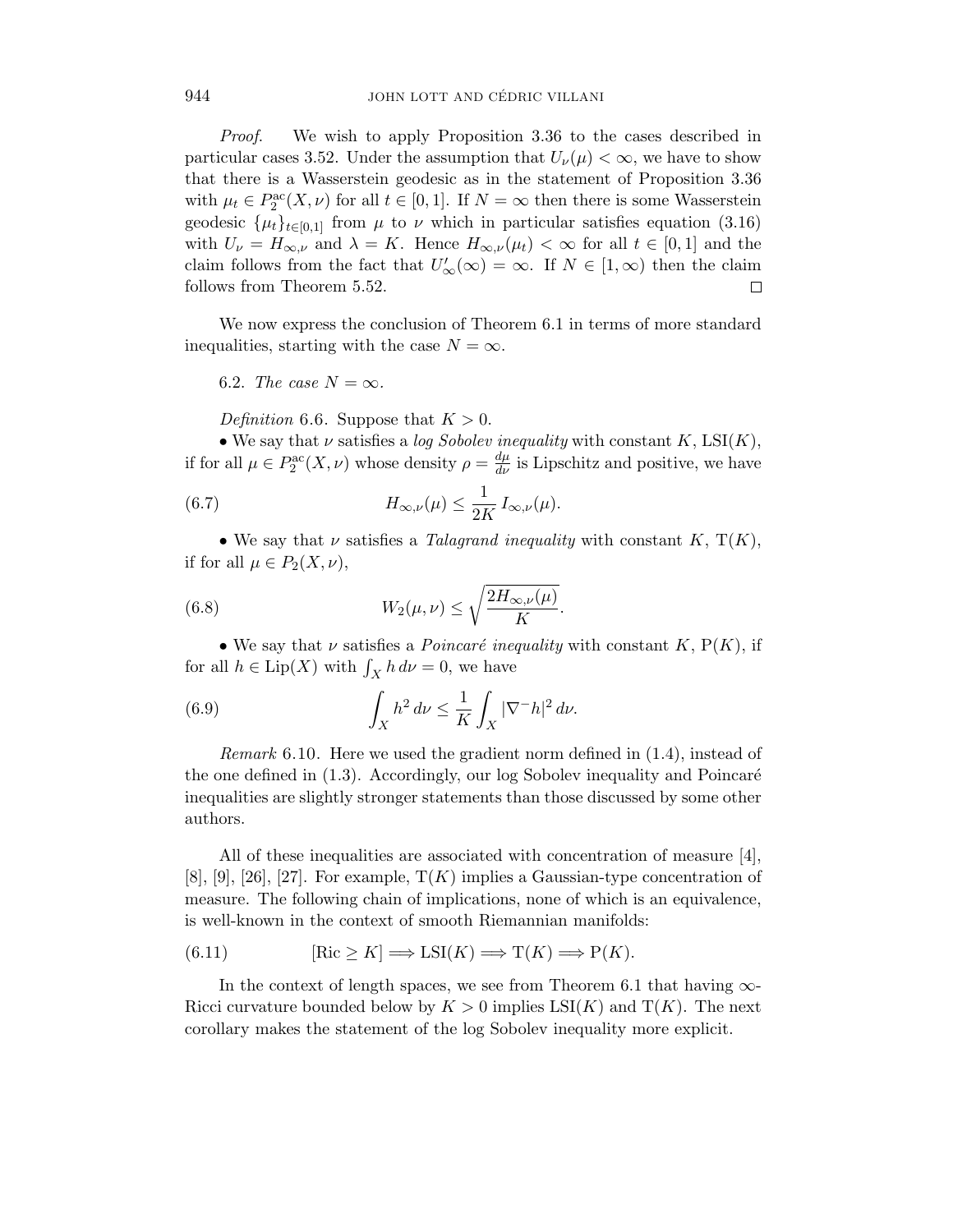COROLLARY 6.12. Suppose that  $(X, d, \nu)$  has  $\infty$ -Ricci curvature bounded below by  $K \in \mathbb{R}$ . If  $f \in \text{Lip}(X)$  satisfies  $\int_X f^2 d\nu = 1$  then

(6.13) 
$$
\int_X f^2 \log(f^2) \, d\nu \le 2W_2(f^2 \nu, \nu) \sqrt{\int_X |\nabla^- f|^2 \, d\nu} - \frac{K}{2} W_2(f^2 \nu, \nu)^2.
$$

In particular, if  $K > 0$  then

(6.14) 
$$
\int_X f^2 \log(f^2) \, d\nu \leq \frac{2}{K} \int_X |\nabla^{\dagger} f|^2 \, d\nu,
$$

while if  $K \leq 0$  then

(6.15) 
$$
\int_X f^2 \log(f^2) \, d\nu \le 2 \operatorname{diam}(X) \sqrt{\int_X |\nabla^- f|^2 \, d\nu} - \frac{K}{2} \operatorname{diam}(X)^2.
$$

*Proof.* For any  $\varepsilon > 0$ , put  $\rho_{\varepsilon} = \frac{f^2 + \varepsilon}{1 + \varepsilon}$  $\frac{t^2+\varepsilon}{1+\varepsilon}$ . From Theorem 6.1,

(6.16) 
$$
\int_X \rho_{\varepsilon} \log(\rho_{\varepsilon}) d\nu \leq W_2(\rho_{\varepsilon}\nu, \nu) \sqrt{\int_X \frac{|\nabla - \rho_{\varepsilon}|^2}{\rho_{\varepsilon}} d\nu} - \frac{K}{2} W_2(\rho_{\varepsilon}\nu, \nu)^2.
$$

As

(6.17) 
$$
\frac{|\nabla^-\rho_{\varepsilon}|^2}{\rho_{\varepsilon}} = \frac{1}{1+\varepsilon} \frac{4f^2}{f^2+\varepsilon} |\nabla^-f|^2,
$$

the corollary follows by taking  $\varepsilon \to 0$ .

We now recall the standard fact that  $LSI(K)$  implies  $P(K)$ .

THEOREM 6.18. Let  $(X, d, \nu)$  be a compact measured length space satisfying  $LSI(K)$  for some  $K > 0$ . Then it also satisfies  $P(K)$ .

*Proof.* Suppose that  $h \in \text{Lip}(X)$  satisfies  $\int_X h \, d\nu = 0$ . For  $\varepsilon \in [0, \frac{1}{\|h\|}]$ f. Suppose that  $h \in \text{Lip}(X)$  satisfies  $\int_X h \, d\nu = 0$ . For  $\varepsilon \in [0, \frac{1}{\|h\|_{\infty}})$ , put  $f_{\varepsilon} = \sqrt{1 + \varepsilon h} > 0$ . As  $2f_{\varepsilon} \nabla^{-} f_{\varepsilon} = \varepsilon \nabla^{-} h$ , it follows that

(6.19) 
$$
\lim_{\varepsilon \to 0^+} \left( \frac{1}{\varepsilon^2} \int_X |\nabla^- f_\varepsilon|^2 d\nu \right) = \frac{1}{4} \int_X |\nabla^- h|^2 d\nu.
$$

As the Taylor expansion of  $x \log(x) - x + 1$  around  $x = 1$  is  $\frac{1}{2}(x-1)^2 + \ldots$ ,

(6.20) 
$$
\lim_{\varepsilon \to 0^+} \frac{1}{\varepsilon^2} \int_X f_\varepsilon^2 \log(f_\varepsilon^2) \, d\nu = \frac{1}{2} \int_X h^2 \, d\nu.
$$

Then the conclusion follows from (6.14).

Remark 6.21. If  $Q(h) = \int_X |\nabla h|^2 d\nu$  defines a quadratic form on Lip(X), which in addition is closable in  $L^2(X, \nu)$ , then there is a (nonpositive) selfadjoint Laplacian  $\Delta_{\nu}$  associated to Q. In this case, P(K) implies that  $-\Delta_{\nu}$  $\geq K$  on the orthogonal complement of the constant functions.

 $\Box$ 

 $\Box$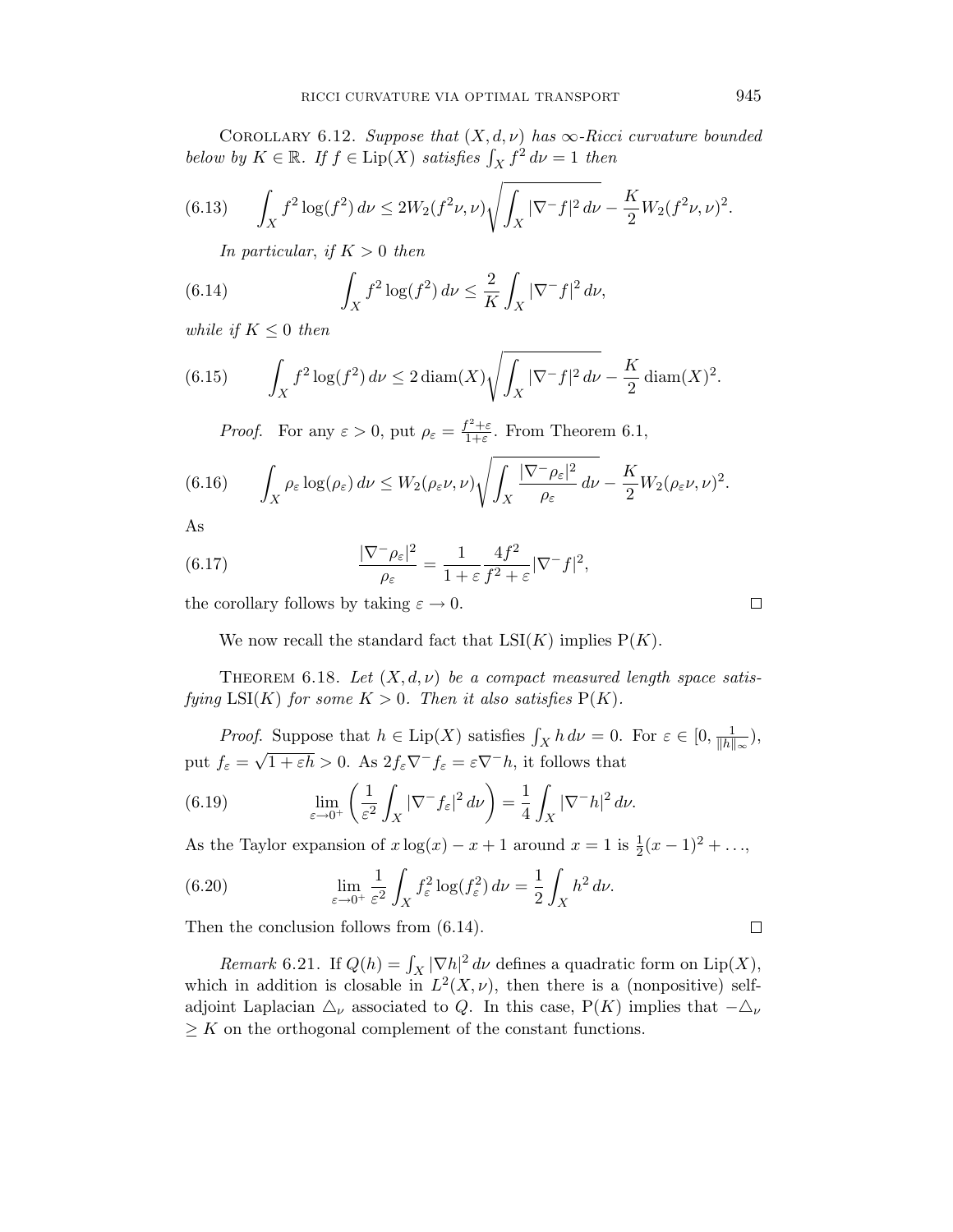We do not claim to show that there are such Laplacians on  $(X, d, \nu)$  in general. In the case of a limit space arising from a sequence of manifolds with Ricci curvature bounded below, Cheeger and Colding used additional structure on the limit space in order to show the Laplacian does exist [18].

As mentioned above, in the case of smooth Riemannian manifolds there are stronger implications:  $T(K)$  implies  $P(K)$ , and  $LSI(K)$  implies  $T(K)$ . We will show elsewhere that the former is always true, while the latter is true under the additional assumption of a lower bound on the Alexandrov curvature:

THEOREM 6.22. Let  $(X, d, \nu)$  be a compact measured length space.

- (i) If v satisfies  $T(K)$  for some  $K > 0$ , then it also satisfies  $P(K)$ .
- (ii) If  $X$  is a finite-dimensional Alexandrov space with Alexandrov curvature bounded below, and v satisfies  $LSI(K)$  for some  $K > 0$ , then it also satisfies  $T(K)$ .

Remark 6.23. The Alexandrov curvature bound in (ii) essentially serves as a regularity assumption. One can ask whether it can be weakened.

Remark  $6.24$ . We have only discussed global Poincaré inequalities. There is also a notion of a metric-measure space admitting a *local* Poincaré inequality, as considered for example in [18]. If a measured length space  $(X, d, \nu)$  has nonnegative N-Ricci curvature, with  $N < \infty$ , then it admits a local Poincaré inequality, at least if one assumes almost-everywhere uniqueness of geodesics. We will discuss this in detail elsewhere.

6.3. The case  $N < \infty$ . We now write an analog of Corollary 6.12 in the case  $N < \infty$ . Suppose that  $(X, d, \nu)$  has nonnegative N-Ricci curvature. Then if  $\rho$  is a positive Lipschitz function on X, (6.5) says that

(6.25) 
$$
N - N \int_X \rho^{1 - \frac{1}{N}} d\rho \le \frac{N - 1}{N} \operatorname{diam}(X) \sqrt{\int_X \frac{|\nabla - \rho|^2}{\rho^{\frac{2}{N} + 1}} d\rho}.
$$

If  $N > 2$ , put  $f = \rho^{\frac{N-2}{2N}}$ . Then  $\int_X f^{\frac{2N}{N-2}} d\nu = 1$  and one finds that (6.25) is equivalent to

(6.26) 
$$
1 - \int_X f^{\frac{2(N-1)}{N-2}} d\nu \leq \frac{2(N-1)}{N(N-2)} \operatorname{diam}(X) \sqrt{\int_X |\nabla^{\dagger} f|^2 d\nu}.
$$

As in the proof of Corollary 6.12, equation (6.26) holds for all  $f \in Lip(X)$ satisfying  $\int_X f^{\frac{2N}{N-2}} d\nu = 1$ . From the Hölder inequality,

$$
(6.27) \quad \int_X f^{\frac{2(N-1)}{N-2}} \, d\nu \le \left(\int_X f \, d\nu\right)^{\frac{2}{N+2}} \left(\int_X f^{\frac{2N}{N-2}} \, d\nu\right)^{\frac{N}{N+2}} = \left(\int_X f \, d\nu\right)^{\frac{2}{N+2}}.
$$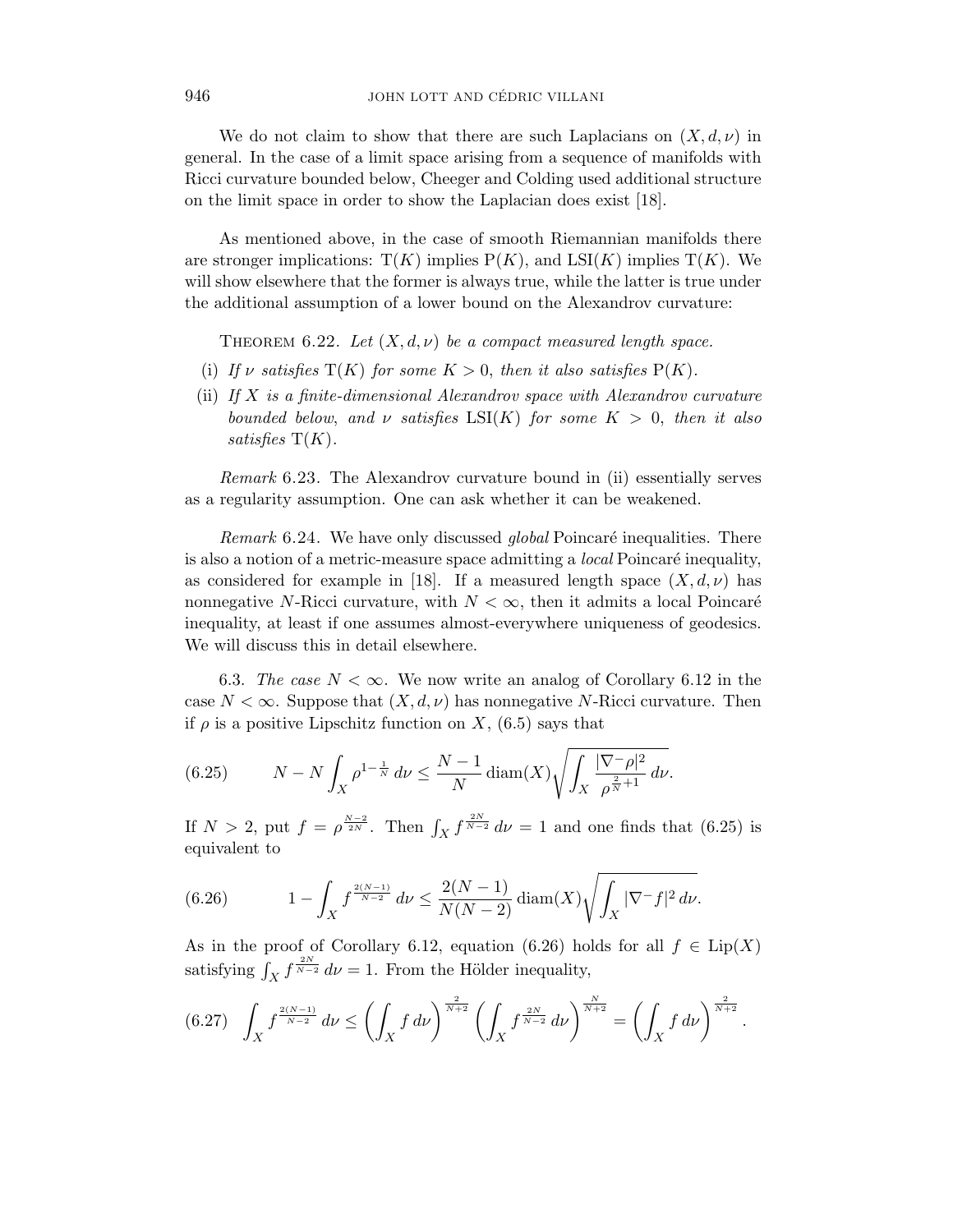Then (6.26) implies

(6.28) 
$$
1 \le \frac{2(N-1)}{N(N-2)} \operatorname{diam}(X) \sqrt{\int_X |\nabla^- f|^2 \, d\nu} + \left(\int_X f \, d\nu\right)^{\frac{2}{N+2}}.
$$

Writing (6.28) in a homogeneous form, one sees that its content is as follows: for a function F on X, bounds on  $\| \nabla F \|_2$  and  $\| F \|_1$  imply a bound on  $\| F \|_{\frac{2N}{N-2}}$ . This is of course an instance of Sobolev embedding.

If  $N = 2$ , putting  $f = \log(\frac{1}{\rho})$ , one finds that  $\int_X e^{-f} d\nu = 1$  implies

(6.29) 
$$
1 - \int_X e^{-\frac{t}{2}} \, d\nu \le \frac{1}{4} \operatorname{diam}(X) \sqrt{\int_X |\nabla^{\,-} f|^2 \, d\nu}.
$$

6.4. Weak Bonnet-Myers theorem. The classical Bonnet-Myers theorem says that if  $M$  is a smooth connected complete  $N$ -dimensional Riemannian manifold with  $\text{Ric}_M \geq Kg_M > 0$ , then  $\text{diam}(M) \leq \pi \sqrt{\frac{N-1}{K}}$  $\frac{(-1)}{K}$ .

We cannot give an immediate generalization of this theorem to a measured length space  $(X, d, \nu)$ , as we have not defined what it means to have N-Ricci curvature bounded below by K for  $N < \infty$  and  $K > 0$ . However, it does make sense to state a weak version of the Bonnet-Myers theorem under the assumptions that  $(X, d, \nu)$  has nonnegative N-Ricci curvature and has  $\infty$ -Ricci curvature bounded below by  $K > 0$ .

THEOREM 6.30. There is a constant  $C > 0$  with the following property. Let  $(X, d, \nu)$  be a compact measured length space with nonnegative N-Ricci curvature, and  $\infty$ -Ricci curvature bounded below by  $K > 0$ . Suppose that  $supp(\nu) = X$ . Then

(6.31) 
$$
\text{diam}(X) \leq C \sqrt{\frac{N}{K}}.
$$

*Proof.* From Theorem 5.31,  $\nu$  satisfies the growth estimate

(6.32) 
$$
\frac{\nu(B_r(x))}{\nu(B_{\alpha r}(x))} \le \alpha^{-N}, \qquad 0 < \alpha \le 1.
$$

From Theorem 6.1,  $\nu$  satisfies  $T(K)$ . The result follows by repeating verbatim the proof of [36, Th. 4] with  $R = 0$ ,  $n = N$  and  $\rho = K$ .  $\Box$ 

*Remark* 6.33. The remark at the end of [36,  $\S6$ ] shows that  $C = 7.7$  is admissible.

# 7. The case of Riemannian manifolds

In this section we look at the case of a smooth Riemannian manifold  $(M, g)$ equipped with a smooth measure  $\nu$ . We define the tensor Ric<sub>N</sub> and show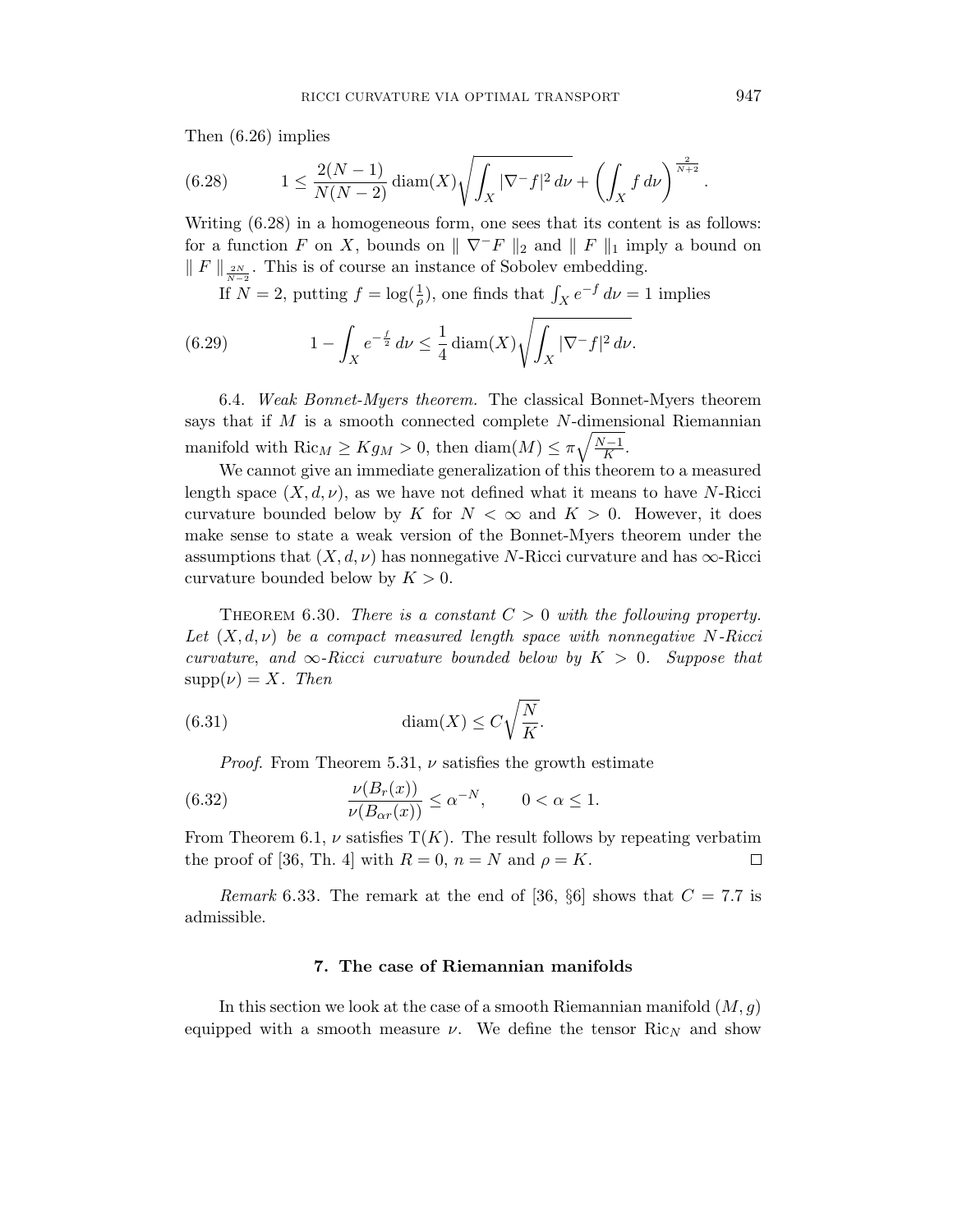the equivalence of lower bounds on  $Ric_N$  to various displacement convexity conditions. In particular, we show that the measured length space  $(M, g, \nu)$ has nonnegative N-Ricci curvature if and only if  $Ric_N \geq 0$ , and that it has  $\infty$ -Ricci curvature bounded below by K if and only if Ric<sub> $\infty \geq Kg$ .</sub>

We use this, along with Theorem 5.19, to characterize measured Ricci limit spaces that happen to be smooth. We give some consequences concerning their metric structure. We then show that for Riemannian manifolds, lower N-Ricci curvature bounds are preserved under taking compact quotients. Finally, we use displacement convexity to give a "synthetic" proof of a part of the Ricci O'Neill theorem from [30].

7.1. Formulation of N-Ricci curvature in classical terms. Let  $(M, g)$  be a smooth compact connected n-dimensional Riemannian manifold. Let Ric denote its Ricci tensor.

Given  $\Psi \in C^{\infty}(M)$  with  $\int_M e^{-\Psi} dvol_M = 1$ , put  $d\nu = e^{-\Psi} dvol_M$ .

Definition 7.1. For  $N \in [1,\infty]$ , the *N*-Ricci tensor of  $(M, g, \nu)$  is

(7.2) 
$$
Ric_N = \begin{cases} Ric + Hess(\Psi) & \text{if } N = \infty, \\ Ric + Hess(\Psi) - \frac{1}{N-n}d\Psi \otimes d\Psi & \text{if } n < N < \infty, \\ Ric + Hess(\Psi) - \infty(d\Psi \otimes d\Psi) & \text{if } N = n, \\ -\infty & \text{if } N < n, \end{cases}
$$

where by convention  $\infty \cdot 0 = 0$ .

The expression for  $\text{Ric}_{\infty}$  is the Bakry-Emery tensor [6]. The expression for Ric<sub>N</sub> with  $n < N < \infty$  was considered in [30], [39]. The statement Ric<sub>N</sub>  $\geq Kg$ is equivalent to the statement that the operator  $L = \triangle - (\nabla \Psi) \cdot \nabla$  satisfies Bakry's curvature-dimension condition  $CD(K, N)$  [5, Prop. 6.2].

Given  $K \in \mathbb{R}$ , we recall the definition of  $\lambda : \mathcal{DC}_{\infty} \to \mathbb{R} \cup \{-\infty\}$  from Definition 5.13.

THEOREM 7.3. a. For  $N \in (1,\infty)$ , the following are equivalent:

- (1) Ric<sub>N</sub>  $\geq$  0.
- (2) The measured length space  $(M, g, \nu)$  has nonnegative N-Ricci curvature.
- (3) For all  $U \in \mathcal{DC}_N$ ,  $U_{\nu}$  is weakly displacement convex on  $P_2(M)$ .
- (4) For all  $U \in \mathcal{DC}_N$ ,  $U_{\nu}$  is weakly a.c. displacement convex on  $P_2^{\text{ac}}(M)$ .
- (5)  $H_{N,\nu}$  is weakly a.c. displacement convex on  $P_2^{\text{ac}}(M)$ .

b. For any  $K \in \mathbb{R}$ , the following are equivalent:

- (1) Ric<sub>∞</sub>  $\geq$  Kg.
- (2) The measured length space  $(M, g, \nu)$  has  $\infty$ -Ricci curvature bounded below by  $K$ .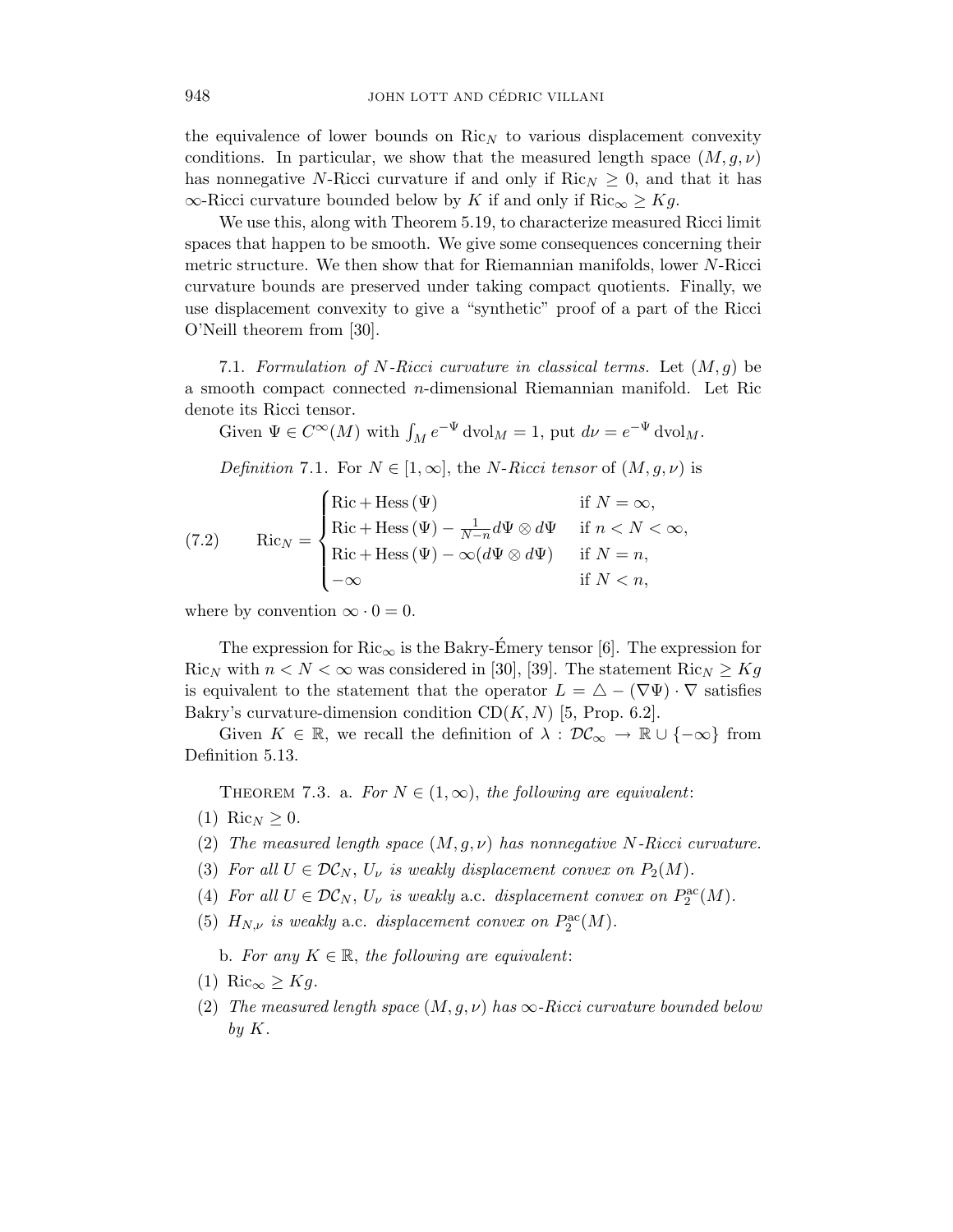- (3) For all  $U \in \mathcal{DC}_{\infty}$ ,  $U_{\nu}$  is weakly  $\lambda(U)$ -displacement convex on  $P_2(M)$ .
- (4) For all  $U \in \mathcal{DC}_{\infty}$ ,  $U_{\nu}$  is weakly  $\lambda(U)$ -a.c. displacement convex on  $P_2^{\rm ac}(M)$ .
- (5)  $H_{\infty,\nu}$  is weakly K-a.c. displacement convex on  $P_2^{\text{ac}}(M)$ .

For both parts (a) and (b), the nontrivial implications are  $(1) \Rightarrow (2)$  and  $(5) \Rightarrow (1)$ . The proof that  $(1) \Rightarrow (2)$  will be along the lines of [19, Th. 6.2], with some differences. One ingredient is the following lemma.

LEMMA 7.4. Let  $\phi : M \to \mathbb{R}$  be a  $\frac{d^2}{2}$  $\frac{d^2}{2}$ -concave function. We recall that  $\phi$  is necessarily Lipschitz and hence  $(\nabla \phi)(y)$  exists for almost all  $y \in M$ . For such y, define

(7.5) 
$$
F_t(y) \equiv \exp_y(-t\nabla\phi(y)).
$$

Assume furthermore that  $y \in M$  is such that

- (i)  $\phi$  admits a Hessian at y (in the sense of Alexandrov),
- (ii)  $F_t$  is differentiable at y for all  $t \in [0,1)$  and
- (iii)  $dF_t(y)$  is nonsingular for all  $t \in [0,1)$ .

Then  $D(t) \equiv \det^{\frac{1}{n}}(dF_t(y))$  satisfies the differential inequality

(7.6) 
$$
\frac{D''(t)}{D(t)} \leq -\frac{1}{n} \text{Ric}(F'_t(y), F'_t(y)) \qquad t \in (0, 1).
$$

*Proof.* Let  $\{e_i\}_{i=1}^n$  be an orthonormal basis of  $T_yM$ . For each i, let  $J_i(t)$ be defined by

$$
(7.7) \t\t\t J_i(t) = (dF_t)_y(e_i).
$$

Then  $\{J_i(t)\}_{i=1}^n$  is a Jacobi field with  $J_i(0) = e_i$ . Next, we note that  $d\phi$  is differentiable at y, and that  $d(d\phi)_y$  coincides with Hess  $_y(\phi)$ , up to identification. This is not so obvious (indeed, the existence of a Hessian only means the existence of a second-order Taylor expansion) but can be shown as a consequence of the semiconcavity of  $\phi$ , as in [19, Prop. 4.1 (b)]. (The case of a convex function in  $\mathbb{R}^n$  is treated in [1, Ths. 3.2 and 7.10].) It follows that

(7.8) 
$$
J_i'(0) = -\operatorname{Hess}(\phi)(y)e_i.
$$

Let now  $W(t)$  be the  $(n \times n)$ -matrix with

(7.9) 
$$
W_{ij}(t) = \langle J_i(t), J_j(t) \rangle;
$$

then  $\det^{\frac{1}{n}}(dF_t)(y) = \det^{\frac{1}{2n}}W(t)$ .

Since  $W(t)$  is nonsingular for  $t \in [0,1)$ ,  $\{J_i(t)\}_{i=1}^n$  is a basis of  $T_{F_t(y)}M$ . Define a matrix  $R(t)$  by  $J_i'(t) = \sum_j R(t)_{i,j}^{j'}$  $i<sup>j</sup> J<sub>j</sub>(t)$ . It follows from the equation

(7.10) 
$$
\frac{d}{dt} (\langle J'_i(t), J_j(t) \rangle - \langle J_i(t), J'_j(t) \rangle) = 0
$$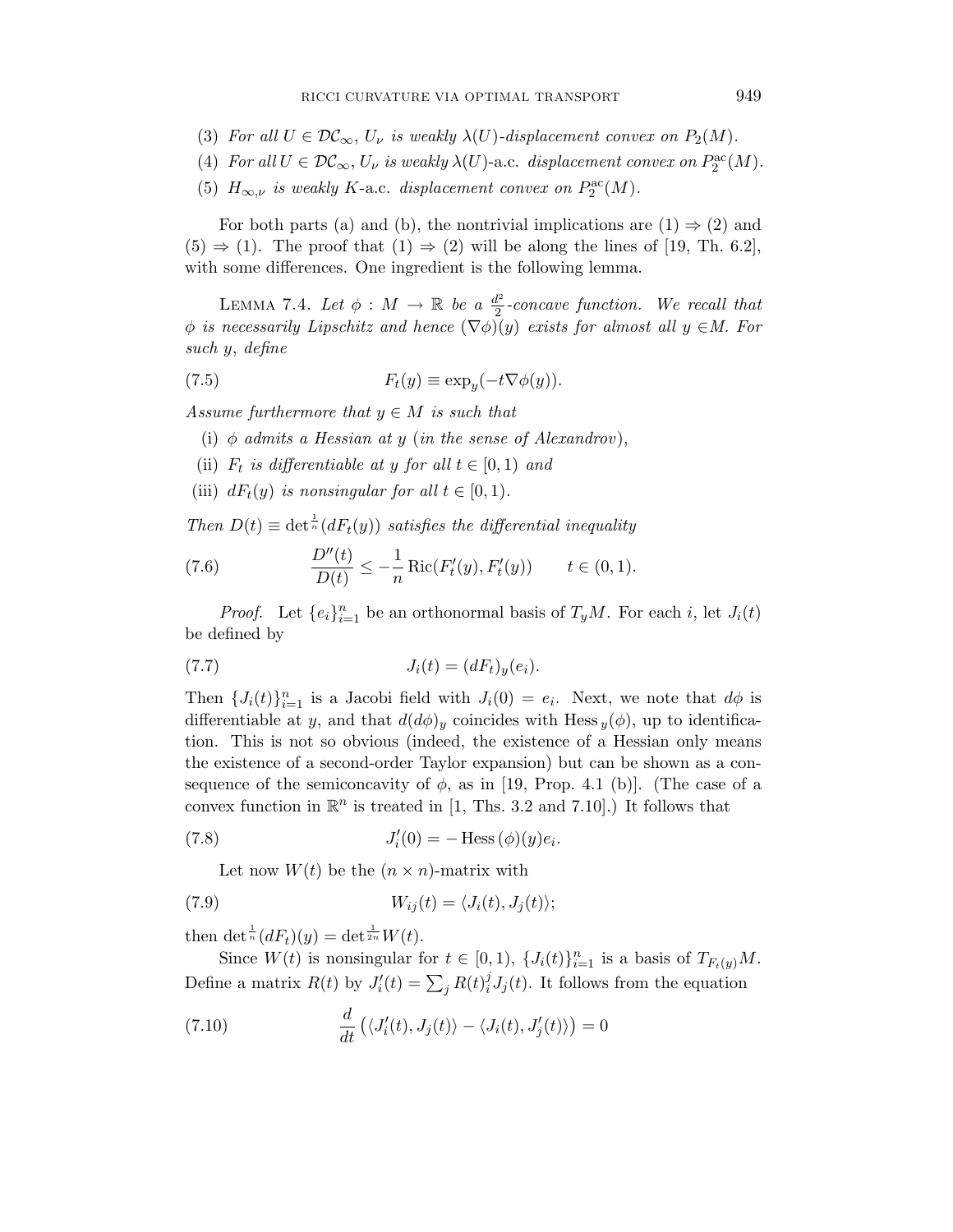and the self-adjointness of Hess  $(\phi)(y)$  that  $RW - WR^T = 0$  for all  $t \in [0, 1)$ , or equivalently,  $R = WR^T W^{-1}$ . (More intrinsically, the linear operator on  $T_{F_t(y)}M$  defined by R satisfies  $R = R^*$ , where  $R^*$  is the dual defined using the inner product on  $T_{F_t(y)}M$ .)

Next,

$$
(7.11) \t\t W' = RW + WR^T.
$$

Applying the Jacobi equation to

(7.12) 
$$
W''_{ij} = \langle J''_i(t), J_j(t) \rangle + \langle J_i(t), J''_j(t) \rangle + 2 \langle J'_i(t), J'_j(t) \rangle
$$

gives

(7.13) 
$$
W'' = -2 \text{Riem}(\cdot, F'_t(y), \cdot, F'_t(y)) + 2RWR^T.
$$

Now

(7.14) 
$$
\frac{d}{dt} \det^{\frac{1}{2n}} W(t) = \frac{1}{2n} \det^{\frac{1}{2n}} W(t) \operatorname{Tr} (W'W^{-1})
$$

and

(7.15) 
$$
\frac{d^2}{dt^2} \det^{\frac{1}{2n}} W(t) = \frac{1}{4n^2} \det^{\frac{1}{2n}} W(t) \left( \text{Tr} \left( W' W^{-1} \right) \right)^2 - \frac{1}{2n} \det^{\frac{1}{2n}} W(t) \text{ Tr} \left( (W' W^{-1})^2 \right) + \frac{1}{2n} \det^{\frac{1}{2n}} W(t) \text{ Tr} \left( W'' W^{-1} \right).
$$

Then by (7.11) and (7.13),

$$
(7.16)\ \ D^{-1}\frac{d^2D}{dt^2} = \frac{1}{n^2}(\text{Tr}(R))^2 - \frac{2}{n}\text{Tr}(R^2) - \frac{1}{n}\text{Ric}(F'_t(y), F'_t(y)) + \frac{1}{n}\text{Tr}(R^2).
$$

As  $R$  is self-adjoint,

(7.17) 
$$
\frac{1}{n}(\text{Tr}(R))^2 - \text{Tr}(R^2) \le 0,
$$

from which the conclusion follows.

*Proof of Theorem* 7.3, part (a). To show  $(1) \Rightarrow (2)$ , suppose that  $\text{Ric}_N \geq 0$ . By the definition of Ric<sub>N</sub>, we must have  $n < N$ , or  $n = N$  and  $\Psi$  is constant. Suppose first that  $n < N$ . We can write

(7.18) 
$$
\operatorname{Ric}_N = \operatorname{Ric} - (N - n)e^{\frac{\Psi}{N - n}} \operatorname{Hess} \left( e^{-\frac{\Psi}{N - n}} \right).
$$

Given  $\mu_0, \mu_1 \in P_2^{\text{ac}}(M)$ , let  $\{\mu_t\}_{t \in [0,1]}$  be the unique Wasserstein geodesic from  $\mu_0$  to  $\mu_1$ . From Proposition 4.28, in order to prove (2) it suffices to show that for all such  $\mu_0$  and  $\mu_1$ , and all  $U \in \mathcal{DC}_N$ , the inequality (3.16) is satisfied with  $\lambda = 0$ .

$$
\Box
$$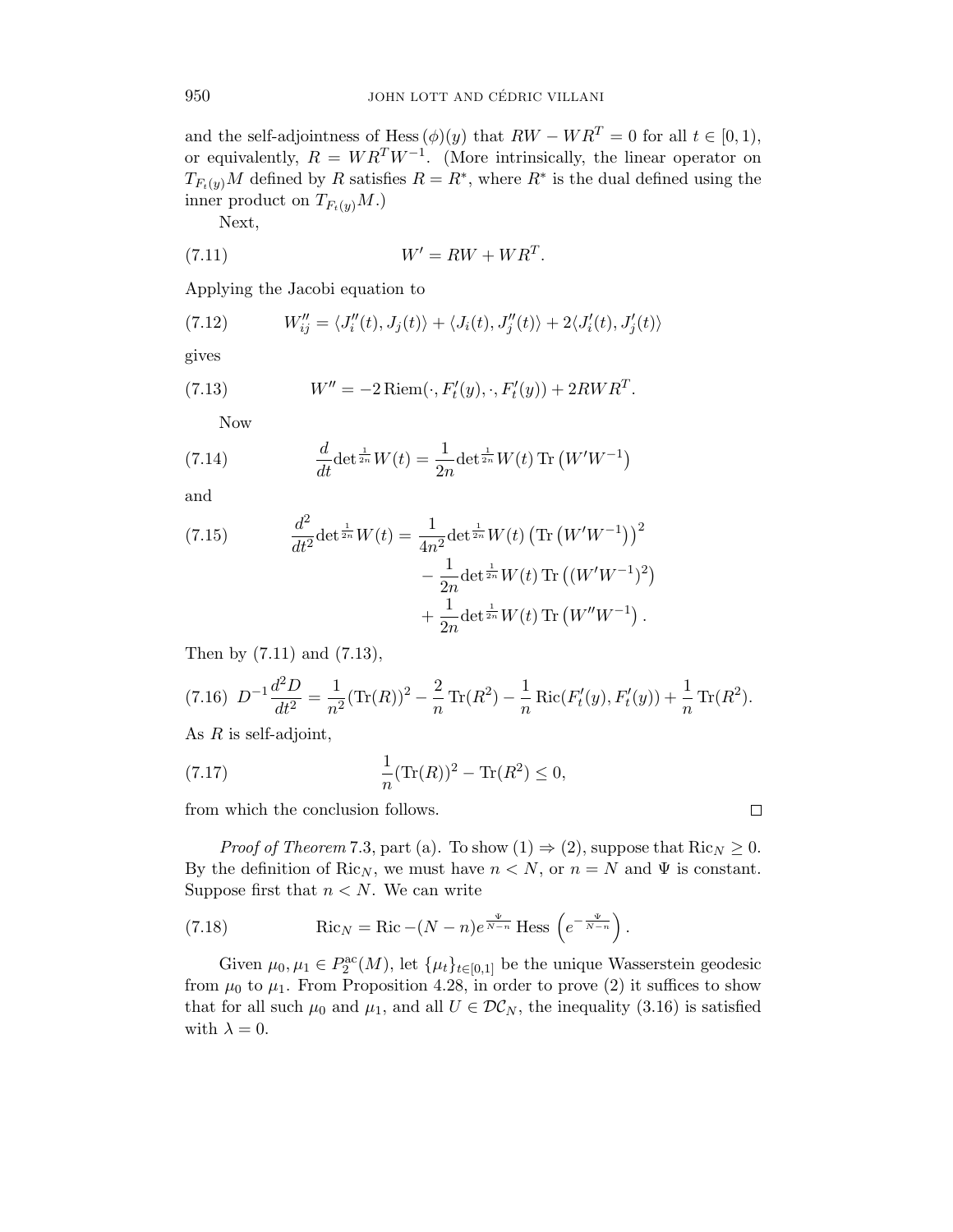We recall facts from Subsection 2.4 about optimal transport on Riemannian manifolds. In particular,  $\mu_t$  is absolutely continuous with respect to  $\text{dvol}_M$ for all t, and takes the form  $(F_t)_*\mu_0$ , where  $F_t(y) = \exp_y(-t\nabla\phi(y))$  for some  $d^2$  $\frac{d^2}{2}$ -concave function  $\phi$ . Put  $\eta_t = \frac{d\mu_t}{dvol_t}$  $\frac{d\mu_t}{d\text{vol}_M}$ . Using the nonsmooth change-ofvariables formula proven in  $[19, \text{Cor. } 4.7]$  (see also [31, Th. 4.4]), we can write (7.19)

$$
U_{\nu}(\mu_t) = \int_M U(e^{\Psi(m)} \eta_t(m)) e^{-\Psi(m)} dvol_M(m)
$$
  
= 
$$
\int_M U\left(e^{\Psi(F_t(y))} \frac{\eta_0(y)}{\det(dF_t)(y)}\right) e^{-\Psi(F_t(y))} \det(dF_t)(y) dvol_M(y).
$$

Putting

(7.20) 
$$
C(y,t) = e^{-\frac{\Psi(F_t(y))}{N}} \det^{\frac{1}{N}}(dF_t)(y),
$$

we can write

(7.21) 
$$
U_{\nu}(\mu_t) = \int_M C(y, t)^N U(\eta_0(y)C(y, t)^{-N}) \, \mathrm{dvol}_M(y).
$$

Suppose that we can show that  $C(y, t)$  is concave in t for almost all  $y \in M$ . Then for  $y \in \text{supp}(\mu_0)$ , as the map

(7.22) 
$$
\lambda \to \eta_0^{-1}(y) \lambda^N U(\eta_0(y) \lambda^{-N})
$$

is nonincreasing and convex, and the composition of a nonincreasing convex function with a concave function is convex, the integrand of (7.21) is convex in t. Hence  $U_{\nu}(\mu_t)$  will be convex in t.

To show that  $C(y, t)$  is concave in t, fix y. Put

(7.23) 
$$
C_1(t) = e^{-\frac{\Psi(F_t(y))}{N-n}}
$$

and

(7.24) 
$$
C_2(t) = \det^{\frac{1}{n}}(dF_t)(y),
$$

so that  $C(y,t) = C_1(t)^{\frac{N-n}{N}} C_2(t)^{\frac{n}{N}}$ . We have

$$
(7.25) \qquad NC^{-1}\frac{d^2C}{dt^2} = (N-n)C_1^{-1}\frac{d^2C_1}{dt^2} + nC_2^{-1}\frac{d^2C_2}{dt^2} - \frac{n(N-n)}{N}\left(C_1^{-1}\frac{dC_1}{dt} - C_2^{-1}\frac{dC_2}{dt}\right)^2 \leq (\text{Ric} - \text{Ric}_N)\left(F_t'(y), F_t'(y)\right) + nC_2^{-1}\frac{d^2C_2}{dt^2}.
$$

We may assume that the function  $\phi$  has a Hessian at y [19, Th. 4.2(a)], and that  $dF_t$  is well-defined and nonsingular at y for all  $t \in [0,1)$  [19, Claim 4.3(a-b)]. Then Lemma 7.4 shows that

(7.26) 
$$
nC_2^{-1}\frac{d^2C_2}{dt^2} \leq -\operatorname{Ric}(F'_t(y), F'_t(y)).
$$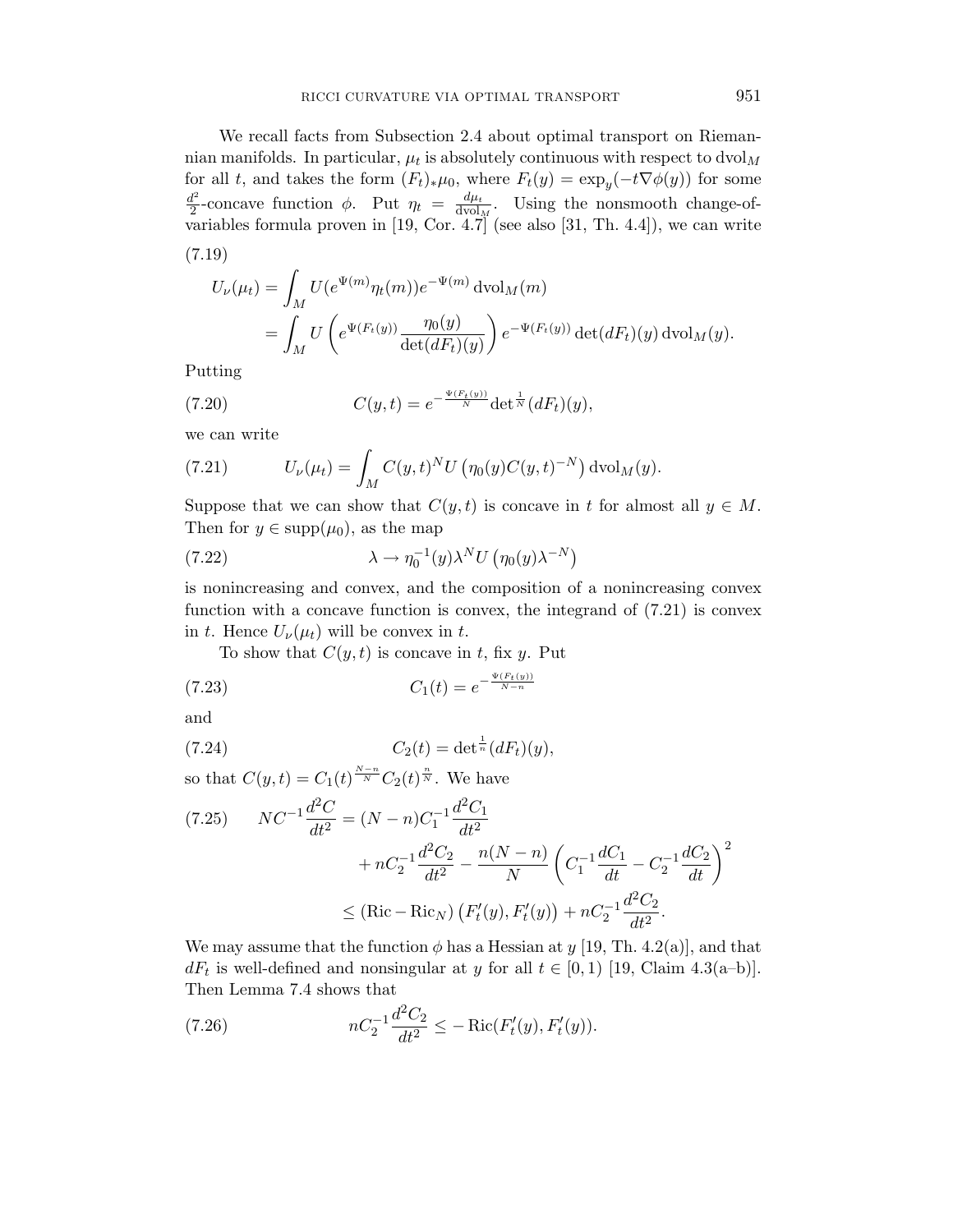So  $NC^{-1}(t)C''(t) \leq -Ric_N(F'_t(y), F'_t(y)) \leq 0$ . This shows that  $(M, g, \nu)$  is weakly displacement convex for the family  $DC_N$ .

The proof in the case  $N = n$  follows the same lines, if we replace  $C_1$  by 1 and  $C_2$  by  $C$ .

We now prove the implication  $(5) \Rightarrow (1)$ . Putting  $U = U_N$  in  $(7.21)$ , we obtain

(7.27) 
$$
H_{N,\nu}(\mu_t) = N - N \int_M C(y,t) \eta_0(y)^{1-\frac{1}{N}} \, \mathrm{dvol}_M(y).
$$

Suppose first that  $n < N$  and  $H_{N,\nu}$  is weakly a.c. displacement convex. Given  $m \in M$  and  $v \in T_mM$ , we want to show that  $\text{Ric}_N(v, v) \geq 0$ . Choose a smooth function  $\phi$ , defined in a neighborhood of m, so that  $v = -(\nabla \phi)(m)$ , Hess  $(\phi)(m)$  is proportionate to  $g(m)$  and

(7.28) 
$$
\frac{1}{N-n}v\Psi = \frac{1}{n}(\Delta\phi)(m).
$$

Consider the geodesic segment  $t \to \exp_m(tv)$ . Then

(7.29) 
$$
C_1^{-1}(0)C_1'(0) = -\frac{1}{N-n}v\Psi
$$

and

(7.30) 
$$
C_2^{-1}(0)C_2'(0) = \frac{1}{2n} \text{Tr}(W'(0)W^{-1}(0)) = \frac{1}{n} \text{Tr}(R(0))
$$

$$
= -\frac{1}{n} \text{Tr}(\text{Hess}(\phi)(m)) = -\frac{1}{n}(\Delta \phi)(m).
$$

Hence by construction,  $C_1^{-1}(0)C_1'(0) = C_2^{-1}(0)C_2'(0)$ . From (7.25),

(7.31) 
$$
NC^{-1}(0)C''(0) = (\text{Ric} - \text{Ric}_N)(v, v) + nC_2^{-1}(0)C_2''(0).
$$

As  $R(0)$  is a multiple of the identity, (7.16) now implies that

(7.32) 
$$
NC^{-1}(0)C''(0) = -\operatorname{Ric}_N(v,v).
$$

For small numbers  $\varepsilon_1, \varepsilon_2 > 0$ , consider a smooth probability measure  $\mu_0$  with support in an  $\varepsilon_1$ -ball around m. Put  $\mu_1 = (F_{\varepsilon_2})_*\mu_0$  where  $F_t$  is defined by  $F_t(y) = \exp_y(-t\nabla\phi(y))$ . If  $\varepsilon_2$  is small enough then  $\varepsilon_2\phi$  is  $\frac{d^2}{2}$  $\frac{d^2}{2}$ -concave. As  $\mu_0$ is absolutely continuous,  $F_{\varepsilon_2}$  is the unique optimal transport between  $\mu_0$  and  $(F_{\varepsilon_2})_*\mu_0$ . As a consequence,  $\mu_t \equiv (F_{t\varepsilon_2})_*\mu_0$  is the unique Wasserstein geodesic from  $\mu_0$  to  $\mu_1$ . Since  $\varepsilon_1 \to 0$  and then  $\varepsilon_2 \to 0$ , if  $H_{N,\nu}$  is to satisfy (3.16) for all such  $\mu_0$  then we must have  $C''(0) \leq 0$ . Hence  $\text{Ric}_N(v, v) \geq 0$ . Since v was arbitrary, this shows that  $Ric_N \geq 0$ .

Now suppose that  $N = n$  and  $H_{N,\nu}$  is weakly a.c. displacement convex. Given  $m \in M$  and  $v \in T_mM$ , we want to show that  $v\Psi = 0$  and  $\text{Ric}(v, v) \geq 0$ . Choose a smooth function  $\phi$ , defined in a neighborhood of m, so that  $v =$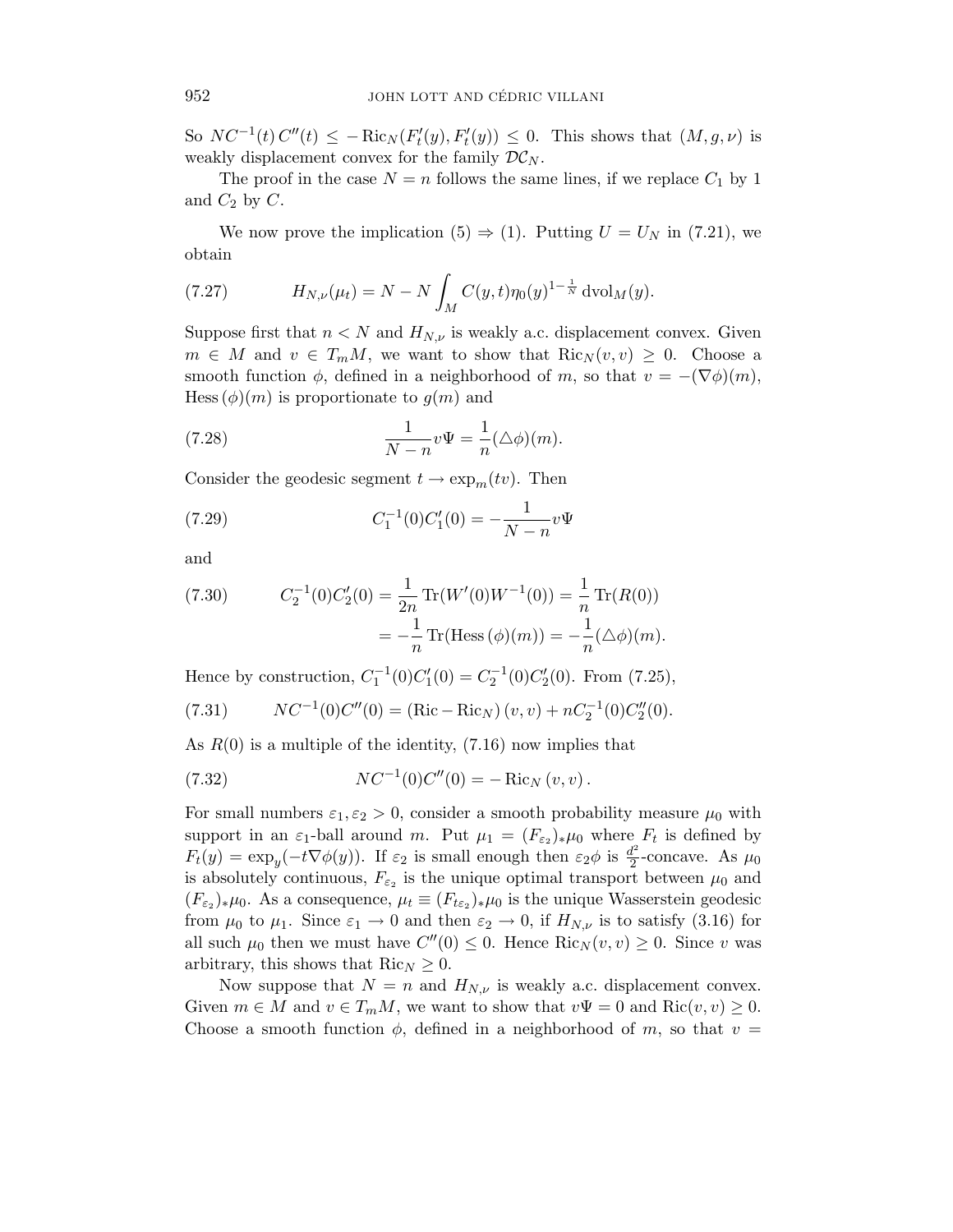$-(\nabla \phi)(m)$ , and Hess  $(\phi)(m)$  is proportionate to  $g(m)$ . We must again have  $C''(0) \leq 0$ , where now  $C(t) = e^{-\frac{\Psi(F_t(y))}{n}} \det^{\frac{1}{n}}(dF_t)(y)$ . By direct computation,

(7.33) 
$$
\frac{C''(0)}{C(0)} = -\frac{1}{n} (\text{Ric} + \text{Hess}(\Psi))(v, v) + \frac{(v\Psi)^2}{n^2} + \frac{2(v\Psi)(\triangle\phi)(m)}{n^2}
$$

If  $v\Psi \neq 0$  then we can make  $C''(0) > 0$  by an appropriate choice of  $\Delta \phi$ . Hence  $\Psi$  must be constant and then we must have  $\text{Ric}(v, v) \geq 0$ .

Finally, if  $N < n$  then  $(7.25)$  gives

<sup>00</sup>(0)

(7.34) 
$$
N \frac{C''(0)}{C(0)} = -(Ric + Hess(\Psi))(v, v) + \frac{(v\Psi)^2}{N - n} - \frac{n(N - n)}{N} \left( -\frac{v\Psi}{N - n} + \frac{(\Delta\phi)(m)}{n} \right)^2.
$$

One can always choose  $(\triangle \phi)(m)$  to make  $C''(0)$  positive and so  $H_{N,\nu}$  cannot be weakly a.c. displacement convex.  $\Box$ 

*Proof of Theorem 7.3, part* (b). We first show  $(1) \Rightarrow (2)$ . Suppose that  $\text{Ric}_{\infty} \geq Kg.$  Given  $\mu_0, \mu_1 \in P_2^{\text{ac}}(M)$ , we again use (7.19), with  $U \in \mathcal{DC}_{\infty}$ . Putting

(7.35) 
$$
C(y,t) = -\Psi(F_t(y)) + \log \det(dF_t)(y),
$$

we have

(7.36) 
$$
U_{\nu}(\mu_t) = \int_M e^{C(y,t)} U(\eta_0(y) e^{-C(y,t)}) \, \mathrm{dvol}_M(y).
$$

As in the proof of (a), the condition  $\text{Ric}_{\infty} \geq Kg$  implies that

(7.37) 
$$
\frac{d^2C}{dt^2} \le -K|F'_t(y)|^2 = -K|\nabla\phi|^2(y),
$$

where the last equality comes from the constant speed of the geodesic  $t \rightarrow$  $F_t(y)$ . By assumption, the map

(7.38) 
$$
\lambda \to \eta_0^{-1}(y) e^{\lambda} U(\eta_0(y) e^{-\lambda})
$$

is nonincreasing and convex in  $\lambda$ , with derivative  $-\frac{p(\eta_0(y)e^{-\lambda})}{\eta_0(y)e^{-\lambda}}$ . It follows that the composition

(7.39) 
$$
t \to \eta_0^{-1}(y) e^{C(y,t)} U(\eta_0(y) e^{-C(y,t)})
$$

is  $\lambda(U)|\nabla\phi|^2(y)$ -convex in t. Then

(7.40) 
$$
e^{C(y,t)}U(\eta_0(y)e^{-C(y,t)}) \le t e^{C(y,1)}U(\eta_0(y)e^{-C(y,1)}) + (1-t)e^{C(y,0)}U(\eta_0(y)e^{-C(y,0)}) - \frac{1}{2}\lambda(U)|\nabla\phi|^2(y)\eta_0(y)t(1-t).
$$

.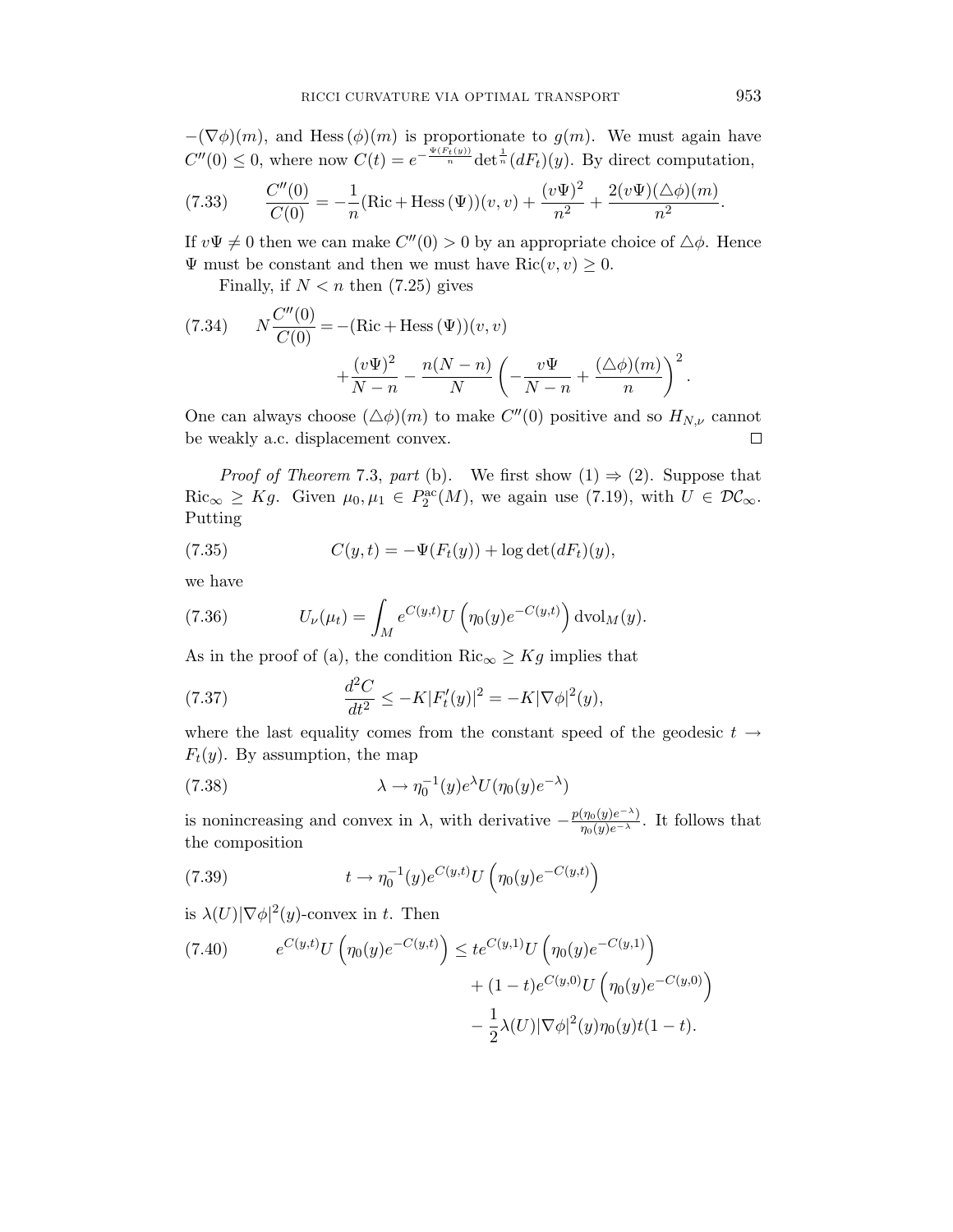Integrating with respect to  $dvol_M(y)$  and using the fact that

(7.41) 
$$
W_2(\mu_0, \mu_1)^2 = \int_M |\nabla \phi|^2(y) \eta_0(y) d\text{vol}_M(y)
$$

show that (3.16) is satisfied with  $\lambda = \lambda(U)$ . The implication (1)  $\Rightarrow$  (2) now follows from Proposition 4.28.

The proof that  $(5) \Rightarrow (1)$  is similar to the proof in part (a).  $\Box$ 

The case  $N = 1$  is slightly different because  $H_{1,\nu}$  is not defined. However, the rest of Theorem 7.3.a carries through.

THEOREM 7.42. a. The following are equivalent:

- (1)  $\text{Ric}_1 \geq 0$ .
- (2) The measured length space  $(M, g, \nu)$  has nonnegative 1-Ricci curvature.
- (3) For all  $U \in \mathcal{DC}_1$ ,  $U_{\nu}$  is weakly displacement convex on  $P_2(M)$ .
- (4) For all  $U \in \mathcal{DC}_1$ ,  $U_{\nu}$  is weakly a.c. displacement convex on  $P_2^{\text{ac}}(M)$ .

*Proof.* The proofs of  $(1) \Rightarrow (2) \Rightarrow (3) \Rightarrow (4)$  are as in the proof of Theorem 7.3.a. It remains to show that  $(4) \Rightarrow (1)$ . Since  $\mathcal{DC}_N \subset \mathcal{DC}_1$  for all  $N > 1$ , condition (4) implies that  $U_{\nu}$  is weakly a.c. displacement convex on  $P_2^{\rm ac}(M)$  for all  $U \in \mathcal{DC}_N$ . So by Theorem 7.3.a, M satisfies  $\text{Ric}_N \geq 0$  for all  $N > 1$ . It follows that  $n \leq 1$ . If  $n = 0$ , i.e. M is a point, then Ric<sub>1</sub>  $\geq 0$  holds automatically. If  $n = 1$ , i.e. M is a circle, then taking  $N \rightarrow 1^+$  shows that  $\text{Ric}_1 \geq 0$ , i.e.  $\Psi$  is constant.  $\Box$ 

Remark 7.43. In the Riemannian case there is a unique Wasserstein geodesic joining  $\mu_0, \mu_1 \in P_2^{\text{ac}}(M)$ . Hence we could add two more equivalences to Theorem 7.3. Namely, a.(4) is equivalent to saying that for all  $U \in \mathcal{DC}_N$ ,  $U_{\nu}$ is a.c. displacement convex on  $P_2^{\text{ac}}(M)$ , and b.(4) is equivalent to saying that for all  $U \in \mathcal{DC}_{\infty}$ ,  $U_{\nu}$  is  $\lambda(U)$ -a.c. displacement convex on  $P_2^{\text{ac}}(M)$ .

Remark 7.44. Theorem 7.3 also holds under weaker regularity assumptions. For example, if  $\Psi$  is a continuous function on Euclidean  $\mathbb{R}^n$  then  $(\mathbb{R}^n, e^{-\Psi}$  dvol $\mathbb{R}^n$ ) has  $\infty$ -Ricci curvature bounded below by zero if and only if  $\Psi$  is convex.

7.2. Geometric corollaries. We have shown that our abstract notion of a lower Ricci curvature bound is stable under measured Gromov-Hausdorff convergence (Theorem 5.19) and, in the Riemannian setting, coincides with a classical notion (Theorem 7.3). This subsection is devoted to various geometric applications.

We first give a characterization of the *smooth* elements in the set of measured Gromov-Hausdorff limits of manifolds with Ricci curvature bounded below.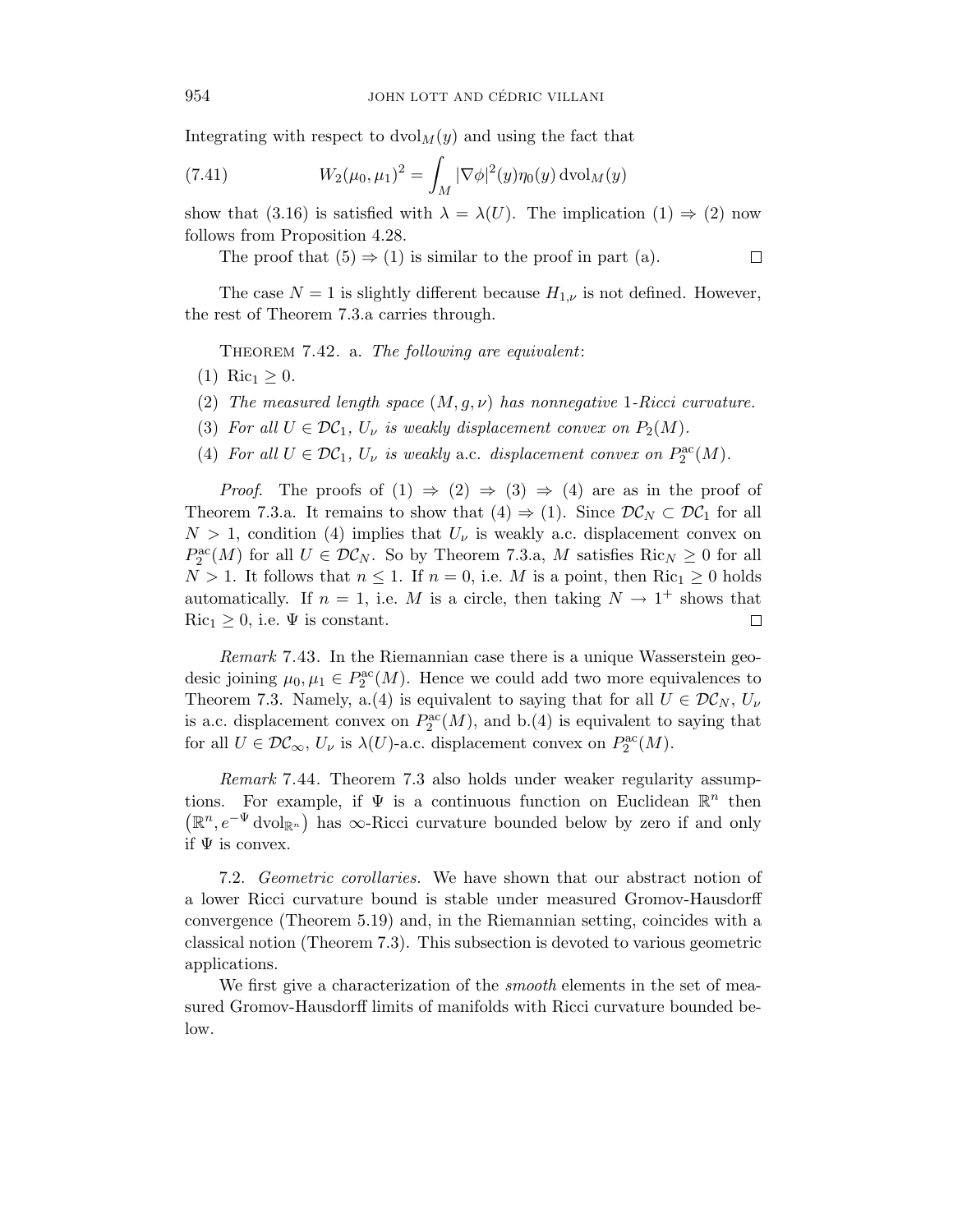COROLLARY 7.45. Let  $(B, g_B)$  be a smooth compact connected Riemannian manifold, equipped with the Riemannian density dvol<sub>B</sub>, and let  $\Psi$  be a  $C<sup>2</sup>$ -regular function on B which is normalized by an additive constant so that  $e^{-\Psi}$  dvol<sub>B</sub> is a probability measure on B. We have the following implications:

- (i) If  $(B, g_B, e^{-\Psi}$  dvol<sub>B</sub>) is a measured Gromov-Hausdorff limit of Riemannian manifolds with nonnegative Ricci curvature and dimension at most N then  $\text{Ric}_N(B) \geq 0$ .
- (i') If  $(B, g_B, e^{-\Psi} \text{dvol}_B)$  is a measured Gromov-Hausdorff limit of Riemannian manifolds with Ricci curvature bounded below by  $K \in \mathbb{R}$  then  $\text{Ric}_{\infty}(B) \geq K g_B.$
- (ii) As a partial converse, if  $(B, g_B, e^{-\Psi} \text{dvol}_B)$  has  $\text{Ric}_N(B) \geq 0$  with  $N \geq$  $\dim(B) + 2$  an integer then  $(B, g_B, e^{-\Psi} dvol_B)$  is a measured Gromov-Hausdorff limit of Riemannian manifolds with nonnegative Ricci curvature and dimension at most N.
- (ii') If  $(B, g_B, e^{-\Psi} \text{dvol}_B)$  has  $\text{Ric}_{\infty}(B) \geq K g_B$  then  $(B, g_B, e^{-\Psi} \text{dvol}_B)$  is a measured Gromov-Hausdorff limit of Riemannian manifolds  $M_i$  with  $\mathrm{Ric}(M_i) \geq (K - \frac{1}{i})$  $\frac{1}{i}$ ) $g_{M_i}$ .

*Proof.* Parts (i) and (i') are a direct consequence of Theorems  $5.19$ , 7.3 and 7.42. Part (ii) follows from the warped product construction of [30, Th. 3.1]. The proof of  $(ii')$  is similar.  $\Box$ 

Remark 7.46. In Corollary 7.45(ii'), if  $K \neq 0$  then one can use a rescaling argument to transform the condition Ric $(M_i) \geq (K - \frac{1}{i})$  $\frac{1}{i}$  *g*<sub>M<sub>i</sub></sub> into the more stringent condition Ric $(M_i) \geq K g_{M_i}$ .

The next two corollaries give some consequences of Corollary 7.45 for the metric structure of smooth limit spaces, i.e. for the aspects of the limit metric-measure spaces that are independent of the measure. In general, one cannot change the conclusion of Corollary 7.45(i) to obtain a lower bound on Ric instead of  $Ric_N$ . However, one does obtain such a lower bound in the noncollapsing case.

COROLLARY 7.47. a. Suppose that  $(X,d)$  is a Gromov-Hausdorff limit of n-dimensional Riemannian manifolds with nonnegative Ricci curvature. If  $(X, d)$  has Hausdorff dimension n, and  $\nu_H$  is its normalized n-dimensional Hausdorff measure, then  $(X, d, \nu_H)$  has nonnegative n-Ricci curvature.

b. If in addition  $(X, d)$  happens to be a smooth n-dimensional Riemannian manifold  $(B, g_B)$  then  $\text{Ric}(B) \geq 0$ .

*Proof.* a. If  $\{M_i\}_{i=1}^{\infty}$  is a sequence of *n*-dimensional Riemannian manifolds with nonnegative Ricci curvature and  $\{f_i\}_{i=1}^{\infty}$  is a sequence of  $\varepsilon_i$ -approximations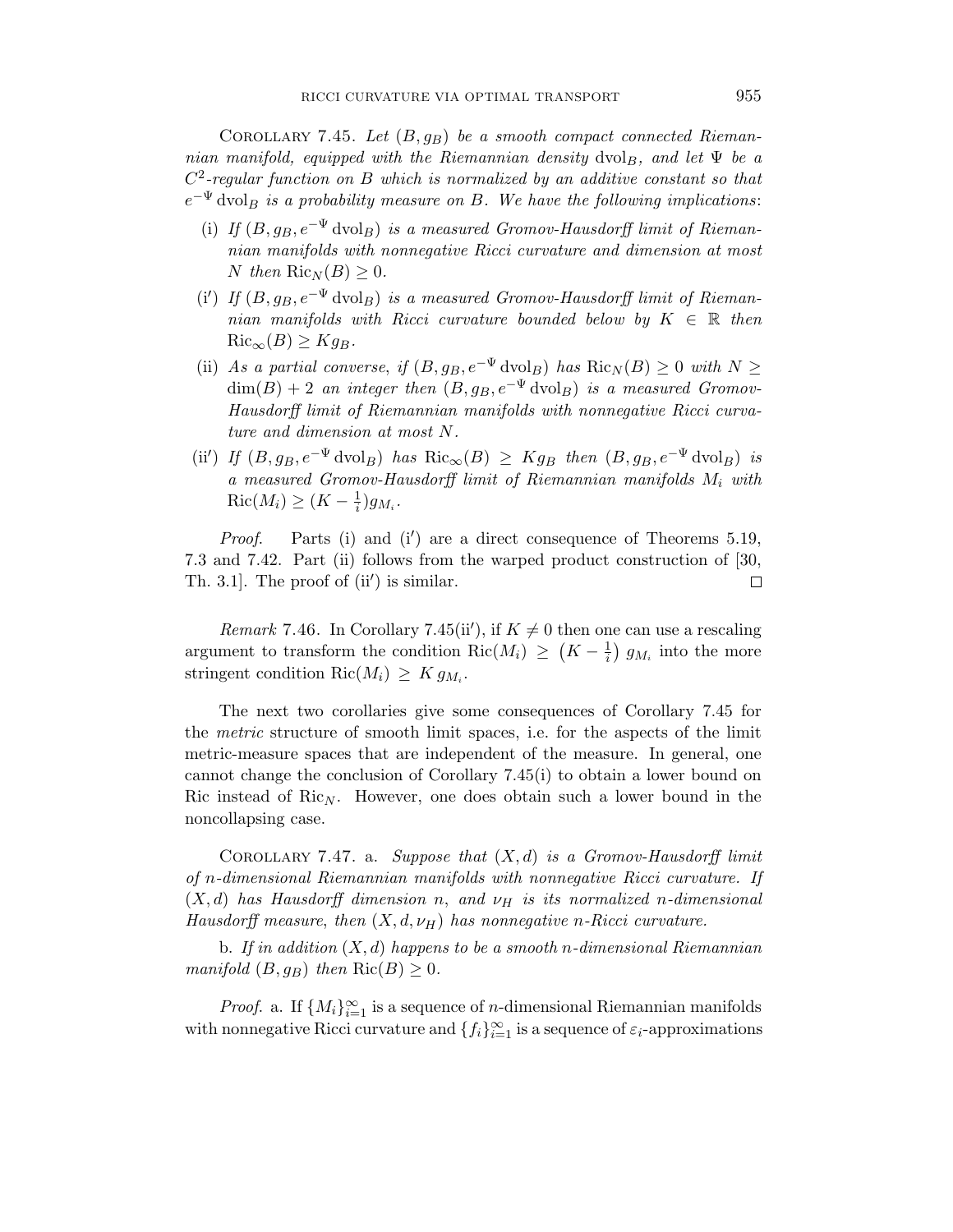$f_i: M_i \to X$ , with  $\lim_{i\to\infty} \varepsilon_i = 0$ , then  $\lim_{i\to\infty} (f_i)_*$  dvol $M_i = \nu_H$  in the weak-\* topology [16, Ths. 3.1 and 5.9]. (This also shows that the *n*-dimensional Hausdorff measure on  $X$  can be normalized to be a probability measure.) Then part a. follows from Theorems 5.19 and 7.3.

b. If  $(X, d) = (B, g_B)$  then  $\nu_H = \frac{\text{dvol}_B}{\text{vol}(B)}$  and the claim follows from Theorem 7.3, along with the definition of  $Ric_n$ .  $\Box$ 

*Remark* 7.48. A special case of Corollary 7.47.a occurs when  $(X, d)$  is an  $n$ -dimensional Gromov-Hausdorff limit of a sequence of  $n$ -dimensional Riemannian manifolds with nonnegative sectional curvature. In this case,  $(X, d)$  has nonnegative Alexandrov curvature and  $(X, d, \nu_H)$  has nonnegative *n*-Ricci curvature. More generally, we expect that for an  $n$ -dimensional compact length space  $(X, d)$  with Alexandrov curvature bounded below, equipped with the normalized *n*-dimensional Hausdorff measure  $\nu_H$ ,

- 1. If  $(X, d)$  has nonnegative Alexandrov curvature then  $(X, d, \nu_H)$  has nonnegative n-Ricci curvature, and
- 2. For  $n > 1$ , if  $(X, d)$  has Alexandrov curvature bounded below by  $\frac{K}{n-1}$ then  $(X, d, \nu_H)$  has  $\infty$ -Ricci curvature bounded below by K.

It is possible that the proof of Theorem 7.3 can be adapted to show this.

As mentioned above, in the collapsing case the lower bound in the conclusion of Corollary  $7.45(i)$  (or Corollary  $7.45(i')$ ) would generally fail if we replaced Ric<sub>N</sub> (or Ric<sub>∞</sub>) by Ric. However, one does obtain a lower bound on the average scalar curvature of B.

COROLLARY 7.49. If  $(B, g_B, e^{-\Psi} \text{dvol}_B)$  is a smooth n-dimensional measured Gromov-Hausdorff limit of Riemannian manifolds (of arbitrary dimension), each with Ricci curvature bounded below by  $K \in \mathbb{R}$ , then the scalar curvature S of  $(B, g_B)$  satisfies

(7.50) 
$$
\frac{\int_B S \, \text{dvol}_B}{\text{vol}(B)} \ge nK.
$$

*Proof.* From Corollary 7.45(iii),  $\text{Ric}(B) + \text{Hess}(\Psi) \geq Kg_B$ . Tracing gives  $S + \Delta \Psi \ge nK$ . Integrating gives  $\int_B S \, \text{dvol}_B \ge nK \text{ vol}(B)$ .  $\Box$ 

Next, we show that for Riemannian manifolds, lower N-Ricci curvature bounds are preserved upon taking quotients by compact Lie group actions.

Corollary 7.51. Let M be a compact connected Riemannian manifold. Let  $G$  be a compact Lie group that acts isometrically on  $M$ , preserving a function  $\Psi \in C^{\infty}(M)$  that satisfies  $\int_M e^{-\Psi} dvol_M = 1$ . Let  $p : M \to M/G$  be the quotient map.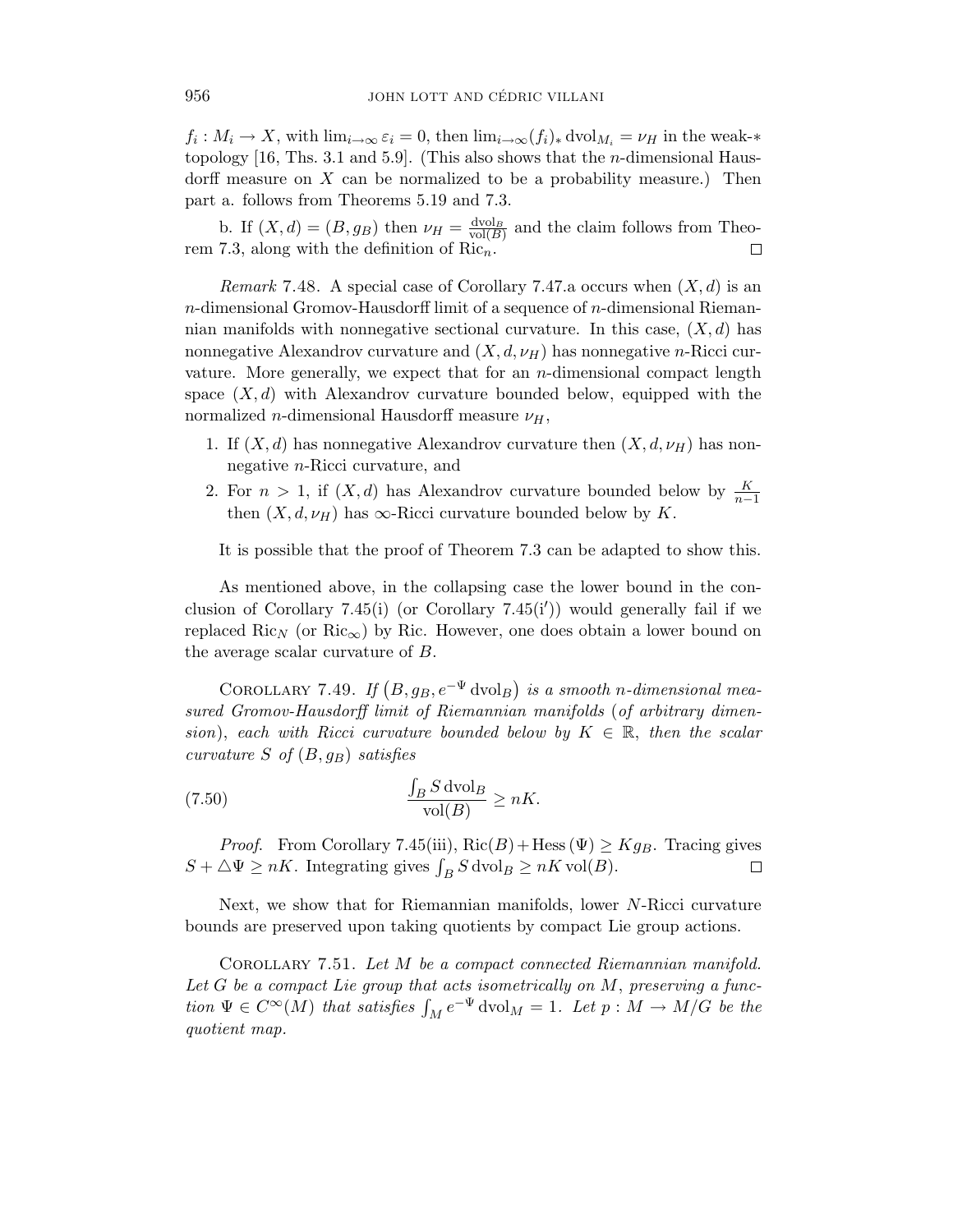a. For  $N \in [1,\infty)$ , if  $(M, e^{-\Psi} \text{dvol}_M)$  has  $\text{Ric}_N \geq 0$  then

 $(M/G, d_{M/G}, p_*(e^{-\Psi} \text{dvol}_M))$ 

has nonnegative N-Ricci curvature.

b. If  $(M, e^{-\Psi} \text{dvol}_M)$  has  $\text{Ric}_{\infty} \geq K g_M$  then  $(M/G, d_{M/G}, p_*(e^{-\Psi} \text{dvol}_M))$ has  $\infty$ -Ricci curvature bounded below by K.

Proof. This follows from Theorem 5.35.

Corollary 7.51 provides many examples of singular spaces with lower Ricci curvature bounds. Of course, the main case is when  $\Psi$  is constant.

We conclude this section by giving a "synthetic" proof of a part of the Ricci-O'Neill theorem of [30, Th. 2].

COROLLARY 7.52. Let  $p : M \to B$  be a Riemannian submersion of compact connected manifolds, with fibers  $Z_b$ . Choose  $N \geq \dim(M)$  and  $\Psi_M \in$  $C^{\infty}(M)$  with  $\int_M e^{-\Psi_M} dvol_M = 1$ ; if  $N = \dim(M)$  then we assume that  $\Psi_M$ is constant. Define  $\Psi_B \in C^{\infty}(B)$  by  $p_*\left(e^{-\Psi_M} \text{dvol}_M\right) = e^{-\Psi_B} \text{dvol}_B$ . Suppose that the fiber parallel transport of the Riemannian submersion preserves the fiberwise measures  $e^{-\Psi_M}|_Z \text{dvol}_Z$  up to multiplicative constants. (That is, if  $\gamma : [0,1] \to B$  is a smooth path in B, let  $P_{\gamma} : Z_{\gamma(0)} \to Z_{\gamma(1)}$  denote the fiber transport diffeomorphism.) Then we assume that there is a constant  $C_{\gamma} > 0$ so that

(7.53) 
$$
P_{\gamma}^* \left( e^{-\Psi_M} \big|_{Z_{\gamma(1)}} \mathrm{dvol}_{Z_{\gamma(1)}} \right) = C_{\gamma} e^{-\Psi_M} \big|_{Z_{\gamma(0)}} \mathrm{dvol}_{Z_{\gamma(0)}}.
$$

With these assumptions,

- a. If  $\text{Ric}_N(M) \geq 0$  then  $\text{Ric}_N(B) \geq 0$ .
- b. For any  $K \in \mathbb{R}$ , if  $\text{Ric}_{\infty}(M) \geq Kg_M$  then  $\text{Ric}_{\infty}(B) \geq Kg_B$ .

*Proof.* Put  $\nu_M = e^{-\Psi_M}$  dvol<sub>M</sub> and  $\nu_B = e^{-\Psi_B}$  dvol<sub>B</sub>. We can decompose  $\nu_M$  with respect to p as  $\sigma(b)\nu_B(b)$ , with  $\sigma(b) \in P_2^{\text{ac}}(Z_b)$ . From the assumptions, the family  $\{\sigma(b)\}_{b\in B}$  of vertical densities is invariant under fiber parallel transport.

To prove part (a), let  $\{\mu_t\}_{t\in[0,1]}$  be a Wasserstein geodesic in  $P_2^{\text{ac}}(B)$ . Define  $\{\mu_t'\}_{t\in[0,1]}$  in  $P_2^{\text{ac}}(M)$  by  $\mu_t' \equiv \sigma(b)\mu_t(b)$ . By construction, the corresponding densities satisfy  $\rho'_t = p^* \rho_t$ . Thus  $H_{N,\nu_M}(\mu'_t) = H_{N,\nu_B}(\mu_t)$ . Furthermore,  $\{\mu_t'\}_{t\in[0,1]}$  is a Wasserstein geodesic; if  $(F_t)_{t\in[0,1]}$  is an optimal Monge transport from  $\mu_0$  to  $\mu_1$  then its horizontal lift is an optimal Monge transport from  $\mu'_0$  to  $\mu'_1$ , with generating function  $\phi_M = p^* \phi_B$ . From Theorem 7.3(a) and Remark 7.43,  $H_{N,\nu_M}$  is a.c. displacement convex on  $P_2^{\text{ac}}(M)$ . In particular, (3.16) is satisfied along  $\{\mu_t'\}_{t\in[0,1]}$  with  $U_{\nu} = H_{N,\nu_M}$  and  $\lambda = 0$ . Then the same equation is satisfied along  $\{\mu_t\}_{t\in[0,1]}$  with  $U_{\nu} = H_{N,\nu_B}$  and  $\lambda = 0$ . Thus

 $\Box$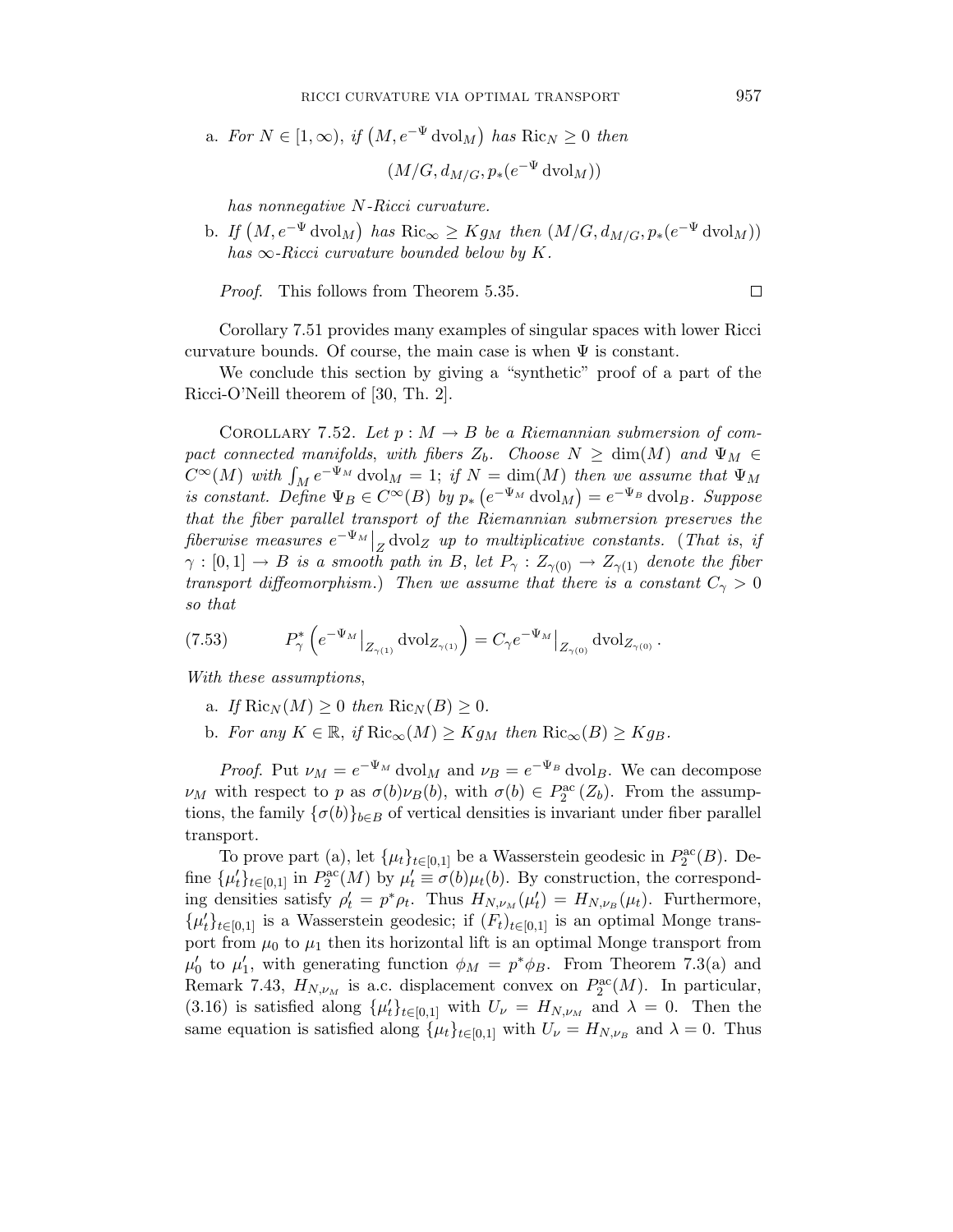$H_{N,\nu_B}$  is a.c. displacement convex on  $P_2^{\text{ac}}(B)$ . Theorem 7.3(a) now implies that  $\text{Ric}_N(B) \geq 0$ .

The proof of part (b) is similar.

 $\Box$ 

*Remark* 7.54. In fact, for any  $N \in [1,\infty]$  and any  $K \in \mathbb{R}$ , if  $\text{Ric}_N(M) \geq$  $Kg_M$  then  $\text{Ric}_N(B) \geq Kg_B$ . This was proven in [30, Th. 2] in the cases  $N = \infty$ and  $N = \dim(M)$  by explicit tensor calculations. (The paper [30] writes Ric<sub>q</sub> for what we write as Ric<sub>N</sub>, where  $q = N - n$ .) The same method of proof works for all N.

*Remark* 7.55. Suppose that  $M$  is a compact connected Riemannian manifold on which a compact Lie group  $G$  acts isometrically, with all orbits of the same orbit type. Put  $B = M/G$ . If  $\Psi_M \in C^{\infty}(M)$  is a G-invariant function that satisfies  $\int_M e^{-\Psi_M} dvol_M = 1$ , and  $(M, g_M, e^{-\Psi_M} dvol_M)$  has  $\text{Ric}_N(M) \geq 0$ , then Corollaries 7.51 and 7.52 overlap in saying that  $(B, g_B, e^{-\Psi_B} \text{dvol}_B)$  has  $\text{Ric}_N(B) \geq 0$ . There is a similar statement when  $\text{Ric}_{\infty}(M) \geq Kg_M$ .

Remark 7.56. There is an obvious analogy between the Ricci-O'Neill theorem and O'Neill's theorem that sectional curvature is nondecreasing under pushforward by a Riemannian submersion. There is also a "synthetic" proof of O'Neill's theorem, obtained by horizontally lifting a geodesic hinge from B and using triangle comparison results, along with the fact that  $p$  is distance nonincreasing.

### Appendix A. The Wasserstein space as an Alexandrov space

This section is concerned with the geometry of the Wasserstein space  $P_2(M)$  of a Riemannian manifold M. Otto introduced a formal infinitedimensional Riemannian metric on  $P_2(M)$  and showed that  $P_2(\mathbb{R}^n)$  formally has nonnegative sectional curvature [35]. We make such results rigorous by looking at  $P_2(M)$  as an Alexandrov space.

We first give a general lower bound on Wasserstein distances in terms of Lipschitz functions. We show that if  $M$  is a compact Riemannian manifold with nonnegative sectional curvature then  $P_2(M)$  has nonnegative Alexandrov curvature. Using the above-mentioned lower bound on Wasserstein distances, we compute the tangent cones of  $P_2(M)$  at the absolutely continuous measures.

A.1. Lipschitz functions and optimal transport. In general, one can estimate Wasserstein distances from above by choosing particular transference plans. The next lemma provides a way to estimate these distances from below by using Lipschitz functions.

LEMMA A.1. If X is a compact length space and  $\{\mu_t\}_{t\in[0,1]}$  is a Wasserstein geodesic then for all  $f \in \text{Lip}(X)$ ,

(A.2) 
$$
\left| \int_X f d\mu_1 - \int_X f d\mu_0 \right|^2 \leq W_2(\mu_0, \mu_1)^2 \int_0^1 \left( \int_X |\nabla f|^2 d\mu_t \right) dt.
$$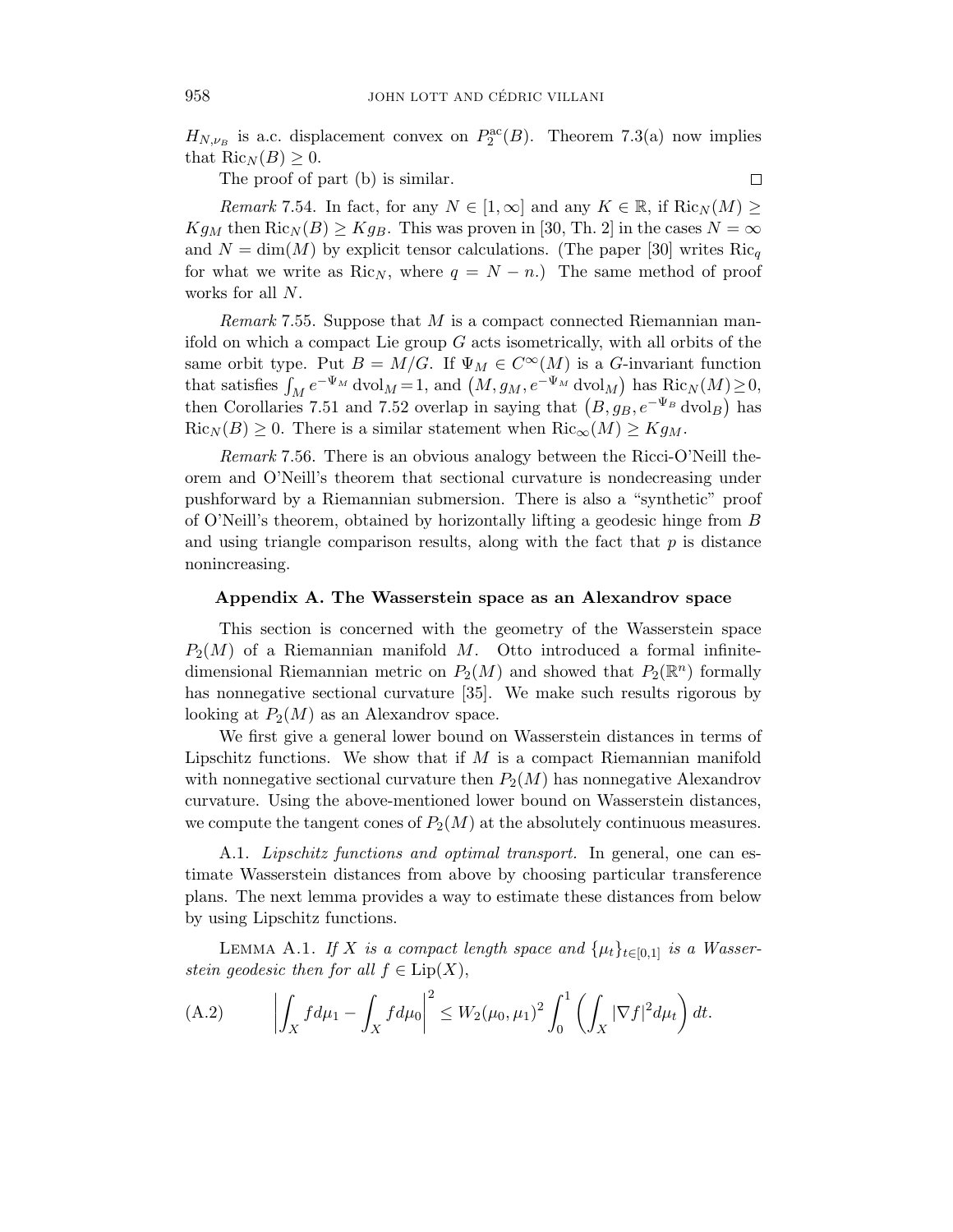Proof. By Proposition 2.10, the Wasserstein geodesic arises as the displacement interpolation associated to some optimal dynamical transference plan Π. We have

(A.3)  
\n
$$
\int_X f d\mu_1 - \int_X f d\mu_0 = \int_X f d(e_1)_* \Pi - \int_X f d(e_0)_* \Pi = \int_\Gamma ((e_1)^* f - (e_0)^* f) d\Pi
$$
\n
$$
= \int_\Gamma (f(\gamma(1)) - f(\gamma(0))) d\Pi(\gamma).
$$

As  $f \circ \gamma \in \text{Lip}([0,1]),$ 

(A.4) 
$$
|f(\gamma(1)) - f(\gamma(0))| = \left| \int_0^1 \frac{df(\gamma(t))}{dt} dt \right|
$$
  
\n $\leq \int_0^1 \left| \frac{df(\gamma(t))}{dt} \right| dt \leq \int_0^1 |\nabla f|(\gamma(t)) L(\gamma) dt.$ 

Then

(A.5) 
$$
\left| \int_X f d\mu_1 - \int_X f d\mu_0 \right| \leq \int_{\Gamma} \int_0^1 |\nabla f|(\gamma(t)) L(\gamma) dt d\Pi(\gamma).
$$

From the Cauchy-Schwarz inequality,

(A.6)  
\n
$$
\left| \int_X f d\mu_1 - \int_X f d\mu_0 \right|^2 \leq \int_{\Gamma} \int_0^1 |\nabla f|^2(\gamma(t)) dt d\Pi(\gamma) \int_{\Gamma} \int_0^1 L(\gamma)^2 dt d\Pi(\gamma)
$$
\n
$$
= \int_0^1 \int_{\Gamma} |\nabla f|^2(\gamma(t)) dt d\Pi(\gamma) \int_{\Gamma} L(\gamma)^2 d\Pi(\gamma).
$$

Now,  $W_2(\mu_0, \mu_1)^2 = \int_{\Gamma} L(\gamma)^2 d\Pi(\gamma)$ . To conclude the proof, we note that

(A.7) 
$$
\int_{\Gamma} |\nabla f|^2(\gamma(t))d\Pi(\gamma) = \int_{\Gamma} |\nabla f|^2(e_t(\gamma))d\Pi(\gamma)
$$

$$
= \int_X |\nabla f|^2 d(e_t)_* \Pi = \int_X |\nabla f|^2 d\mu_t.
$$

A.2. The case of nonnegatively curved manifolds.

THEOREM A.8. A smooth compact connected manifold M has nonnegative sectional curvature if and only if  $P_2(M)$  has nonnegative Alexandrov curvature.

Proof. Suppose that M has nonnegative sectional curvature. We first show that  $P_2^{\text{ac}}(M)$  has nonnegative Alexandrov curvature. Let  $\mu_0$ ,  $\mu_1$ ,  $\mu_2$  and  $\mu_3$  be points in  $P_2^{\text{ac}}(M)$  with  $\mu_i \neq \mu_0$  for  $1 \leq i \leq 3$ . For  $1 \leq i \neq j \leq 3$ , let  $\tilde{\angle} \mu_i \mu_0 \mu_j$ denote the comparison angle at  $\mu_0$  of the triangle formed by  $\mu_i$ ,  $\mu_0$  and  $\mu_j$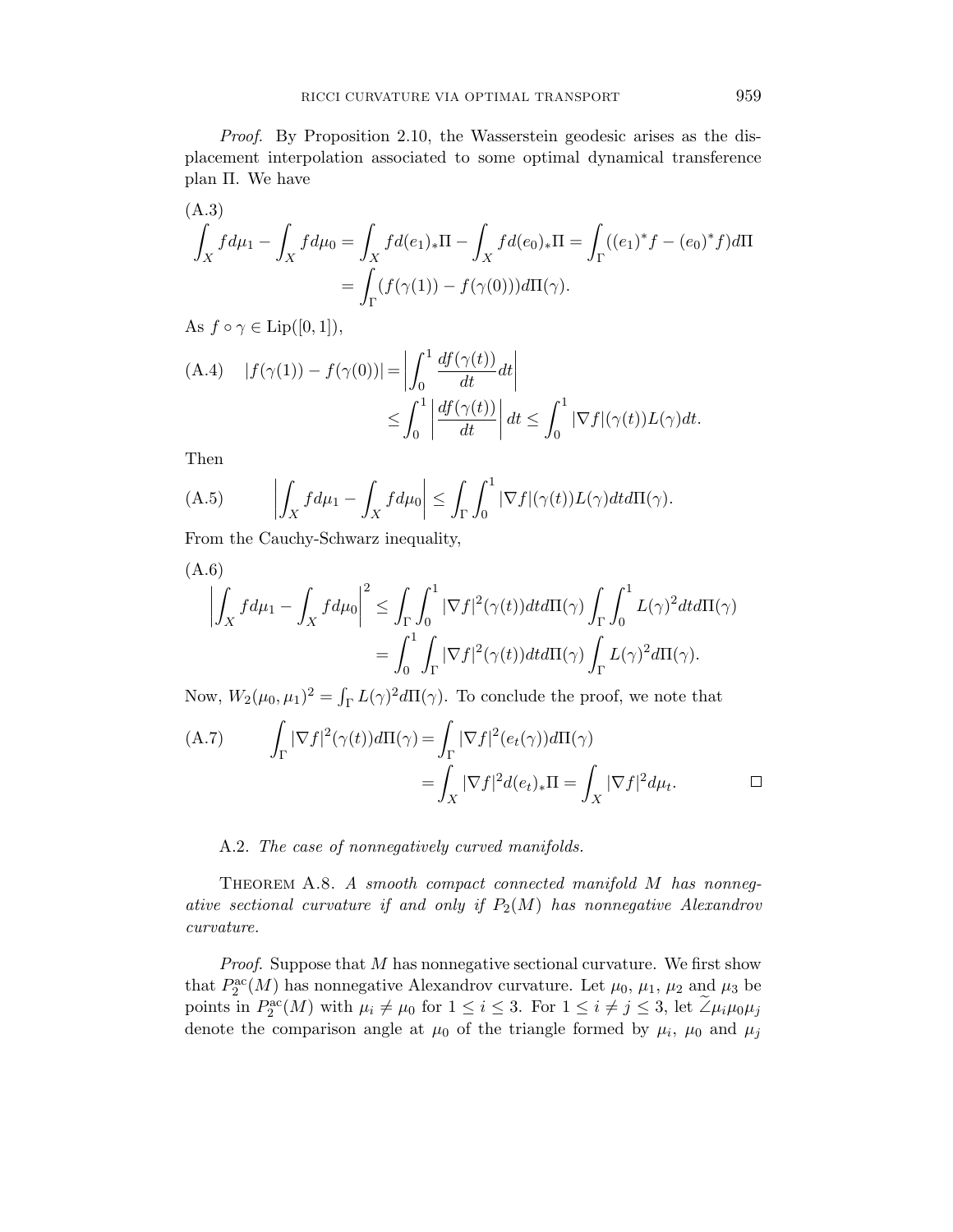[11, Def. 3.6.25]. For  $1 \leq i \leq 3$ , let  $c_i : [0,1] \rightarrow P^{\rm ac}_{\mathcal{Z}}(M)$  be a Wasserstein geodesic from  $\mu_0$  to  $\mu_i$ . Let  $\phi_i$  be the corresponding  $\frac{d^2}{2}$  $\frac{d^2}{2}$ -concave function on M that generates  $c_i$ . That is,  $c_i(t) = (F_{i,t})_* \mu_0$ , with  $F_{i,t}(m) = \exp_m(-t \nabla \phi_i(m))$ . Then  $W_2(\mu_0, \mu_i)^2 = \int_M d(m, F_{i,t}(m))^2 d\mu_0(m) = \int_M |\nabla \phi_i|^2 d\mu_0.$ 

Let us define a particular transference plan from  $\mu_i$  to  $\mu_j$  as a Monge transport  $F_{j,1} \circ F_{i,1}^{-1}$ . It gives an upper bound on  $W_2(\mu_i, \mu_j)^2$  by

(A.9) 
$$
W_2(\mu_i, \mu_j)^2 \leq \int_M d(F_{i,1}(m), F_{j,1}(m))^2 d\mu_0(m).
$$

For almost all m, the nonnegative curvature of  $M$ , applied to the hinge at m formed by the geodesic segments  $t \to F_{i,t}(m)$  and  $t \to F_{j,t}(m)$ , implies

(A.10) 
$$
d(F_{i,1}(m), F_{j,1}(m))^2 \leq |\nabla \phi_i(m)|^2 + |\nabla \phi_j(m)|^2 - 2\langle \nabla \phi_i(m), \nabla \phi_j(m) \rangle.
$$

Integrating  $(A.10)$  with respect to  $\mu_0$  yields (A.11)

$$
W_2(\mu_i, \mu_j)^2 \le W_2(\mu_0, \mu_i)^2 + W_2(\mu_0, \mu_j)^2 - 2 \int_M \langle \nabla \phi_i(m), \nabla \phi_j(m) \rangle d\mu_0(m).
$$

Thus  $\widetilde{\angle}\mu_i\mu_0\mu_j \leq \theta_{ij}$ , where  $\theta_{ij} \in [0, \pi]$  is defined by

(A.12) 
$$
\cos \theta_{ij} = \frac{\int_M \langle \nabla \phi_i, \nabla \phi_j \rangle d\mu_0}{\sqrt{\int_M |\nabla \phi_i|^2 d\mu_0 \int_M |\nabla \phi_j|^2 d\mu_0}}.
$$

It follows from the geometry of an inner product space that

(A.13) 
$$
\theta_{12} + \theta_{23} + \theta_{31} \leq 2\pi.
$$

Thus

(A.14) 
$$
\widetilde{\angle}\mu_1\mu_0\mu_2 + \widetilde{\angle}\mu_2\mu_0\mu_3 + \widetilde{\angle}\mu_3\mu_0\mu_1 \leq 2\pi,
$$

which implies that  $P_2^{\text{ac}}(M)$  has nonnegative Alexandrov curvature [11, Prop. 10.1.1].

As  $P_2(M)$  is the completion of  $P_2^{\text{ac}}(M)$ , the fact that (A.14) can be written solely in terms of distances implies that it also holds for  $P_2(M)$ . Thus  $P_2(M)$ has nonnegative Alexandrov curvature, and as the embedding  $M \to P_2(M)$  by delta functions defines a totally geodesic subspace of  $P_2(M)$ , it follows that  $M$  has nonnegative Alexandrov curvature. Thus  $M$  has nonnegative sectional curvature.  $\Box$ 

Remark A.15. The fact that  $P_2(M)$  has nonnegative Alexandrov curvature ensures the existence and uniqueness of the gradient flow of a Lipschitz  $\lambda$ -concave function on  $P_2(M)$  [38, Appendix]. (The conventions of [38] are such that the function increases along the flowlines of its gradient flow; some other authors have the convention that a function decreases along the flowlines of its gradient flow, and hence consider λ-convex functions.) Other approaches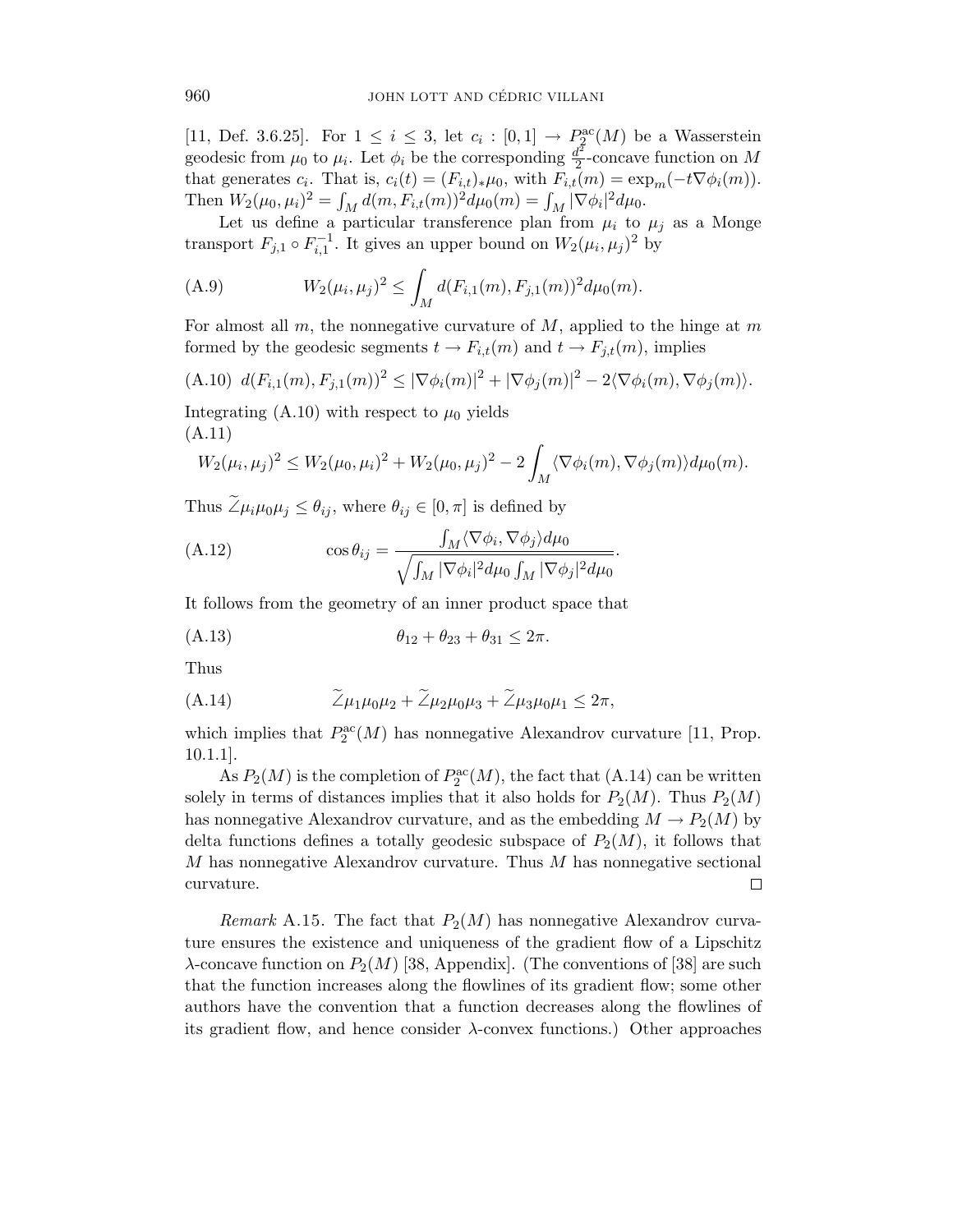to geometrizing  $P_2(M)$ , with a view toward defining gradient flows, appear in [2], [3], [14].

Now suppose that M has nonnegative sectional curvature. Let  $c_0, c_1$ :  $[0, 1] \rightarrow P_2(M)$  be nontrivial Wasserstein geodesics, with  $c_0(0) = c_1(0) = \mu$ . Theorem A.8 implies that the comparison angle  $\angle c_0(s_0)\mu c_1(s_1)$  is monotonically nonincreasing as  $s_0$  and  $s_1$  increase, separately in  $s_0$  and  $s_1$  [11, Def. 4.3.1, Ths. 4.3.5 and 10.1.1]. Then there is a well-defined angle  $\angle(c_0, c_1)$  that  $c_0$  and  $c_1$  form at  $\mu$ , in the sense of [11, Def. 3.6.26], given by

(A.16) 
$$
\angle(c_0, c_1) = \lim_{s_0, s_1 \to 0^+} \widetilde{\angle} c_0(s_0) \mu c_1(s_1).
$$

PROPOSITION A.17. Let  $c_0, c_1 : [0,1] \rightarrow P_2^{\text{ac}}(M)$  be nontrivial Wasserstein geodesics, with  $c_0(0) = c_1(0) = \mu$ . If  $\phi_0$  and  $\phi_1$  are the  $\frac{d^2}{2}$  $rac{t^2}{2}$ -concave functions that generate  $c_0$  and  $c_1$ , respectively, then

(A.18) 
$$
\cos \angle (c_0, c_1) = \frac{\int_M \langle \nabla \phi_0, \nabla \phi_1 \rangle d\mu}{\sqrt{\int_M |\nabla \phi_0|^2 d\mu \int_M |\nabla \phi_1|^2 d\mu}},
$$

Proof. Applying (A.12) (and the sentence preceding it) to the triangle  $\triangle c_0(s_0)\mu c_1(s_1)$  gives

(A.19) 
$$
\cos \widetilde{\angle} c_0(s_0) \mu c_1(s_1) \ge \frac{\int_M \langle \nabla \phi_0, \nabla \phi_1 \rangle d\mu}{\sqrt{\int_M |\nabla \phi_0|^2 d\mu \int_M |\nabla \phi_1|^2 d\mu}},
$$

and so

(A.20) 
$$
\cos \angle (c_0, c_1) \ge \frac{\int_M \langle \nabla \phi_0, \nabla \phi_1 \rangle d\mu}{\sqrt{\int_M |\nabla \phi_0|^2 d\mu \int_M |\nabla \phi_1|^2 d\mu}}.
$$

From the monotonicity of  $\tilde{\angle} c_0(s_0)\mu c_1(s_1)$ , it suffices to show that

(A.21) 
$$
\lim_{s \to 0} \cos \widetilde{\angle} c_0(s) \mu c_1(s) \le \frac{\int_M \langle \nabla \phi_0, \nabla \phi_1 \rangle d\mu}{\sqrt{\int_M |\nabla \phi_0|^2 d\mu \int_M |\nabla \phi_1|^2 d\mu}}.
$$

This amounts to showing a lower bound on  $W_2(c_0(s), c_1(s))$ .

Let  $\{\mu_{t,s}\}_{t\in[0,1]}$  be a Wasserstein geodesic from  $c_0(s)$  to  $c_1(s)$ . From Lemma A.1, for any  $f \in C^1(M)$ , (A.22)

$$
\left(\int_M f d c_1(s) - \int_M f d c_0(s)\right)^2 \leq W_2(c_0(s), c_1(s))^2 \int_0^1 \int_M |\nabla f|^2 d\mu_{t,s} dt.
$$

In terms of the Monge transport maps  $F_{0,t}$  and  $F_{1,t}$ ,

(A.23) 
$$
\int_M f d c_1(s) - \int_M f d c_0(s) = \int_M f d(F_{1,s})_* \mu - \int_M f d(F_{0,s})_* \mu
$$

$$
= \int_M ((F_{1,s})^* f - (F_{0,s})^* f) d\mu.
$$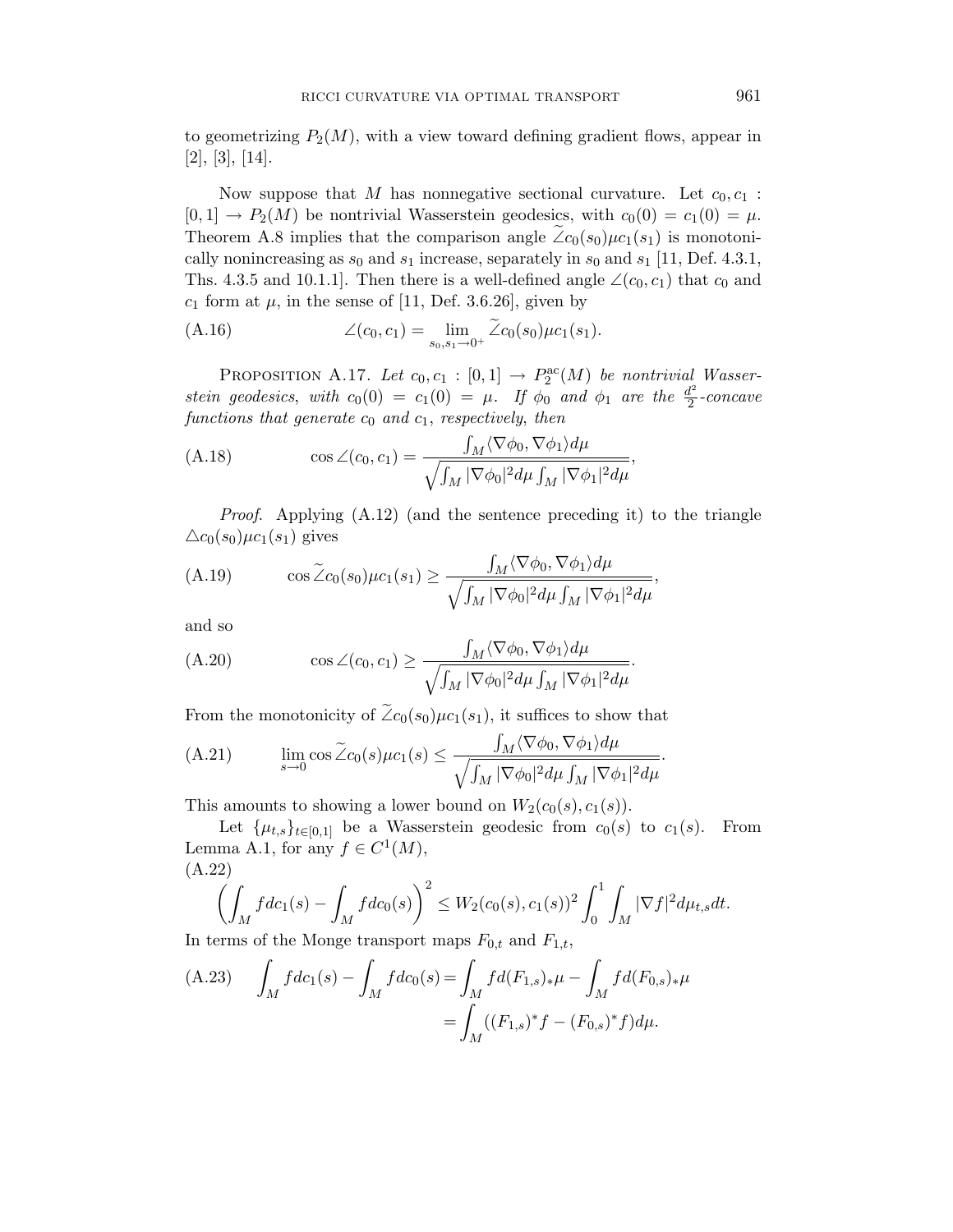Thus

(A.24)  

$$
\left(\frac{\int_M ((F_{1,s})^* f - (F_{0,s})^* f) d\mu}{s}\right)^2 \le \frac{W_2(c_0(s), c_1(s))^2}{s^2} \int_0^1 \int_M |\nabla f|^2 d\mu_{t,s} dt.
$$

Since  $\{\mu_{t,s}\}_{t\in[0,1]}$  is minimizing between its endpoints, we must have

(A.25) 
$$
W_2(\mu, \mu_{t,s}) \le W_2(\mu, c_0(s)) + W_2(\mu, c_1(s))
$$

for all  $t \in [0,1]$ . (Otherwise the length of  $\{\mu_{t,s}\}_{t \in [0,1]}$  would have to be greater than  $W_2(\mu, c_0(s)) + W_2(\mu, c_1(s))$ . Then there would be a path from  $c_0(s)$  to  $c_1(s)$  that is shorter than  $\{\mu_{t,s}\}_{t\in[0,1]},$  obtained by going from  $c_0(s)$  to  $\mu$  along  $c_0$  and then from  $\mu$  to  $c_1(s)$  along  $c_1$ .) If  $\pi_{t,s}$  is an optimal transference plan between  $\mu$  and  $\mu_{t,s}$  then  $\int_0^1 \pi_{t,s} dt$  is a transference plan between  $\mu$  and  $\int_0^1 \mu_{t,s} dt$ , showing that

(A.26)  
\n
$$
W_2 \left(\mu, \int_0^1 \mu_{t,s} dt\right)^2 \le \int_0^1 W_2 \left(\mu, \mu_{t,s}\right)^2 dt \le (W_2(\mu, c_0(s)) + W_2(\mu, c_1(s)))^2.
$$

Thus  $\lim_{s\to 0} \int_0^1 \mu_{t,s} dt = \mu$  in the weak-\* topology. As  $|\nabla f|^2 \in C(M)$ , taking  $s \to 0$  in (A.24) gives

$$
(A.27)\left(\int_M \langle \nabla f, \nabla \phi_0 - \nabla \phi_1 \rangle d\mu\right)^2 \le \left(\lim_{s \to 0} \frac{W_2(c_0(s), c_1(s))^2}{s^2}\right) \int_M |\nabla f|^2 d\mu.
$$

We claim that in fact (A.27) holds for any  $f \in Lip(M)$ . To see this, let  $e^{v\Delta}$ be the heat operator on M. Given  $f \in \text{Lip}(M)$ , for any  $v > 0$ ,  $e^{v\Delta} f \in C^1(M)$ . It follows from spectral theory that  $\lim_{v\to 0} \nabla e^{v\Delta} f = \nabla f$  in the Hilbert space of square-integrable vector fields on M. Then  $\lim_{v\to 0} |\nabla e^{v\Delta} f|^2 = |\nabla f|^2$  in  $L^1(M, dvol_M)$ . There is a uniform bound on the  $L^{\infty}$ -norm of  $\nabla e^{v\Delta} f \equiv e^{v\Delta_1} df$ for  $v \in [0,1]$ . Writing  $\mu = \rho \, \text{dvol}_M$  with  $\rho \in L^1(M, \text{dvol}_M)$ , for any  $N \in \mathbb{Z}^+$ we have

(A.28)  
\n
$$
\left| \int_M |\nabla e^{v\Delta} f \right|^2 \rho \, \mathrm{d} \mathrm{vol}_M - \int_M |\nabla f|^2 \rho \, \mathrm{d} \mathrm{vol}_M \right|
$$
\n
$$
= \left| \int_{\rho^{-1}([0,N])} \left( \left| \nabla e^{v\Delta} f \right|^2 - |\nabla f|^2 \right) \rho \, \mathrm{d} \mathrm{vol}_M + \int_{\rho^{-1}((N,\infty))} \left( \left| \nabla e^{v\Delta} f \right|^2 - |\nabla f|^2 \right) \rho \, \mathrm{d} \mathrm{vol}_M \right|
$$
\n
$$
\leq N \parallel \left| \nabla e^{v\Delta} f \right|^2 - \left| \nabla f \right|^2 \parallel_1 + \left( \parallel \nabla e^{v\Delta} f \parallel_\infty^2 + \parallel \nabla f \parallel_\infty^2 \right) \int_{\rho^{-1}((N,\infty))} \rho \, \mathrm{d} \mathrm{vol}_M.
$$

For any  $\varepsilon > 0$ , by taking N large we can make

$$
\left( \|\nabla e^{v\triangle} f\|_{\infty}^2 + \|\nabla f\|_{\infty}^2 \right) \int_{\rho^{-1}((N,\infty))} \rho \, \mathrm{d} \mathrm{vol}_M
$$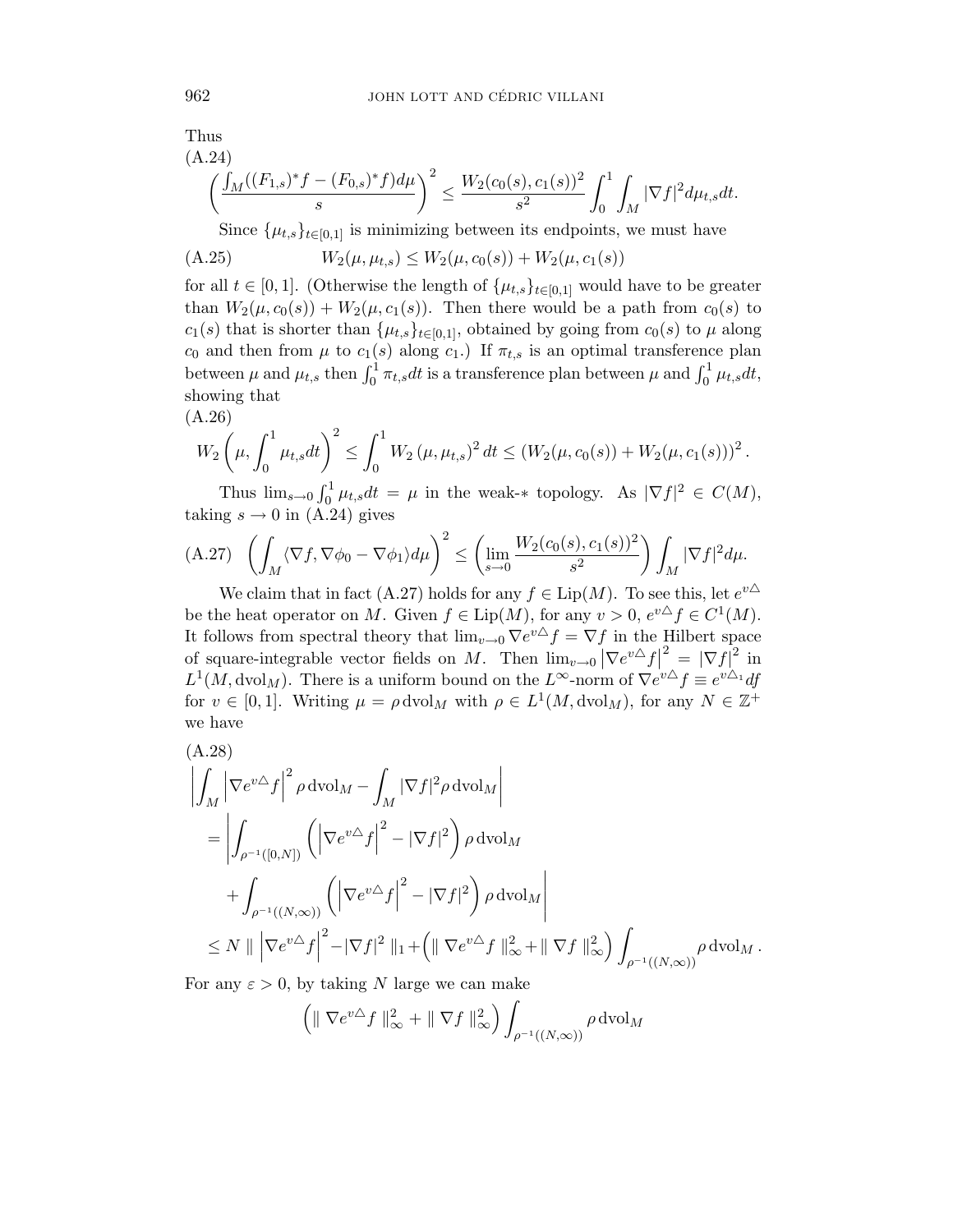less than  $\varepsilon$ . Then by taking v small, we can make  $N \parallel |\nabla e^{v\Delta} f|^2 - |\nabla f|^2 \parallel_1$ less than  $\varepsilon$ . It follows that

(A.29) 
$$
\lim_{v \to 0} \int_M \left| \nabla e^{v\Delta} f \right|^2 \rho \, \mathrm{d} \mathrm{vol}_M = \int_M |\nabla f|^2 \rho \, \mathrm{d} \mathrm{vol}_M.
$$

By a similar argument,

(A.30)  

$$
\lim_{v \to 0} \int_M \left\langle \nabla e^{v\Delta} f, \nabla \phi_0 - \nabla \phi_1 \right\rangle \rho \, \mathrm{d} \mathrm{vol}_M = \int_M \left\langle \nabla f, \nabla \phi_0 - \nabla \phi_1 \right\rangle \rho \, \mathrm{d} \mathrm{vol}_M.
$$

Thus  $(A.27)$  holds for f.

In particular, taking  $f = \phi_0 - \phi_1$  in (A.30) gives

(A.31) 
$$
\lim_{s \to 0} \frac{W_2(c_0(s), c_1(s))^2}{s^2} \ge \int_M |\nabla \phi_0 - \nabla \phi_1|^2 d\mu,
$$

or

$$
\begin{aligned} \text{(A.32)} \quad & \lim_{s \to 0} \frac{W_2(c_0(s), c_1(s))^2}{s^2} \ge \frac{W_2(\mu, c_0(s))^2}{s^2} + \frac{W_2(\mu, c_1(s))^2}{s^2} \\ &- 2 \frac{W_2(\mu, c_0(s))}{s} \frac{W_2(\mu, c_1(s))}{s} \frac{\int_M \langle \nabla \phi_0, \nabla \phi_1 \rangle d\mu}{\sqrt{\int_M |\nabla \phi_0|^2 d\mu \int_M |\nabla \phi_1|^2 d\mu}}. \end{aligned}
$$

Equation (A.18) follows.

A.3. Application to the geometric description of  $P_2(M)$ . Let us recall some facts about a finite-dimensional Alexandrov space Y with curvature bounded below [11], [12]. Let n be the dimension of Y. A point  $y \in Y$  is a regular point if its tangent cone is isometric to  $\mathbb{R}^n$ . The complement of the regular points is the set S of *singular points*. The regular points  $Y - S$  form a dense totally convex subset of Y, but need not be open or closed in Y; see [34, pp. 632–633] for simple but relevant examples. The existence of a Riemannian metric on Y was studied in  $[33]$ ,  $[34]$ ,  $[37]$ . We recall the results of  $[37]$ : There is a dense open totally convex subset  $Y^{\delta}$  of Y, containing  $Y - S$ , which is a topological manifold with DC (=difference of concave) transition maps; there is a Riemannian metric g on  $Y^{\delta}$  which in local charts is bounded, measurable and of bounded variation, with the restriction of  $g$  to  $Y - S$  being continuous; the Christoffel symbols exist as measures in local charts on  $Y^{\delta}$ ; the lengths of curves in  $Y - S$  can be computed using g.

There is an evident analogy between  $Y - S \subset Y$  and  $P_2^{\text{ac}}(M) \subset P_2(M)$ . The arguments of the above papers do not directly extend to infinite-dimensional Alexandrov spaces. Nevertheless, in order to make a zeroth order approximation to a Riemannian geometry on  $P_2(M)$ , it makes sense to look at the tangent cones. We recall that for a finite-dimensional Riemannian manifold,

 $\Box$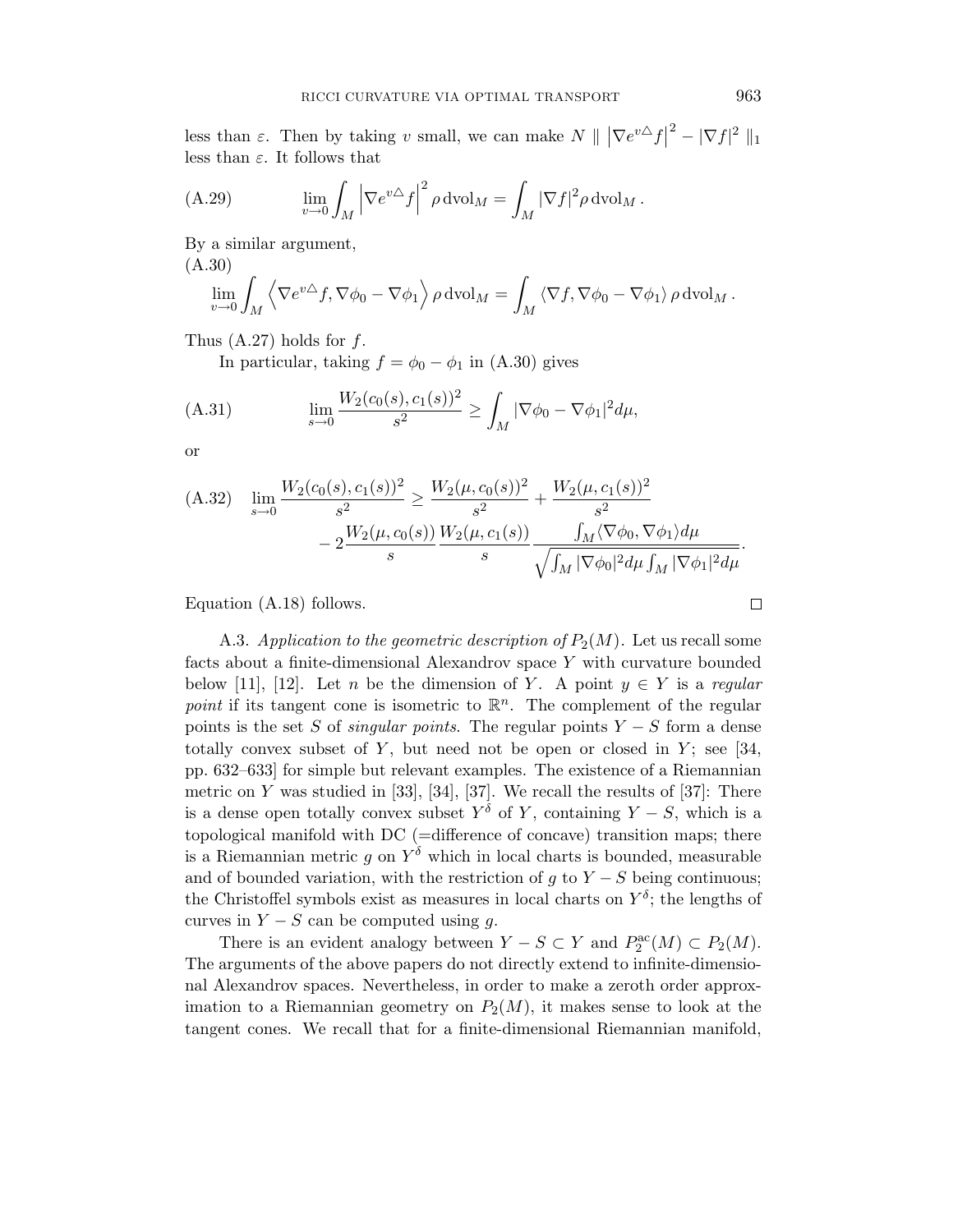the tangent cone at a point p is isometric to  $T_pM$  equipped with the inner product coming from the Riemannian metric at p.

PROPOSITION A.33. Let M be a smooth compact connected Riemannian manifold. If M has nonnegative sectional curvature then for each absolutely continuous measure  $\mu \in P_2^{\text{ac}}(M)$ , the tangent cone of  $P_2(M)$  at  $\mu$  is an inner product space.

*Proof.* Given  $\mu \in P_2^{\text{ac}}(M)$ , we consider the space  $\Sigma_{\mu}^{\prime}$  of equivalence classes of geodesic segments emanating from  $\mu$ , with the equivalence relation identifying two segments if they form a zero angle at  $\mu$ [11, §9.1.8] (which in the case of curvature bounded below means that one segment is contained in the other). The metric on  $\Sigma_{\mu}$  is the angle. By definition, the space of directions  $\Sigma_{\mu}$  is the metric completion of  $\Sigma_{\mu}'$ . The tangent cone  $K_{\mu}$  is the union of  $\Sigma_{\mu} \times \mathbb{R}^+$  and a "vertex" point, with the metric described in [11, §10.9].

We first note that any Wasserstein geodesic  $\{\mu_t\}_{t\in[0,1]}$  emanating from  $\mu$  is of the form  $\mu_t = (F_t)_*\mu$ , with  $F_t$  as in Subsection 2.4 [44, Th. 2.47]. It follows that we can apply the angle calculation in Proposition A.17 to all Wasserstein geodesics emanating from  $\mu$ . (One can also use the fact that any such Wasserstein geodesic  $\{\mu_t\}_{t\in[0,1]}$  has  $\mu_t \in P_2^{\text{ac}}(M)$  for  $t \in [0,1)$  [7, Lemma 22]; see [44, Prop. 5.9(iii)] for the  $\mathbb{R}^n$ -case.)

Now to identify  $\Sigma_{\mu}^{\prime}$ , consider the space S of Lipschitz functions on M that are rd<sup>2</sup>-concave for some  $r > 0$ . In terms of the function  $\phi$ , we can identify the geodesic segments from  $\mu$  with  $\mathcal{S}' = \mathcal{S}/\mathbb{R}$ , where  $\mathbb R$  acts additively on  $\mathcal{S}$ . There is an action of  $\mathbb{R}^+$  on  $\mathcal{S}'$  by multiplication. As the angle between geodesic segments is given by (A.18), we can identify  $\Sigma_{\mu}^{\prime}$  with the corresponding quotient of the space of Lipschitz functions on M that are  $rd^2$ -concave for some  $r > 0$ .

We can approximate a Lipschitz function on  $M$  with respect to the quadratic form  $Q(\phi) = \int_M |\nabla \phi|^2 d\mu$  by functions that are  $rd^2$ -concave for various  $r > 0$ , for example by flowing the Lipschitz function for a short time under the heat equation on M. Hence when considering the metric completion of  $\Sigma_{\mu}^{\prime}$ , it doesn't matter whether we start with Lipschitz functions on M that are  $rd^2$ -concave for some  $r > 0$  or arbitrary Lipschitz functions on M. It follows that  $K_{\mu}$  is the inner product space constructed by starting with  $\text{Lip}(M)$ , quotienting by the kernel of Q and taking the metric completion with respect to Q.  $\Box$ 

The tangent cone constructed in Proposition A.33 agrees with the formal infinite-dimensional Riemannian metric on  $P_2(M)$  considered by Otto [35]. Proposition A.33 can be considered as a way of making this formal Riemannian metric rigorous, and Theorem A.8 as a rigorous version of Otto's formal argument that his Riemannian metric on  $P_2(\mathbb{R}^n)$  has nonnegative sectional curvature.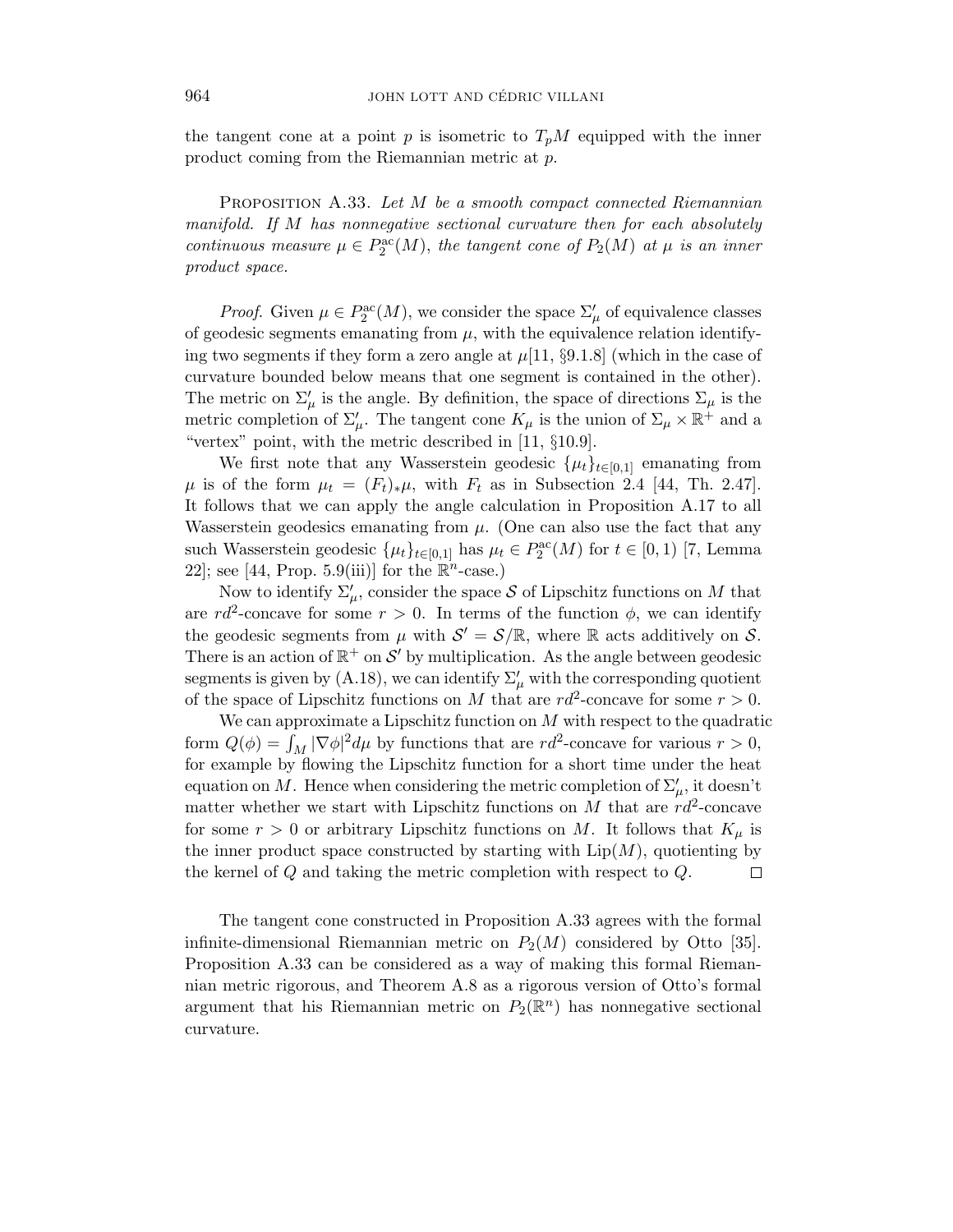#### Appendix B. Some properties of the functionals  $U_{\nu}$

The goal of this section is to gather several results about functionals of the form  $U_{\nu}$ , as defined in Definition 3.2. (We will generalize slightly to allow  $X$  to be a compact Hausdorff space, but the same definition makes sense.)

We show that  $U_{\nu}(\mu)$  is lower semicontinuous in  $\mu$  and  $\nu$ . Such a lower semicontinuity in  $\mu$  is well known in the setting of the weak topology on  $L^p$ functions, but we need to prove it in the weak-∗ topology on Borel measures. To do so, we derive a Legendre-type formula for  $U_{\nu}(\mu)$ ; this Legendre formula is also well-known in certain cases, e.g.  $U(r) = r \log r$ , but it is not so easy to find a precise reference for general nonlinearities.

We will also show that  $U_{\nu}(\mu)$  is nonincreasing under "pushforward". For notation, if U is a convex function then  $U^*$  is its Legendre transform and  $U'$ is its right-derivative.

B.1. The functional  $U_{\nu}$  via Legendre transform. We start by recalling, without proof, a consequence of Lusin's theorem.

THEOREM B.1. Let X be a compact Hausdorff space. Let  $\mu$  be a Borel probability measure on X. Then for all  $f \in L^{\infty}(X)$  there is a sequence  $\{f_k\}_{k=1}^{\infty}$ of continuous functions on X such that

- (i) inf  $f \leq \inf f_k \leq \sup f_k \leq \sup f$  and
- (ii)  $\lim_{k\to\infty} f_k(x) = f(x)$  for  $\mu$ -almost all  $x \in X$ .

We now prove a useful Legendre-type representation formula.

THEOREM B.2. Let X be a compact Hausdorff space. Let  $U : [0, \infty) \to \mathbb{R}$ be a continuous convex function with  $U(0) = 0$ . Given  $\mu, \nu \in P(X)$ , we have (B.3)

$$
U_{\nu}(\mu) = \sup \left\{ \int_X \varphi \, d\mu - \int_X U^*(\varphi) \, d\nu : \varphi \in L^{\infty}(X), \, \varphi \le U'(\infty) \right\}
$$
  
= 
$$
\sup_{M \in \mathbb{Z}^+} \sup \left\{ \int_X \varphi \, d\mu - \int_X U^*(\varphi) \, d\nu : \varphi \in C(X), \, \varphi \le U'(M) \right\}.
$$

Remark B.4. The reason to add the condition  $\varphi \leq U'(M)$  is to ensure that  $U^*(\phi)$  is continuous on X. This will be used in the proof of Theorem B.33(i).

*Proof of Theorem* B.2. As an initial reduction, if  $U'(0) = U'(\infty)$  then U is linear and the result of the theorem is easy to check. If  $U'(0) < U'(\infty)$ , choose  $c \in (U'(0), U'(\infty))$ . Replacing  $U(r)$  by  $U(r) - cr$ , we can reduce to the case when  $U'(0) < 0$  and  $U'(\infty) > 0$ .

Let  $\mu = \rho \nu + \mu_s$  be the Lebesgue decomposition of  $\mu$  with respect to  $\nu$ . Let S be a measurable set such that  $\mu_s(S) = \mu_s(X)$  and  $\nu(S) = 0$ . Without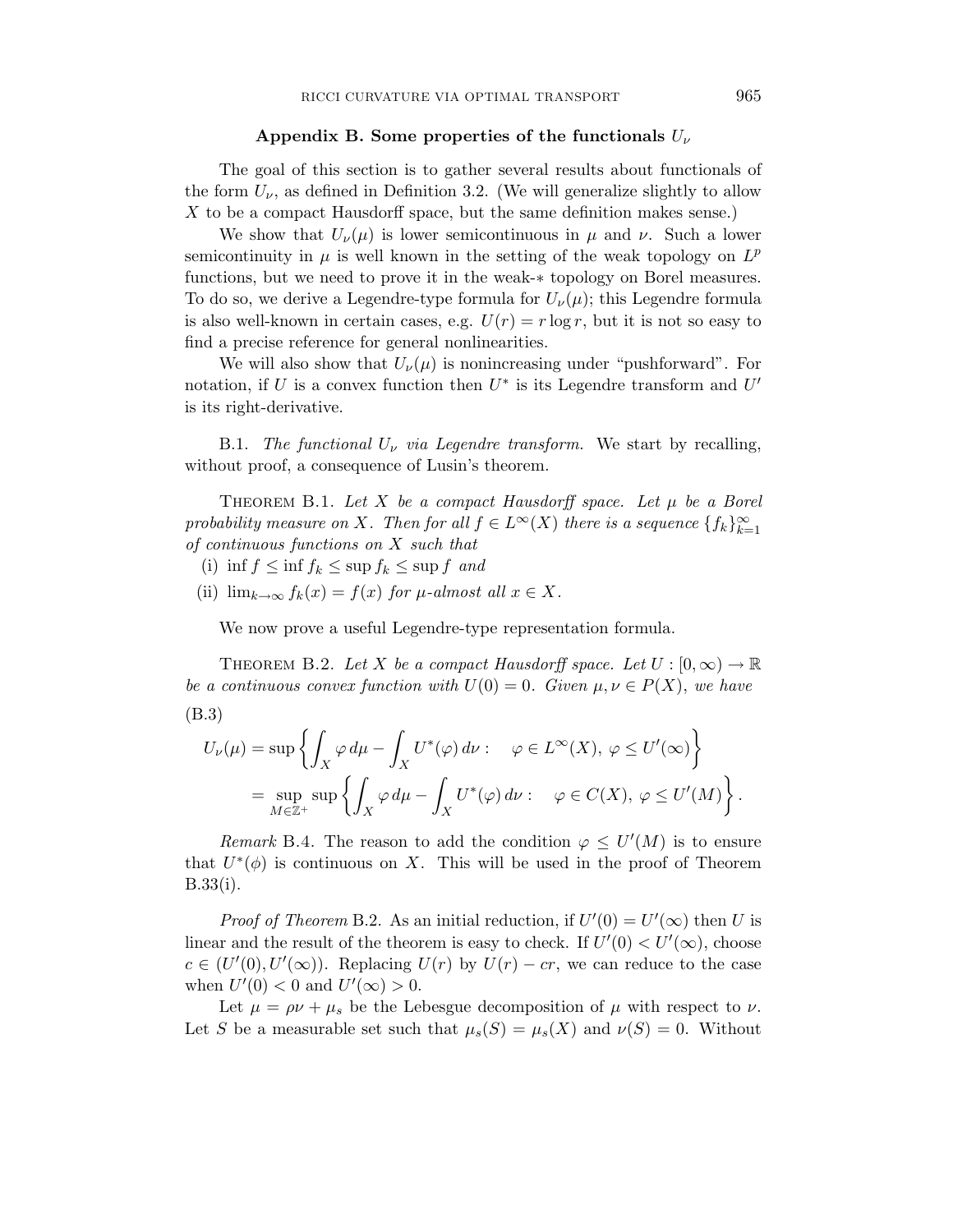loss of generality, we may assume that  $\rho < \infty$  everywhere on  $X - S$ , and we set  $\rho = \infty$  on S.

We will prove that

(B.5) 
$$
U_{\nu}(\mu) \ge \sup \left\{ \int_X \varphi \, d\mu - \int_X U^*(\varphi) \, d\nu : \varphi \in L^{\infty}(X), \varphi \le U'(\infty) \right\}
$$

and

(B.6) 
$$
U_{\nu}(\mu) \le \sup_{M \in \mathbb{Z}^+} \sup \left\{ \int_X \varphi \, d\mu - \int_X U^*(\varphi) \, d\nu : \right\}
$$
  
 $\varphi \in C(X), U' \left( \frac{1}{M} \right) \le \varphi \le U'(M) \right\}.$ 

As the right-hand side of (B.6) is clearly less than or equal to the right-handside of (B.5), this will imply that

(B.7) 
$$
U_{\nu}(\mu) = \sup \left\{ \int_X \varphi \, d\mu - \int_X U^*(\varphi) \, d\nu : \varphi \in L^{\infty}(X), \ \varphi \le U'(\infty) \right\}
$$
  

$$
= \sup_{M \in \mathbb{Z}^+} \sup \left\{ \int_X \varphi \, d\mu - \int_X U^*(\varphi) \, d\nu : \varphi \in C(X), \ U' \left( \frac{1}{M} \right) \le \varphi \le U'(M) \right\},
$$

which in turn implies the theorem.

The proof of (B.5) is obtained by a direct argument: for any  $\varphi \in L^{\infty}(X)$ with  $\varphi \leq U'(\infty)$ , we will show that

(B.8) 
$$
U_{\nu}(\mu) \geq \int_X \varphi \, d\mu - \int_X U^*(\varphi) \, d\nu.
$$

We may assume that  $U(\rho) \in L^1(X, \nu)$ , as otherwise there is nothing to prove. For all  $x \in X$ , we have

(B.9) 
$$
U(\rho(x)) - \varphi(x)\rho(x) \geq -U^*(\varphi(x)).
$$

Also,  $\varphi \rho \in L^1(X, \nu)$ . Integrating (B.9) with respect to  $\nu$  gives

(B.10) 
$$
\int_X U(\rho) d\nu - \int_X \varphi \rho d\nu \ge - \int_X U^*(\varphi) d\nu.
$$

On the other hand, since  $\varphi \leq U'(\infty)$ , we also have

(B.11) 
$$
U'(\infty)\mu_s(X) \geq \int_X \varphi \, d\mu_s.
$$

Adding (B.10) and (B.11) gives (B.8).

To prove (B.6), it suffices to show the existence of a sequence  $\{\varphi_M\}_{M=1}^{\infty}$ in  $C(X)$  such that

(B.12) 
$$
\begin{cases} U'(\frac{1}{M}) \leq \varphi_M \leq U'(M) \text{ and} \\ U_{\nu}(\mu) \leq \liminf_{M \to \infty} \left( \int_X \varphi_M d\mu - \int_X U^*(\varphi_M) d\nu \right). \end{cases}
$$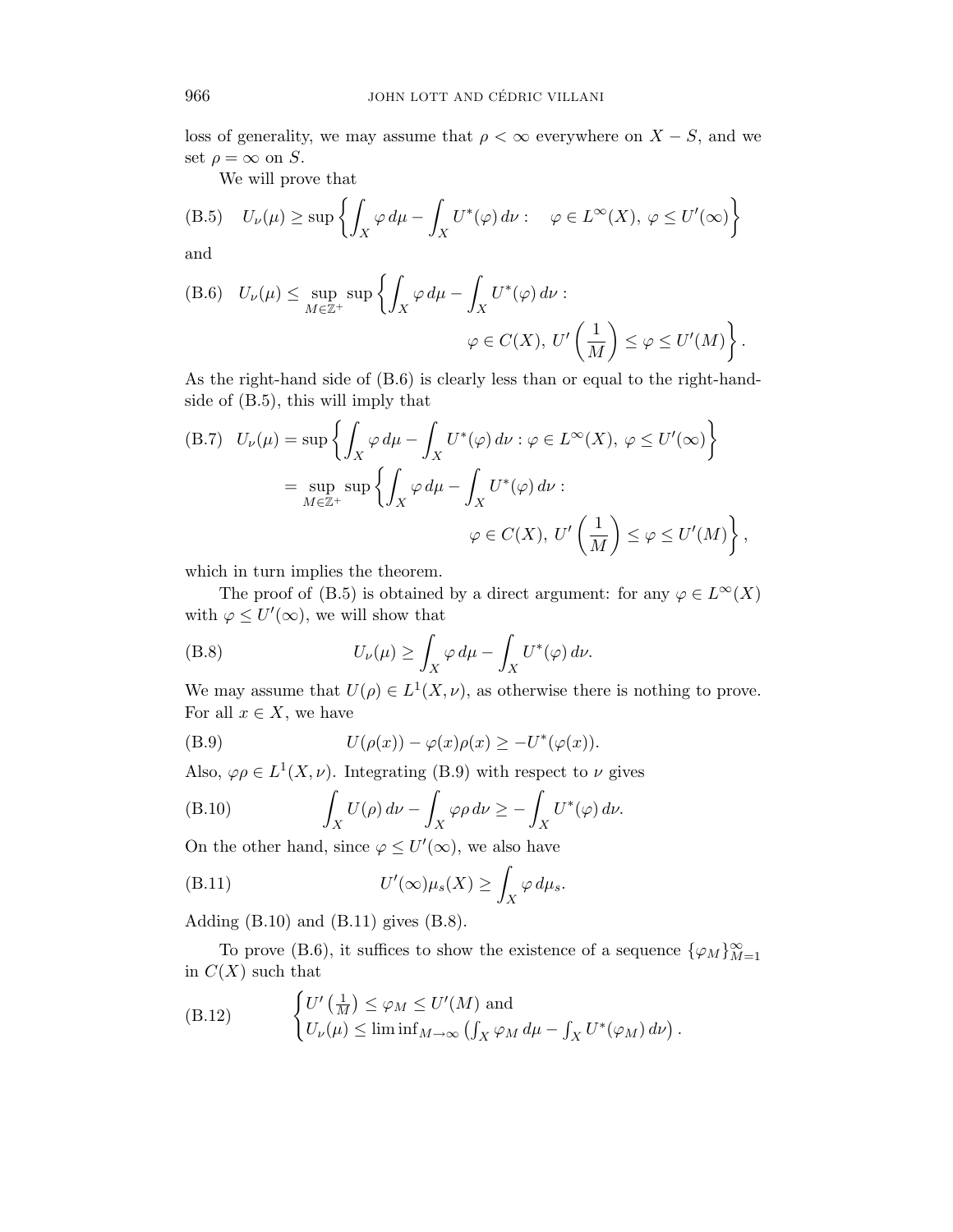For  $M \geq 1$ , we define

(B.13) 
$$
\rho_M = \max\left(\frac{1}{M}, \min(\rho, M)\right).
$$

It is clear that

- (i)  $M^{-1} \le \rho_M \le M;$
- (ii) for all  $x \in X$ ,  $\lim_{M \to \infty} \rho_M(x) = \rho(x)$ ;
- (iii) if  $0 < \rho(x) < \infty$  then  $\rho_M(x) = \rho(x)$  for M large enough.

Choose  $\varepsilon > 0$  so that U is nonincreasing on  $[0, \varepsilon)$  and nondecreasing on  $[\varepsilon, \infty)$ . Monotone convergence implies that

(B.14) 
$$
\int_{\rho^{-1}[\varepsilon,\infty)} U(\rho) d\nu = \lim_{M \to \infty} \int_{\rho^{-1}[\varepsilon,\infty)} U(\rho_M) d\nu
$$

and

(B.15) 
$$
\int_{\rho^{-1}[0,\varepsilon)} U(\rho) d\nu = \lim_{M \to \infty} \int_{\rho^{-1}[0,\varepsilon)} U(\rho_M) d\nu.
$$

Hence

(B.16) 
$$
\int_X U(\rho) d\nu = \lim_{M \to \infty} \int_X U(\rho_M) d\nu.
$$

Define now a function  $\overline{\varphi}_M : X \to \mathbb{R}$  by

(B.17) 
$$
\overline{\varphi}_M = U'(\rho_M).
$$

Since  $U'$  is nondecreasing, we have

(B.18) 
$$
U'\left(\frac{1}{M}\right) \leq \overline{\varphi}_M \leq U'(M).
$$

We also have the pointwise equality

(B.19) 
$$
U(\rho_M) = \overline{\varphi}_M \rho_M - U^*(\overline{\varphi}_M).
$$

All of the functions appearing in this identity are integrable with respect to  $\nu$ , so that

(B.20) 
$$
\int_X U(\rho_M) d\nu = \int_X \overline{\varphi}_M \rho_M d\nu - \int_X U^*(\overline{\varphi}_M) d\nu.
$$

Our first goal is to prove that

(B.21) 
$$
U_{\nu}(\mu) \leq \liminf_{M \to \infty} \left( \int_X \overline{\varphi}_M d\mu - \int_X U^*(\overline{\varphi}_M) d\nu \right).
$$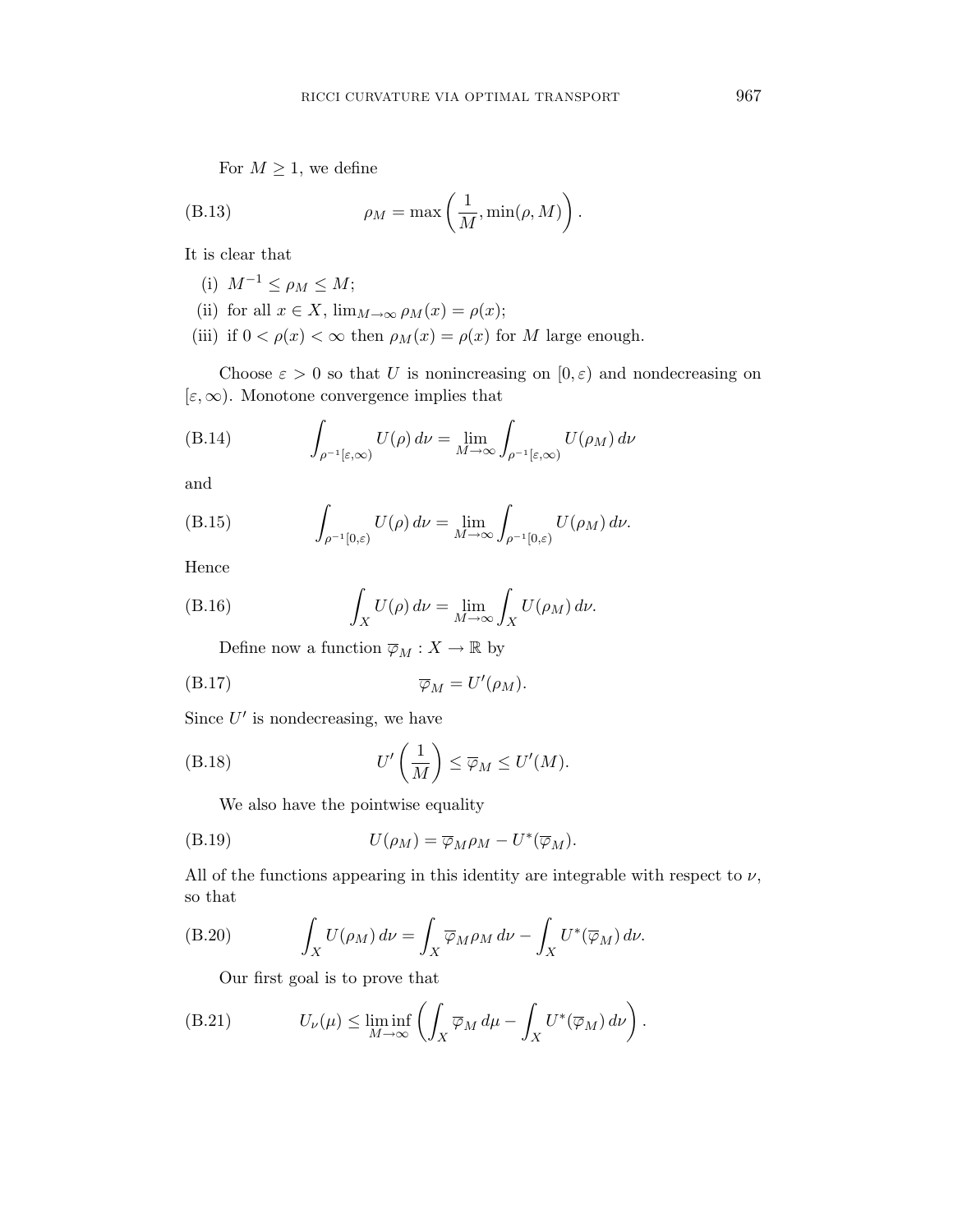If this is true then we have shown that the sequence  $\{\overline{\varphi}_M\}_{M=1}^{\infty}$  satisfies all of the properties required in (B.12), except maybe continuity. We split (B.21) into two parts:

(B.22) 
$$
U'(\infty)\mu_s(X) = \lim_{M \to \infty} \int_X \overline{\varphi}_M d\mu_s
$$

and

(B.23) 
$$
\int_X U(\rho) d\nu \le \liminf_{M \to \infty} \left[ \int_X \overline{\varphi}_M \rho d\nu - \int_X U^*(\overline{\varphi}_M) d\nu \right].
$$

To prove (B.22), we write

(B.24)  
\n
$$
\int_X \overline{\varphi}_M d\mu_s = \int_S \overline{\varphi}_M d\mu_s = U'(M)\mu_s(S) = U'(M)\mu_s(X) \stackrel{M \to \infty}{\longrightarrow} U'(\infty)\mu_s(X).
$$
\nThe energy (B.22) we note that for large M.

To prove  $(B.23)$ , we note that for large  $M$ ,

$$
(B.25) \t\t\t U'(\rho_M)(\rho_M - \rho) \le 0.
$$

Indeed, if  $1/M \le \rho \le M$  then  $\rho_M = \rho$ ; if  $\rho > M$  then  $\rho > \rho_M$  and  $U'(\rho_M) \ge 0$ ; while if  $\rho < 1/M$  then  $\rho < \rho_M$  and  $U'(\rho_M) \leq 0$ . Thus

(B.26) 
$$
\int_X \overline{\varphi}_M \, \rho_M \, d\nu \leq \int_X \overline{\varphi}_M \, \rho \, d\nu.
$$

Combining this with (B.16) and (B.20), we find

(B.27) 
$$
\int_{X} U(\rho) d\nu = \lim_{M \to \infty} \int_{X} U(\rho_M) d\nu
$$

$$
= \lim_{M \to \infty} \left[ \int_{X} \overline{\varphi}_M \rho_M d\nu - \int_{X} U^*(\overline{\varphi}_M) d\nu \right]
$$

$$
\leq \liminf_{M \to \infty} \left[ \int_{X} \overline{\varphi}_M \rho d\nu - \int_{X} U^*(\overline{\varphi}_M) d\nu \right].
$$

This proves (B.21). To conclude the proof of the theorem, it suffices to show that for any  $M \in \mathbb{Z}^+$  there is a *continuous* function  $\varphi_M$  such that  $U'(1/M) \leq \varphi_M \leq U'(M)$  and (B.28)

$$
\left| \left( \int_X \varphi_M \, d\mu - \int_X U^*(\varphi_M) \, d\nu \right) - \left( \int_X \overline{\varphi}_M \, d\mu - \int_X U^*(\overline{\varphi}_M) \, d\nu \right) \right| \le \frac{1}{M}.
$$

Fix M. By Theorem B.1, there is a sequence  $\{\psi_k\}_{k=1}^{\infty}$  of continuous functions such that  $U'(1/M) \leq \inf \overline{\varphi}_M \leq \inf \psi_k \leq \sup \psi_k \leq \sup \overline{\varphi}_M \leq U'(M)$ (in particular  $\{\psi_k\}_{k=1}^{\infty}$  is uniformly bounded) and  $\lim_{k\to\infty}\psi_k(x) = \overline{\varphi}_M(x)$  $(\mu + \nu)$ -almost everywhere.

At this point we note that

(B.29) 
$$
U^*(p) = \sup_{r \ge 0} [pr - U(r)]
$$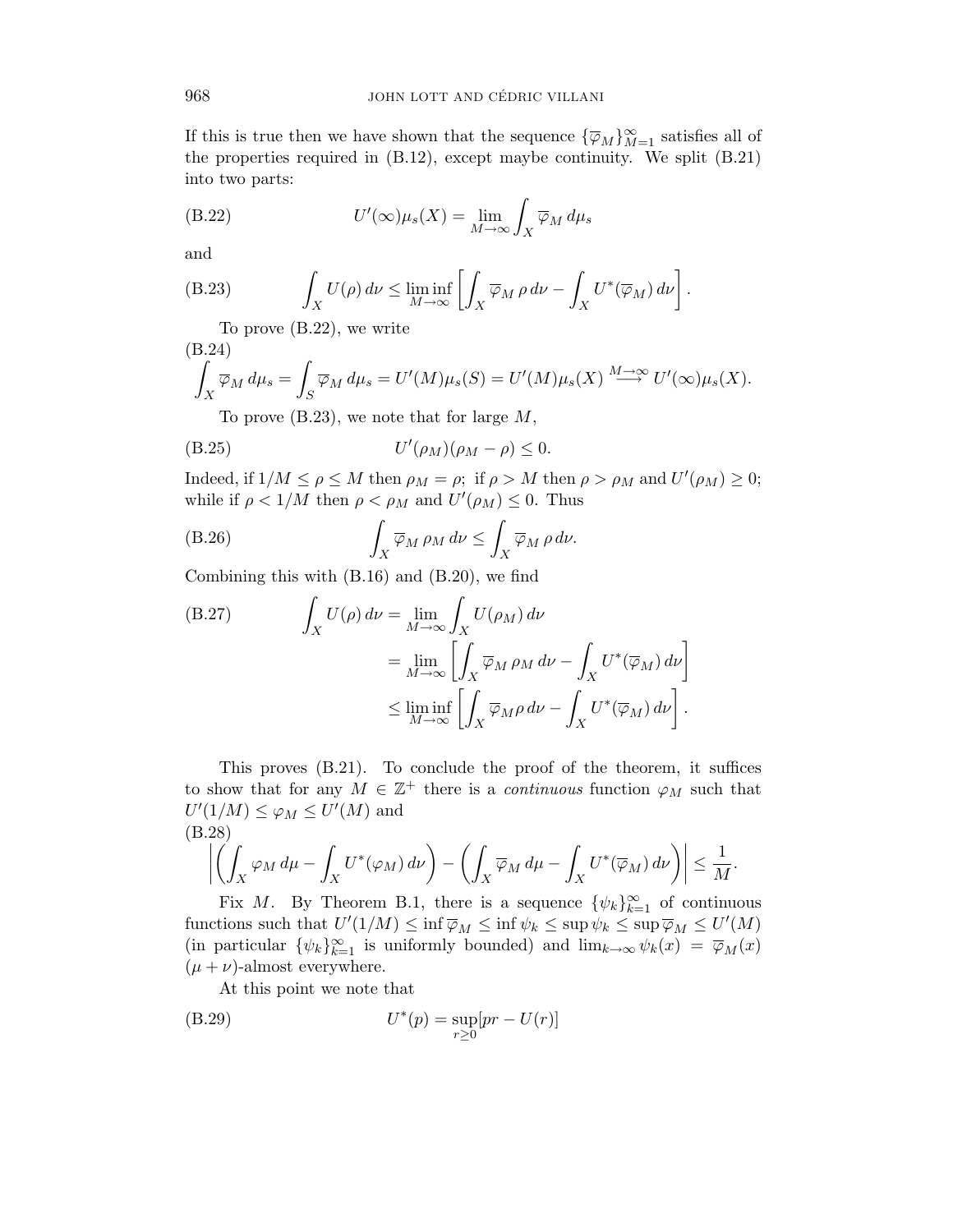is bounded below by  $-U(0) = 0$  and is a nondecreasing function of p. Also,

(B.30) 
$$
0 \leq U^*(U'(1/M)) \leq U^*(U'(M)) = MU'(M) - U(M) < \infty.
$$

Thus  $U^*$  is bounded on  $[U'(1/M), U'(M)]$ . Since it is also lower semicontinuous and convex, it is actually continuous on that interval. So  $\{U^*(\psi_k)\}_{k=1}^{\infty}$ converges  $\nu$ -almost everywhere to  $U^*(\overline{\varphi}_M)$ . By dominated convergence,

(B.31) 
$$
\lim_{k \to \infty} \int_X U^*(\psi_k) d\nu = \int_X U^*(\overline{\varphi}_M) d\nu.
$$

Also by dominated convergence,

(B.32) 
$$
\lim_{k \to \infty} \int_X \psi_k \, d\mu = \int_X \overline{\varphi}_M \, d\mu.
$$

We can conclude by choosing  $\varphi_M = \psi_k$  for some large k.

B.2. Lower semicontinuity and contraction. The following theorem is an easy consequence of the duality formulas established above.

THEOREM B.33. Let  $X$  and  $U$  satisfy the assumptions of Theorem B.2. Then

(i)  $U_{\nu}(\mu)$  is a lower semicontinuous function of  $(\mu, \nu) \in P(X) \times P(X)$ . That is, if  $\{\mu_k\}_{k=1}^{\infty}$  and  $\{\nu_k\}_{k=1}^{\infty}$  are sequences in  $P(X)$  with  $\lim_{k\to\infty} \mu_k = \mu$ and  $\lim_{k\to\infty} \nu_k = \nu$  in the weak- $*$  topology then

$$
(B.34) \t\t\t U_{\nu}(\mu) \le \liminf_{k \to \infty} U_{\nu_k}(\mu_k).
$$

(ii)  $U_{\nu}(\mu)$  is nonincreasing under pushforward. That is, if Y is a compact Hausdorff space and  $f: X \to Y$  is a Borel map then

(B.35) 
$$
U_{f_*\nu}(f_*\mu) \leq U_{\nu}(\mu).
$$

Proof. Using the second representation formula in Theorem B.2, we can write

(B.36) 
$$
U_{\nu}(\mu) = \sup_{(L_1, L_2) \in \mathcal{L}} [L_1(\mu) + L_2(\nu)],
$$

where  $\mathcal L$  is a certain subset of  $C(X) \oplus C(X)$ , and  $L_1$  and  $L_2$  define continuous linear functionals on the space of measures  $C(X)^*$ . As the supremum of a set of lower semicontinuous functions (in particular linear functions) is lower semicontinuous, it follows that  $U_{\nu}$  is lower semicontinuous in  $(\mu, \nu)$ .

To prove part (ii), we use the first representation formula in Theorem B.2 to obtain

(B.37)  
\n
$$
U_{f_*\nu}(f_*\mu) = \sup \left\{ \int_Y \varphi \, d(f_*\mu) - \int_Y U^*(\varphi) \, d(f_*\nu); \ \varphi \in L^{\infty}(Y), \ \varphi \le U'(\infty) \right\}
$$
\n
$$
= \sup \left\{ \int_X (\varphi \circ f) \, d\mu - \int_X U^*(\varphi \circ f) \, d\nu; \ \varphi \in L^{\infty}(Y), \ \varphi \le U'(\infty) \right\}.
$$

 $\Box$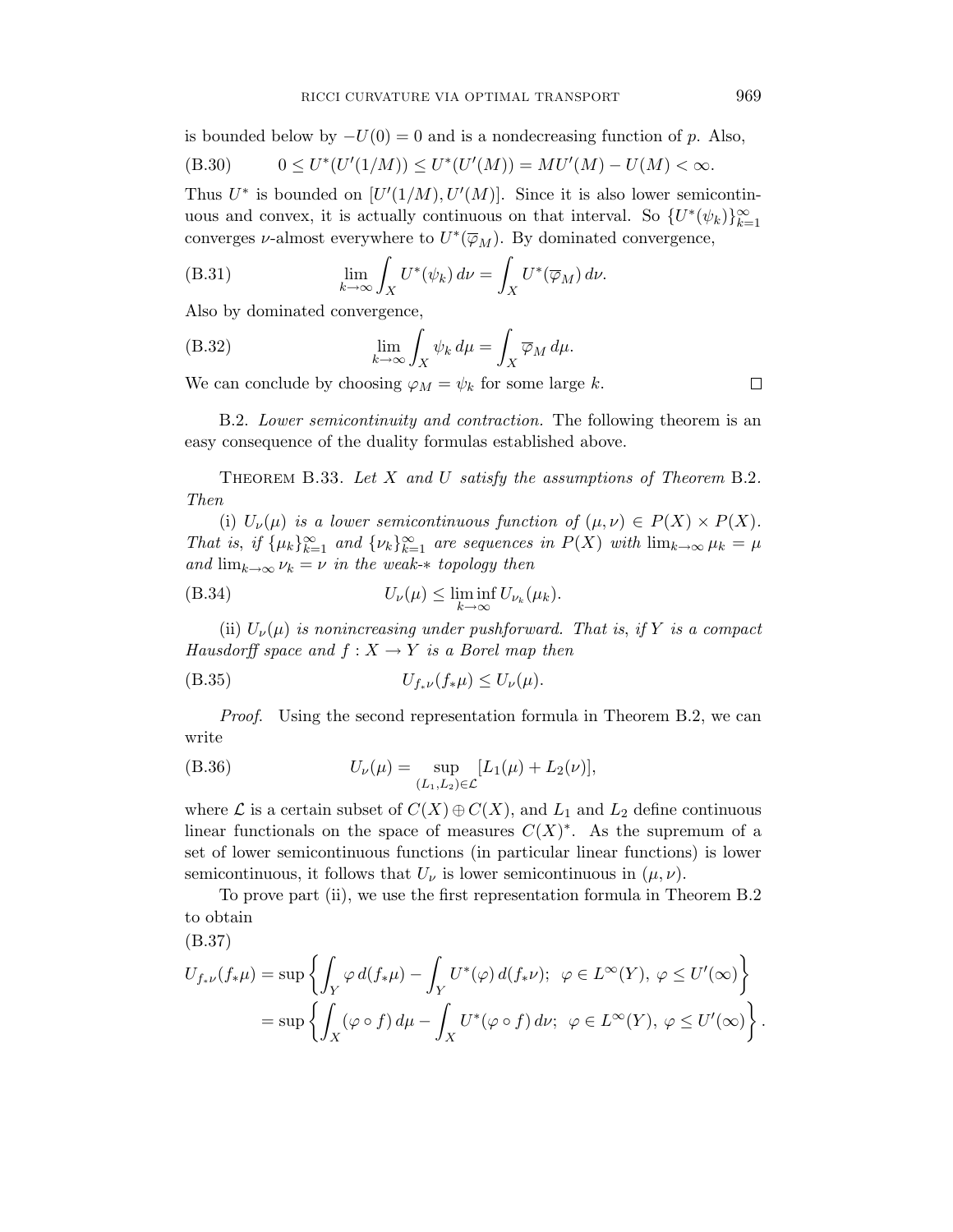If  $\varphi \in L^{\infty}(Y)$  and  $\varphi \leq U'(\infty)$  then  $\varphi \circ f \in L^{\infty}(X)$  and  $\varphi \circ f \leq U'(\infty)$ . So the above supremum is bounded above by

(B.38) 
$$
U_{\nu}(\mu) = \sup \left\{ \int_X \psi \, d\mu - \int_X U^*(\psi) \, d\nu; \quad \psi \in L^{\infty}(X), \ \psi \le U'(\infty) \right\}.
$$

# Appendix C. Approximation in  $P_2(X)$

In this section we show how to effectively approximate a measure  $\mu \in$  $P_2(X,\nu)$  by measures  $\{\mu_k\}_{k=1}^{\infty}$  whose densities, with respect to  $\nu$ , are continuous. The approximation will be such that  $\lim_{k\to\infty} \mu_k = \mu$  in the weak-\* topology and  $\lim_{k\to\infty} U_{\nu}(\mu_k) = U_{\nu}(\mu)$ .

We first construct a mollification operator on measures, in terms of a partition of unity for  $X$ . We then use finer and finer partitions of unity to construct the sequence  $\{\mu_k\}_{k=1}^{\infty}$ .

C.1. *Mollifiers*. Let  $(X, d, \nu)$  be a compact metric space equipped with a reference Borel probability measure  $\nu$ . Let  $K : X \times X \to [0, \infty)$  be a symmetric continuous kernel satisfying

(C.1) 
$$
\forall x \in \text{supp}(\nu), \quad \int_X K(x, y) d\nu(y) = 1.
$$

For  $\rho \in L^1(X, \nu)$ , define  $K \rho \in C(X)$  by

(C.2) 
$$
(K\rho)(x) = \int_X K(x, y) \rho(y) d\nu(y).
$$

Note that  $\int_X K \rho \, d\nu = \int_X \rho \, d\nu$  and the map  $\rho \to 1_{\text{supp}(\nu)} K \rho$  is a bounded operator on  $L^1(X,\nu)$  with norm 1. For  $\mu \in P_2(X,\nu)$ , define  $K\mu \in P_2(X,\nu)$  by saying that for  $f \in C(\text{supp}(\nu))$ ,

(C.3) 
$$
\int_{\text{supp}(\nu)} f d(K\mu) = \int_X (Kf) d\mu.
$$

More explicitly,

(C.4) 
$$
K\mu = \left(\int_X K(\cdot, y)d\mu(y)\right)\nu.
$$

In particular,  $K\mu \in P_2^{\text{ac}}(X,\nu)$  is the product of a continuous function on X with  $\nu$ . The notation is consistent, in the sense that if  $\rho \in L^1(X, \nu)$  then  $K(\rho d\nu) = K(\rho) d\nu$ . Moreover, taking  $f = 1$  in (C.3), it follows that if  $\mu$  is a probability measure then  $K\mu$  is a probability measure.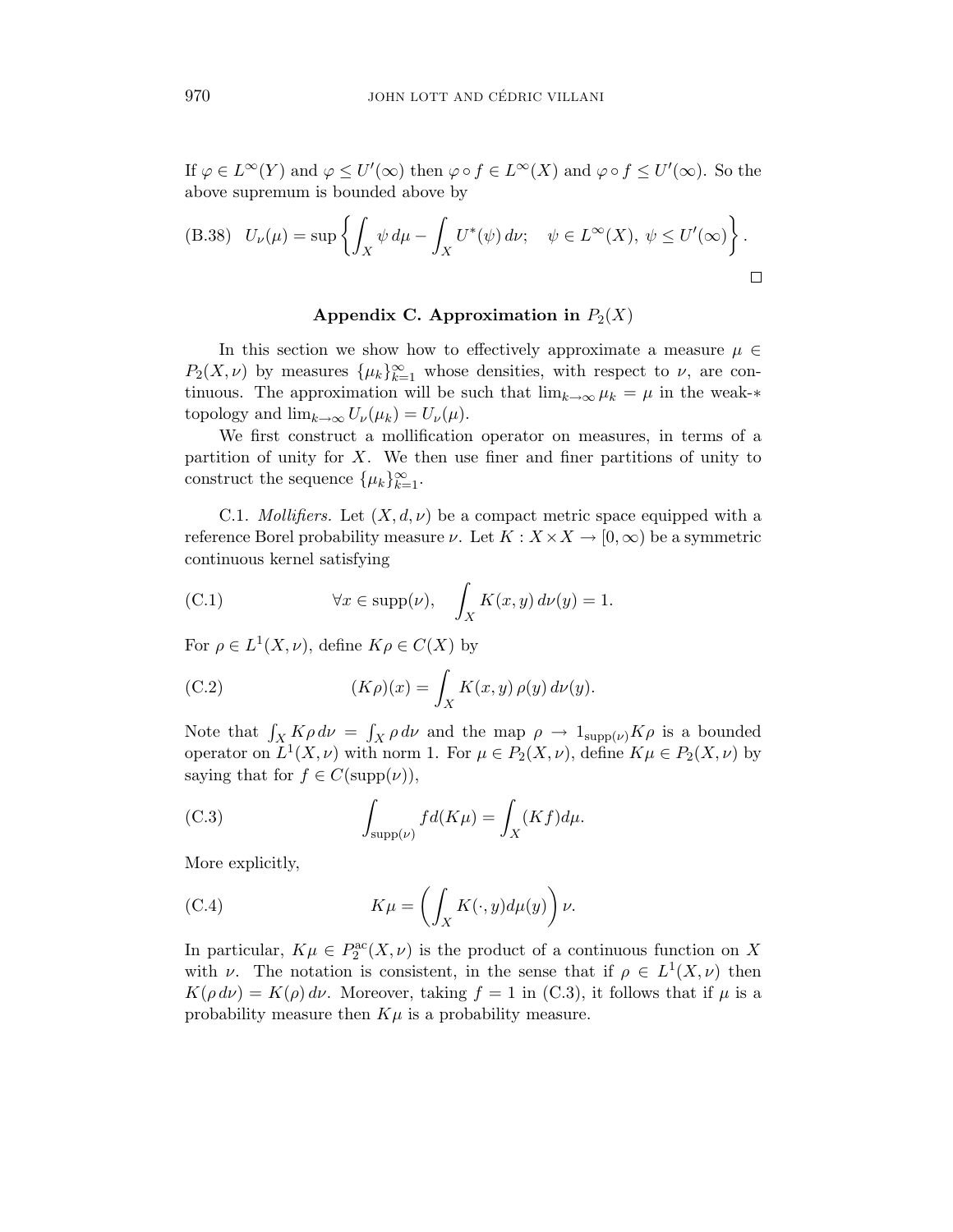THEOREM C.5. Let  $(X, d)$  be a compact metric space equipped with a reference Borel probability measure  $\nu$ . Then there is a sequence  $\{K_I\}_{I=1}^{\infty}$  of continuous nonnegative kernels with the following properties:

- (i)  $\forall x, y \in X$ ,  $K_I(x, y) = K_I(y, x)$ .
- (ii)  $\forall x \in \text{supp}(\nu)$ ,  $\int_X K_I(x, y) d\nu(y) = 1$ .
- (iii) There is a sequence  $\{\varepsilon_I\}_{I=1}^{\infty}$  converging to zero so that  $K_I(x,y) = 0$ whenever  $d(x, y) \geq \varepsilon_I$ .
- (iv) For all  $\mu \in P_2(X, \nu)$ ,  $\lim_{I \to \infty} K_I \mu = \mu$  in the weak- $*$  topology.

*Proof.* Let  $\mathcal{C} \equiv \{U_i\}$  be a finite open cover of X. Let  $\{\phi_i\}$  be a subordinate partition of unity. Put

(C.6) 
$$
K_{\mathcal{C}}(x,y) = \sum_{j:\int_X \phi_j d\nu > 0} \frac{\phi_j(x)\phi_j(y)}{\int_X \phi_j d\nu}.
$$

Then  $K_{\mathcal{C}}(x, y) = K_{\mathcal{C}}(y, x)$ . If  $x \in \text{supp}(\nu)$  and  $\phi_j(x) > 0$  then  $\int_X \phi_j d\nu > 0$ , so that  $\int_X K_C(x, y) d\nu(y) = 1$ . Properties (i) and (ii) are ensured if our sequence is made of such kernels. Moreover, (iii) will be satisfied if each  $\phi_j$  has support in a small ball of radius  $\varepsilon_I/2$ .

Given  $\delta > 0$ , let  $\mathcal{C}_{\delta}$  denote a finite cover of X by  $\delta$ -balls. Given  $f \in$  $C(\text{supp}(\nu))$  and  $\varepsilon > 0$ , suppose that  $\delta > 0$  is such that  $|f(x') - f(x)| \leq \varepsilon$ whenever  $x', x \in \text{supp}(\nu)$  satisfy  $d(x', x) \leq 2\delta$ . With such a cover  $\mathcal{C}_{\delta}$ , if  $x \in$  $supp(\nu)$  has  $\phi_i(x) > 0$  then

(C.7) 
$$
\left| \frac{\int_X f \phi_j \, d\nu}{\int_X \phi_j \, d\nu} - f(x) \right| \le \varepsilon.
$$

As

(C.8) 
$$
(K_{\mathcal{C}_{\delta}}f)(x) = \sum_{j:\int_X \phi_j d\nu > 0} \phi_j(x) \frac{\int_X f\phi_j d\nu}{\int_X \phi_j d\nu} = \sum_{j:\phi_j(x)>0} \phi_j(x) \frac{\int_X f\phi_j d\nu}{\int_X \phi_j d\nu}
$$

and

(C.9) 
$$
f(x) = \sum_{j} \phi_j(x) f(x) = \sum_{j:\phi_j(x)>0} \phi_j(x) f(x),
$$

it follows that

(C.10) 
$$
|(K_{\mathcal{C}_{\delta}}f)(x) - f(x)| \leq \varepsilon.
$$

Thus  $\lim_{I\to\infty} K_{\mathcal{C}_{1/I}}f = f$  in  $C(\text{supp}(\nu)).$ Now put  $K_I = K_{\mathcal{C}_{1/I}}$ . For any  $f \in C(\text{supp}(\nu)),$ 

(C.11) 
$$
\lim_{I \to \infty} \int_X f dK_I \mu = \lim_{I \to \infty} \int_X (K_I f) d\mu = \int_X f d\mu.
$$

This proves (iv).

 $\Box$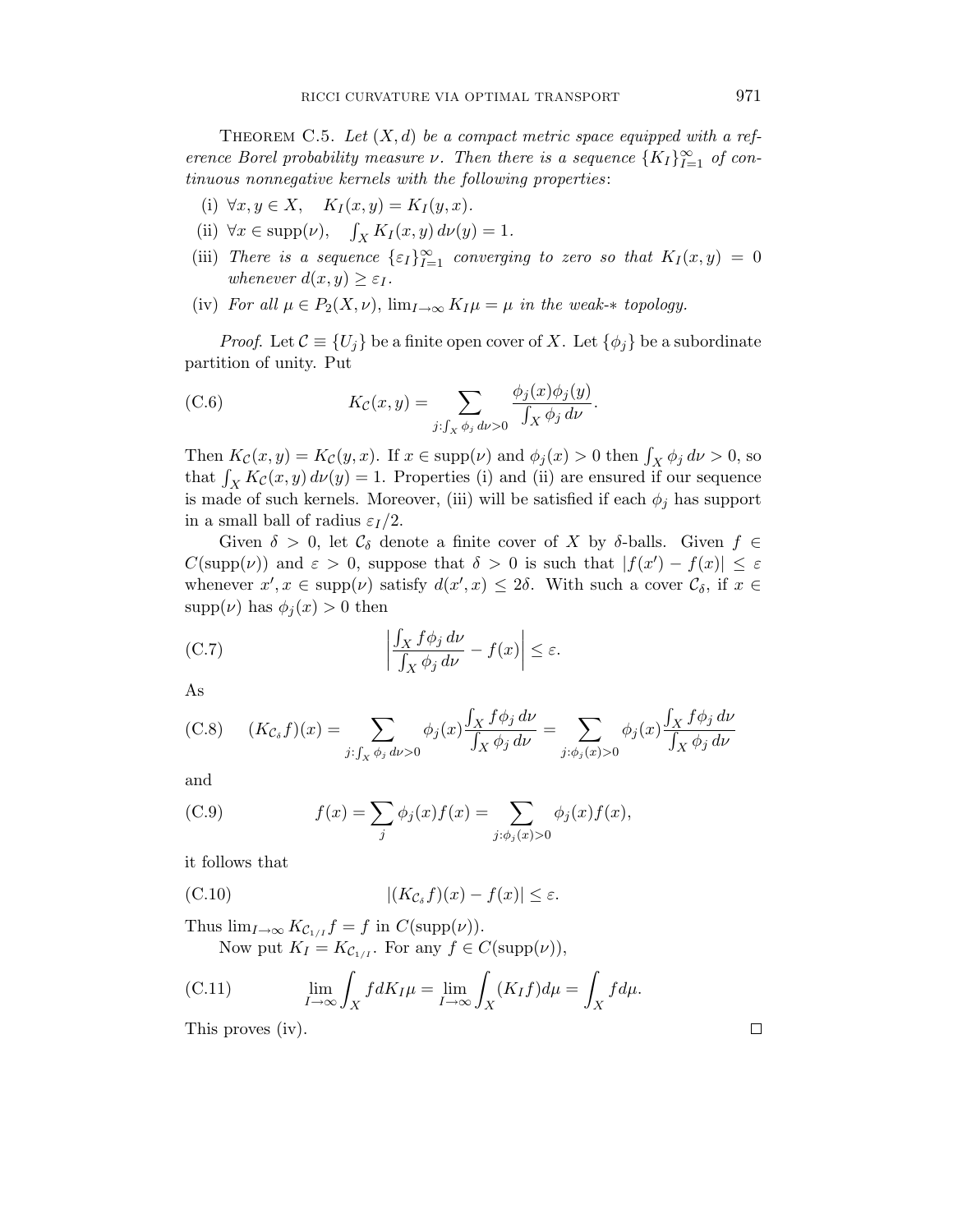C.2. Approximation by continuous densities.

THEOREM C.12. Let U be a continuous convex function on  $[0,\infty)$  with  $U(0) = 0$ . Let  $(X, d)$  be a compact metric space equipped with a Borel probability measure  $\nu$ . Let  $\mu \in P_2(X, \nu)$  satisfy  $U_{\nu}(\mu) < \infty$ . Then there is a sequence  ${f_k}_{k=1}^{\infty}$  in  $C(X)$  such that  $\lim_{k\to\infty} f_k \nu = \mu$  in the weak- $*$  topology and  $\lim_{k\to\infty} U_{\nu}(f_k\nu) = U_{\nu}(\mu).$ 

*Proof.* We introduce a sequence of mollifying kernels  $K_I$  as above. We will prove that  $\{K_I\mu\}_{I=1}^{\infty}$  does the job. Each  $K_I\mu$  is the product of a continuous function on X with  $\nu$ . Theorem C.5(iv) gives  $\lim_{I\to\infty} K_I \mu = \mu$ . By Theorem B.33(i),  $U_{\nu}(\mu) \leq \liminf_{I \to \infty} U_{\nu}(K_I\mu)$ . Hence it suffices to show that  $U_{\nu}(K_{I}\mu) \leq U_{\nu}(\mu)$  for all I.

Before giving the general proof, it might be enlightening first to consider two "extreme" cases.

First particular case:  $\mu$  is absolutely continuous. Assume that  $\mu =$  $\rho\nu$ . We write  $K_I\mu(x)$  for the density of  $K_I\mu$  with respect to  $\nu$ . By Jensen's inequality, for  $x \in \text{supp}(\nu)$ ,

(C.13)

$$
U(K_I\mu(x)) = U\left(\int_X K_I(x,y)\,\rho(y)\,d\nu(y)\right) \leq \int_X K_I(x,y)U(\rho(y))\,d\nu(y).
$$

Then

(C.14) 
$$
U_{\nu}(K_{I}\mu) = \int_{X} U(K_{I}\mu(x)) d\nu(x) \leq \int_{X} U(\rho) d\nu.
$$

Second particular case:  $\mu$  is completely singular. With the notation used before,  $\mu = \mu_s$ . We write  $K_I \mu_s(x)$  for the density of  $K_I \mu_s$  with respect to  $\nu$ . Then

$$
(C.15)\quad \int_X U((K_I\mu_s)(x))\,d\nu(x) \le U'(\infty)\int_X (K_I\mu_s)(x)\,d\nu(x) = U'(\infty)\mu_s(X).
$$

General case. Now we introduce the Lebesgue decomposition  $\mu = \rho \nu + \mu_s$ . In view of the first particular case above, we may assume that  $\mu_s(X) > 0$ . If  $U'(\infty) = \infty$  then  $U_{\nu}(\mu) = \infty$ , so we can restrict to the case  $U'(\infty) < \infty$ .

We write  $K_I \mu(x)$  for the density of  $K_I \mu$  with respect to  $\nu$ , and similarly for  $K_I\mu_s(x)$ . For all  $\theta \in (0,1)$ , there is a pointwise inequality

(C.16) 
$$
U(K_I\mu) = U(K_I\rho + K_I\mu_s) \leq \theta U\left(\frac{K_I\rho}{\theta}\right) + (1-\theta)U\left(\frac{K_I\mu_s}{1-\theta}\right).
$$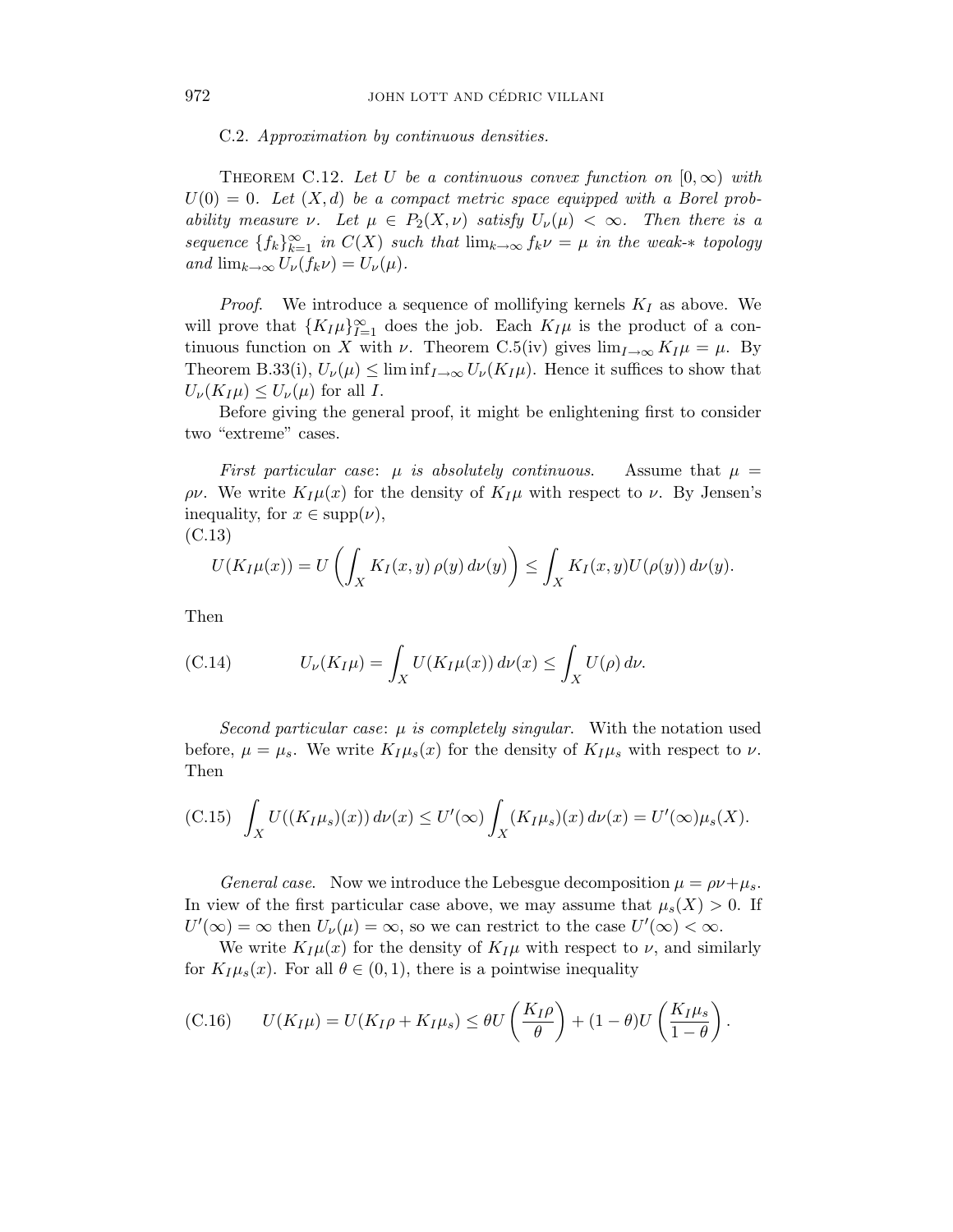Then

(C.17)  
\n
$$
U_{\nu}(K_{I}\mu) = \int_{X} U(K_{I}\mu(x)) d\nu(x) \leq \theta \int_{X} U\left(\frac{K_{I}\rho}{\theta}\right) d\nu + U'(\infty) \int_{X} K_{I}\mu_{s}(x) d\nu(x)
$$
\n
$$
= \theta \int_{X} U\left(\frac{K_{I}\rho}{\theta}\right) d\nu + U'(\infty)\mu_{s}(X).
$$

As  $K_I \rho \in C(X)$ ,

(C.18) 
$$
\lim_{\theta \to 1^{-}} \left( \theta \int_{X} U \left( \frac{K_{I} \rho}{\theta} \right) d\nu \right) = \int_{X} U(K_{I} \rho) d\nu.
$$

As in the proof of the first particular case,

(C.19) 
$$
\int_X U(K_I \rho) d\nu \leq \int_X U(\rho) d\nu.
$$

Combining (C.17), (C.18) and (C.19) gives  $U_{\nu}(K_{I}\mu) \leq U_{\nu}(\mu)$ .

#### $\Box$

#### Appendix D. Hessian calculations

How can one check, in practice, the displacement convexity of a given functional on  $P_2(X)$ , say in the case when X is a smooth compact connected Riemannian manifold M? We provide below some explicit computations to that effect, following [36]. The computations are purely formal and we do not rigorously justify them, ignoring all regularity issues. Although formal, these computations motivate the definition of nonnegative N-Ricci curvature in terms of displacement convexity.

Denote by  $dvol<sub>M</sub>$  the Riemannian density on  $M$ , and introduce a reference measure

$$
(D.1) \t\t dv = e^{-\Psi} dvol_M,
$$

with  $\Psi \in C^{\infty}(M)$  satisfying  $\int_M e^{-\Psi} dvol_M = 1$ .

The direction vector along a curve  $\{\mu_t\}$  in the space of probability measures  $P(M)$  can be "represented" as

(D.2) 
$$
\frac{\partial \mu}{\partial t} = -\nabla \cdot (\mu \nabla \Phi),
$$

where  $\Phi \equiv \Phi(t)$  is a function on M that is defined up to constants. The meaning of (D.2) is that

(D.3) 
$$
\frac{d}{dt} \int_M \xi d\mu = \int_M \nabla \xi \cdot \nabla \Phi d\mu
$$

for all  $\xi \in C^{\infty}(M)$ . Thus we can parametrize the tangent space  $T_{\mu}P(M)$ by the function  $\Phi$ . Otto's formal inner product on  $T_{\mu}P(M)$  is given by the quadratic form  $\int_M \langle \nabla \Phi, \nabla \Phi \rangle d\mu$ . The function  $\Phi$  here is related to the function  $\phi$  of Section 2.4 by  $\Phi = -\phi$ .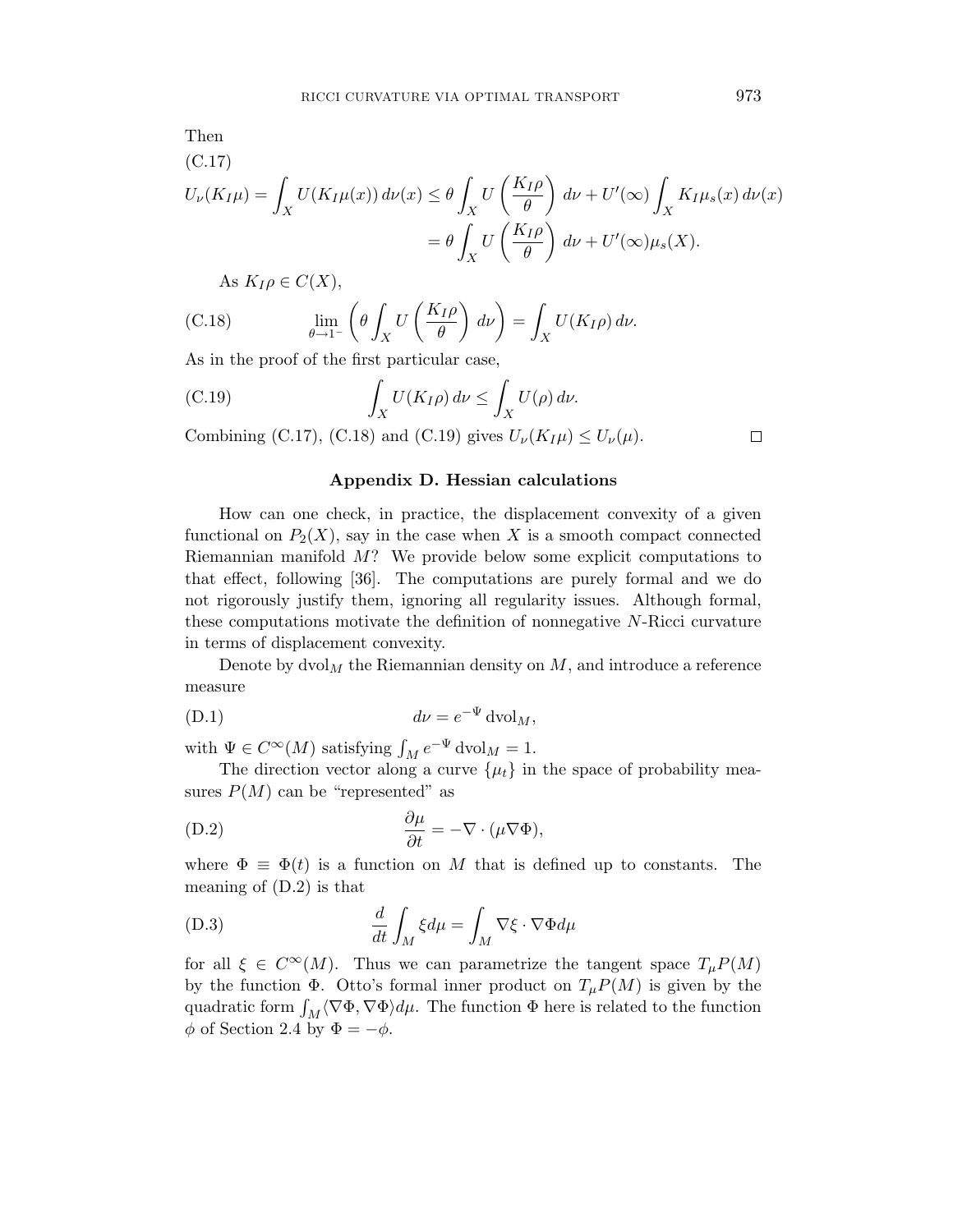With this Riemannian metric, the geodesic equation in  $P(M)$  becomes

(D.4) 
$$
\partial_t \Phi + \frac{1}{2} |\nabla \Phi|^2 = 0.
$$

It has the solution

(D.5) 
$$
\Phi(t)(x) = \inf_{y \in X} \left[ \Phi(0)(y) + \frac{d(x, y)^2}{2t} \right].
$$

The corresponding length metric on  $P(M)$  is formally the Wasserstein metric.

Let U be a continuous convex function on  $[0, \infty)$  that is  $C^2$ -regular on  $(0, \infty)$ . Put

(D.6) 
$$
E(\mu) = \int_M U \left(\frac{d\mu}{d\nu}\right) d\nu.
$$

Recall that

(D.7) 
$$
p(r) = rU'(r) - U(r), \qquad p_2(r) = rp'(r) - p(r).
$$

Then along a curve  $\{\mu_t\}$  in  $P(M)$ , the derivative of  $E(\mu_t)$  is given by

(D.8)  
\n
$$
\frac{dE}{dt} = \int_M U' \left(\frac{d\mu}{d\nu}\right) \partial_t \frac{d\mu}{d\nu} d\nu
$$
\n
$$
= \int_M \nabla U' \left(\frac{d\mu}{d\nu}\right) \cdot \nabla \Phi d\mu
$$
\n
$$
= \int_M \nabla \Phi \cdot \left(\frac{d\mu}{d\nu} U'' \left(\frac{d\mu}{d\nu}\right) \nabla \frac{d\mu}{d\nu}\right) d\nu
$$
\n
$$
= \int_M \nabla \Phi \cdot \nabla p \left(\frac{d\mu}{d\nu}\right) d\nu
$$
\n
$$
= \int_M (-\Delta \Phi + \nabla \Psi \cdot \nabla \Phi) p \left(\frac{d\mu}{d\nu}\right) d\nu.
$$

Parametrizing  $T_{\mu}P(M)$  by  $\{\Phi\}$ , equation (D.8) shows in particular that grad E is represented by the function  $U' \left(\frac{d\mu}{d\nu}\right)$ .

To compute the Hessian of E, we assume that  $\{\mu_t\}$  is a geodesic curve in  $P_2(M)$ . Then

(D.9) 
$$
\frac{d^2 E}{dt^2} = \int_M \left( \Delta \left( \frac{1}{2} |\nabla \Phi|^2 \right) - \nabla \Psi \cdot \nabla \left( \frac{1}{2} |\nabla \Phi|^2 \right) \right) p \left( \frac{d\mu}{d\nu} \right) d\nu + \nabla \left( \left( -\Delta \Phi + \nabla \Psi \cdot \nabla \Phi \right) p' \left( \frac{d\mu}{d\nu} \right) \right) \cdot \nabla \Phi d\mu.
$$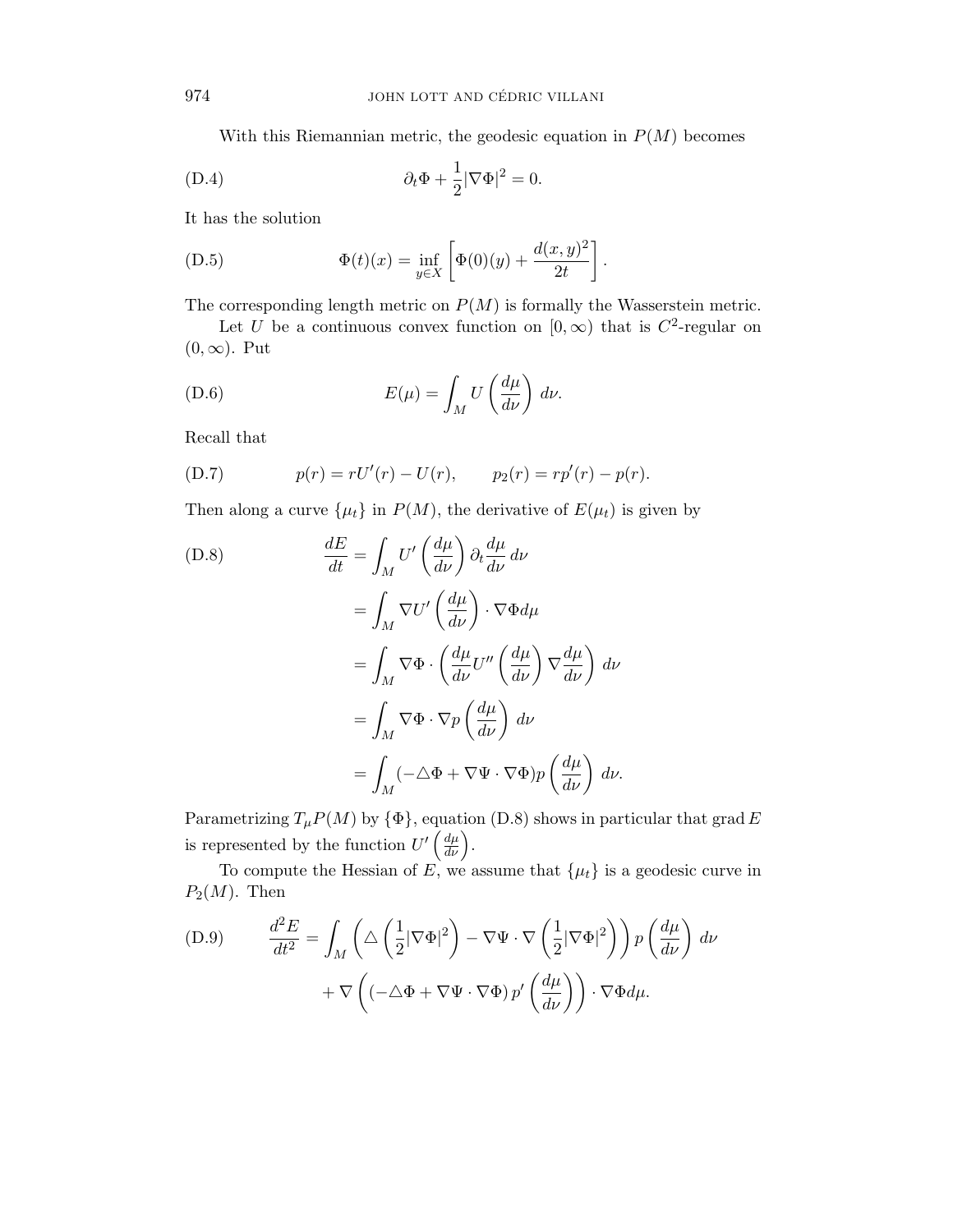Now

(D.10)  
\n
$$
\int_{M} \nabla \left( (-\Delta \Phi + \nabla \Psi \cdot \nabla \Phi) p' \left( \frac{d\mu}{d\nu} \right) \right) \cdot \nabla \Phi d\mu
$$
\n
$$
= \int_{M} \nabla \left( (-\Delta \Phi + \nabla \Psi \cdot \nabla \Phi) p' \left( \frac{d\mu}{d\nu} \right) \right) \cdot \nabla \Phi \frac{d\mu}{d\nu} d\nu
$$
\n
$$
= \int_{M} (-\Delta \Phi + \nabla \Psi \cdot \nabla \Phi) p' \left( \frac{d\mu}{d\nu} \right) \left( -\nabla \cdot \left( \nabla \Phi \frac{d\mu}{d\nu} \right) + \nabla \Psi \cdot \nabla \Phi \frac{d\mu}{d\nu} \right) d\nu
$$
\n
$$
= \int_{M} (-\Delta \Phi + \nabla \Psi \cdot \nabla \Phi)^{2} p' \left( \frac{d\mu}{d\nu} \right) \frac{d\mu}{d\nu} d\nu
$$
\n
$$
- \int_{M} (-\Delta \Phi + \nabla \Psi \cdot \nabla \Phi) \nabla \Phi \cdot \nabla p \left( \frac{d\mu}{d\nu} \right) d\nu
$$
\n
$$
= \int_{M} (-\Delta \Phi + \nabla \Psi \cdot \nabla \Phi)^{2} p' \left( \frac{d\mu}{d\nu} \right) \frac{d\mu}{d\nu} d\nu
$$
\n
$$
+ \int_{M} [\nabla (-\Delta \Phi + \nabla \Psi \cdot \nabla \Phi) \cdot \nabla \Phi + (-\Delta \Phi + \nabla \Psi \cdot \nabla \Phi) \cdot \Delta \Phi
$$
\n
$$
- \nabla \Psi \cdot (-\Delta \Phi + \nabla \Psi \cdot \nabla \Phi) \nabla \Phi] p \left( \frac{d\mu}{d\nu} \right) d\nu
$$
\n
$$
= \int_{M} (-\Delta \Phi + \nabla \Psi \cdot \nabla \Phi)^{2} p' \left( \frac{d\mu}{d\nu} \right) \frac{d\mu}{d\nu} d\nu
$$
\n
$$
+ \int_{M} [\nabla (-\Delta \Phi + \nabla \Psi \cdot \nabla \Phi) \cdot
$$

Combining (D.9) and (D.10) gives

(D.11) 
$$
\frac{d^2 E}{dt^2} = \int_M \left[ \Delta \left( \frac{1}{2} |\nabla \Phi|^2 \right) - \nabla \Psi \cdot \nabla \left( \frac{1}{2} |\nabla \Phi|^2 \right) \right.
$$

$$
+ \nabla \left( -\Delta \Phi + \nabla \Psi \cdot \nabla \Phi \right) \cdot \nabla \Phi
$$

$$
- \left( -\Delta \Phi + \nabla \Psi \cdot \nabla \Phi \right)^2 \left[ p \left( \frac{d\mu}{d\nu} \right) d\nu
$$

$$
+ \int_M \left( -\Delta \Phi + \nabla \Psi \cdot \nabla \Phi \right)^2 p' \left( \frac{d\mu}{d\nu} \right) \frac{d\mu}{d\nu} d\nu
$$

$$
= \int_M \left[ |\text{Hess } \Phi|^2 + \nabla \Phi \cdot (\text{Ric} + \text{Hess } \Psi) \nabla \Phi \right] p \left( \frac{d\mu}{d\nu} \right) d\nu
$$

$$
+ \int_M \left( -\Delta \Phi + \nabla \Psi \cdot \nabla \Phi \right)^2 \left( -p \left( \frac{d\mu}{d\nu} \right) + p' \left( \frac{d\mu}{d\nu} \right) \frac{d\mu}{d\nu} \right) d\nu
$$

$$
= \int_M \left[ |\text{Hess } \Phi|^2 + \nabla \Phi \cdot (\text{Ric} + \text{Hess } \Psi) \nabla \Phi \right] p \left( \frac{d\mu}{d\nu} \right) d\nu
$$

$$
+ \int_M \left( -\Delta \Phi + \nabla \Psi \cdot \nabla \Phi \right)^2 p_2 \left( \frac{d\mu}{d\nu} \right) d\nu.
$$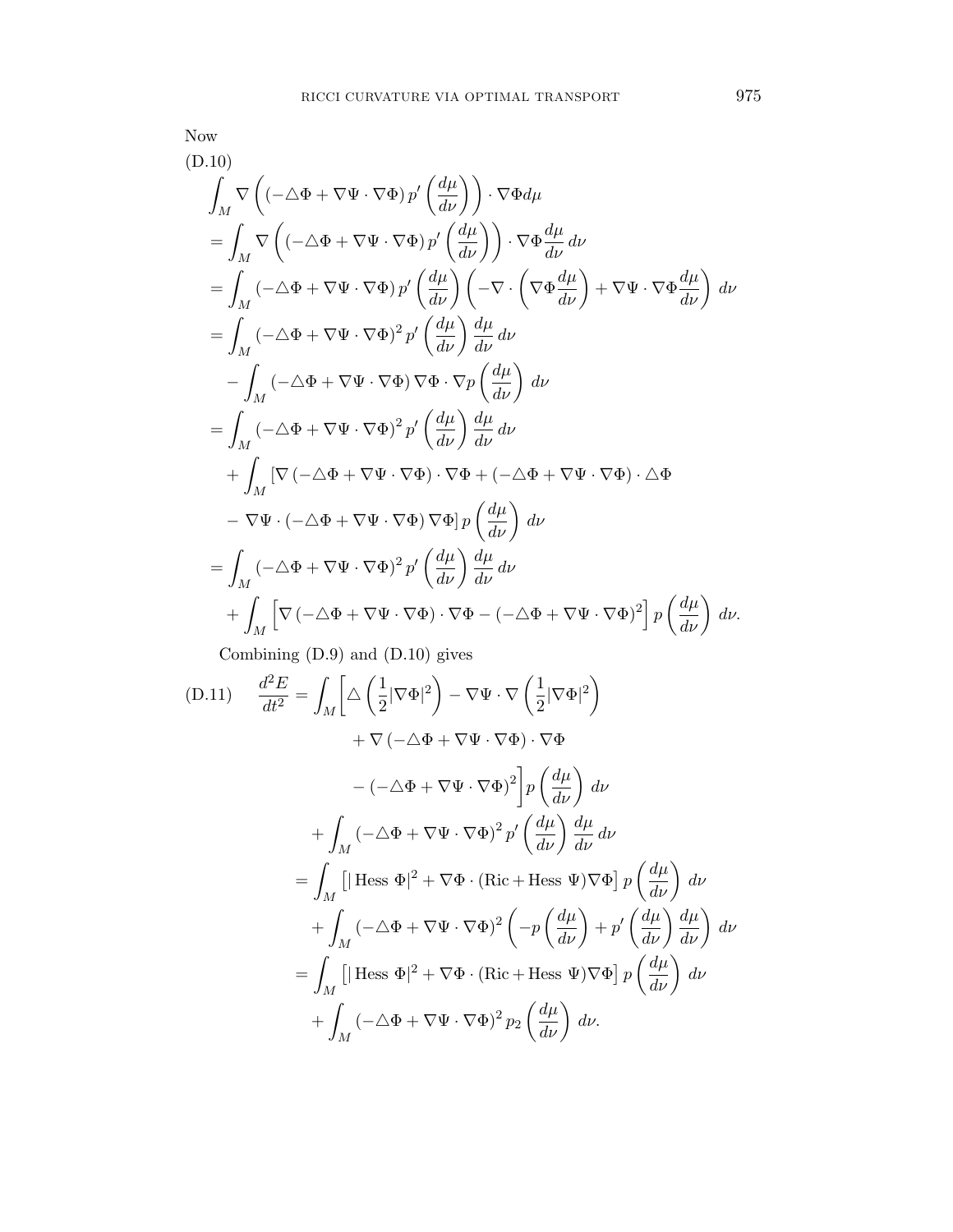In particular, if  $U \in \mathcal{DC}_N$  with  $n < N$  then from Lemma 5.7(b),

(D.12)  
\n
$$
\frac{d^2E}{dt^2} \ge \int_M \left[ |\text{Hess }\Phi|^2 + \nabla \Phi \cdot (\text{Ric} + \text{Hess }\Psi) \nabla \Phi \right]
$$
\n
$$
- \frac{1}{N} \left( -\Delta \Phi + \nabla \Psi \cdot \nabla \Phi \right)^2 \left[ p \left( \frac{d\mu}{d\nu} \right) d\nu \right]
$$
\n
$$
\ge \int_M \left[ \frac{1}{n} (\Delta \Phi)^2 + \nabla \Phi \cdot (\text{Ric} + \text{Hess }\Psi) \nabla \Phi \right]
$$
\n
$$
- \frac{1}{N} \left( -\Delta \Phi + \nabla \Psi \cdot \nabla \Phi \right)^2 \left[ p \left( \frac{d\mu}{d\nu} \right) d\nu \right]
$$
\n
$$
\ge \int_M \left[ \nabla \Phi \cdot (\text{Ric} + \text{Hess }\Psi) \nabla \Phi - \frac{1}{N-n} (\nabla \Psi \cdot \nabla \Phi)^2 \right] p \left( \frac{d\mu}{d\nu} \right) d\nu
$$
\n
$$
= \int_M \left[ \nabla \Phi \cdot \left( \text{Ric} + \text{Hess }\Psi - \frac{1}{N-n} \nabla \Psi \otimes \nabla \Psi \right) \nabla \Phi \right] p \left( \frac{d\mu}{d\nu} \right) d\nu
$$
\n
$$
= \int_M \left[ \nabla \Phi \cdot \text{Ric}_N (\nabla \Phi) \right] p \left( \frac{d\mu}{d\nu} \right) d\nu.
$$

The same conclusion applies if  $N = n$  and  $\nabla \Psi = 0$ , in which case Ric<sub>N</sub> = Ric.

If  $\text{Ric}_N \geq Kg_M$  then

(D.13) 
$$
\frac{d^2 E}{dt^2} \geq K \int_M |\nabla \Phi|^2 \frac{p \left(\frac{d\mu}{d\nu}\right)}{\frac{d\mu}{d\nu}} d\mu.
$$

If  $K = 0$  then (D.13) gives  $\frac{d^2 E}{dt^2} \geq 0$ . That is, E is formally convex on  $P_2(M)$ , no matter what the value of N is.

If  $N = \infty$  then (D.13) gives

(D.14) 
$$
\frac{d^2 E}{dt^2} \ge \left(\inf_{r>0} K \frac{p(r)}{r}\right) \int_M |\nabla \Phi|^2 d\mu = \lambda(U) \int_M |\nabla \Phi|^2 d\mu.
$$

As  $\int_M |\nabla \Phi|^2 d\mu$  is the square of the speed of the geodesic, it follows that E is formally  $\lambda(U)$ -convex on  $P_2(M)$ .

## Appendix E. The noncompact case

In the preceding part of the paper we worked with compact spaces  $X$ . We now discuss how to adapt our arguments to (possibly noncompact) pointed metric spaces. To avoid expanding the size of this section too much, we sometimes simplify the proofs by slightly restricting the generality of the discussion, and we give details mainly for the case of nonnegative N-Ricci curvature with  $N < \infty$ .

E.1. Pointed spaces. In this section we will always assume our metric spaces have distinguished basepoints. In other words, the objects under study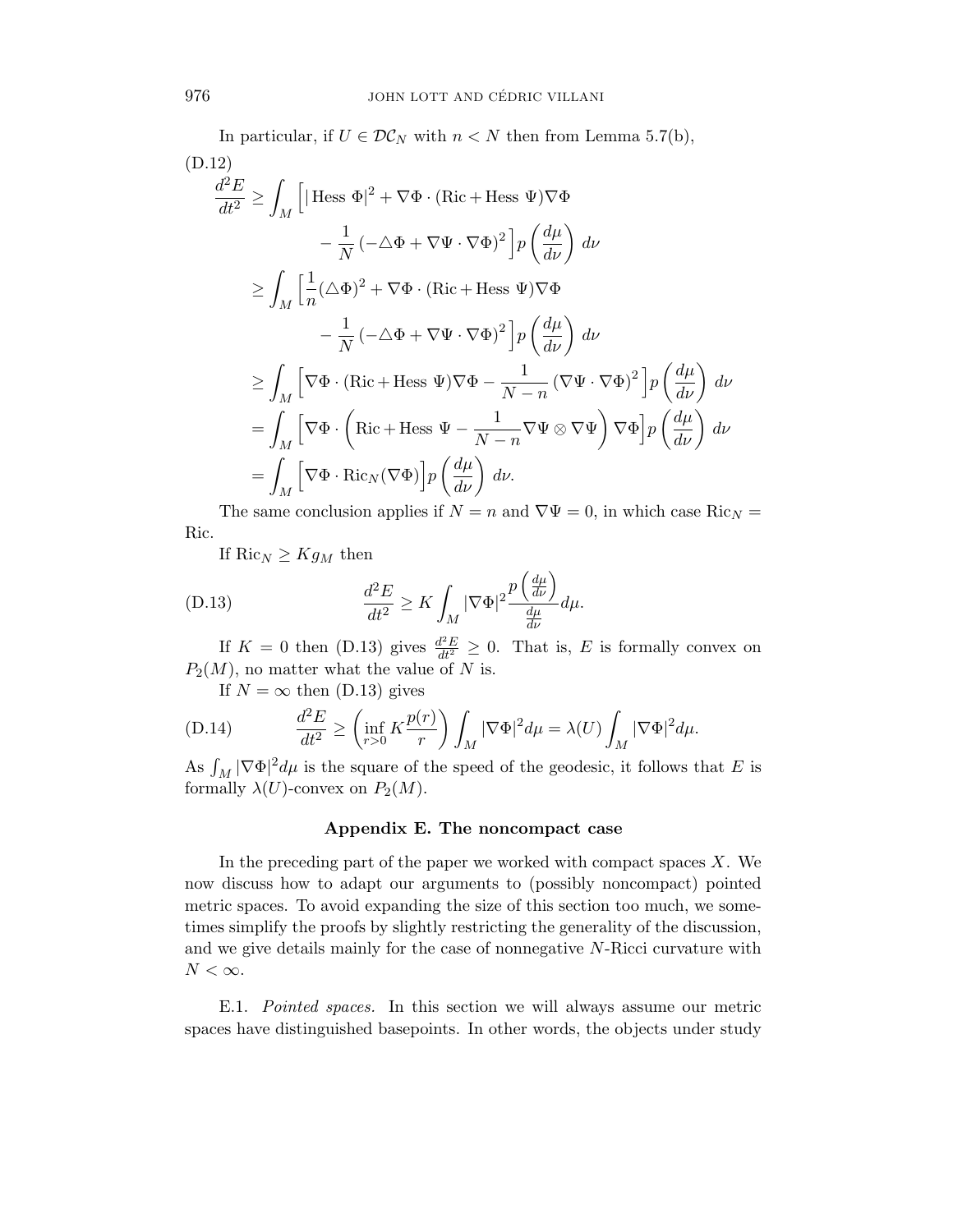will be complete pointed metric spaces, which are pairs  $(X, \star)$  where X is a complete metric space and  $\star \in X$ . A map f between pointed spaces  $(X_1, \star_1)$ and  $(X_2, \star_2)$  is said to be a pointed map if  $f(\star_1) = f(\star_2)$ . In this setting, the analog of Gromov-Hausdorff convergence is the following:

Definition E.1. Let  $\{(X_i, \star_i)\}_{i=1}^{\infty}$  be a sequence of complete pointed metric spaces. It converges to a complete pointed metric space  $(X, \star)$  in the *pointed* Gromov-Hausdorff topology, by means of pointed approximations  $f_i: X_i \to X$ , if for every  $R > 0$  there is a sequence  $\{\varepsilon_{R,i}\}_{i=1}^{\infty}$  of positive numbers converging to zero so that

- 1. For all  $x_i, y_i \in B_R(\star_i)$ , we have  $|d_X(f_i(x_i), f_i(y_i)) d_{X_i}(x_i, y_i)| \leq \varepsilon_{R,i}$ .
- 2. For all  $x \in B_R(\star)$ , there is some  $x_i \in B_R(\star_i)$  so that  $d_X(f_i(x_i), x) \leq \varepsilon_{R,i}$ .

A more usual definition would involve approximations defined just on balls in  $X_i$ , instead of all of  $X_i$ . It is convenient for us to assume that  $f_i$  is defined on all of  $X_i$ , as will be seen when defining maps between Wasserstein spaces. The notions of convergence are equivalent.

Next, a pointed metric-measure space is a complete pointed metric space  $(X, \star)$  equipped with a nonnegative nonzero Radon measure  $\nu$ . We do not assume that  $\nu$  has finite mass. In this context, a pointed map  $f: X_1 \to X_2$  will be assumed to be Borel, with the preimage of a compact set being precompact. (This ensures that the pushforward of a Radon measure is a Radon measure.)

Definition E.2. Let  $\{(X_i, \star_i, \nu_i)\}_{i=1}^{\infty}$  be a sequence of complete pointed locally compact metric-measure spaces. It is said to converge to a complete pointed locally compact metric-measure space  $(X, \star, \nu)$  in the *pointed* measured Gromov-Hausdorff topology if  $\{(X_i, \star_i)\}_{i=1}^{\infty}$  converges to  $(X, \star)$  in the pointed Gromov-Hausdorff topology by means of pointed approximations  $f_i: X_i \to X$  which additionally satisfy  $\lim_{i \to \infty} (f_i)_* \nu_i = \nu$  in the weak-\* topology on  $C_c(X)^*$ .

The pointed measured Gromov-Hausdorff topology was used, for example, in [18]. In what follows we will examine its compatibility with the Wasserstein space.

E.2. Wasserstein space. If X is a complete pointed metric space, possibly noncompact, let  $P_2(X)$  be the space of probability measures  $\mu$  on X with a finite second moment, namely

(E.3) 
$$
P_2(X) = \left\{ \mu \in P(X) : \int_X d(\star, x)^2 d\mu(x) < \infty \right\}.
$$

One can still introduce the Wasserstein distance  $W_2$  by the same formula as in (1.14). Then  $W_2$  is a well-defined metric on  $P_2(X)$  [44, Th. 7.3]. The metric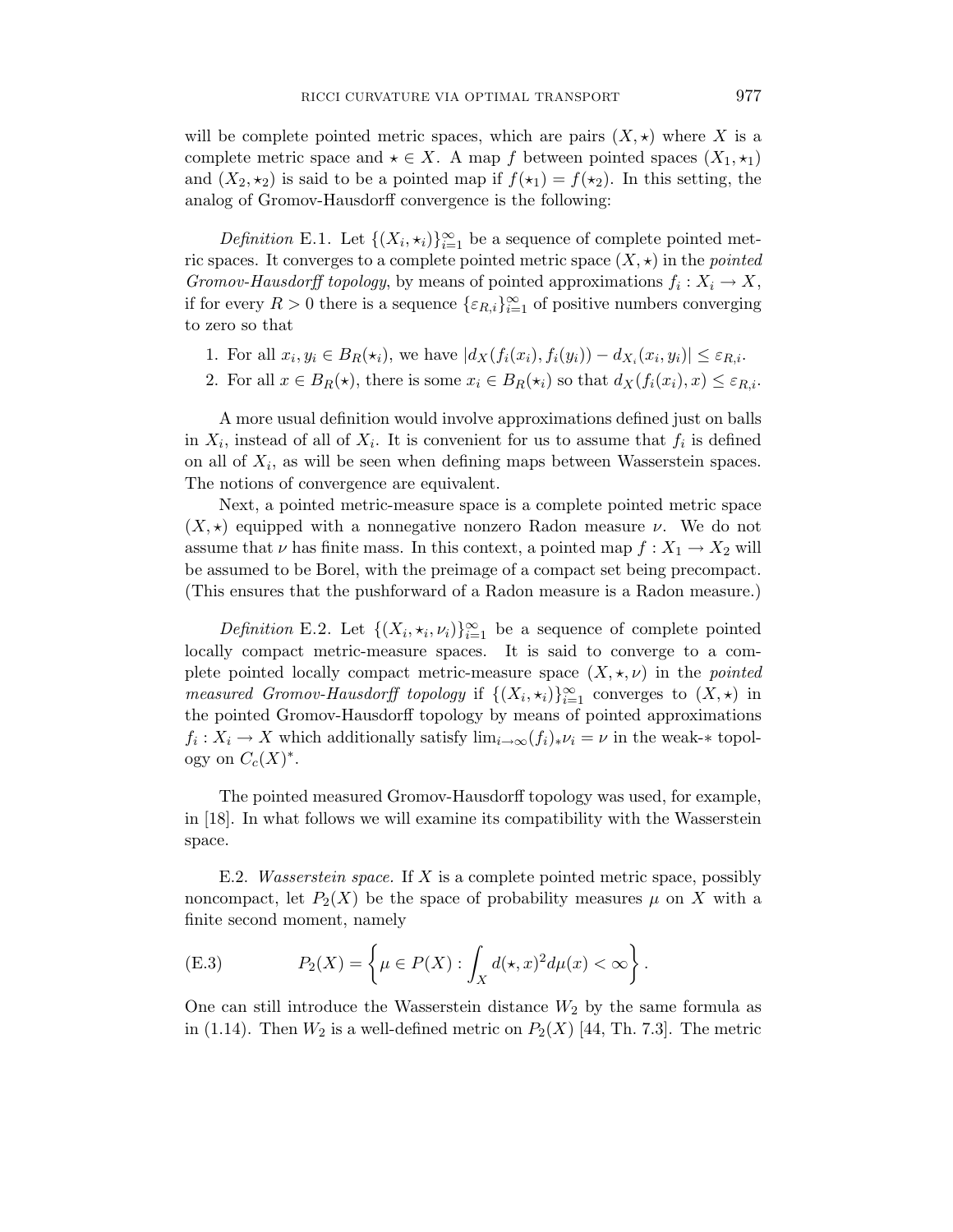space  $(P_2(X), W_2)$  will be called the 2-Wasserstein space associated to X. It does not depend on the choice of basepoint  $\star \in X$ .

We will assume that  $X$  is a complete separable metric space, in which case  $P_2(X)$  is also a complete separable metric space. Put

(E.4) 
$$
(1 + d(\star, \cdot)^2)C_b(X) = \left\{ f \in C(X) : \sup_{x \in X} \frac{|f(x)|}{1 + d(\star, x)^2} < \infty \right\}.
$$

Then  $(1 + d(\star, \cdot)^2)C_b(X)$  is a Banach space with norm

(E.5) 
$$
\| f \| = \sup_{x \in X} \frac{|f(x)|}{1 + d(\star, x)^2},
$$

and the underlying topological vector space is independent of the choice of basepoint  $\star$ . The dual space  $((1 + d(\star, \cdot)^2)C_b(X))^*$  contains  $P_2(X)$  as a subset. As such,  $P_2(X)$  inherits a subspace topology from the weak- $*$  topology on  $((1 + d(\star, \cdot)^2)C_b(X))^*$ , which turns out to coincide with the topology on  $P_2(X)$ arising from the metric  $W_2$  [44, Th. 7.12]. (If X is noncompact then  $P_2(X)$  is not a closed subset of  $((1 + d(\star, \cdot)^2)C_b(X))^*$ .) A subset  $S \subset P_2(X)$  is relatively compact if and only if it satisfies the "tightness" condition that for every  $\varepsilon > 0$ , there is some  $R > 0$  so that for all  $\mu \in S$ ,  $\int_{X-B_R(x)} d(\star, x)^2 d\mu(x) < \varepsilon$  [44, Th. 7.12(ii)]. Applying this to a ball in  $P_2(X)$  around  $\delta_{\star}$ , it follows that if X is noncompact then  $P_2(X)$  is not locally compact, while if X is compact then  $P_2(X)$  is compact.

If X is a complete locally compact length space then for all  $k > 0$ ,  $\text{Lip}_k([0,1], X)$  is locally compact, with the set of geodesic paths between any two given points in X forming a compact subset. Then the proof of Proposition 2.6 carries through to show that  $P_2(X)$  is a length space. Finally, if X is pointed then there is a distinguished basepoint in  $P_2(X)$ , namely the Dirac mass  $\delta_{\star}$ .

The next proposition is an extension of Proposition 2.10.

**PROPOSITION** E.6. Let  $(X, \star)$  be a complete pointed locally compact length space and let  $\{\mu_t\}_{t\in[0,1]}$  be a geodesic path in  $P_2(X)$ . Then there exists some optimal dynamical transference plan  $\Pi$  such that  $\{\mu_t\}_{t\in[0,1]}$  is the displacement interpolation associated to Π.

Proof. We can go through the proof of Proposition 2.10, constructing the probability measures  $R^{(i)}$  with support on the locally compact space Γ. For each i, we have  $(e_0)_*R^{(i)} = \mu_0$  and  $(e_1)_*R^{(i)} = \mu_1$ . In order to construct a weak-\* accumulation point  $R^{(\infty)}$ , as a probability measure on Γ, it suffices to show that for each  $\varepsilon > 0$  there is a compact set  $K \subset \Gamma$  so that for all i,  $R^{(i)}(\Gamma - K) < \varepsilon.$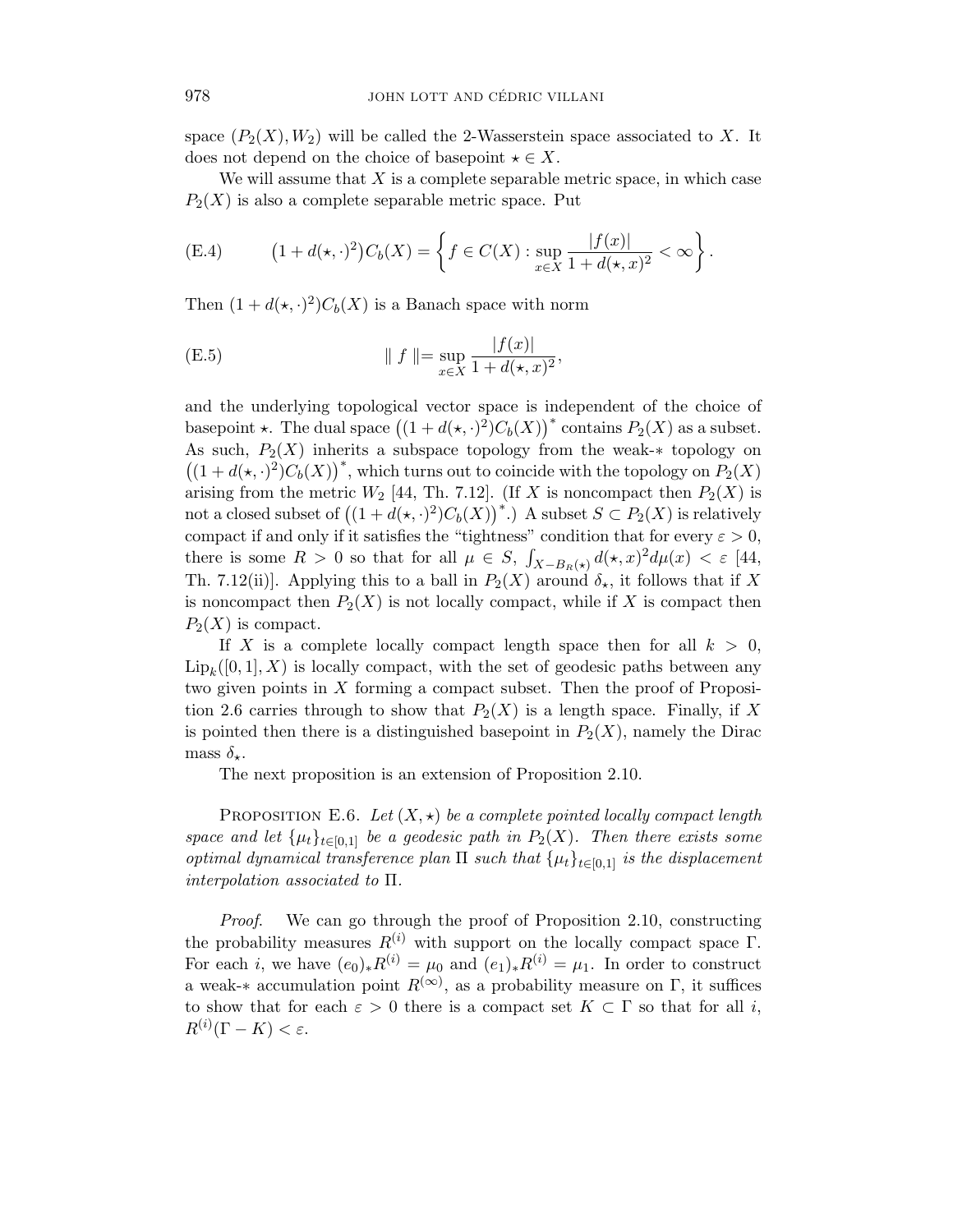Let  $E : \Gamma \to X \times X$  be the endpoints map. Given  $r > 0$ , put  $K =$  $E^{-1}(\overline{B_r(\star)} \times \overline{B_r(\star)})$ , a compact subset of  $\Gamma$ . As

(E.7) 
$$
\Gamma - K = E^{-1} \left( \left( (X - \overline{B_r(\star)}) \times X \right) \cup \left( X \times (X - \overline{B_r(\star)}) \right) \right),
$$

we have

$$
\begin{aligned} \text{(E.8)}\\ R^{(i)}(\Gamma - K) &\leq (E_* R^{(i)})((X - \overline{B_r(\star)}) \times X) + (E_* R^{(i)}) (X \times (X - \overline{B_r(\star)})) \\ &= \mu_0 (X - \overline{B_r(\star)}) + \mu_1 (X - \overline{B_r(\star)}). \end{aligned}
$$

Taking r sufficiently large, we can ensure that  $\mu_0(X-\overline{B_r(\star)})+\mu_1(X-\overline{B_r(\star)})<\varepsilon$ .  $\Box$ 

Using Proposition E.6, we show that geodesics with endpoints in a given compact subset of  $P_2(X)$  will all lie in a compact subset of  $P_2(X)$ .

PROPOSITION E.9. For any compact set  $K \subset P_2(X)$ , there is a compact set  $K' \subset P_2(X)$  with the property that for any  $\mu_0, \mu_1 \in K$ , if  $\{\mu_t\}_{t \in [0,1]}$  is a *Wasserstein geodesic from*  $\mu_0$  to  $\mu_1$  then  $\mu_t \in K'$  for all  $t \in [0,1]$ .

*Proof.* Given  $\mu_0, \mu_1 \in K$ , let  $\{\mu_t\}_{t \in [0,1]}$  be a Wasserstein geodesic from  $\mu_0$ to  $\mu_1$ . Then

(E.10)  
\n
$$
\int_{X-B_R(\star)} d(\star,x)^2 d\mu_t(x) = \int_{\Gamma} d(\star,\gamma(t))^2 1_{\gamma(t)\notin B_R(\star)} d\Pi(\gamma)
$$
\n
$$
= \int_{\Gamma} d(\star,\gamma(t))^2 1_{\gamma(t)\notin B_R(\star)} 1_{\max(d(\star,\gamma(0)),d(\star,\gamma(1))) \ge \frac{R}{2}} d\Pi(\gamma),
$$

where Π comes from Proposition E.6. We break up the integral in the last term of (E.10) into two pieces according to whether  $d(\star, \gamma(0)) \leq d(\star, \gamma(1))$  or  $d(\star, \gamma(1)) < d(\star, \gamma(0))$ . If  $d(\star, \gamma(0)) \leq d(\star, \gamma(1))$  then

(E.11) 
$$
d(\star, \gamma(t)) \leq d(\star, \gamma(0)) + d(\gamma(0), \gamma(t)) \leq d(\star, \gamma(0)) + d(\gamma(0), \gamma(1))
$$
  
 
$$
\leq 2d(\star, \gamma(0)) + d(\star, \gamma(1)) \leq 3d(\star, \gamma(1)).
$$

Then the contribution to the last term of (3.11), when  $d(\star, \gamma(0)) \leq d(\star, \gamma(1)),$ is bounded above by

(E.12) 
$$
9 \int_{\Gamma} d(\star, \gamma(1))^2 1_{d(\star, \gamma(1)) \geq \frac{R}{2}} d\Pi(\gamma) = 9 \int_{X - B_{R/2}(\star)} d(\star, x)^2 d\mu_1(x).
$$

Adding the contribution when  $d(\star, \gamma(1)) < d(\star, \gamma(0))$  gives

(E.13) 
$$
\int_{X-B_R(x)} d(\star,x)^2 d\mu_t(x) \le 9 \int_{X-B_{R/2}(x)} d(\star,x)^2 d\mu_0(x) + 9 \int_{X-B_{R/2}(x)} d(\star,x)^2 d\mu_1(x).
$$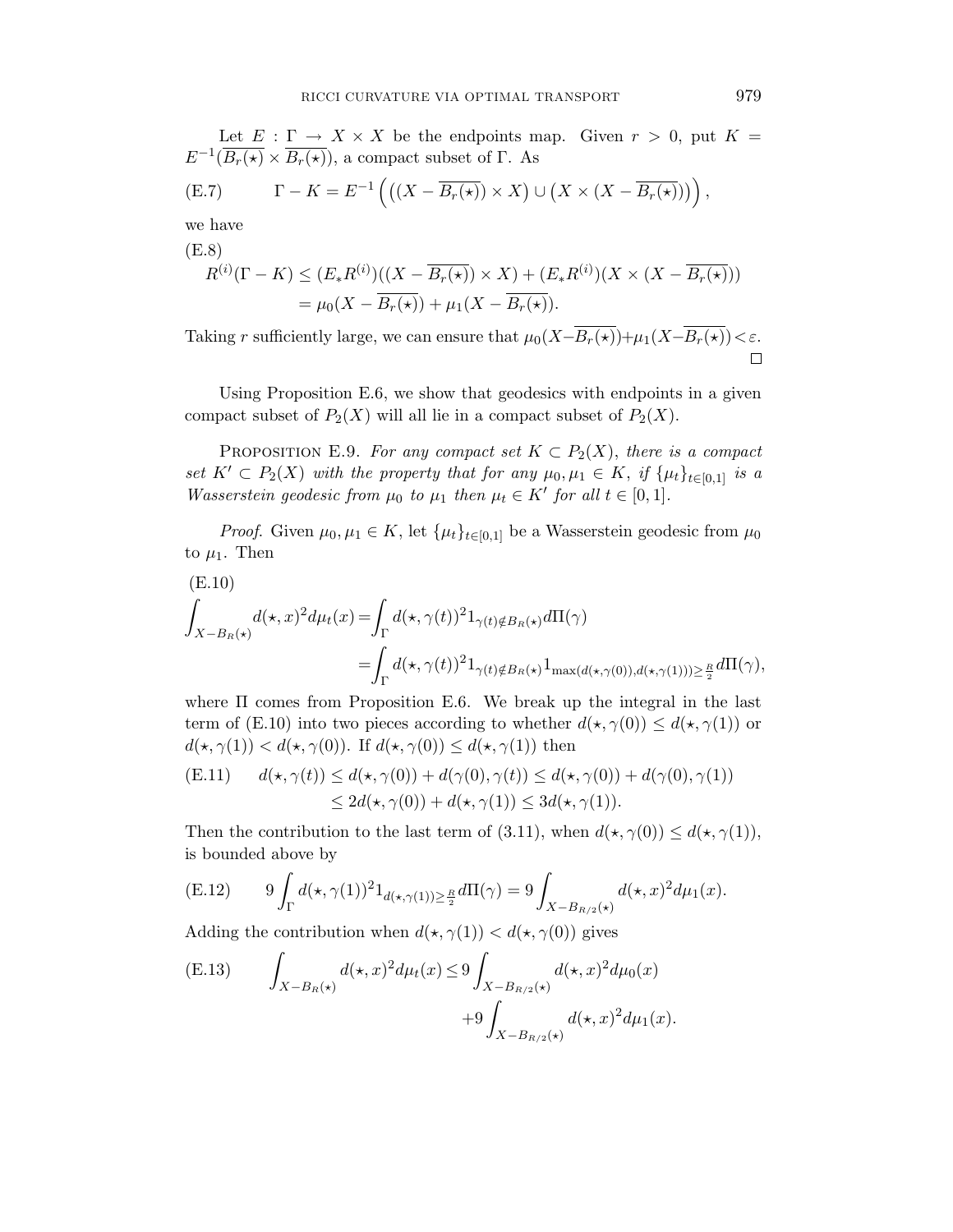For any  $\varepsilon > 0$  we can choose  $R > 0$  so that the right-hand-side of (E.13) is bounded above by  $\varepsilon$ , uniformly in  $\mu_0, \mu_1 \in K$ . This proves the proposition.  $\Box$ 

Remark E.14. Although we will consider optimal transport between elements of  $P_2(X)$ , there are also interesting issues concerning "optimal transport" in a generalized sense, with possibly infinite cost, on the whole of  $P(X)$ . For example, one has McCann's theorem about existence of "generalized optimal transport" between arbitrary probability measures on  $\mathbb{R}^n$  [44, Th. 2.32].

E.3. Functionals. In the nonpointed part of the paper we dealt with a compact measured length space  $(X, d, \nu)$ , with the background measure  $\nu$ lying in  $P_2(X)$ . When generalizing to the case when X is pointed and possibly noncompact, one's first inclination might be to again have  $\nu$  lie in  $P_2(X)$ . This is indeed the appropriate choice for some purposes, such as to extend the functional analytic results of Sections 3.3 and 6. However, requiring  $\nu$  to lie in  $P_2(X)$  would rule out such basic cases as  $X = \mathbb{R}^N$  with the Lebesgue measure. Additionally, it would preclude the tangent cone construction for a compact space with N-Ricci curvature bounded below. Because of this, in what follows we will allow  $\nu$  to have infinite mass, at the price of some additional complications

Let  $\nu$  be a nonnegative nonzero Radon measure on X. Let U be a continuous convex function on  $[0, \infty)$  with  $U(0) = 0$ . One would like to define the functional  $U_{\nu}$  as in Definition 3.2, but this requires some care. Even if we use (3.3) to define  $U_{\nu}(\mu)$  for  $\mu = \rho\nu$  and  $\rho \in C_c(X)$ , in general there is no way to extend  $U_{\nu}$  to a lower semicontinuous function on  $P_2(X)$ . A way to circumvent this difficulty is to impose a growth assumption on  $\nu$ .

Definition E.15. For  $k > 0$ , we define  $M_{-k}(X)$  to be the space of nonnegative Radon measures  $\nu$  on X such that

(E.16) 
$$
\int_X (1 + d(\star, x)^2)^{-\frac{k}{2}} d\nu(x) < \infty.
$$

Equivalently,  $\nu$  is a nonnegative Radon measure on X that lies in the dual space of  $(1 + d(\star, \cdot)^2)^{-\frac{k}{2}} C_b(X)$ . We further define  $M_{-\infty}(X)$  by the condition  $\int_X e^{-cd(x,*)^2} d\nu(x) < \infty$ , where c is a fixed positive constant.

PROPOSITION E.17. Let X be an arbitrary metric space. Given  $N \in$  $[1,\infty]$ , suppose that  $U \in \mathcal{DC}_N$  and  $\nu \in M_{-2(N-1)}(X)$ . Then  $U_{\nu}$  is a welldefined functional on  $P_2(X)$ , with values in  $\mathbb{R} \cup \{\infty\}$ .

*Proof.* Suppose first that  $N < \infty$ . From the definition of  $DC_N$ , there is a constant  $A > 0$  so that

(E.18) 
$$
\lambda^N U(\lambda^{-N}) \ge -A\lambda - A,
$$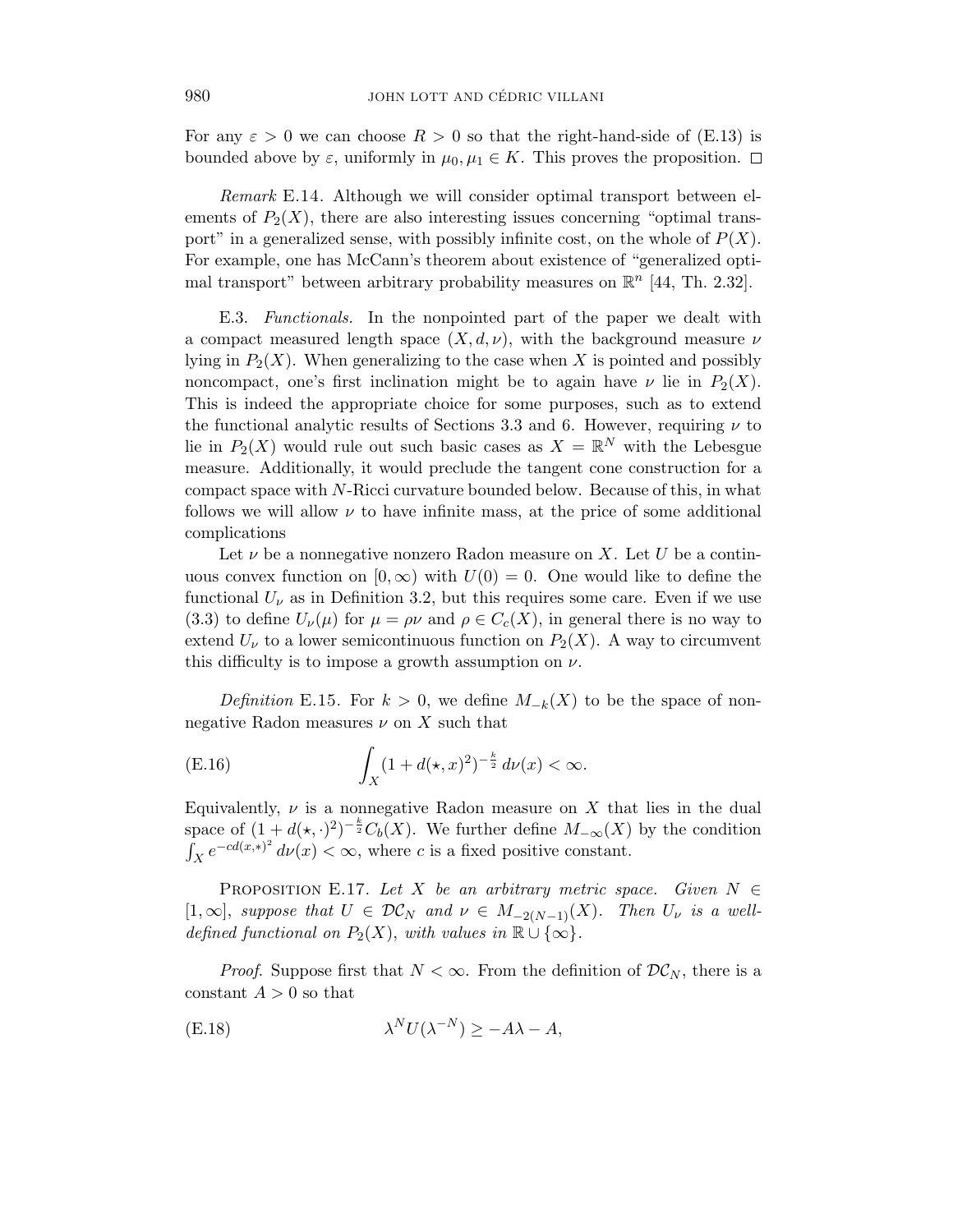and so

(E.19) 
$$
U(\rho) \ge -A\left(\rho + \rho^{1-\frac{1}{N}}\right).
$$

Of course,  $\rho$  lies in  $L^1(X,\nu)$ . To prove that  $U_{\nu}(\mu)$  is well-defined, it suffices to show that  $\rho^{1-1/N}$  also lies in  $L^1(X,\nu)$ . For that we use Hölder's inequality: (E.20)

$$
\int_X \rho(x)^{1-\frac{1}{N}} d\nu(x) = \int_X ((1+d(\star,x)^2)\rho(x))^{1-\frac{1}{N}} (1+d(\star,x)^2)^{-1+\frac{1}{N}} d\nu(x)
$$
  

$$
\leq \left(\int_X (1+d(\star,x)^2)\rho(x) d\nu(x)\right)^{1-\frac{1}{N}}
$$
  

$$
\cdot \left(\int_X (1+d(\star,x)^2)^{-(N-1)} d\nu(x)\right)^{\frac{1}{N}}.
$$

Now suppose that  $N = \infty$ . From Lemma 5.10, if U is nonlinear then there are constants  $a, b > 0$  so that

(E.21) 
$$
U(\rho) \ge a\rho \log \rho - b\rho.
$$

Thus it is sufficient to show that  $(\rho \log \rho)$  =  $\in L^1(X, \nu)$ . Applying Jensen's inequality with the probability measure  $\frac{e^{-c d(x, y)} d\nu}{\int_{c}^{\infty} e^{-c d(x, y)} d\nu}$  $\frac{e^{-c a(x, \cdot)} d\nu}{\int_{X} e^{-c d(x, \cdot)^2} d\nu}$  gives

$$
(E.22)
$$
\n
$$
\int_X \rho(x) \log(\rho(x)) d\nu(x)
$$
\n
$$
= \int_X \rho(x) e^{cd(x,x)^2} \log(\rho(x) e^{cd(x,x)^2}) e^{-cd(x,x)^2} d\nu(x) - c \int_X d(\star, x)^2 \rho(x) d\nu(x)
$$
\n
$$
= \left( \int_X e^{-cd(x,x)^2} d\nu(x) \right) \left( \int_X \rho(x) e^{cd(x,x)^2} \log(\rho(x) e^{cd(x,x)^2}) \frac{e^{-cd(x,x)^2} d\nu(x)}{\int_X e^{-cd(x,x)^2} d\nu(x)} \right)
$$
\n
$$
- c \int_X d(\star, x)^2 \rho(x) d\nu(x)
$$
\n
$$
\geq \left( \int_X e^{-cd(x,x)^2} d\nu(x) \right) \left( \frac{\int_X \rho d\nu}{\int_X e^{-cd(x,x)^2} d\nu(x)} \right) \log\left( \frac{\int_X \rho d\nu}{\int_X e^{-cd(x,x)^2} d\nu(x)} \right)
$$
\n
$$
- c \int_X d(\star, x)^2 \rho(x) d\nu(x).
$$

This concludes the argument.

E.4. Approximation arguments. Now we check that the technical results in Appendices B and C go through to the pointed locally compact case.

There is an obvious way to generalize the conclusion of Theorem B.2 by introducing the quantity

(E.23) 
$$
\sup_{\varphi \in (1+d(\star,\cdot)^2)L^{\infty}(X), \varphi \leq U'(\infty)} \left( \int_X \varphi \, d\mu - \int_X U^*(\varphi) \, d\nu \right).
$$

 $\Box$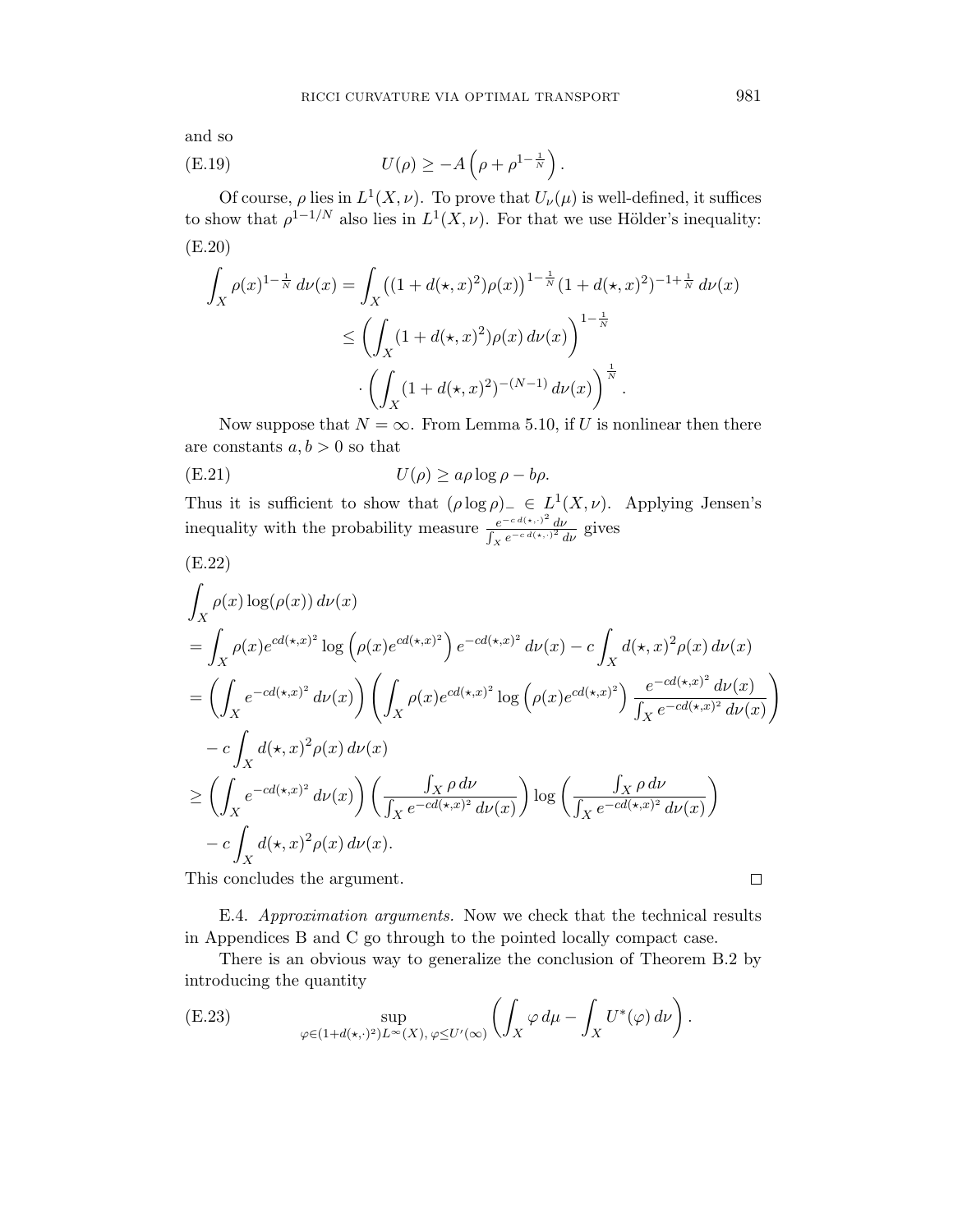We claim that this quantity is not  $-\infty$  as long as  $\nu$  lies in  $M_{-2(N-1)}(X)$ . To prove this, it suffices to exhibit a  $\varphi$  such that  $\int \varphi \, d\mu > -\infty$  and  $\int U^*(\varphi) \, d\nu$  $<\infty$ . It turns out that  $\varphi(x) = -c d(x,x)^2$  will do the job, taking into account the following lemma:

LEMMA E.24. If  $U \in \mathcal{DC}_N$  with  $N < \infty$  then as  $p \to -\infty$ ,

(E.25) 
$$
U^*(p) = O((-p)^{1-N}).
$$

If  $U \in \mathcal{DC}_{\infty}$  then as  $p \to -\infty$ ,

(E.26) 
$$
U^*(p) = O(e^p).
$$

*Proof.* Suppose first that  $U \in \mathcal{DC}_N$  with  $N < \infty$ . Then for p sufficiently negative, using (E.19) we have

(E.27) 
$$
0 \le U^*(p) = \sup_{r \ge 0} [pr - U(r)] \le \sup_{r \ge 0} [pr + 2Ar^{1-\frac{1}{N}}] = \text{const.}(-p)^{1-N}.
$$

The case  $N = \infty$  is similar.

The analog of Theorem B.2 becomes

(E.28) 
$$
U_{\nu}(\mu) = \sup_{\varphi \in (1+d(\star,\cdot)^2)L^{\infty}(X), \varphi \leq U'(\infty)} \left( \int_X \varphi \, d\mu - \int_X U^*(\varphi) \, d\nu \right)
$$

$$
= \sup_{M \in \mathbb{Z}^+} \sup_{\varphi \in (1+d(\star,\cdot)^2)C_b(X), \varphi \leq U'(M)} \left( \int_X \varphi \, d\mu - \int_X U^*(\varphi) \, d\nu \right).
$$

The proof is similar to the proof of Theorem B.2, with the following modifications. Given  $R > 0$  and  $M \in \mathbb{Z}^+$  large numbers, we construct  $\overline{\phi}_{R,M}$  on  $B_R(\star)$ as in the proof of Theorem B.2. We extend  $\overline{\phi}_{R,M}$  to X by setting it equal to  $-d(\star, \cdot)^2$  on  $X - B_R(\star)$ . Then after passing to an appropriate subsequence of  $\{\phi_{R,M}\}\$ , the analog of (B.21) holds. As in the proof of Lusin's theorem, we can find a sequence  $\{\psi_k\}$  of uniformly bounded continuous functions that converges pointwise to  $\frac{\phi_{R,M}}{1+d(x,y)^2}$ . Considering the function  $(1+d(x,y)^2)\psi_k$  for large k proves the theorem.

Then Theorem B.33(i) extends, where  $\mu$  lies in  $P_2(X)$  and  $\nu$  is a measure on X that lies in the dual space of  $(1 + d(\star, \cdot)^2)^{-(N-1)}C_b(X)$ , which we endow with the weak-∗ topology.

Theorem B.33(ii) is a bit more subtle because we have to be careful about how the pushforward map  $f_*$  acts on the measures at spatial infinity. The discussion is easier when  $N < \infty$ , so from now on we restrict to this case. Then the statement in Theorem B.33(ii) goes through as soon as we require that the map  $f$  be a pointed Borel map satisfying

(E.29) 
$$
A^{-1}d_X(\star_X, x) - A \le d_Y(\star_Y, f(x)) \le Ad_X(\star_X, x) + A
$$

$$
\qquad \qquad \Box
$$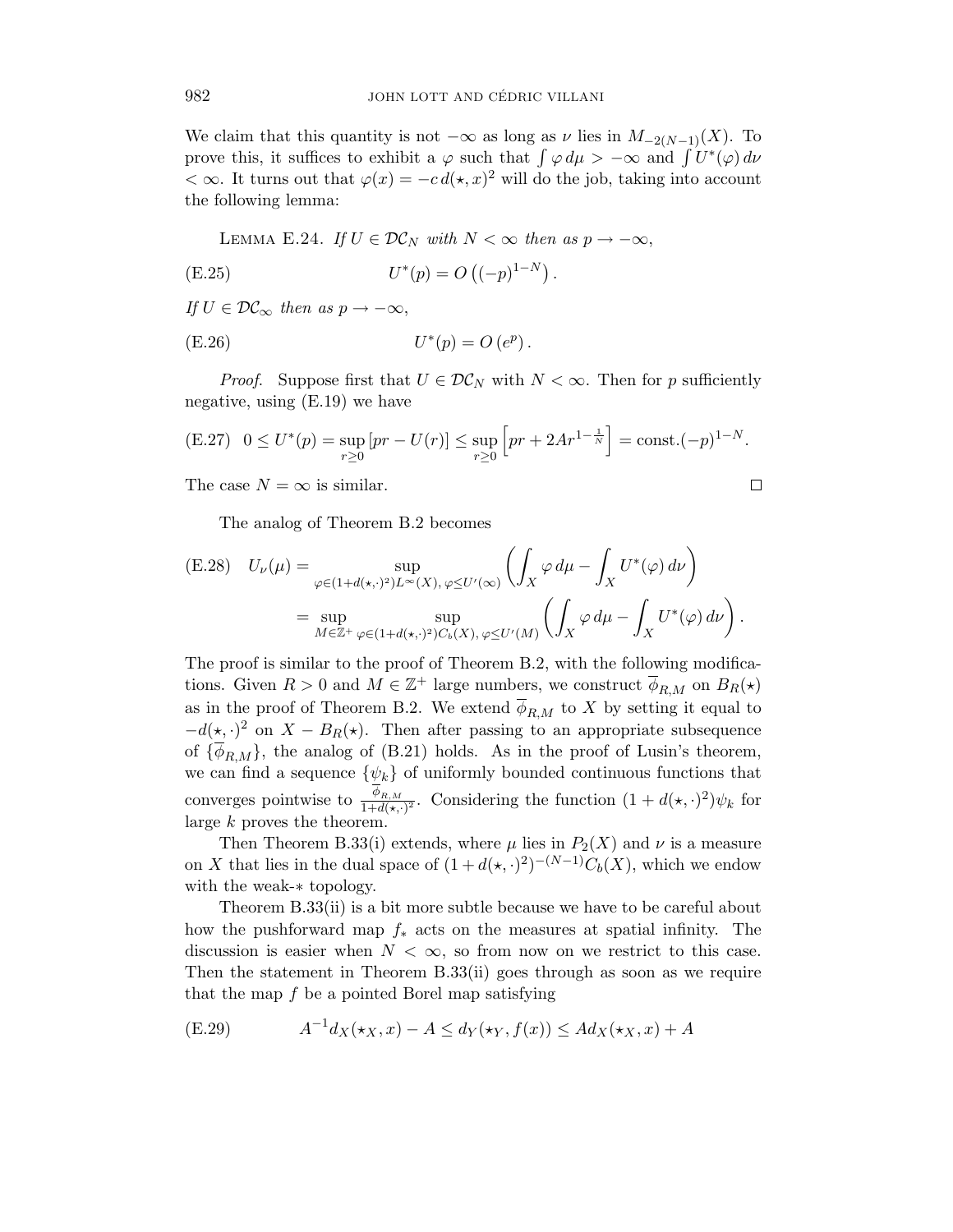for some constant  $A > 0$ . This condition ensures that  $f_*$  maps  $P_2(X)$  to  $P_2(Y)$ , and maps measures on X that lie in the dual space of  $(1+d(\star_X, \cdot)^2)^{-(N-1)}C_b(X)$ to measures on Y that lie in the dual space of  $(1 + d(\star_Y, \cdot)^2)^{-(N-1)}C_b(Y)$ .

Finally, we wish to extend Theorem C.12 to the pointed locally compact setting, replacing  $C(X)$  by  $C_c(X)$ . Given  $\delta > 0$ , let  $\{x_i\}$  be a maximal δ  $\frac{\delta}{2}$ -separated net in X. Then  $\mathcal{C} = \{B_\delta(x_j)\}\$ is an open cover of X. It is locally finite, as X is locally compact. If  $\{\phi_i\}$  is a subordinate partition of unity then we define the operator  $K_{\mathcal{C}}$  as in Appendix C. Given  $\mu \in P_2(X, \nu)$ , we claim that  $K_{\mathcal{C}}\mu \in P_2(X,\nu)$ . To see this, we write

(E.30)  
\n
$$
\int_X (1 + d(\star, x)^2) dK_C \mu(x) = \int_X (1 + d(\star, x)^2) \sum_{j: \int_X \phi_j d\nu > 0} \phi_j(x) \frac{\int_X \phi_j d\mu}{\int_X \phi_j d\nu} d\nu(x)
$$
\n
$$
= \int_X \sum_{j: \int_X \phi_j d\nu > 0} \frac{\int_X (1 + d(\star, \cdot)^2) \phi_j d\nu}{\int_X \phi_j d\nu} \phi_j(y) d\mu(y).
$$

From the choice of  $\{x_j\}$  and  $\{\phi_j\}$ , there is a constant  $C < \infty$  so that

(E.31) 
$$
\frac{\int_X (1+d(\star,\cdot)^2)\phi_j d\nu}{\int_X \phi_j d\nu} \leq C(1+d(\star,x_j)^2)
$$

for all j with  $\int_X \phi_j d\nu > 0$ . There is another constant  $C' < \infty$  so that

(E.32) 
$$
(1 + d(\star, x_j)^2)\phi_j(y) \le C'(1 + d(\star, y)^2)\phi_j(y)
$$

for all j and all  $y \in X$ , from which the claim follows.

Next, we claim that  $U_{\nu}(K_{\mathcal{C}}\mu) \leq U_{\nu}(\mu)$ . We use the fact that  $K_{\mathcal{C}}\mu$  is the product of a continuous function on X with  $\nu$ . As in (C.16)–(C.18), for each  $R > 0$  we have

$$
(E.33)
$$

$$
\int_{B_R(\star)} U(K_{\mathcal{C}}\mu(x)) d\nu(x) \leq \int_{B_R(\star)} U(K_{\mathcal{C}}\rho) d\nu + U'(\infty) \int_{B_R(\star)} K_{\mathcal{C}}\mu_s(x) d\nu(x).
$$

Taking  $R \to \infty$  and applying the arguments of the particular cases in the proof of Theorem C.12 gives the claim.

For  $R > 0$  and  $\varepsilon > 0$ , let  $\phi_{R,\varepsilon}: X \to [0,1]$  be a continuous function which is one on  $B_R(\star)$  and vanishes outside of  $B_{R+\varepsilon}(\star)$ . We can find sequences  $\{\delta_k\},$  $\{\mathcal{C}_k\}, \{R_k\}$  and  $\{\varepsilon_k\}$  so that  $\lim_{k\to\infty} \frac{\phi_{R_k,\varepsilon_k}K_{\mathcal{C}_k}\mu}{\int \phi_{R_k,\varepsilon_k}d(K_{\mathcal{C}_k})}$  $\frac{\varphi_{R_k,\varepsilon_k} R_{\mathcal{C}_k} R}{\int_X \phi_{R_k,\varepsilon_k} d(K_{\mathcal{C}_k} \mu)} = \mu$  in  $P_2(X,\nu)$  and

(E.34) 
$$
\limsup_{k \to \infty} U_{\nu} \left( \frac{\phi_{R_k, \varepsilon_k} K_{\mathcal{C}_k} \mu}{\int_X \phi_{R_k, \varepsilon_k} d(K_{\mathcal{C}_k} \mu)} \right) \leq \limsup_{k \to \infty} U_{\nu} (K_{\mathcal{C}_k} \mu).
$$

From the previously-shown lower semicontinuity of  $U_{\nu}$ , we know that

(E.35) 
$$
U_{\nu}(\mu) \leq \liminf_{k \to \infty} U_{\nu} \left( \frac{\phi_{R_k, \varepsilon_k} K_{\mathcal{C}_k} \mu}{\int_X \phi_{R_k, \varepsilon_k} d(K_{\mathcal{C}_k} \mu)} \right).
$$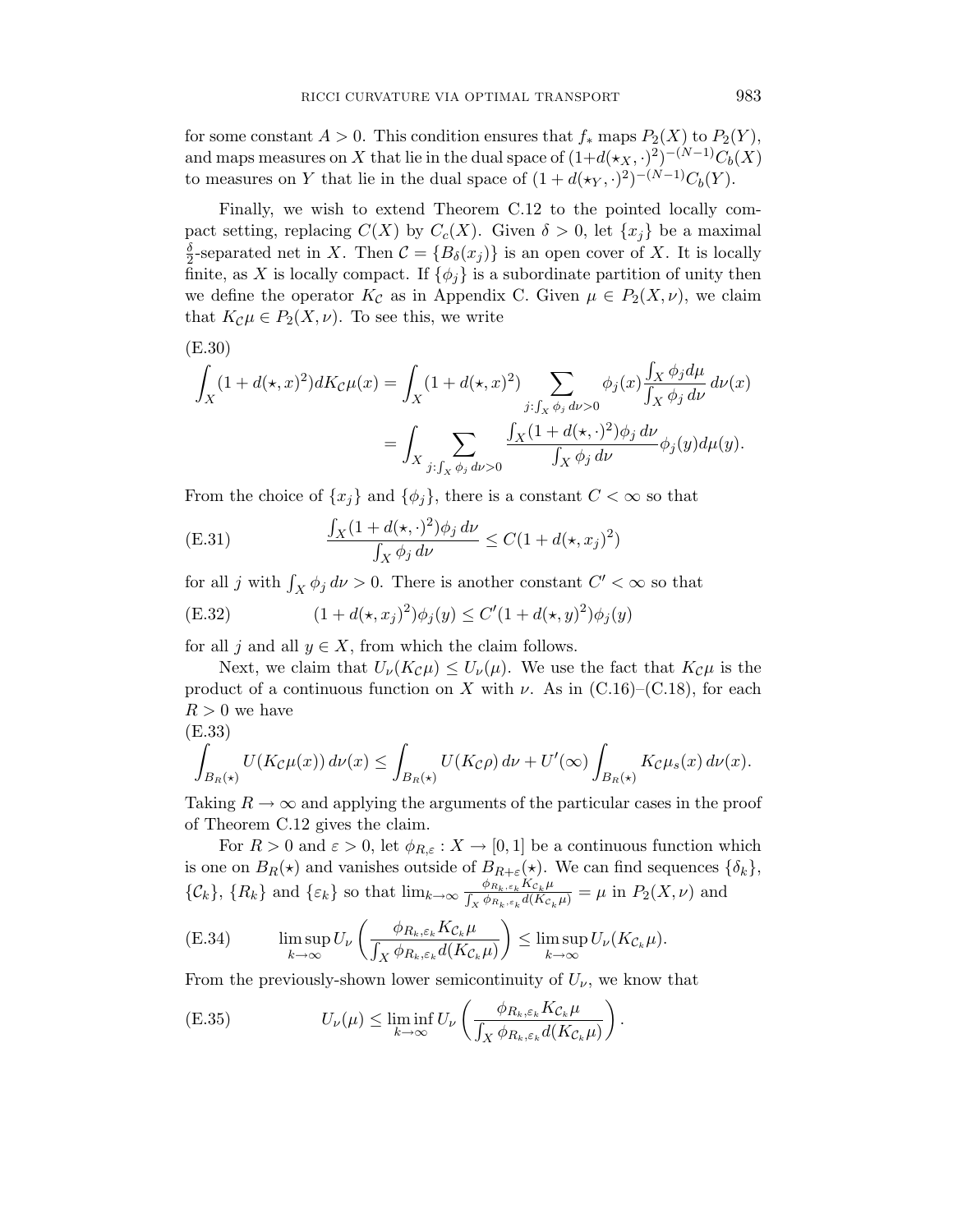.

We have already show that  $U_{\nu}(K_{\mathcal{C}_k}\mu) \leq U_{\nu}(\mu)$ . Hence

$$
U_{\nu}(\mu) = \lim_{k \to \infty} U_{\nu} \left( \frac{\phi_{R_k, \varepsilon_k} K_{\mathcal{C}_k} \mu}{\int_X \phi_{R_k, \varepsilon_k} d(K_{\mathcal{C}_k} \mu)} \right)
$$

This proves the desired extension of Theorem C.12.

E.5. Stability of N-Ricci curvature bounds. We now define the notion of a complete, pointed, measured, locally compact, length space  $(X, \star, \nu)$  having nonnegative N-Ricci curvature as in Definition 5.12, provided that  $\nu \in$  $M_{-2(N-1)}(X)$ . Note that this notion is independent of the choice of basepoint.

Most of the geometric inequalities discussed in Sections 3.3, 5 and 6 have evident extensions to the pointed case. When discussing HWI, log Sobolev, Talagrand and Poincaré inequalities we assume that  $\nu \in P_2(X)$ . If X is a smooth Riemannian manifold such that the reference measure  $\nu$  lies in  $M_{-2(N-1)}(X)$ then there is an analog of Theorem 7.3, expressing the condition of having nonnegative N-Ricci curvature in terms of classical tensors.

Remark E.36. For  $n > 2$ , if  $X = \mathbb{R}^n$  is endowed with the Lebesgue measure  $\nu$  then  $\nu \in M_{-2(n-1)}(\mathbb{R}^n)$  and  $(X,\nu)$  will have nonnegative *n*-Ricci curvature. In case of  $X = \mathbb{R}^2$ , endowed with the Lebesgue measure  $\nu$ , it is not true that  $\nu \in M_{-2(n-1)}(\mathbb{R}^n)$ . The borderline case  $n=2$  merits further study; see also Corollary E.44.

The issue of showing that Ricci bounds are preserved by pointed measured Gromov-Hausdorff convergence is more involved than in the nonpointed case. The following definition seems to be useful.

Definition E.37. A sequence  $\{(X_i, \star_i)\}_{i=1}^{\infty}$  of pointed metric spaces converges to the pointed metric space  $(X, \star)$  in the *proper* pointed Gromov-Hausdorff topology if

- 1. It converges in the pointed Gromov-Hausdorff topology, by means of pointed approximations  $f_i: X_i \to X$ ,
- 2. There is a function  $\widehat{R} : (0, \infty) \to (0, \infty)$  with  $\widehat{R}(R) > R$  for all R,
- 3. There are nondecreasing functions  $G_i : (0, \infty) \to (0, \infty)$ , each increasing linearly at infinity, and
- 4. There is a constant  $A > 0$  such that
	- 1. For all  $R > 0$ , we have  $R < \liminf_{i \to \infty} G_i(\widehat{R}(R))$ , and
	- 2. For all  $x_i \in X_i$ ,

$$
(E.38) \tGi(di(\stari, xi)) \leq d(\star, fi(xi)) \leq Adi(\stari, xi) + A.
$$

Here are the main motivations for the definition. The condition that  $d(\star, f_i(x_i)) \leq Ad_i(\star_i, x_i) + A$  ensures that  $(f_i)_*$  maps  $P_2(X_i)$  to  $P_2(X)$ . Condition 3. and (E.38) ensure that  $(f_i)_*$  maps a measure on  $X_i$  lying in the dual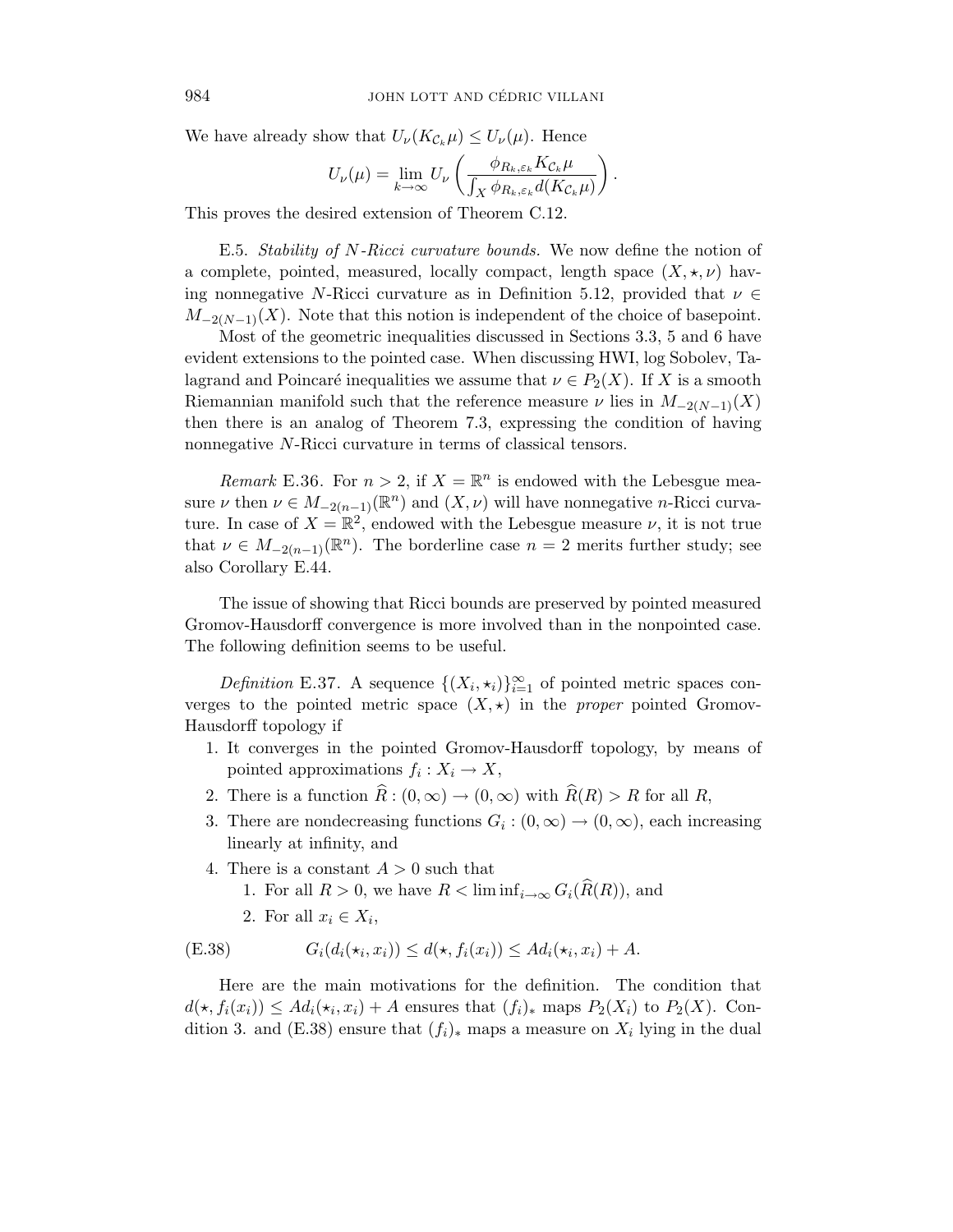space of  $(1+d_i(\star_i, \cdot)^2)^{-(N-1)}C_b(X_i)$  to a measure on X lying in the dual space of  $(1+d(\star, \cdot)^2)^{-(N-1)}C_b(X)$ . The condition  $G_i(d_i(\star_i, x_i)) \leq d(\star, f_i(x_i))$  implies that  $f_i$  is metrically proper; for example, it cannot map an unbounded sequence in  $X_i$  to a bounded sequence in X. The conditions  $R < \liminf_{i \to \infty} G_i(R(R))$ and  $G_i(d_i(\star_i, x_i)) \leq d(\star, f_i(x_i))$  imply that for any  $R > 0$ , we have  $f_i^{-1}(B_R(\star))$  $\subset B_{\widehat{R}(R)}(\star_i)$  for sufficiently large i. It then follows that in fact,  $f_i^{-1}(B_R(\star))$  $\subset B_{R+\varepsilon_{R,i}}(\star_i)$  for large *i*.

Definition E.39. A sequence of pointed metric-measure spaces  $\{(X_i, \star_i, \nu_i)\}_{i=1}^{\infty}$  converges to  $(X, \star, \nu)$  in the proper pointed  $M_{-k}$ -measured Gromov-Hausdorff topology if  $\lim_{i\to\infty}(X_i,\star_i)=(X,\star)$  in the proper pointed Gromov-Hausdorff topology, by means of pointed Borel approximations  $f_i$ :  $X_i \to X$  as above, and in addition  $\lim_{i\to\infty} (f_i)_*\nu_i = \nu$  in the weak-\* topology on the dual space of  $(1+d(\star,\cdot)^2)^{-\frac{k}{2}}C_b(X)$ .

Now we can prove the stability of Ricci curvature bounds with respect to the proper pointed measured Gromov-Hausdorff topology. Again, for simplicity we restrict to the case of nonnegative N-Ricci curvature with  $N < \infty$ .

THEOREM E.40. Let  $\{(X_i, \star_i, \nu_i)\}_{i=1}^{\infty}$  be a sequence of complete pointed measured, locally compact length spaces with  $\lim_{i\to\infty}(X_i,\star_i,\nu_i)=(X,\star,\nu_\infty)$ in the proper pointed  $M_{-2(N-1)}$ -measured Gromov-Hausdorff topology. If each  $(X_i, \nu_i)$  has nonnegative N-Ricci curvature then  $(X, \nu_{\infty})$  has nonnegative N-Ricci curvature.

*Proof.* Given  $\mu_0, \mu_1 \in P_2(X, \nu_\infty)$ , we wish to show that there is a geodesic joining them along which (3.16) holds for  $U_{\nu_{\infty}}$ , with  $\lambda = 0$ .

We first show that the claim is true if  $\mu_0 = \rho_0 \nu_\infty$  and  $\mu_1 = \rho_1 \nu_\infty$ , with  $\rho_0$ and  $\rho_1$  being compactly-supported continuous functions on X. We will follow the proof of Theorem 4.15. This involved constructing a limiting geodesic using the Arzelà-Ascoli theorem, which in turn used the compactness of  $P_2(X)$ . If X is noncompact then  $P_2(X)$  is not locally compact. Nevertheless, we will show that the needed arguments can be carried out in a compact subset of  $P_2(X)$ .

By assumption, there is some  $R > 0$  so that  $\rho_0$  and  $\rho_1$  have support in  $B_R(\star)$ . Put  $\mu_{i,0} = (f_i^* \rho_0) \nu_i$  and  $\mu_{i,1} = (f_i^* \rho_1) \nu_i$ . From the definition of proper pointed Gromov-Hausdorff convergence, for large i we know that  $f_i^* \rho_0$  and  $f_i^*\rho_1$  have support in  $B_{R+\varepsilon_{R,i}}(\star_i)$ . Choose Wasserstein geodesics  $c_i$  as in the proof of Theorem 4.15. If  $\gamma$  is a geodesic joining two points of  $B_{R+\varepsilon_{R,i}}(\star_i)$  then  $\gamma([0,1]) \subset B_{2R+2\varepsilon_{R,i}}(\star_i)$ , and so Proposition E.6 implies that each  $c_i(t)$  has support in  $B_{2R+2\varepsilon_{R,i}}(\star_i)$ . Then  $(f_i)_*(c_i(t))$  has support in  $B_{2R+3\varepsilon_{R,i}}(\star)$ .

Hence for large i, each measure  $(f_i)_*(c_i(t))$  has support in  $B_{2R+1}(\star)$ . As the elements of  $P_2(X)$  with support in  $B_{2R+1}(\star)$  form a relatively compact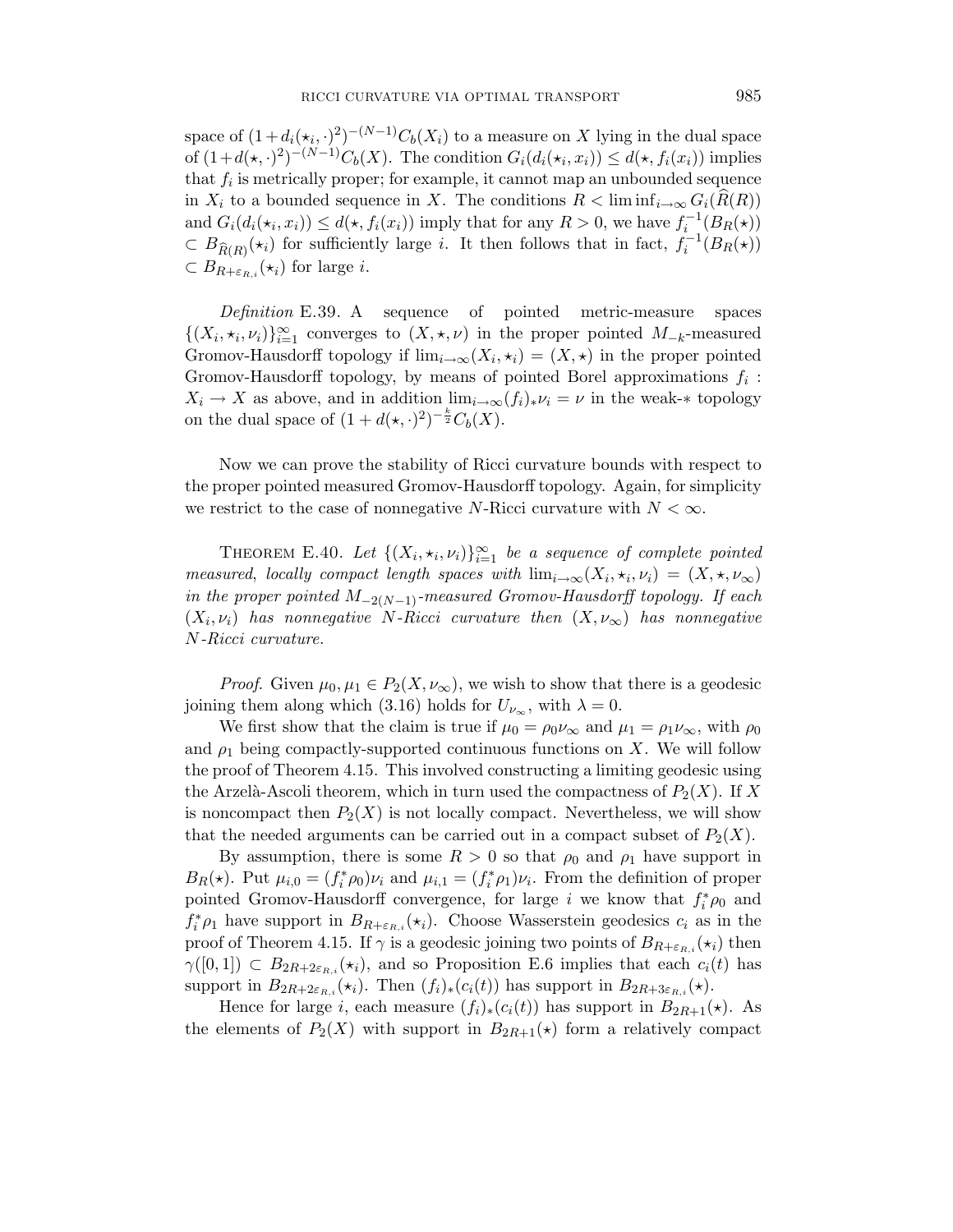subset of  $P_2(X)$ , we can now carry out the arguments of the proof of Theorem 4.15.

This proves the theorem when  $\mu_0, \mu_1 \in P_2(X, \nu_\infty)$  have compactly supported continuous densities. To handle the general case, we will use the arguments of Proposition 3.21. Again, the main issue is to show that one can carry out the arguments in a compact subset of  $P_2(X)$ .

Let  $r_0 > 0$  be such that  $\mu_0(B_{r_0}(\star)) > 0$  and  $\mu_1(B_{r_0}(\star)) > 0$ . For  $r > r_0$ , put  $\mu_{0,r} = \frac{1_{B_r(\star)}}{\mu_0(B_r(\star))}\mu_0$  and  $\mu_{1,r} = \frac{1_{B_r(\star)}}{\mu_1(B_r(\star))}\mu_1$ . Let  $\{\mu_{\delta,0,r}\}\$  and  $\{\mu_{\delta,1,r}\}\$  be mollifications of  $\mu_{0,r}$  and  $\mu_{1,r}$ , respectively, using a maximal  $\delta$ -separated net as discussed in Section E.4. Then

$$
\begin{split} \text{(E.41)} \qquad & \int_{X-B_R(\star)} d(\star, x)^2 d\mu_{\delta,0,r}(x) \\ &= \frac{1}{\mu_0(B_r(\star))} \int_{X-B_R(\star)} d(\star, x)^2 dK_{\mathcal{C}}(1_{B_r(\star)\mu_0})(x) \\ &\leq \frac{1}{\mu_0(B_r(\star))} \int_{X-B_{R-10\delta}(\star)} (d(\star, x) + 10\delta)^2 1_{B_r(\star)}(x) d\mu_0(x) \\ &\leq \frac{1}{\mu_0(B_{r_0}(\star))} \int_{X-B_{R-10\delta}(\star)} (d(\star, x) + 10\delta)^2 d\mu_0(x). \end{split}
$$

For small  $\delta$ , we obtain

$$
\text{(E.42)} \quad \int_{X-B_R(\star)} d(\star,x)^2 d\mu_{\delta,0,r}(x) \le \frac{2}{\mu_0(B_{r_0}(\star))} \int_{X-B_{R/2}(\star)} d(\star,x)^2 d\mu_0(x).
$$

Similarly,

(E.43) 
$$
\int_{X-B_R(x)} d(\star,x)^2 d\mu_{\delta,1,r}(x) \leq \frac{2}{\mu_1(B_{r_0}(\star))} \int_{X-B_{R/2}(\star)} d(\star,x)^2 d\mu_1(x).
$$

As the right-hand-sides of (E.42) and (E.43) can be made arbitrarily small by taking R sufficiently large, it follows that  $\bigcup_{r>r_0}\bigcup_{i=1}^{\infty}\{\mu_{i^{-1},0,r},\mu_{i^{-1},1,r}\}\$  is relatively compact in  $P_2(X)$ . With an appropriate choice of  $i_j$  for j large, we have  $\lim_{j\to\infty}\mu_{i_j^{-1},0,j} = \mu_0$  and  $\lim_{j\to\infty}\mu_{i_j^{-1},1,j} = \mu_1$ . Using Proposition E.9, the argument in the proof of Proposition 3.21 can now be applied to show that there is a geodesic from  $\mu_0$  to  $\mu_1$  along which (3.16) holds for  $U_{\nu_{\infty}}$ , with  $\lambda = 0$ .  $\Box$ 

E.6. Tangent Cones. We now give an application of Theorem E.40 that just involves the pointed measured Gromov-Hausdorff topology introduced in Definition E.2.

COROLLARY E.44. Let  $\{(X_i, \star_i, \nu_i)\}_{i=1}^{\infty}$  be a sequence of complete, pointed, measured, locally compact length spaces. Suppose that  $\lim_{i\to\infty}(X_i,\star_i,\nu_i)$  =  $(X, \star, \nu)$  in the pointed, measured Gromov-Hausdorff topology of Definition E.2. If  $N \in (2,\infty)$  and each  $(X_i,\nu_i)$  has nonnegative N-Ricci curvature then  $(X,\nu)$ has nonnegative N-Ricci curvature.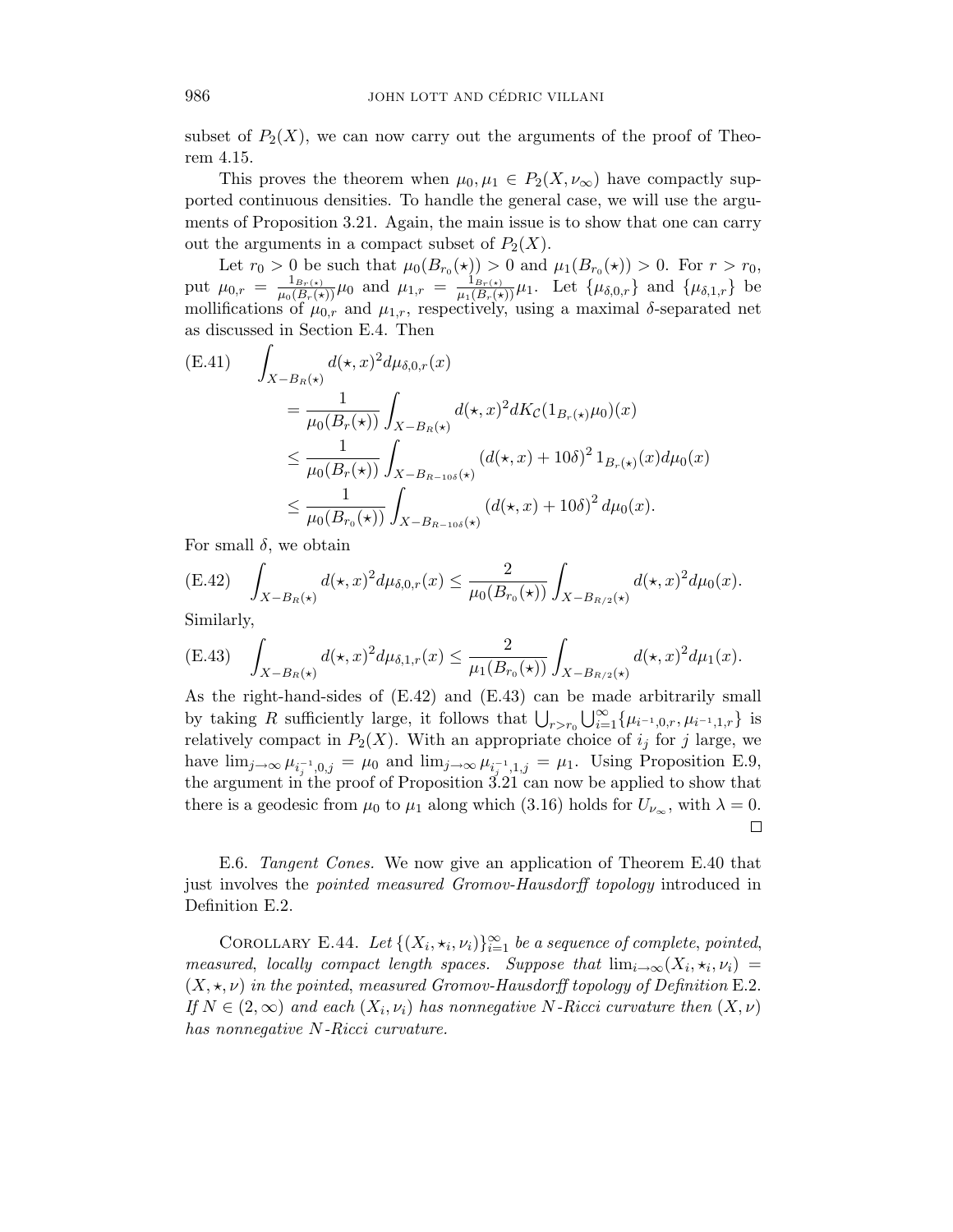*Proof of Corollary* E.44. If  $X$  is compact then the result follows from Theorem 5.19, so we will assume that X is noncompact. Let  $\{f_i\}_{i=1}^{\infty}$  be a sequence of approximations as in Definition E.1. Given  $R_i > 0$ , let  $f_i : X_i \to X$ be an arbitrary Borel map such that  $f_i(x_i) = f_i(x_i)$  if  $d_i(\star_i, x_i) < R_i$  and  $d(\star, f_i(x_i)) = d(\star_i, x_i)$  if  $d_i(\star_i, x_i) \geq R_i$ . (For example, if  $\gamma : [0, \infty) \to X$  is a normalized ray with  $\gamma(0) = \star$  then we can put  $f_i(x_i) = \gamma(d(\star_i, x_i))$  when  $d_i(\star_i, x_i) \ge R_i$ .) After passing to a subsequence of  $\{f_i\}_{i=1}^{\infty}$  (which we relabel as  ${f_i}_{i=1}^{\infty}$  and replacing  $f_i$  by  $\widehat{f_i}$  for an appropriate choice of  $R_i$ , we can assume that  $\lim_{i\to\infty}(X_i,\star_i,\nu_i)=(X,\star,\nu)$  in the proper pointed measured Gromov-Hausdorff topology, with  $\widehat{R}(R) = 3R$  and  $G_i(r) = \frac{r}{2}$ .

As each  $(X_i, \nu_i)$  has nonnegative N-Ricci curvature, and  $\lim_{i\to\infty} (f_i)_*\nu_i$  $= \nu$  in  $C_c(X)^*$ , the Bishop-Gromov inequality of Theorem 5.31 (as extended to the noncompact case) implies that there are constants  $C, r_0 > 0$  so that for all i, whenever  $r \ge r_0$  we have  $\nu_i(B_r(\star_i)) \le Cr^N$ . As  $N > 2$ , it follows from dominated convergence that  $\lim_{i\to\infty} (f_i)_*\nu_i = \nu$  in the weak-∗ topology on the dual space of  $(1+d(\star, \cdot)^2)^{-(N-1)}C_b(X)$ . The claim now follows from Theorem E.40.  $\Box$ 

Example E.45. We apply Corollary E.44 to tangent cones. Suppose that  $(X, d, \nu)$  is a complete measured locally compact length space with nonnegative N-Ricci curvature for some  $N \in (2,\infty)$ . Suppose that supp $(\nu) = X$ . For  $i \geq 1$ , put  $(X_i, d_i) = (X, i \cdot d)$ . Given  $\star \in X$ , let  $\star_i$  be the same point in  $X_i$ . Using Theorem 5.31 (as extended to the noncompact case), after passing to a subsequence we may assume that  $\{(X_i, \star_i)\}_{i=1}^{\infty}$  converges in the pointed Gromov-Hausdorff topology to a tangent cone  $(T_*X, o)$ ; see Corollary 5.33. Let  $\nu_i$  be the pushforward from X to  $X_i$ , via the identity map, of the measure  $\frac{\nu}{\nu(B_i-1(\star))}$ . After passing to a further subsequence, we can assume that  $\{(X_i, \star_i, \nu_i)\}_{i=1}^{\infty}$  converges in the pointed measured Gromov-Hausdorff topology to a pointed measured length space  $(T_*X, o, \nu_\infty)$ , where  $\nu_\infty$  is a nonnegative Radon measure on  $T_{\star}X$  that is normalized so that  $\nu_{\infty}(B_1(o)) = 1$ ; see [16, §1]. From Corollary E.44,  $(T_{\star}X, \nu_{\infty})$  has nonnegative N-Ricci curvature.

## Appendix F. Bibliographic notes on optimal transport

The following notes are by no means exhaustive, but may provide some entry points to the literature.

Wasserstein was one of many authors who discovered, rediscovered or studied optimal transportation metrics [45]. He was interested in the case when the cost coincides with the distance. Tanaka [43] may have been the first to take advantage of geometric properties of  $W_2$ , in his study of the Boltzmann equation. Accordingly, other names could be used for  $W_2$ , such as Monge-Kantorovich distance or Tanaka distance. The terminology "Wasserstein distance" was used by Otto and coworkers, and naturally gave rise to the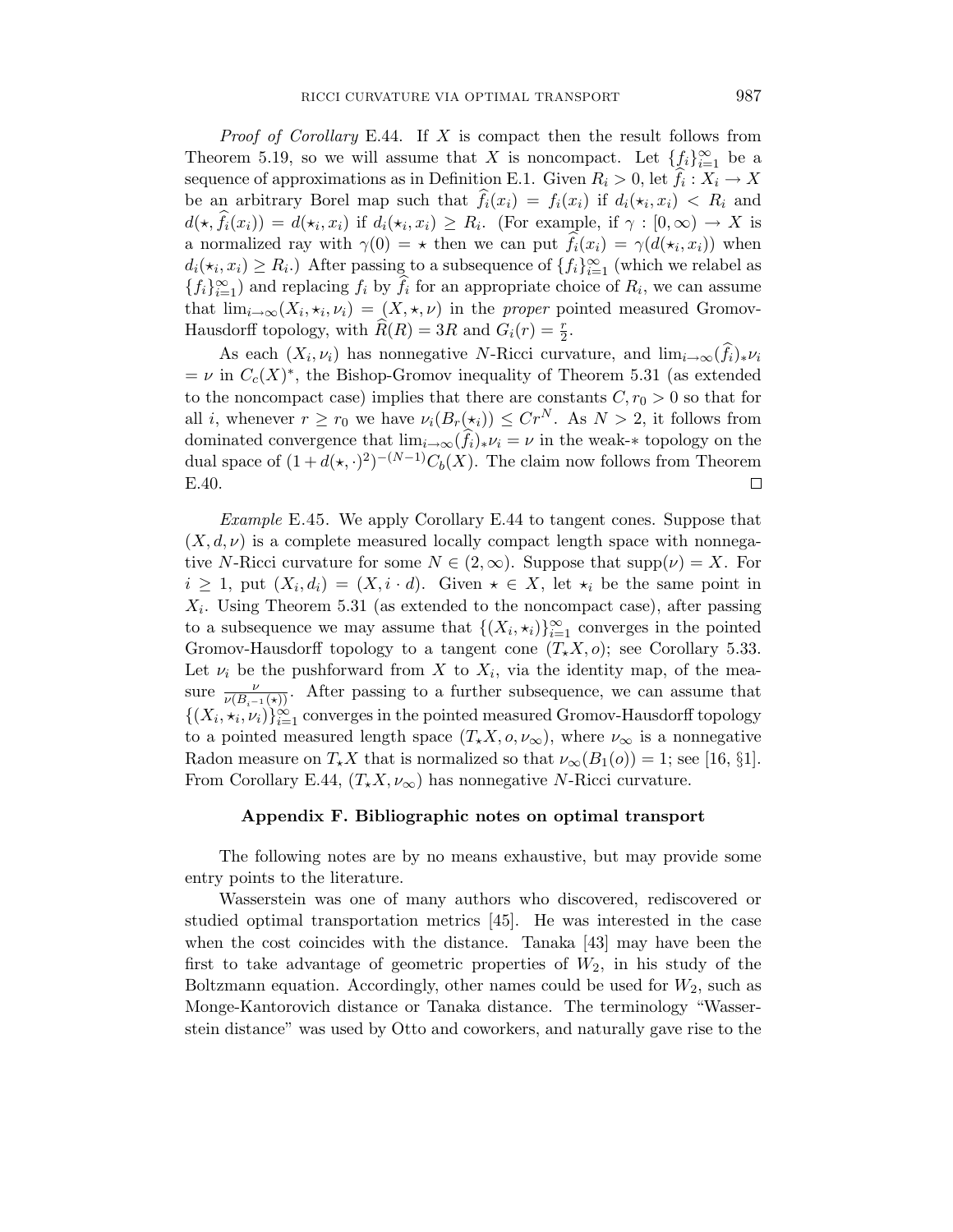term "Wasserstein space". Otto studied this metric space from a geometric point of view and showed that  $P_2(\mathbb{R}^n)$  can be equipped with a formal infinitedimensional Riemannian metric, thereby allowing insightful computations [35]. He also showed that his Riemannian metric formally has nonnegative sectional curvature. Otto's motivation came from partial differential equations, and in particular from earlier work by Brenier in fluid mechanics [10]. The formal gradient flow of a "free energy" functional on the Wasserstein space was considered by Jordan, Kinderlehrer and Otto [25] and Otto [35].

The notion of displacement convexity was introduced by McCann [31], and later refined to the notion of  $\lambda$ -uniform displacement convexity. A formal differential calculus on  $P_2(M)$ , when M is a smooth Riemannian manifold, was described by Otto and Villani [36]. It was "shown" that the entropy functional  $\int_M \rho \log \rho \, \text{dvol}_M$  is displacement convex on a manifold with nonnegative Ricci curvature. Appendix D of the present paper follows up on the calculations in [36].

Simultaneously, a rigorous theory of optimal transport on manifolds was initiated by McCann [32] and further developed by Cordero-Erausquin, Mc-Cann and Schmuckenschläger [19]. In particular, these authors prove the implication  $(1) \Rightarrow (4)$  of Theorem 7.3(a) of the present paper when  $\Psi$  is constant and  $N = n$ . The paper [19] was extended by von Renesse and Sturm [40], whose paper contains a proof of the implications  $(1) \Leftrightarrow (5)$  of Theorem 7.3(b) of the present paper when  $\Psi$  is constant, and also indicates that the condition (5) may make sense for some metric-measure spaces. In a more recent contribution, which was done independently of the present paper, Cordero-Erausquin, McCann and Schmuckenschläger [20] prove the implication (1)  $\Rightarrow$  (5) of Theorem 7.3(b) for general  $\Psi$ .

Connections between optimal transport and the theory of log Sobolev inequalities and Poincaré inequalities were established by Otto and Villani [36] and developed by many authors. This was the starting point for Section 6 of the present paper. More information can be found in [44].

A proof of a weak Bonnet-Myers theorem, based only on Riemannian growth control and concentration estimates, was given by Ledoux [26] as a special case of a more general result about the control of the diameter of manifolds satisfying a log Sobolev inequality. The simplified proof used in the present paper, based on a Talagrand inequality, is taken from [36].

UMPA (UMR CNRS 5669), ÉCOLE NORMALE SUPÉRIEURE DE LYON, LYON, FRANCE E-mail address: cvillani@umpa.ens-lyon.fr

University of Michigan, Ann Arbor, MI

E-mail address: lott@umich.edu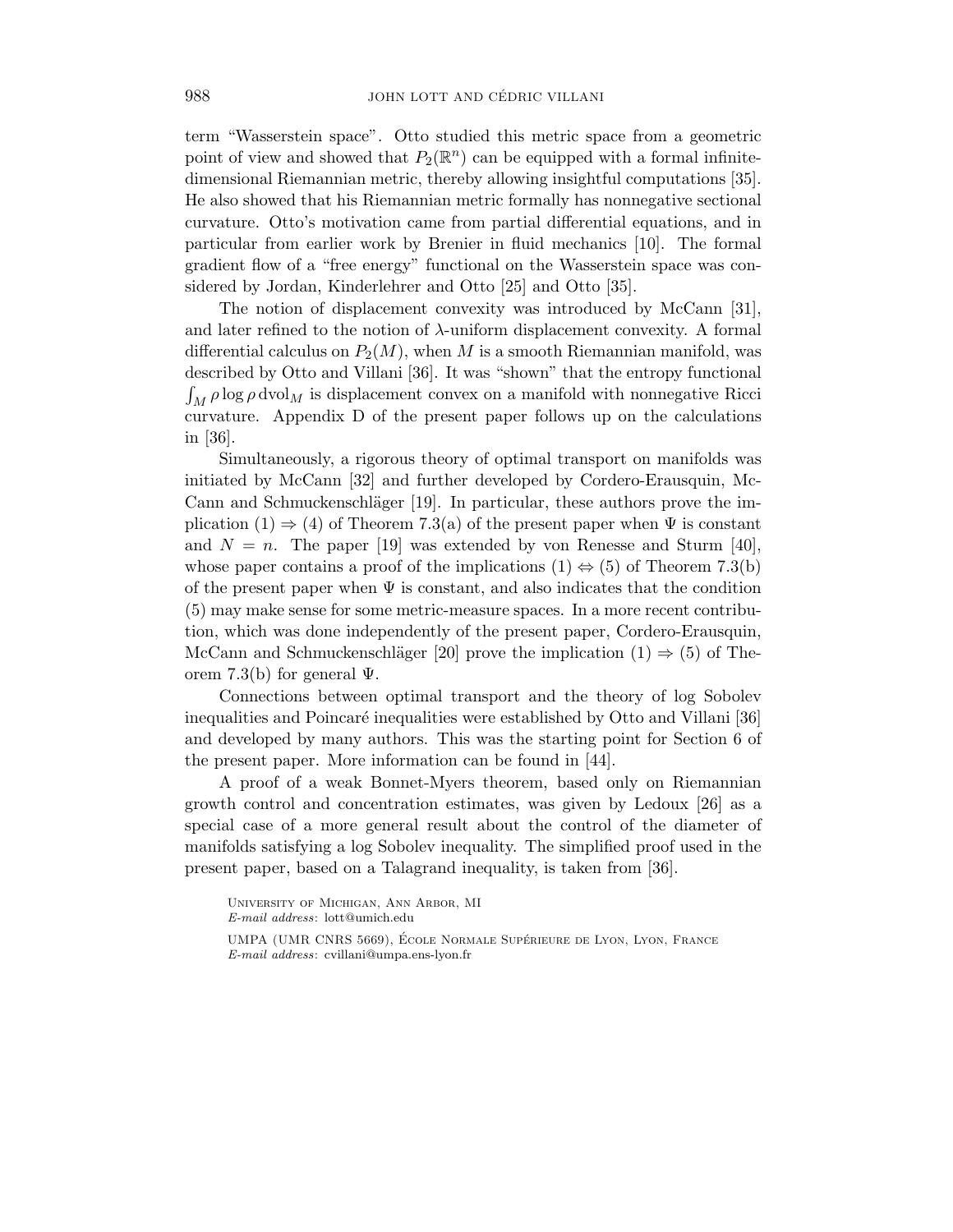## **REFERENCES**

- [1] G. ALBERTI and L. AMBROSIO, A geometrical approach to monotone functions in  $\mathbb{R}^n$ , Math. Z. 230 (1999), 259–316.
- [2] L. Ambrosio, N. Gigli, and G. Savare`, Gradient flows in metric spaces and in the space of probability measures, Lectures in Mathematics ETH Zürich, Birkhaüser, Basel (2005)
- [3] ———, Gradient flows with metric and differentiable structures, and applications to the Wasserstein space, Atti Accad. Naz. Lincei Cl. Sci. Fis. Mat. Natur. Rend. Lincei (9) Mat. Appl. 15 (2004), 327–343.
- [4] C. Ané, S. Blachère, D. Chafaï, P. Fougères, I. Gentil, F. Malrieu, C. Roberto, and G. SCHEFFER, Sur les inégalités de Sobolev logarithmiques, Panoramas et Synthèses 10, Société Mathématique de France, Paris (2000).
- [5] D. BAKRY, L'hypercontractivité et son utilisation en théorie des semigroupes, in Lectures on Probability Theory (Saint-Flour, 1992), Lecture Notes in Math. 1581 (1994), 1–114, Springer-Verlag, New York.
- [6] D. BAKRY and M. EMERY, Diffusions hypercontractives, in Séminaire de Probabilités XIX, Lecture Notes in Math. 1123 (1985), 177–206, Springer-Verlag, New York.
- [7] P. Bernard and B. Buffoni, Optimal mass transportation and Mather theory, J. of European Math. Soc. 9 (2007), 85–121.
- [8] S. BOBKOV, I. GENTIL, and M. LEDOUX, Hypercontractivity of Hamilton-Jacobi equations, J. Math. Pures Appl. 80 (2001), 669–696.
- [9] S. Bobkov and F. Görze, Exponential integrability and transportation cost related to logarithmic Sobolev inequalities, *J. Funct. Anal.* **163** (1999), 1–28.
- [10] Y. Brenier, Minimal geodesics on groups of volume-preserving maps and generalized solutions of the Euler equations, *Comm. Pure Appl. Math.* 52 (1999), 411-452.
- [11] D. Burago, Y. Burago, and S. Ivanov, A Course in Metric Geometry, Graduate Studies in Mathematics 33, Amer. Math. Soc., Providence, RI, 2001.
- [12] Y. Burago, M. Gromov, and G. Perelman, A. D. Aleksandrov spaces with curvatures bounded below, Russian Math. Surveys 47 (1992), 1–58.
- [13] G. Buttazzo, M. Giaquinta, and S. Hildebrandt, One-dimensional variational problems, Oxford Lecture Series in Mathematics and its Applications 15, Oxford University Press, New York (1998).
- [14] J. A. Carrillo, R. J. McCann, and C. Villani, Contractions in the 2-Wasserstein length space and thermalization of granular media, Arch. Rational Mech. Anal. 179 (2006), 217–263.
- [15] J. Cheeger and T. Colding, Lower bounds on Ricci curvature and the almost rigidity of warped products, Ann. of Math. 144 (1996), 189–237.
- [16] ———, On the structure of spaces with Ricci curvature bounded below I, J. Diff. Geom. 46 (1997), 406–480.
- $[17]$  ——, On the structure of spaces with Ricci curvature bounded below II, J. Diff. Geom. 54 (2000), 13–35.
- [18] ——, On the structure of spaces with Ricci curvature bounded below III, J. Diff. Geom. 54 (2000), 37–74.
- [19] D. CORDERO-ERAUSQUIN, R. MCCANN, and M. SCHMUCKENSCHLÄGER, A Riemannian interpolation inequality `a la Borell, Brascamp and Lieb, Invent. Math. 146 (2001), 219–257.
- [20] ——, Prékopa-Leindler type inequalities on Riemannian manifolds, Jacobi fields, and optimal transport, Ann. Fac. Sci. Toulouse Math. 15 (2006), 613–635.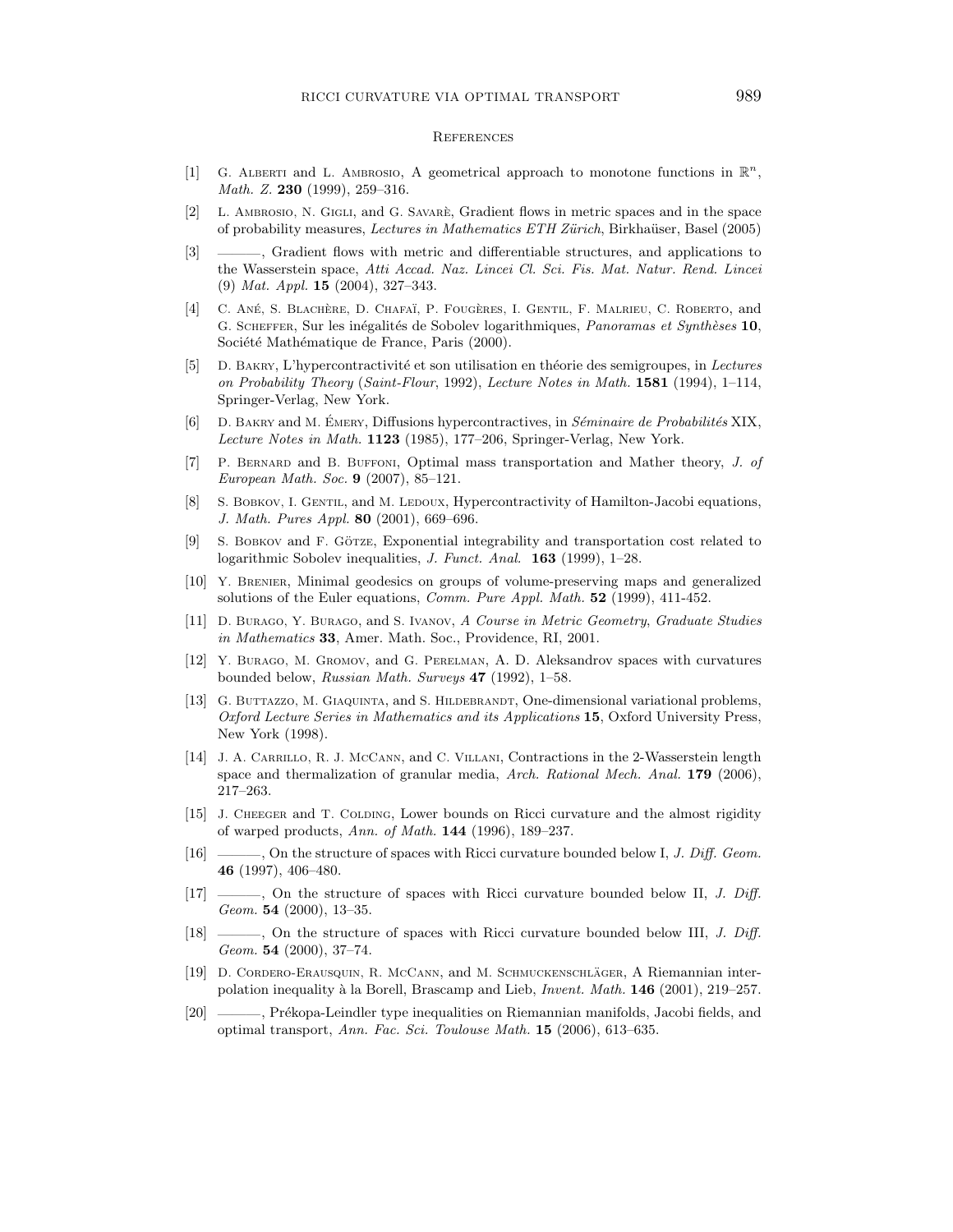- [21] K. Fukaya, Collapsing of Riemannian manifolds and eigenvalues of Laplace operator, Invent. Math. 87 (1987), 517–547.
- [22] M. Gromov, Groups of polynomial growth and expanding maps, Publ. Math. de l'IHES 53 (1981), 53–78.
- [23] ——, Metric structures for Riemannian and non-Riemannian spaces, *Prog. in Math.* 152 (1999), Birkhäuser, Boston.
- [24] K. GROVE and P. PETERSEN, Manifolds near the boundary of existence, J. Diff. Geom. 33 (1991), 379–394.
- [25] R. JORDAN, D. KINDERLEHRER, and F. OTTO, The variational formulation of the Fokker-Planck equation, SIAM J. Math. Anal. 29 (1998), 1–17.
- [26] M. Ledoux, Concentration of measure and logarithmic Sobolev inequalities,  $Séminaire$ de Probabilités XXXIII, Lecture Notes in Mathematics  $1709$  (1999), 120–216, Springer-Verlag, New York.
- [27] M. Ledoux, The Concentration of Measure Phenomenon, Amer. Math. Soc., Providence, RI, 2001.
- [28] A. LICHNEROWICZ, Géométrie des groupes de transformations, Travaux et Recherches Mathématiques III, Dunod, Paris (1958).
- [29] F. LIESE and I. VAJDA, Convex statistical distances, Teubner-Texte zur Mathematik 95, BSB B. G. Teubner Verlagsgesellschaft, Leipzig (1987).
- [30] J. LOTT, Some geometric properties of the Bakry-Emery-Ricci tensor, *Comment. Math.* Helv. **78** (2003), 865–883.
- [31] R. J. McCann, A convexity principle for interacting gases, Adv. Math. 128 (1997), 153– 179.
- [32] ———, Polar factorization of maps on Riemannian manifolds, Geom. Funct. Anal. 11 (2001), 589–608.
- [33] Y. Orsu, Differential geometric aspects of Alexandrov spaces, in *Comparison Geometry*, MSRI Publ. 30 (1997), 135–148, Cambridge Univ. Press, Cambridge, UK.
- [34] Y. Orsu and T. Shova, The Riemannian structure of Alexandrov spaces, J. Diff. Geom. 39 (1994), 629–658.
- [35] F. OTTO, The geometry of dissipative evolution equations: the porous medium equation, Comm. Partial Diff. Eq. 26 (2001), 101–174.
- [36] F. Otto and C. VILLANI, Generalization of an inequality by Talagrand, and links with the logarithmic Sobolev inequality, J. Funct. Anal. 173 (2000), 361–400.
- [37] G. Perelman, DC structure on Alexandrov space with curvature bounded below, unpublished preprint.
- [38] G. Perelman and A. Petrunin, Quasigeodesics and gradient curves in Alexandrov spaces, unpublished preprint.
- [39] Z. Qian, Estimates for weighted volumes and applications, Quart. J. Math. Oxford 48 (1997), 235–242.
- [40] M.-K. von Renesse and K.-T. Sturm, Transport inequalities, gradient estimates, entropy, and Ricci curvature, Comm. Pure Appl. Math. 58 (2005), 923–940.
- [41] K.-T. Sturm, Convex functionals of probability measures and nonlinear diffusions on manifolds, J. Math. Pures. Appl. 84 (2005), 149–168.
- $[42] \longrightarrow$ , On the geometry of metric measure spaces, Acta Math. **196** (2006), 65–131.
- [43] H. Tanaka, An inequality for a functional of probability distributions and its application to Kac's one-dimensional model of a Maxwellian gas, Z. Wahrscheinlichkeitstheorie und Verw. Gebiete 27 (1973), 47–52.